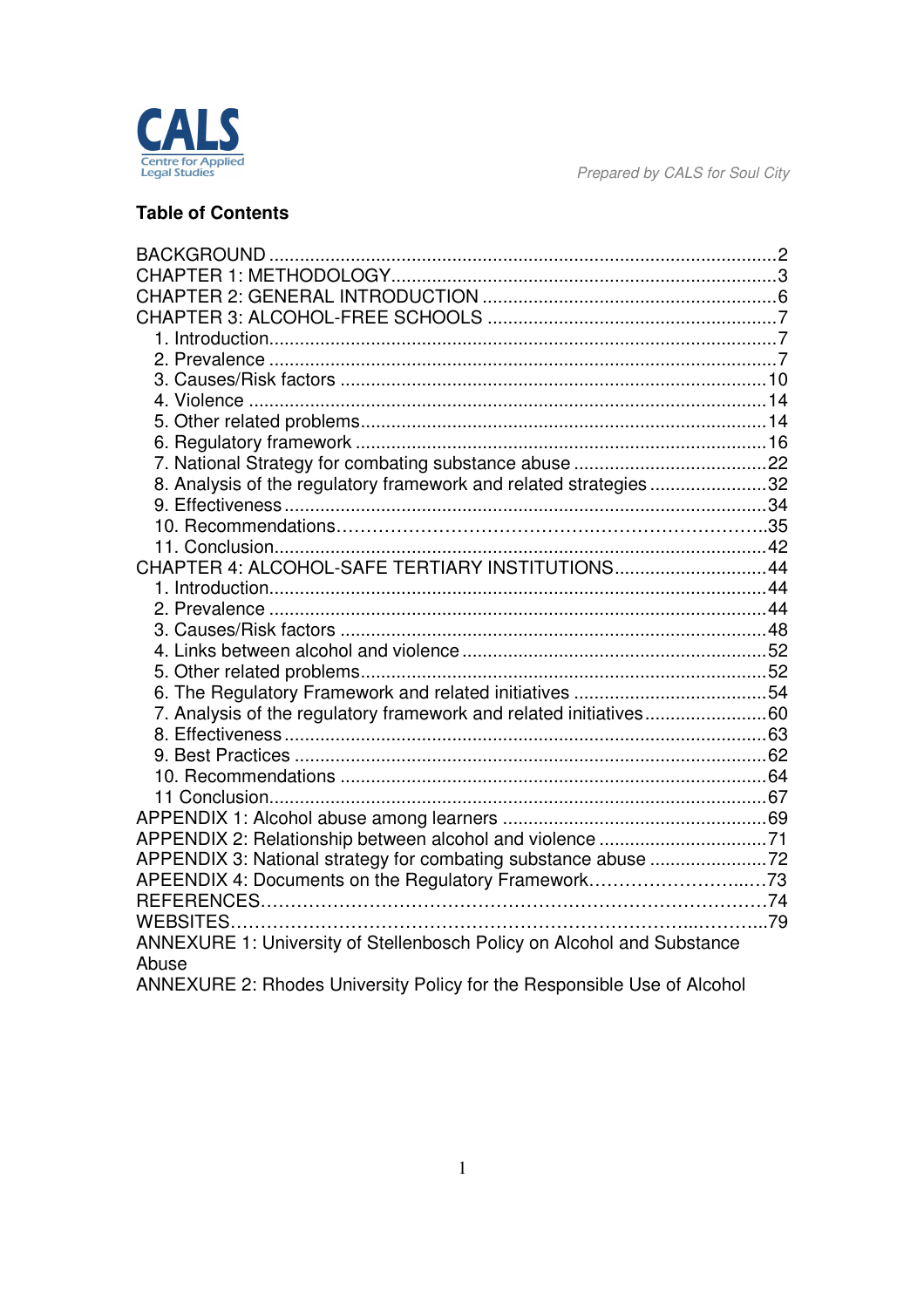

# **BACKGROUND**

This short-term project came about by Soul City (SC) needing the Centre for Applied Legal Studies (CALS) to do some essential research and literature review around the topic of alcohol free schools and alcohol safe tertiary institutions in South Africa. This is to feed into a much longer term project - "Violence prevention through alcohol reduction" campaign that SC is running. The CALS/SC project was of 16 weeks duration. A draft copy was submitted to SC half way through the project to ensure that the research then was apposite to the needs of SC's bigger project. SC's feedback on the first draft helped us streamline the report according to their needs. The thrust from CALS was to conduct desk-top research on the subject. Analysis of the findings from this research formed the basis of the recommendations for practical measures that can be advocated by SC to effect change.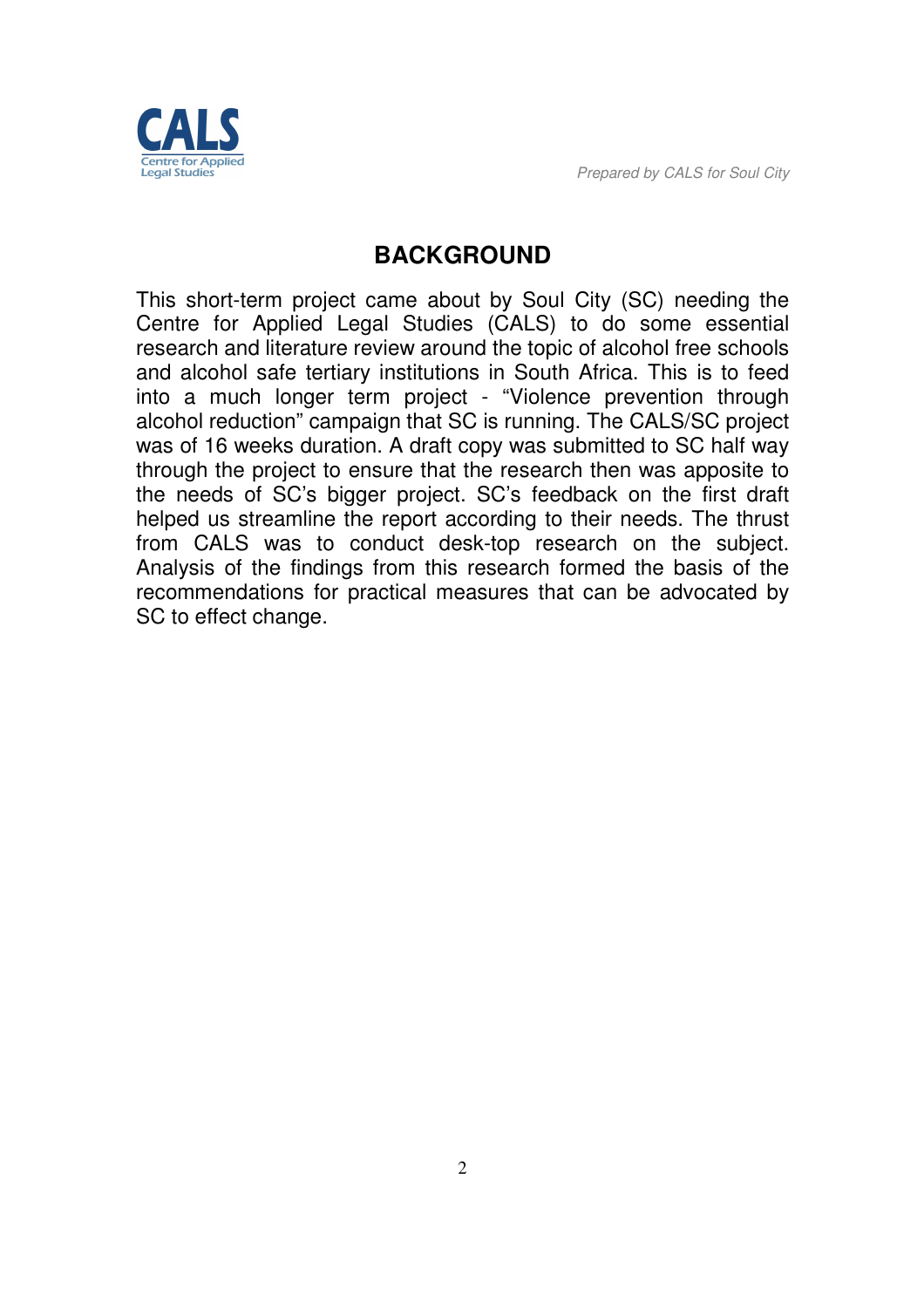

# **CHAPTER 1**

# **METHODOLOGY**

The data that makes up this report was collected through desktop research carried out between December 2009 and March 2010. The sole use of desktop research was concomitant with the requirements of SC and also because the method was appropriate for the limited time available in which to complete the project.

Research-based data was found from searching 'alcohol abuse' on Google Scholar. Results from one search led to another until there was clarity on the authors who had written extensively on the subject at hand. The search then drilled down on the work done by various authors as well as journal titles. Other research-based data came from surfing the websites of research institutes like the Medical Research Council (MRC) and the Human Sciences Research Council (HSRC). From these online searches CALS was able to get a picture of the patterns and prevalence, possible causes and the link of alcohol and violence and other social problems in South Africa. The data was categorised according to whether it was related to schools or to tertiary institutions.

Data on the legal framework was obtained from the websites of various government departments as well as searching for the relevant Acts by their names on the internet. This generated data in terms of legislation as well as policies which are relevant to the issue of alcohol use and abuse in the schools and tertiary sectors. University websites were also accessed for relevant policy documents regarding alcohol consumption.

The websites of various civil society organisations as well as players in the alcohol industry mostly generated data on efforts by the various stakeholders at reducing the consumption of alcohol and the treatment measures to combat abuse. Other data came from online as well as print news articles, which in most cases gave localised examples of the effects of alcohol.

The research literature was reviewed and emerging patterns of alcohol consumption in both schools and tertiary institutions are reported in this document. The legal framework and efforts currently in place to reduce alcohol consumption were analysed to see their strengths and weaknesses, as well as gaps in implementation to alleviate the problem. It is from this analysis that CALS was able to propose recommendations. These recommendations were based on:

- what were seen to be areas of weakness in implementation strategies that could be improved on
- practices that are reported to have worked elsewhere under similar circumstances.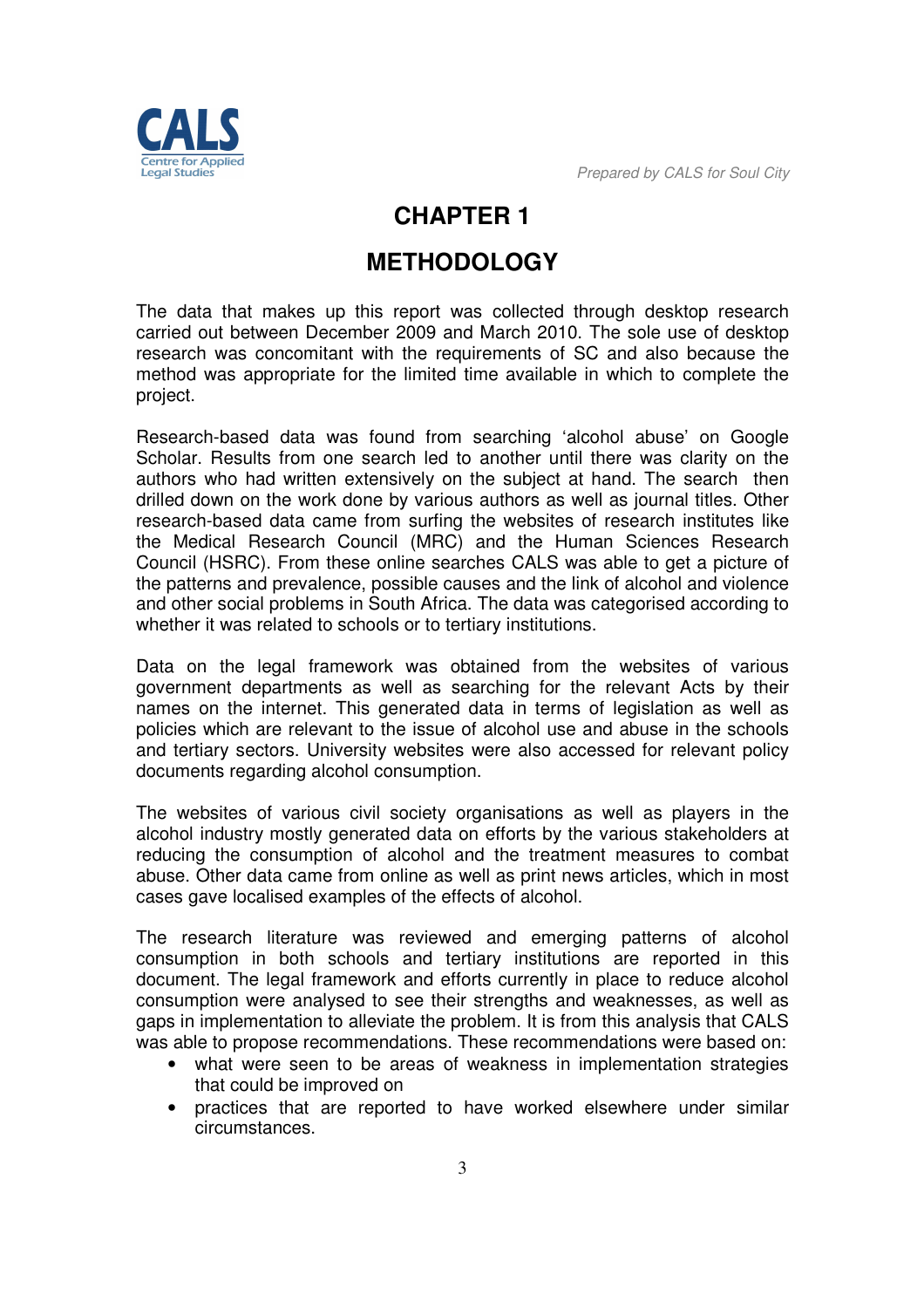

All points referenced in the body of the report can be corroborated by referring to the list of References appended to the report from page 75.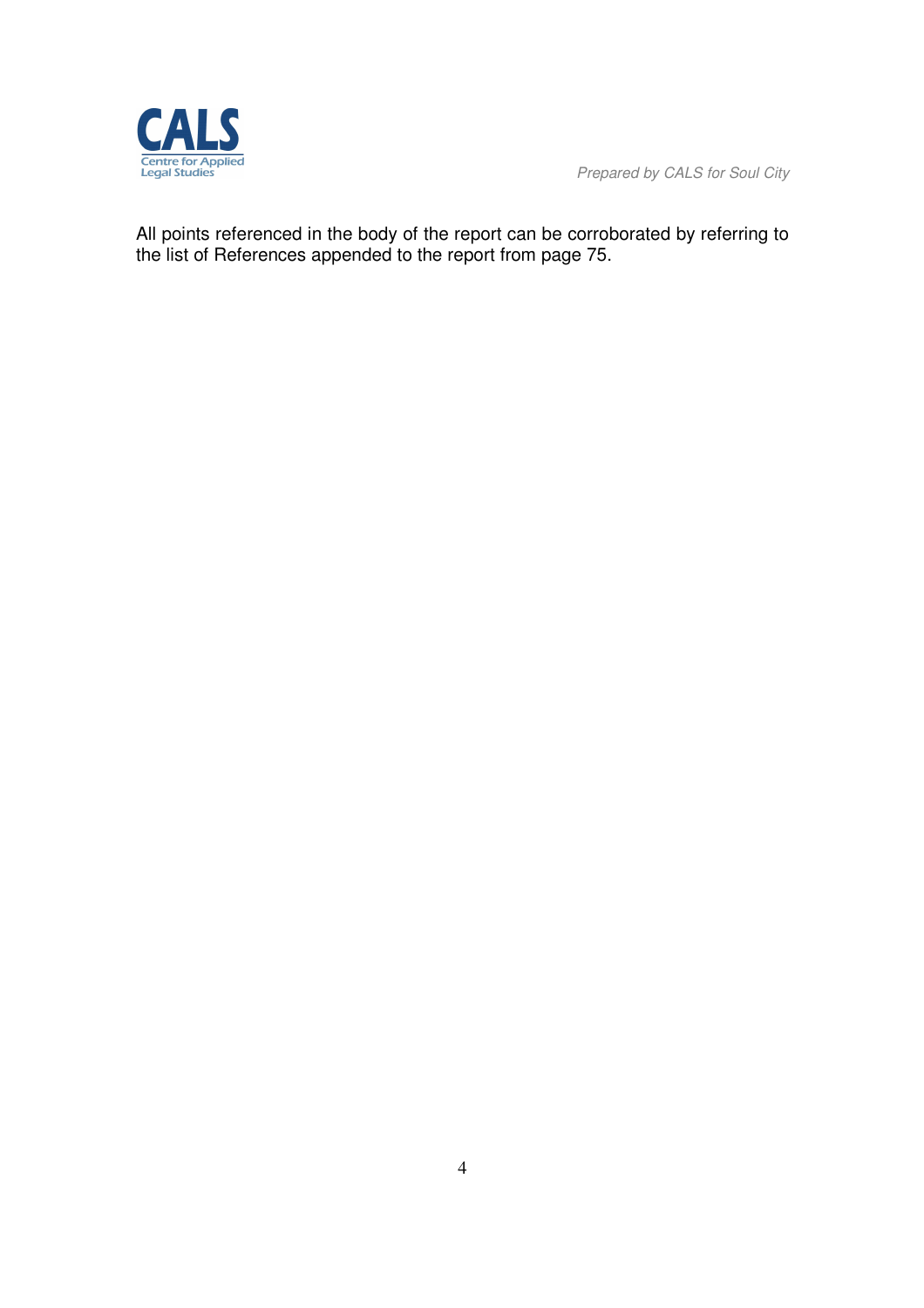

# **CHAPTER 2**

# **GENERAL INTRODUCTION**

The issue of alcohol abuse among South Africans is complex. With roots in the apartheid era, it has remained a dark shadow on the nation, 16 years into its democracy. Alcohol abuse goes with a trail of damage for the individual consumer, his/her family, the community and even the nation, and the tragedy is that the country's youth across gender, race and social class are now caught up in the problem. Alcohol abuse has intertwined itself with poverty, crime and dysfunctional family life in a way that is difficult to determine cause and effect.

Alcohol is the primary drug of abuse in South Africa  $1, 2$ . The Department of Social Development (DSD) describes the prevalence of alcohol abuse as:

- the average per capita consumption among drinking South Africans is 20 litres a year, which is among the highest levels in the world
- many drinkers engage in harmful consumption patterns like binge drinking and drinking to intoxication (i.e. drinking to get drunk)
- binge drinking is most common among the youth, and is especially high (up to 25%) among males  $2$ .

High levels of alcohol consumption, particularly drinking to intoxication account for the most acute problems like accidents and injury  $3$ .

Alcohol is easily accessible and available in South African communities. Parry (1998)<sup>4</sup> reports South Africa has 23,000 licensed and between 150,000 and 200,000 unlicensed liquor outlets. This may be a gross underestimation. At the launch of Soul City's **Phuza Wize** campaign in Soweto, the national president of the South African Liquor Traders Association (SALTA), Saint Madlala, indicated that his association had a membership of 250 000. This shows South Africa has a liquor outlet for every 190 people.

Alcohol is implicated in many forms of interpersonal violence and aggressive behaviours, including:

- fire-arms related violence,
- $\bullet$  family violence and violence-related injuries  $5-7$ .
- interpersonal violence and self-imposed injuries, e.g. sexual violence, rape and child abuse. 9.1% of child sexual offences in 2001 involved the influence of alcohol<sup>8</sup>.
- male-on-male violence
- alcohol consumption at shebeens has been found to be particularly linked to murder<sup>8</sup>.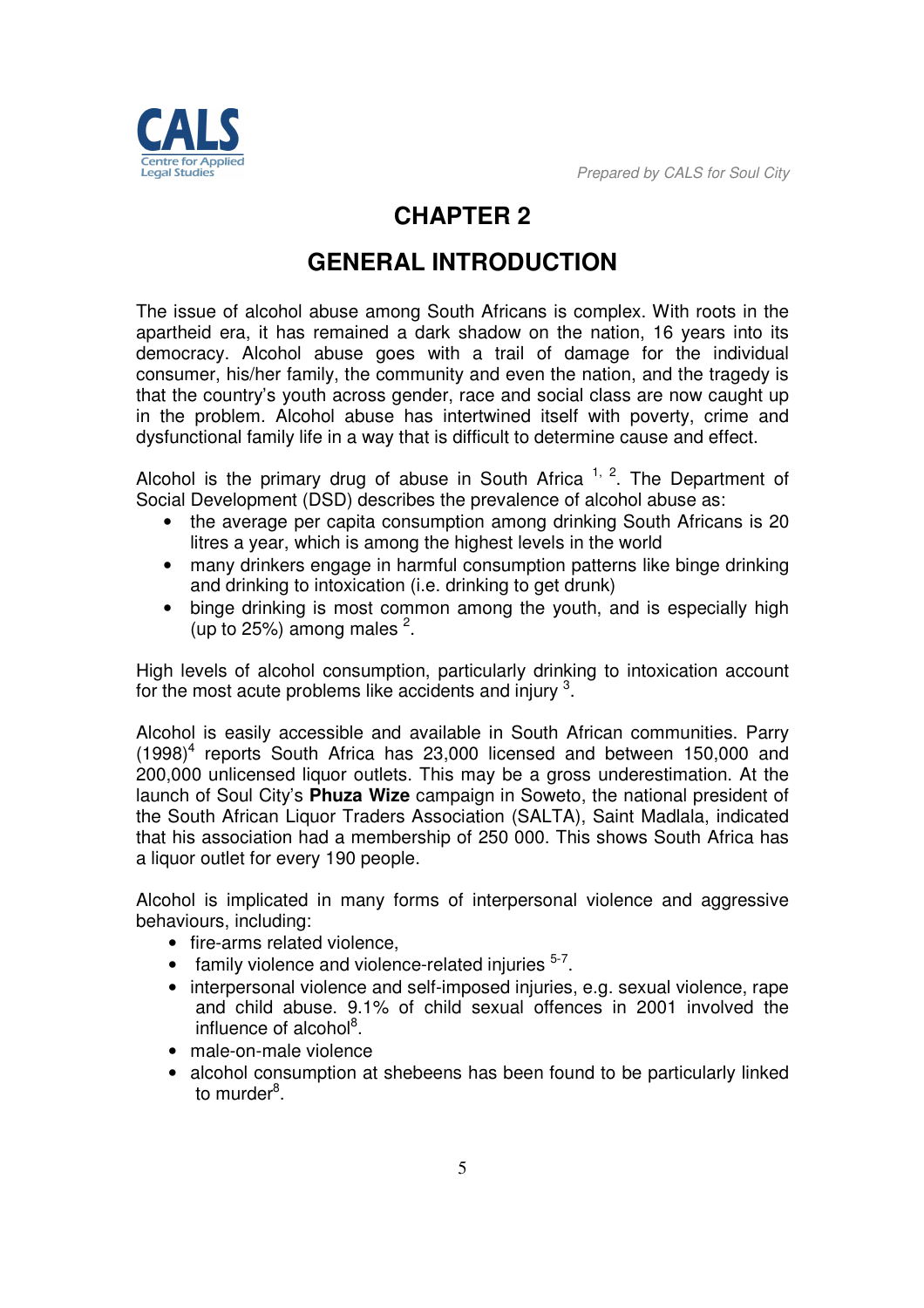South Africa is known to be amongst the most violent places in the world and in the decade prior to 2006 the country consistently had one of the highest rates of recorded homicide globally<sup>8</sup>. Other studies also reveal a close connection between alcohol and violence, viz

- the Institute of Security Studies National Victim Survey of persons who were victims of serious assault
- the Non-Natural Mortality Surveillance System (NNMSS) (2002; 2003)
- the Medical Research Council (MRC) study of the early 1990s
- the HSRC national study of prisoners and parolees (1996).

In some parts of the country, more than 80% of all assaults and murders are alcohol-related<sup>9</sup>. Alcohol consumption does not only precede violent events, but the amount of drinking is also related to the severity of the violence  $10$ . Details of findings from these studies are in Appendix 2.

South Africa has particularly high levels of male-on-male violence. Interpersonal violence is a major cause of death among males. Findings from the 2004 NNMSS study show that the ratio of male:female deaths resulting from interpersonal violence is 6:1. Even though males are at higher risk of death or injury from interpersonal violence, they are largely the perpetrators of violence against women and children. Notably schools are not free of such violence.

Alcohol is known to place a huge burden on health, social welfare and the criminal justice systems of the country. This is due to the combined negative effects of alcohol on the physical, psychological as well as socio-economic wellbeing of individuals, families, communities and society at large. At least 5% of people who consume alcohol admit to having been injured or having injured somebody else in the preceding year as a result of their drinking<sup>1</sup>. A person misusing alcohol can directly and always negatively impact on a minimum of 16 other people<sup>7</sup>. One study describes alcohol as a massive obstacle to a safe South Africa<sup>11</sup>. There are also indications of a high correlation between alcohol abuse and various forms of anti-social behaviour  $1$ . The abuse of alcohol increases the risk of injury and death from motor vehicle accidents, falling and drowning<sup>12</sup>. A person is four times more likely to cause a car accident after drinking<sup>13</sup>, and alcohol abuse is a contributory factor to almost half of the traffic accidents in South Africa. This costs the country almost R20 billion<sup>14</sup> every year.

The effect of alcohol on a drinker's family may include failure by a member to fulfil their social and financial obligations and/or lead to domestic violence<sup>10</sup>. A study by the MRC in the 1990s revealed that at least 67% of domestic violence is alcohol-related<sup>7</sup>. Alcohol intoxication is said to contribute to marital disharmony, domestic violence, and the general disintegration of family and community life<sup>15</sup>. Alcohol abuse is the main factor in the majority of cases in which women in South African communities are abused by their spouses<sup>9</sup>.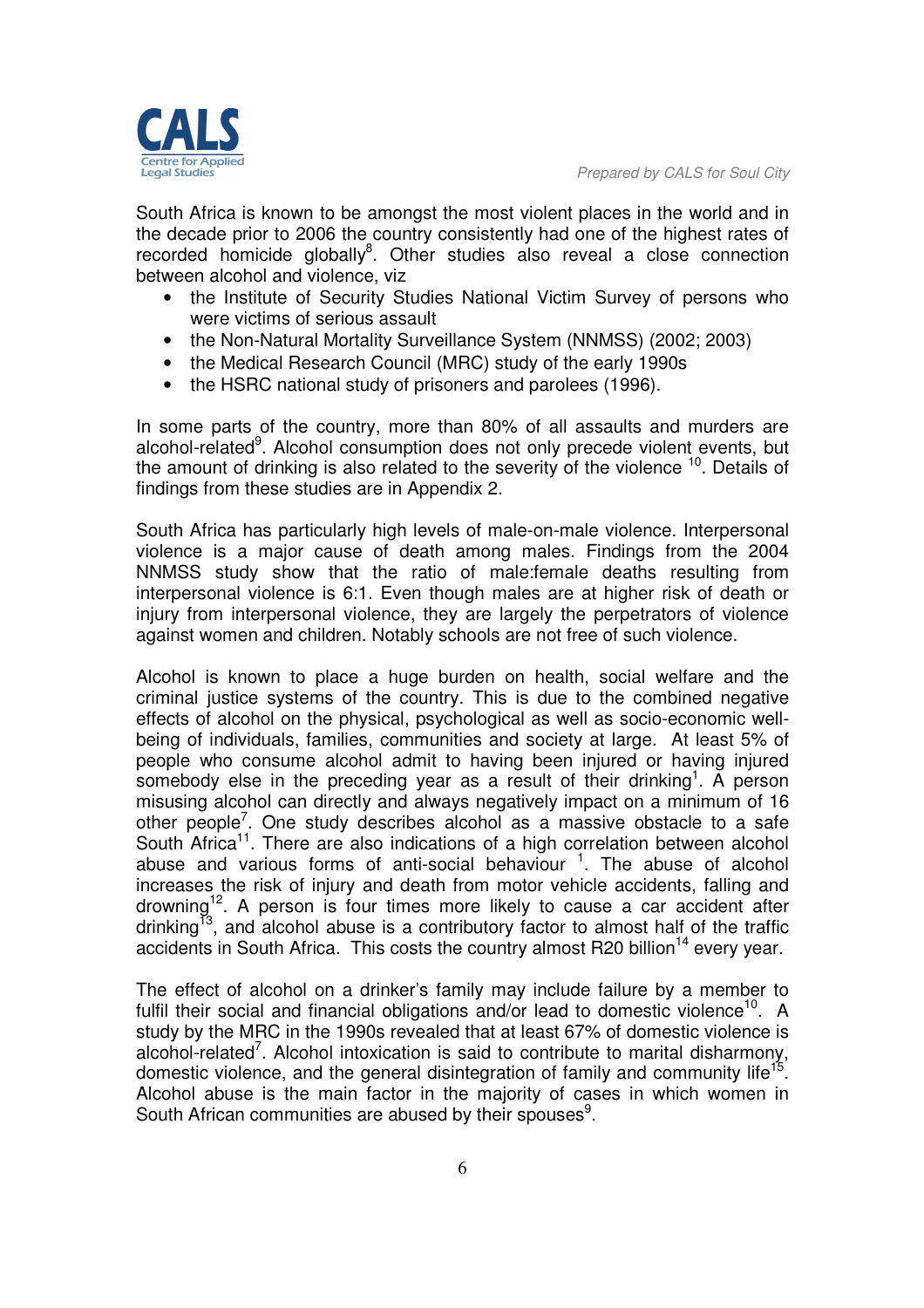

While these research findings are not directly linked to learners in schools or students in tertiary institutions, there is no logical reason why these findings would not also apply in the referenced context. The problem of alcohol abuse in both schools and tertiary institutions cannot be ignored. The youth in these institutions are the "adults" of tomorrow. They need protection from harm perpetrated by others as well as that which they may inflict on themselves. One way of offering such protection is through taking part in advocacy for alcohol-free schools and alcohol-safe tertiary institutions.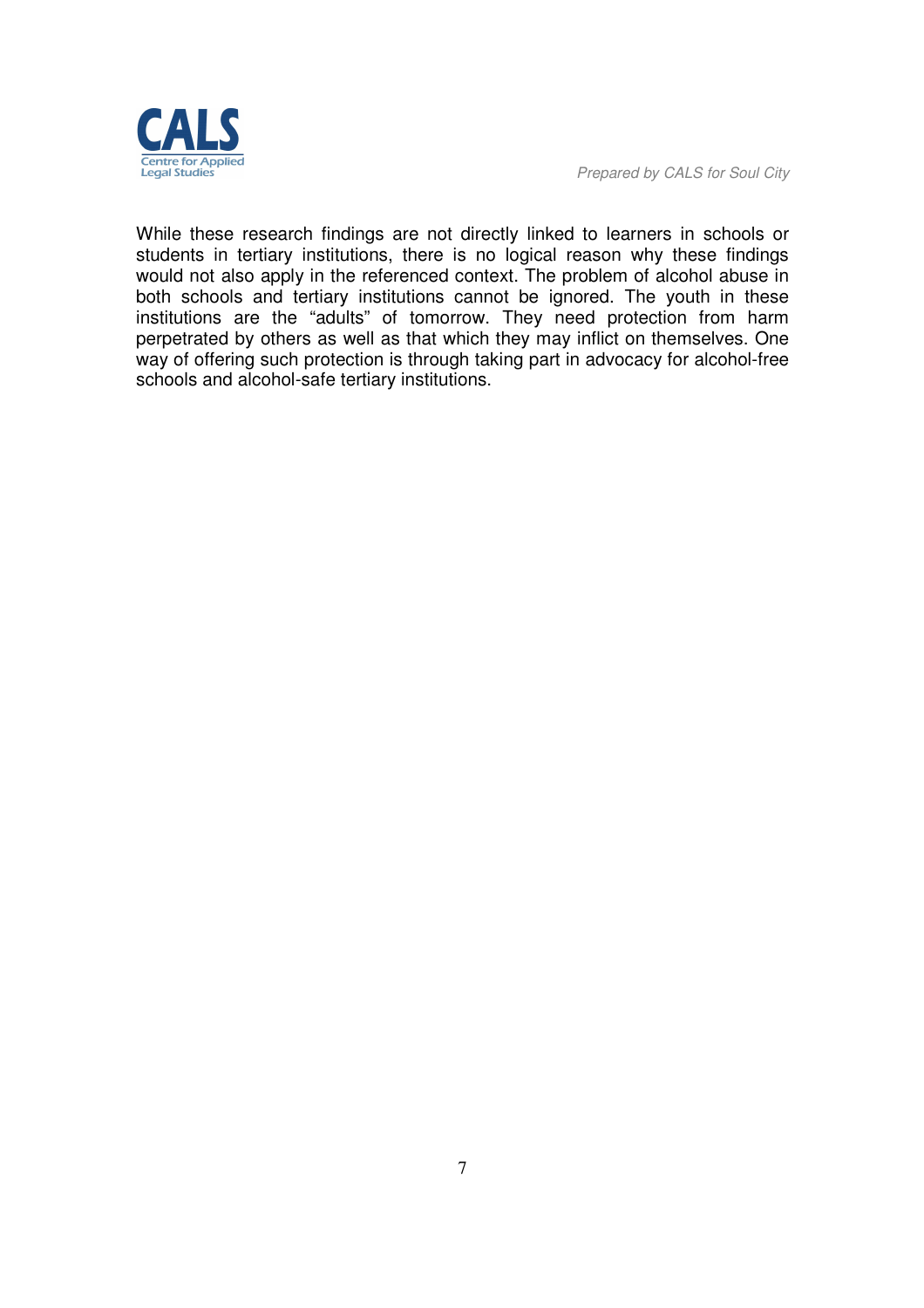

# **CHAPTER 3**

# **ALCOHOL-FREE SCHOOLS**

# *1. Introduction*

Substantial research has been done on the issue of alcohol abuse among adolescents (and some into alcohol and other drugs), most of which has been from universities and other research institutions working from a medical perspective. The Department of Health (DoH) has been involved through funding of both research and treatment and putting in place policies for addressing issues related to alcohol and other drugs<sup>16</sup>. A number of the studies have been carried out in the Western Cape, particularly in Cape Town; a few are from Gauteng, KwaZulu-Natal and Limpopo provinces. Nothing has been found relating to the Northern Cape and North West provinces. None of the reviewed literature is produced by the Department of Education (DoE).

A lot of written prevention and treatment strategies are to be seen, for instance, through the DSD's National Drug Master Plan (NDMP). Little has been done on monitoring and evaluation of the same, so it is difficult to comment on the effectiveness of these strategies. 'Best practices' from countries with similar problems were researched and, these were incorporated in informing some of the recommendations. It is hoped that these recommendations will serve to guide advocacy campaigns for alcohol-free schools.

# *2. Prevalence*

Alcohol consumption is prevalent in South African Schools, and shockingly even in primary schools. The situation is reported to be so bad that school principals have sometimes had to call in the South African Council on Alcoholism and Drug Abuse (SANCA) to help children suffering from hangovers<sup>17</sup>. The problem of alcohol abuse is not confined to a particular race or social class.

# **2.1 Alcohol abuse among the youth**

This section draws on data from national surveys as well as articles based on smaller-scale research. The surveys that provide national statistics are:

1. South Africa Demographic and Health Surveys (SADHS) of 1998 and 2003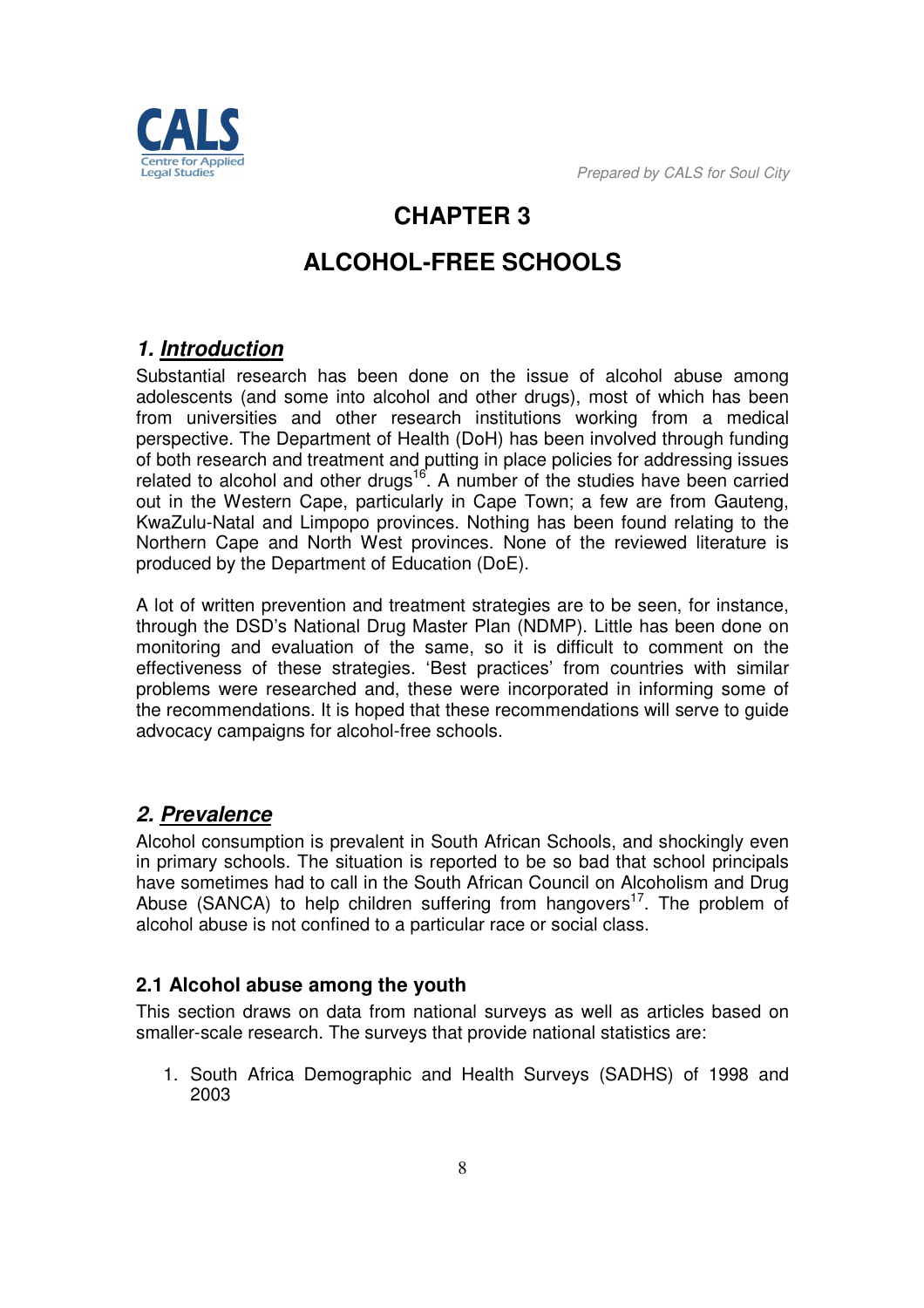

2. The First South African Youth Risk Behaviour Survey (YRBS) of 2002- 2004.

Although these sources are quite old, they have been used at the time of collating this report, as no updated studies of this or a similar kind are available.

Research reports rising trends in alcohol abuse among youth (especially girls)  $^{18}$ , as well as a drop in the age of first time drinkers of alcohol to be as low as nine years of age<sup>2, 17</sup>. The South African Demographic and Health Survey (SADHS) of 1998 reveals that among the youth (aged 15-24),

- 23.5% of males and 8.5% of females are current drinkers and
- of those 29.3% and 30.1% males and females respectively engage in risky drinking during weekends<sup>2, 16</sup>.

The statistics show that while a lower percentage of female youth consume alcohol, a great proportion of those who do - drink heavily. Drinking rates are reported to be higher in urban areas where alcohol is usually consumed at parties and social events, and is seen to have been supplied by host parents<sup>18</sup>. It is possible that alcohol is being taken to school as alcohol-laced juice<sup>18</sup>.

In 2002 the DoH and the MRC carried out the First South African Youth Risk Behaviour Survey (YRBS) among Grades 8-11 students throughout the country. Some of the findings were:

- 31.8% of male and 26.4% female students were current drinkers (i.e. had consumed alcohol within the month preceding the survey)
- There was a smaller difference in the prevalence of alcohol abuse among male and female learners compared to the 1998 SADHS report
- The Northern Cape had the highest prevalence rate at 54.4%, and was the only province where the prevalence of alcohol abuse was higher among females (59.2%) than males (46.4%)
- The national average for students involved in binge drinking was 23%
- Six of South Africa's nine provinces (i.e. the Free State, Gauteng, Mpumalanga, Northern Cape, North West and Western Cape) had binge drinking rates above the national average.

Smaller, localised studies paint an even dimmer picture:

- A HSRC nationwide study focusing on black students aged 10-21 revealed as many as 42.5% had used alcohol at some point in their lives<sup>19</sup>
- A study of Grades 8-12 learners (across races) from 16 High Schools in Cape Town reveals that 53.2% of respondents reported having consumed alcohol, while 26.2% had consumed alcohol within the week prior to the survey. 15.4% of the entire sample had been binge drinking during the previous fortnight $^{20}$
- Another study carried out among Grade 7, 10 and 11 learners from 35 high schools in Pretoria (ages 13-20years) revealed 62% of the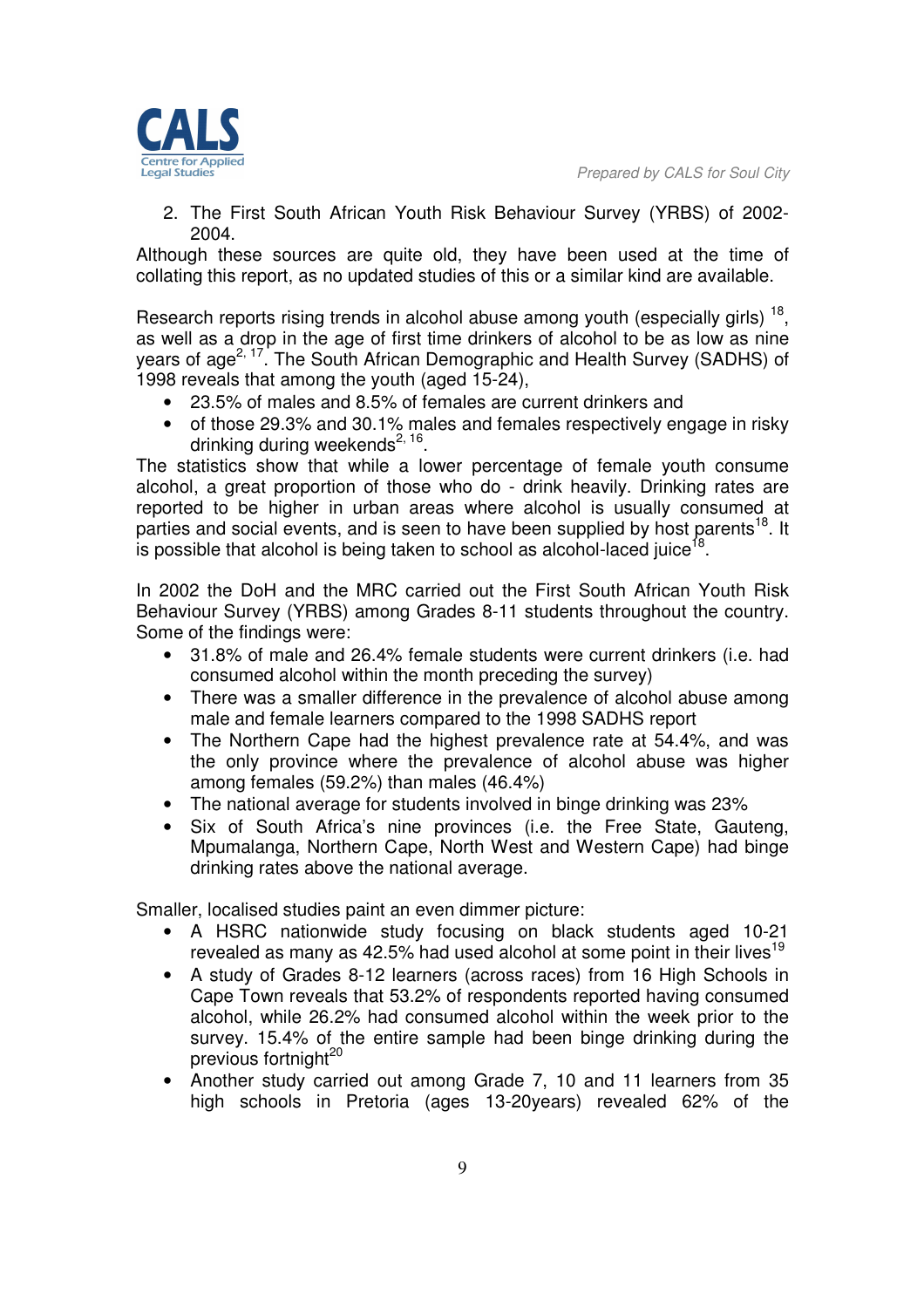

respondents had consumed alcohol on more than one occasion during the previous month, and that 40% had occasionally been drunk<sup>21</sup>

- Even among primary school learners drinking rates are as high as 27%, and of those 14% had drunk to intoxication<sup>19</sup>
- $\bullet$  High risk drinking is common among learners from informal settlements<sup>19</sup>.

More information on the findings from these and other small-scale studies from various parts of South Africa are recorded in Appendix 1.

Between 1997 and 2001 an increasing proportion of South African adolescents were observed to abuse alcohol and other drugs, but alcohol was singled out as the most common substance of abuse<sup>22</sup>. The higher prevalence of alcohol abuse as compared to that of other drugs may be because of its ease of availability as well as social acceptability in comparison with other drugs<sup>5</sup>. Harmful drinking patterns have been observed among school learners of both genders. These harmful patterns have been observed to increase with age<sup>22</sup>. Some findings on drinking patterns are:

- 53.3% and 36.5% of Durban and Cape Town male learners respectively, are heavy drinkers<sup>22</sup>
- The age of their first drink is as low as when they were10 years old in some sectors of the South African population<sup>15</sup>
- Underage drinking has been observed in all sectors of South African society. The YRBS of 2002 revealed that a third of children under the age of 13 had consumed alcohol at least once<sup>23</sup>. The percentage rose to 56% for those aged 17 and 23% of the youth involved in drinking had taken it to levels of bingeing.

The general picture from research so far undertaken in South Africa can be summarised thus:

- Underage drinking is common practice in South Africa,
- At least a third of school-going youth consume alcohol and many of them drink to intoxication,
- Even primary school learners are involved in alcohol abuse,
- Those youth who drink do so regularly, both during the week and weekends.

# **2.2 Alcohol abuse among educators**

Alcohol use in schools is not just confined to learners. The HSRC (2005) reports on alcohol use among educators. From that study:

- 5.3% of educators are classified as high-risk drinkers
- drinking levels are highest among coloured and black males (18% and 16% respectively)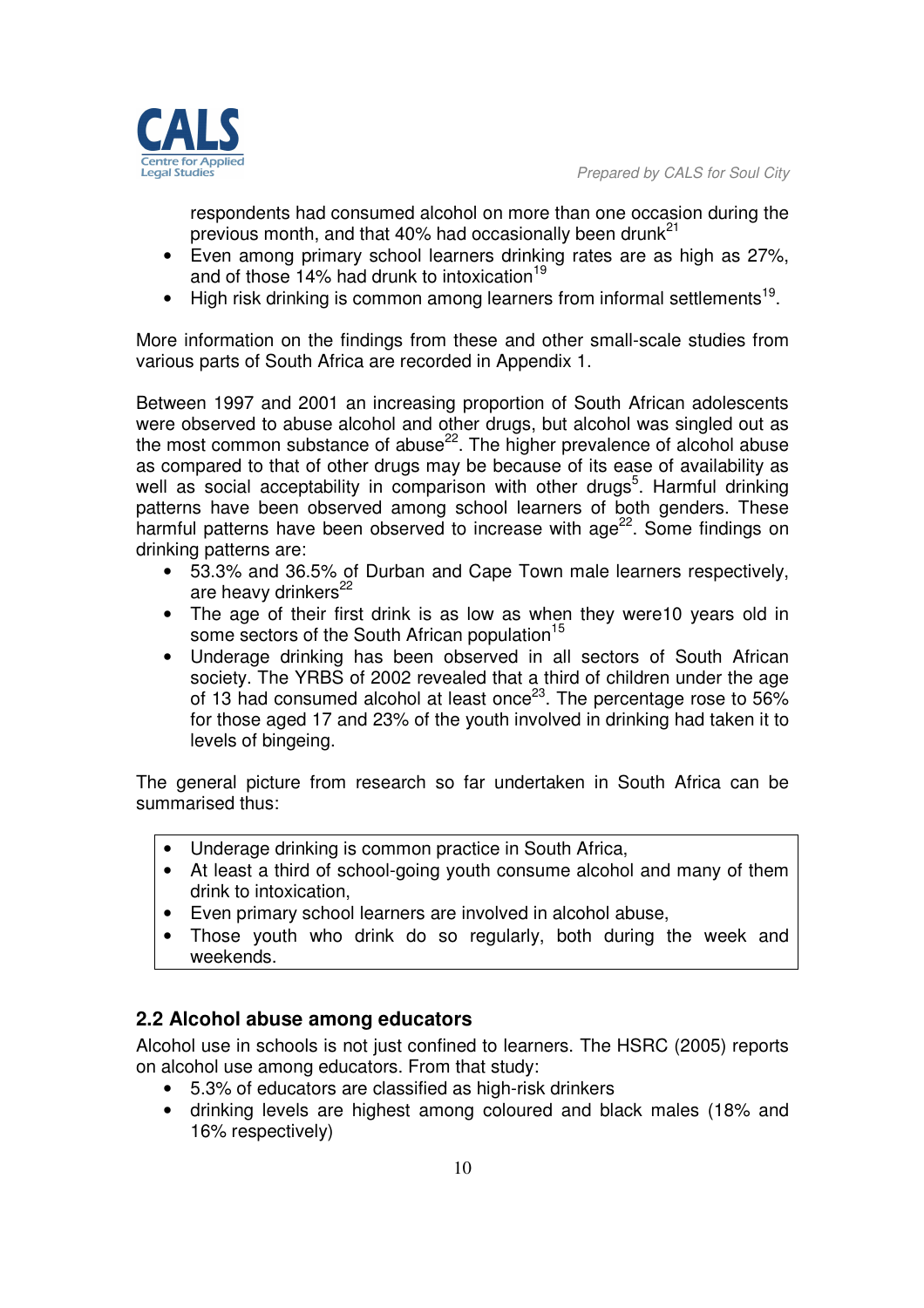- younger educators drink more than their older counterparts
- educators in urban areas drink more than their counterparts in non-urban areas, and
- drinking rates are particularly high among educators in informal urban settlements (23.1% compared to 15.5% and 13.7% in formal and nonurban areas respectively).

These figures are particularly disturbing as alcohol abuse by educators is likely to affect their health which in turn is bound to affect the quality of education they will deliver. This can be clearly manifested, for instance, in frequent absenteeism which reduces the quality of the learning that they can dispense. Unfortunately the South African Council for Educators (SACE) Code of Professional Ethics does not directly address the issue of alcohol consumption by educators.

Lethoko (2002) indicates that SACE lacks adequate financial support for effective implementation of some of its crucial functions like the enforcement of its code of conduct. He also points to the slow response by the DoE officials - when principals report educators' irresponsible and unprofessional behaviour - as a contributory factor to weaknesses in policy enforcement. While these problems may not necessarily relate to misconduct associated with alcohol abuse, it is likely that educators get away with alcohol abuse for these very reasons $^{63}$ .

# *3. Causes/Risk factors*

The clear general message from the various studies is that youth in schools are abusing alcohol, even though the studies show different prevalence levels. Research indicates that the factors that lead to alcohol abuse by young people are varied and complex. It is important to identify what the causes may be. This will help identify appropriate interventions. The literature categorises the factors/causes into individual, peer, family, community categories. The complex ways in which these factors interplay should be always borne in mind in working out preventive strategies.

# **3.1 Individual factors**

Young people including those of school-going age have a wide range of reasons as to why they consume alcohol. Some drink to:

- reduce tension and frustration
- relieve boredom and fatique.

Alcohol is sometimes used as a means to escape the harsh realities of life<sup>5</sup>. Alcoholic beverages are also perceived to provide pleasure and are sometimes consumed as a sign of maturity or adulthood besides being imbibed for purely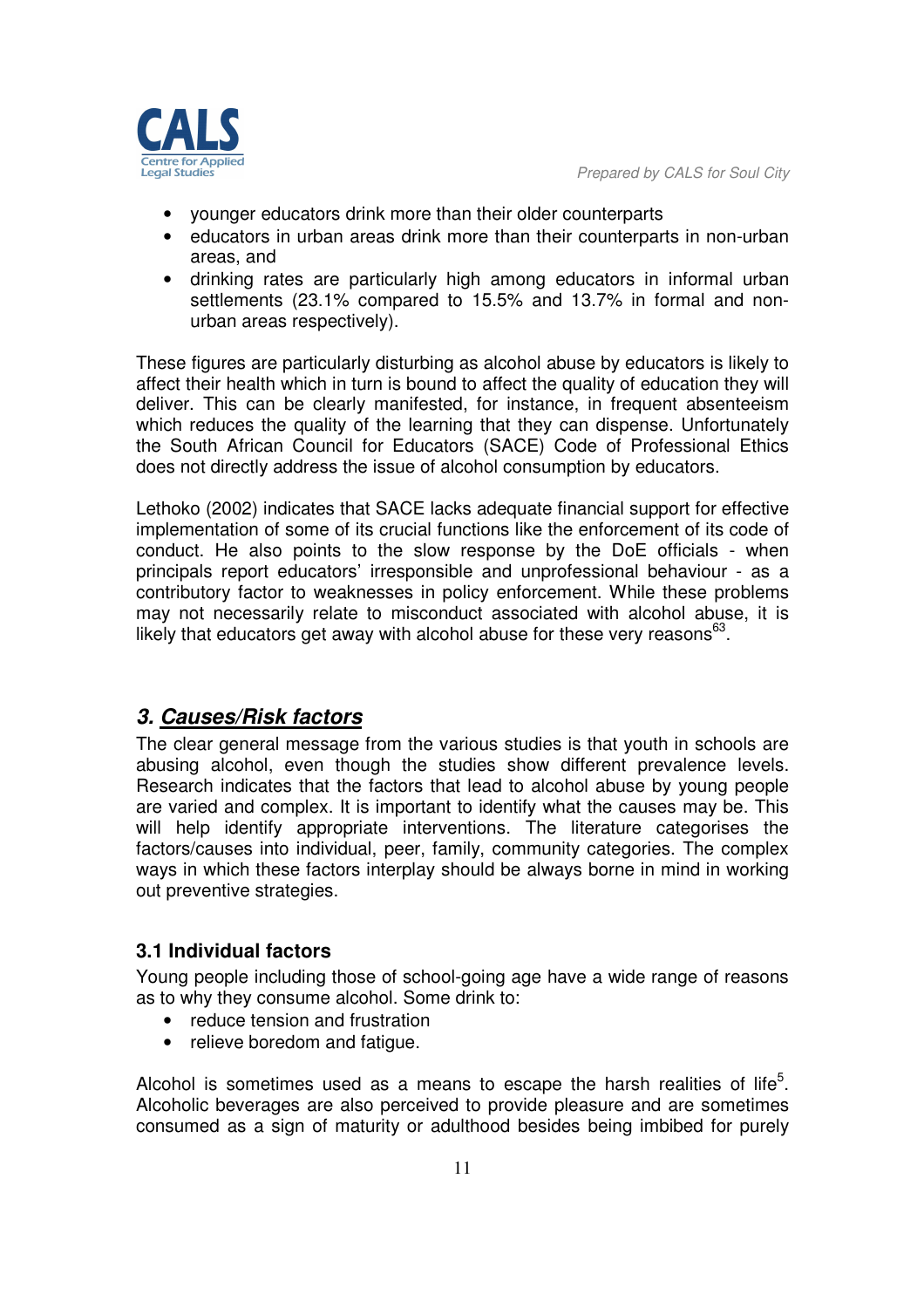

social reasons<sup>4</sup>. Contributory factors to alcohol abuse among the youth<sup>12, 24</sup> also include:

- Poverty
- low self-esteem
- general lack of purpose
- educational failure
- boredom
- physical and psychological problems.

# **3.2 Peers**

An adolescent who has friends who consume alcohol is also likely to start drinking because of peer pressure4, 12 and the belief that *'everybody drinks'*. This can even turn ordinary school rivalry into serious incidents of violence. One example of this was widely reported in the media – the April 2005 incident involving a former St Stithian's learner who was assaulted by twenty St John's learners at a house party in Johannesburg. Reports indicate that alcohol was available at the party. Such incidents highlight a number of problems:

- Schools sometimes turn a blind eye to extra-curricula drinking
- Many wild parties involving alcohol and drugs happen after big school events
- It is common for learners to be involved in binge drinking on weekends
- It is common for learners to be involved in wild house parties without parental control
- Disproportionate levels of violence and even death are not uncommon at such parties
- Girls as young as 14 years are often seen at such parties.
- Learners even resort to measures such as applying for temporary passports specifically because it is easier to alter the date of birth<sup>25</sup>.

Incidents like the one mentioned above show that alcohol consumption by learners does not always take place on school premises. In fact much alcohol abuse occurs outside school hours and school premises and so it is difficult for schools to regulate alcohol consumption directly. The Regulations for Safety Measures at Public Schools (as amended by GN R1128 in GG 29376 of 10 November 2006) does not permit either possession or consumption of alcohol during school activities within or outside school premises. This regulation does not however apply to independent schools. Parents therefore need to play an active role in protecting minors from alcohol-related harm.

# **3.3 Family**

The research shows that family factors are critical. The break up of the family structure has been identified as a cause of alcohol abuse amongst adolescents $^{24}$ . Problems in one's family may negatively affect a young person and lead them to alcohol abuse. Chaotic home environments, especially where parents abuse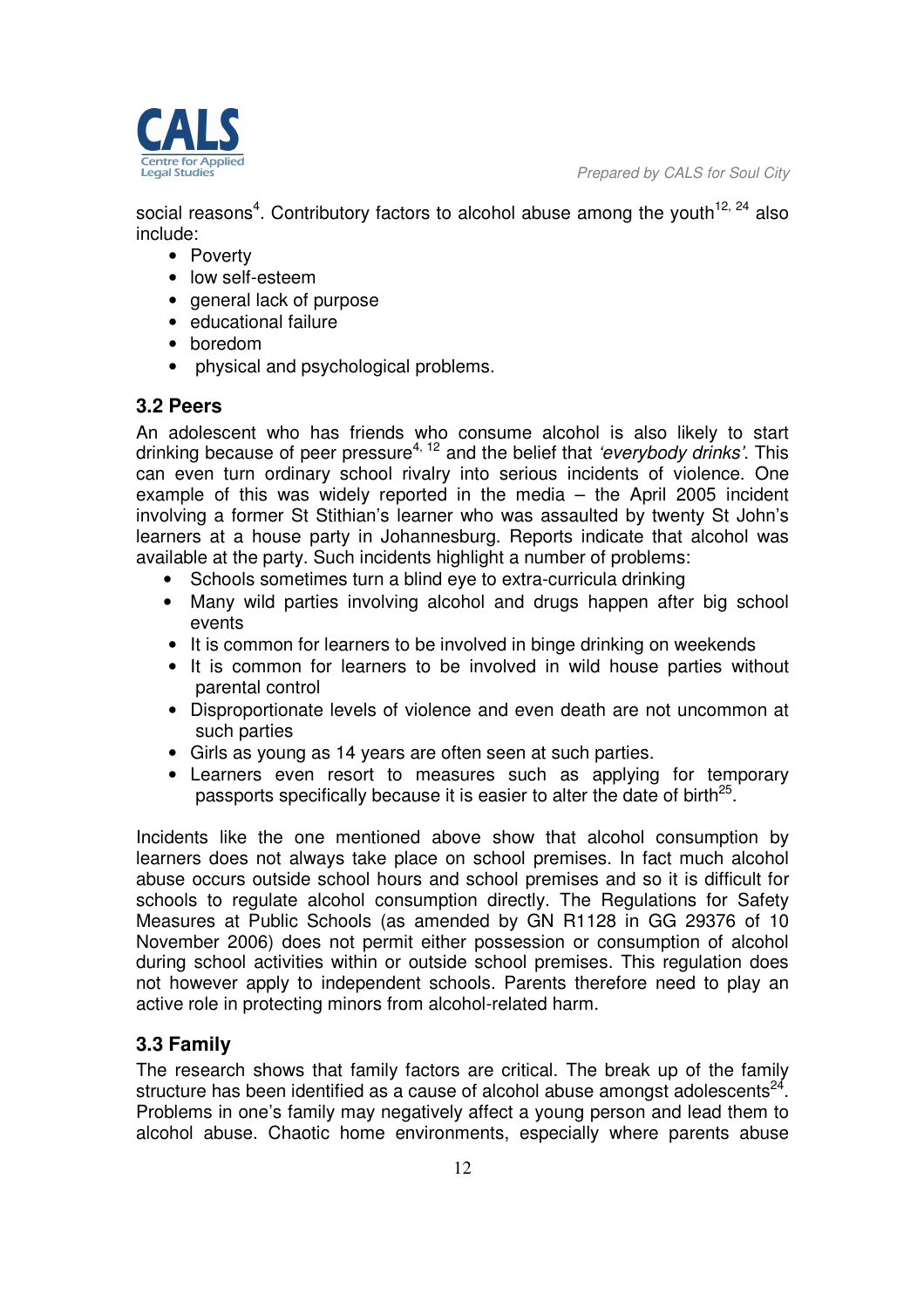

alcohol, may lead children to follow the example set in the home. Ineffective parenting and child neglect lead to little parent-child attachment, and may lead adolescents to make poor choices of friends and also engage in deviant behaviour<sup>12</sup>,<sup>24</sup>. Exposure to drunkenness is also thought to lead to adolescent drunkenness, especially where family adult members are involved in similar behaviour patterns<sup>12</sup>. There is a possibility that youth who abuse alcohol are already socially vulnerable, for instance if they come from broken families.

Some adolescents are actually introduced to alcohol consumption by family members. Research findings in the United States point to parents and relatives as the third most frequent source of alcohol for underage drinkers $26$ . Not much research has been done to investigate the source of the 'first drink' for many drinkers in South Africa, but parents and relatives have been implicated in introducing boys to alcohol<sup>27</sup>. Research shows young people may get access to alcohol through being required to serve their parents' clients with alcohol, or being required to drink as part of some family ritual<sup>27</sup>. This usually involves home-made brews, which the DSD (2006) describes as at times being more lethal than industrial brews.

# **3.4 School academic environment**

None of the research used in this report actually cited alcohol consumption on school premises, but the fact that learners drink off site means they may also drink at school. Learners are more at risk of alcohol consumption where schools seem not to be active in maintaining order. When schools do not discourage alcohol consumption amongst learners, abuse is likely to occur<sup>12</sup>. Availability of alcohol in and around school premises also facilitates abuse. According to Blaine (2008), large numbers of students in uniform are seen milling about in streets during school hours (Cape Town), while in Durban and Johannesburg there are shebeens just metres away from some schools<sup>6, 28</sup>. In such cases students may spend break periods hanging around alcohol outlets. This calls for vigilance among staff to control learners' access to alcohol.

# **3.5 Community/ Society**

From the research we can identify several risk factors associated with alcohol abuse among learners.

- 1. easy accessibility of alcohol
- 2. lack of recreational facilities
- 3. alcohol promotion
- 4. flavoured alcoholic beverages
- 5. economic value of alcohol.

#### **3.5.1 Accessibility**

Despite formal legal prohibitions, alcohol is very accessible to youth. They can get alcohol from bottle stores, supermarkets, bars and shebeens. Easy access to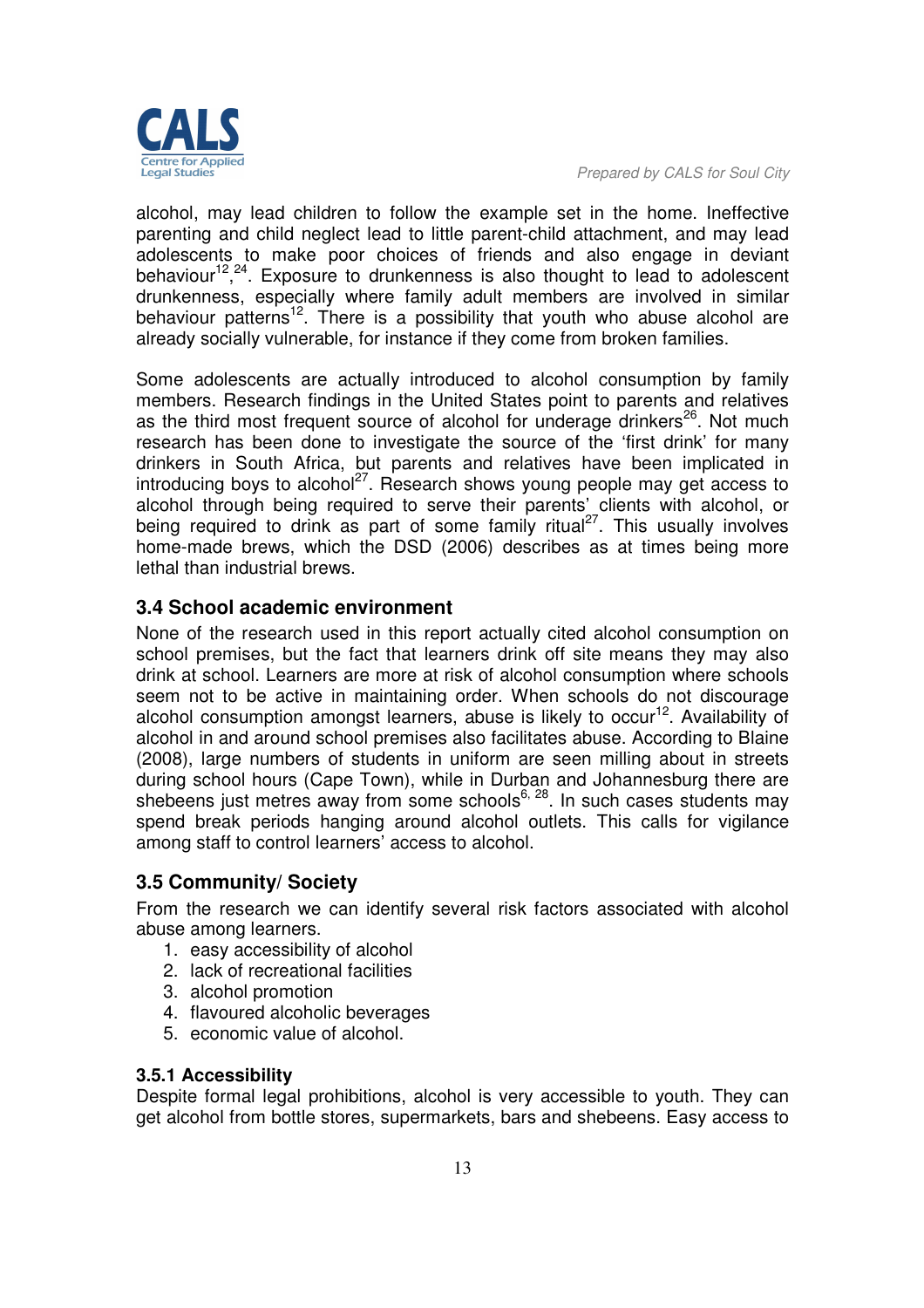alcohol increases the probability of use by young people<sup>12</sup>. Some outlets sell alcohol to underage children, in direct contravention of the terms of their licenses. While the school is responsible for ensuring that learners do not access alcohol during school hours, it is the trader's responsibility to ensure they do not sell alcohol to minors.

# **3.5.2 Lack of alternative recreational facilities**

The recreational use of commercial alcoholic beverages is also to blame for the abuse of the beverage by adolescents<sup>29</sup>. In poorer communities which lack alternative recreational facilities adolescents are likely to engage in alcohol abuse<sup>16</sup>. As already mentioned consumption of alcohol is viewed by many as a social activity, and so where there are no alternatives, youth resort to alcohol as a form of recreation.

#### **3.5.3 Alcohol promotion**

Alcohol advertisements and promotions also play an important role in encouraging the young to drink<sup>3</sup>. Sarah Fisher reporting for an Open Society Foundation for South Africa & Dopstop Project (2004) believes children are taught to drink by the liquor industry via their advertisements. Adolescents and young adults have become the target audience for alcohol marketing<sup>15</sup>. Alcohol abuse by the youth is partly due to the portrayal of alcohol in advertisements and films as part of the upbeat lifestyle for young people<sup>12, 15</sup>. This creates an intimate relationship between young people and alcohol because alcohol is portrayed not as a commodity but as a concept, an experience and a lifestyle<sup>15</sup>.

#### **3.5.4 Flavoured alcoholic beverages (FABs)**

Related to the issue of alcohol promotion and advertisements is the introduction of new alcohol brews that have high alcohol content, but mixed in a juice or soft drink base and aimed at attracting the youth<sup>29</sup>. International research shows FABs are very popular with underage drinkers<sup>54</sup>. Examples of these include wine coolers, alcopops, pre-mixed cocktails and energy drinks. Such drinks can get consumers intoxicated in a short period of time because they are very palatable and do not taste of alcohol<sup>15</sup>.

# **3.5.5 The economic value of alcohol**

These socio-economic factors at both immediate community and broader societal levels are complicated by the contribution that the alcohol industry makes to the national economy. Alcohol is a dependable source of tax revenue for the government and provides employment for thousands in both the manufacturing and retail sectors, as well as indirectly through the hospitality industry<sup>15</sup>. Some alcohol outlets especially in the poorer areas are actually the sole source of income for families. It is important to note that there will be resistance to these strategies from various stakeholders who stand to gain commercially from alcohol. This has to be considered in working out preventive strategies against alcohol abuse among the youth. It is important to note that there will be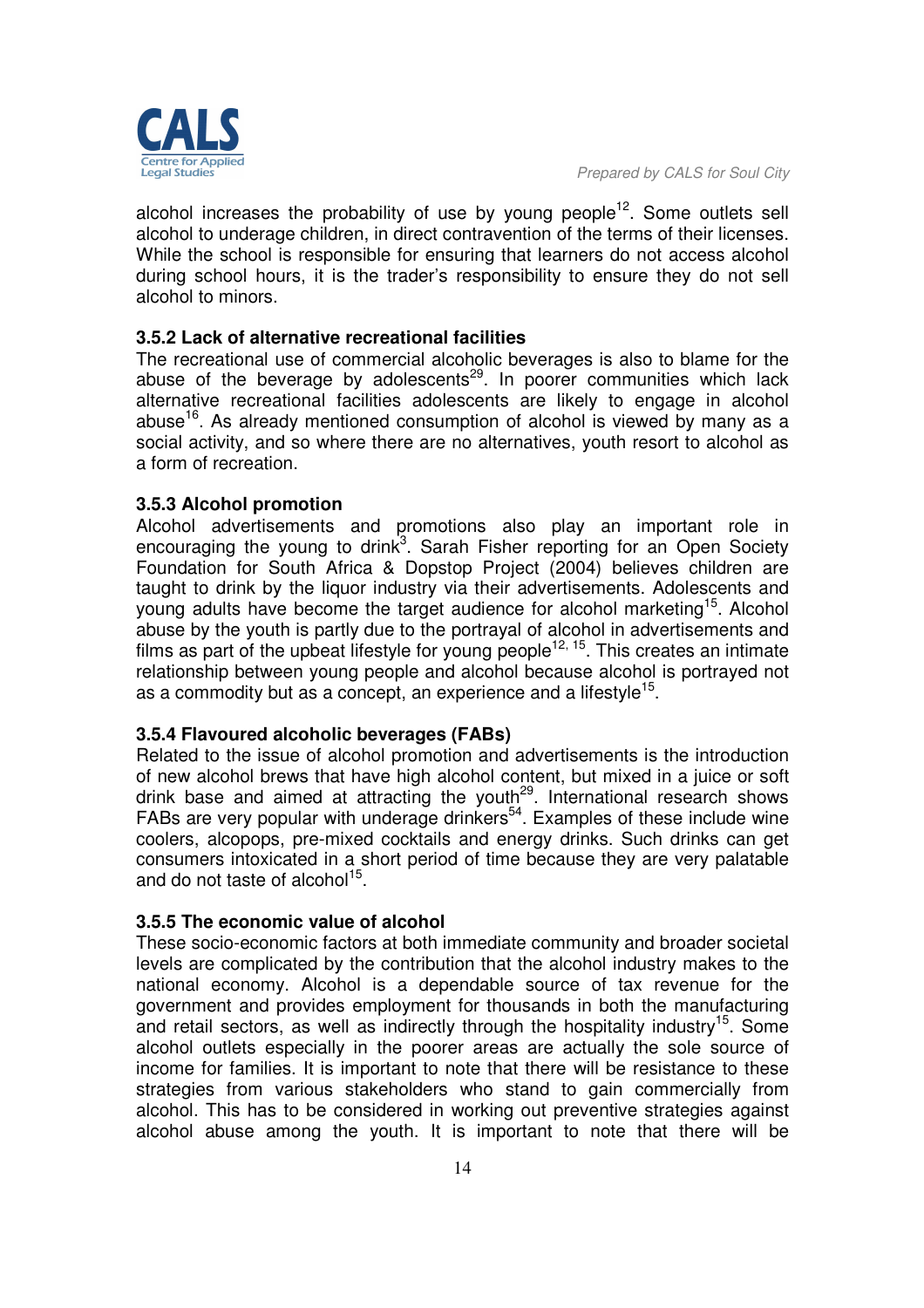

resistance to the strategies from various stakeholders who stand to gain commercially from alcohol.

# *4. Violence*

Violence is widespread both in South African schools, as newspaper reports often show. The violence manifests itself through:

- bullying,
- stabbing,
- shooting, and
- $\bullet$  sexual assault<sup>30, 31</sup>.

Even though there is currently little research that attributes school violence to alcohol abuse, the link between the two cannot be completely ruled out. Violence involving learners is not confined to school premises and school hours, but quite often happens off site and after school hours and is linked to alcohol. Examples of out-of-school violence include:

- 1. The April 2005 case of a St Stithian's former learner who was severely assaulted and injured by St John's boys at a house party<sup>25</sup>,
- 2. The September 2007 case of a King Edward VII (KES) Grade 11 learner who was stabbed to death and another seriously injured when trying to break up a fight involving KES and Athlone Boys' High School learners. This was at a house party<sup>32</sup>.

There is little quantitative data on the severity of the problem of violence in schools as there very few studies focusing on alcohol-related violence in schools. The 2002 YRBS seems to be the only national study on this subject matter. The survey reports "youth risks" involving assault, rape and other violent behaviour (where students can be either the perpetrators or the victims). Students who participated in the survey admitted to being members of gangs and to carrying dangerous weapons (see Table 1 below).

| <b>Risky Behaviour</b>   | National average (%) |
|--------------------------|----------------------|
| Member of a gang         | 18.1%                |
| Carried a gun            | 12.2%                |
| Carried a knife          | 25.5%                |
| Carried any other weapon | 28.2%                |

**Table1: Potentially violent behaviour among high school students<sup>33</sup>** 

Newspaper reports also confirm that learners carry weapons<sup>34</sup>. While these risky behaviour patterns are not always linked to alcohol abuse, it is important to note that substance abuse increases the risk of violence among learners, both within and outside school premises.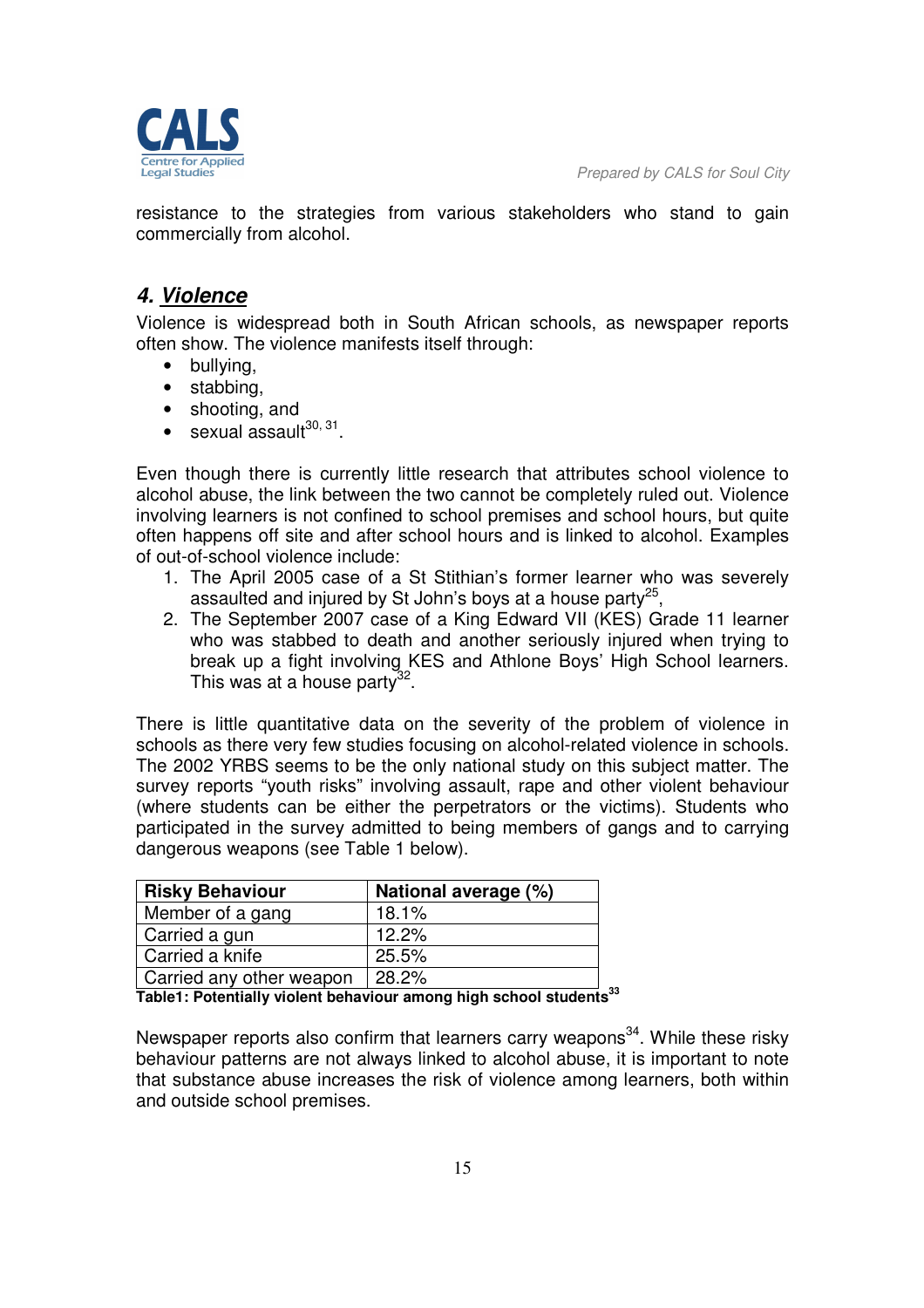

# *5. Other related problems*

Among school-going youth, alcohol abuse (especially binge drinking) has been found to be associated with:

- truancy and absenteeism from school
- rowdy behaviour that makes teaching difficult
- leads to academic failure
- The need to repeat grades
- expulsion from school or an individual dropping out of the system altogether<sup>1</sup>.

A two-year longitudinal study<sup>35</sup> revealed a strong association between binge drinking, dropping out of school and low academic aspirations<sup>12</sup>.

The following are some of the effects of alcohol abuse by young people:

- Alcohol increases the risk of later addiction and abuse of other drugs  $^{2, 5}$
- It leads to personal and social disorganization, and predisposes the individual to serious and even fatal diseases and accidents<sup>5</sup>
- It leads to the disruption of relationships with family, teachers and other peers
- It can lead to alienation from the non-alcohol abusing social world. This is shown to cause self-destructive behaviour, e.g. suicide<sup>5, 22</sup>
- It can lead to involvement in crime. Learners admit to taking people hostage, sexual assault and carrying weapons (especially large knives and guns) $^{33}$ .

Alcohol abuse among adolescents is linked to engagement in risky sexual behaviour, e.g. 2002-2003 studies in Gauteng point to strong links between adolescent drinking and involvement in risky sexual behaviour<sup>22, 29</sup>. The frequency of alcohol use and quantities consumed have been found to be significantly associated with the number of sexual partners a person has had and engagement in sex that at a later stage gave cause for regret. There is a link between alcohol use and unplanned pregnancy as young people are likely to engage in unprotected sex when intoxicated<sup>6</sup>.

A study in the Central Karoo<sup>24,</sup> shows young girls who drink are vulnerable to rape, and in cases where they fall pregnant damage is also extended to the unborn child. This damage can manifest itself as Foetal Alcohol Syndrome (FAS). The Central Karoo has the highest ever recorded levels of FAS in the world $24$ . FAS causes mental retardation and is thought to be related to crime, HIV/AIDS and substance abuse. FASfacts describe FAS not just as a mental disability, but as a social disorder linked to

- learning disabilities
- early school drop-out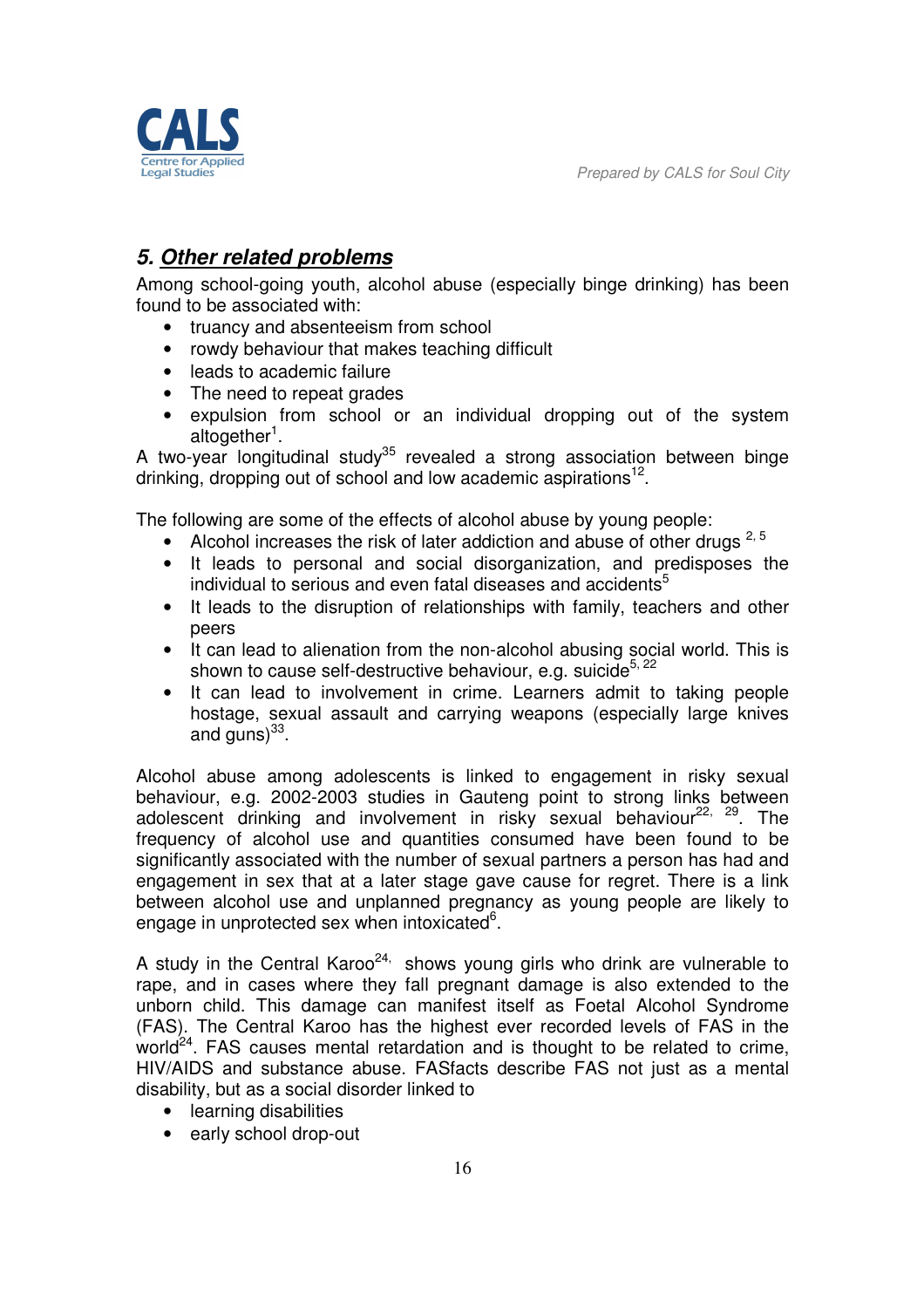

- iuvenile delinquency (especially early involvement in crime)
- poverty
- unemployment
- teenage and unwanted pregnancies
- gangsterism
- homelessness
- $\bullet$  alcoholism<sup>36</sup>.

This therefore suggests that efforts at reducing the prevalence of FAS may go a long way in reducing some of the country's social problems.

There has been very little research into the social and health consequences associated with alcohol use/abuse by young people in South Africa<sup>4</sup>. The World Health Organisation (WHO) however reports a strong correlation between adolescent drug abuse and problems like teen suicide, car accidents, school drop-out, depression, mood disorders and schizophrenia<sup>37</sup>.

While relatively few South African high school students drive, amongst those who do drive, 7.8% admitted to having driven after consuming alcohol, while 10.6% admitted to having walked alongside a road after drinking alcohol<sup>33</sup>. If the youth can get away with drunk driving, such a trend sets a behaviour pattern for the years ahead. Even those students who do not consume alcohol are not completely safe on roads where drunk driving is so common. Four learners from a school in Soweto (Johannesburg) were killed in an accident involving two allegedly drunk drivers who were racing each other<sup>38</sup>. The learners were walking home after school. Learners are therefore at risk of alcohol related traffic accidents as drivers, passengers and as pedestrians.

# *6. Regulatory framework*

Under the South African Constitution (section 28(1) (d)), every child has the right to be protected from maltreatment, neglect, abuse and degradation. In light of the pernicious effects of alcohol abuse (whether by the child itself or within the family) on all aspects of a child's life, the state, caregivers and educators clearly have a responsibility to ensure that children are protected from the dangers of alcohol abuse.

The regulatory framework within which the challenges associated with alcohol abuse in respect of children are addressed is comprised of a range of different legislative and policy measures. Some of these are measures that protect children generally from being exposed to alcohol, while others focus specifically on alcohol in the school environment. These measures should also be seen against the backdrop of the Government's developing strategy aimed at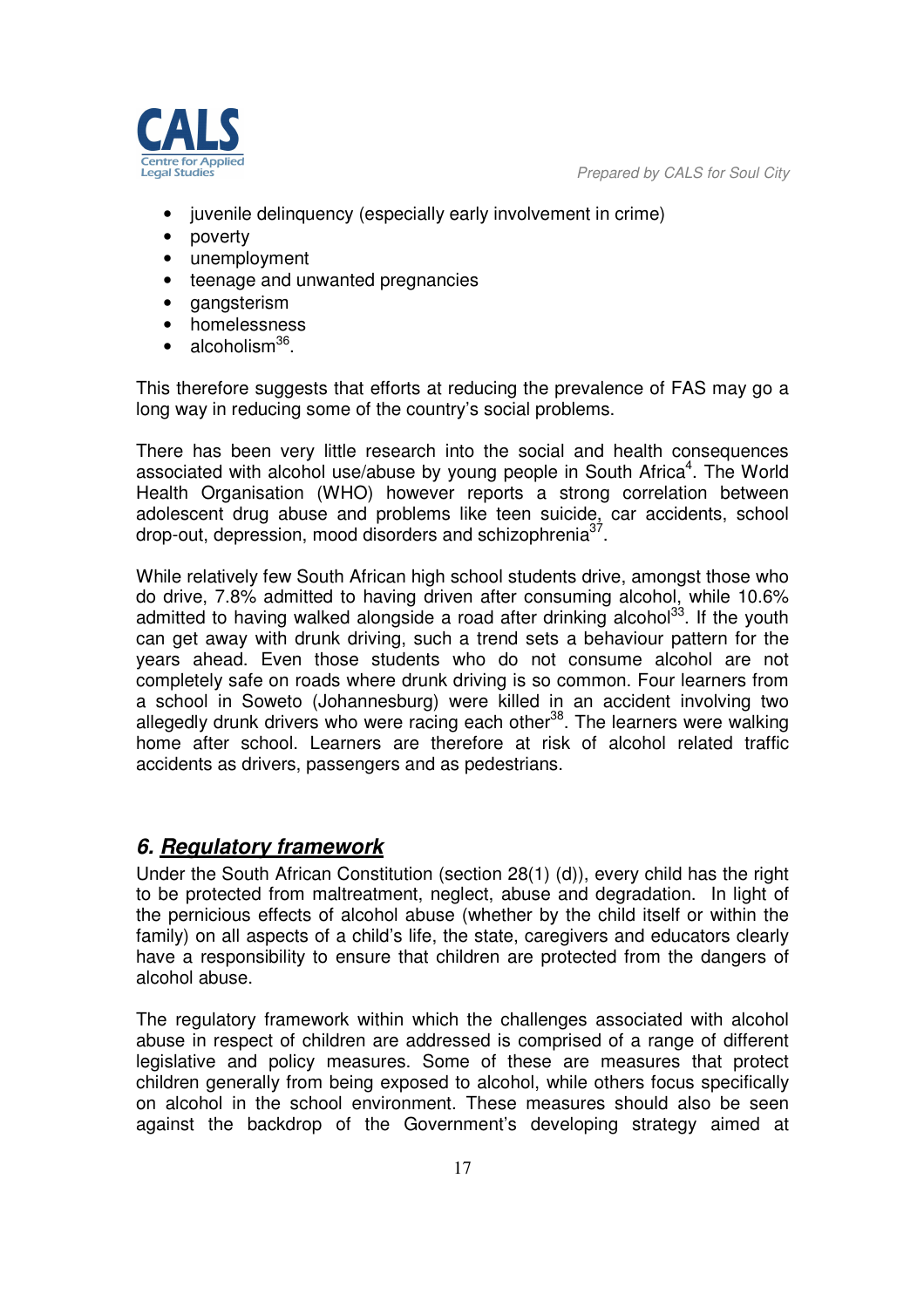

mounting a comprehensive and integrated plan to deal effectively with all aspects of substance abuse in South Africa. This strategy, which is driven by the NDMP, under the Prevention and Treatment of Drug Dependency Act 20 of 1992, and the more recent Prevention of and Treatment for Substance Abuse Act 70 of 2008, is discussed in greater detail later.

The most important measures comprising the regulatory framework are:

#### **6.1 Liquor legislation**

The Liquor Act 59 of 2003, contains the following significant provisions-

- It prohibits the sale or supply of liquor to minors (the Act has the same prohibitions in respect of methylated spirits). **However, a special provision allows, amongst others, parents and adult guardians to supply moderate quantities of liquor to minors in certain circumstances** (section 10)
- It prohibits advertising liquor "in a manner intended to target minors"  $(section 9(1)(a(ii))$
- It prohibits the employment of persons under the age of 16 in any activity relating to the manufacture or distribution of liquor (section 8)
- The contravention of these provisions constitutes a criminal offence, with extremely stringent penalties, including a fine of up to R500 000 or R1 million or imprisonment for a period of up to one year, or five years, depending on which provision is breached.

While Provinces have the power to adopt specific legislation dealing with the retail sale of liquor, they cannot adopt laws in conflict with the prohibitions contained in the national Liquor Act.

#### **6.2 The South African Schools Act 84 of 1996**

A recent amendment to this Act (in 2007) makes provision for search and seizure and drug testing at schools (section 8A). These provisions focus on "illegal drugs" and "dangerous weapons", and are clearly aimed at improving safety at schools. **From the definition of "illegal drugs" it does not appear to include alcohol**. A reading of the Regulations enacted to implement this provision of the Act (see below) confirms that these measures are not aimed at testing for alcohol. However, this does not preclude schools from adopting other appropriate measures to deal with alcohol-related issues.

This Act also provides for governing bodies of public schools to adopt codes of conduct (section 6). While no specific reference is made in the Act to the need to adopt an alcohol policy as part of a school's code of conduct, such alcohol policies would clearly be in line with other provisions prohibiting alcohol at schools (see further below) and with the NDMP. It is important to note that the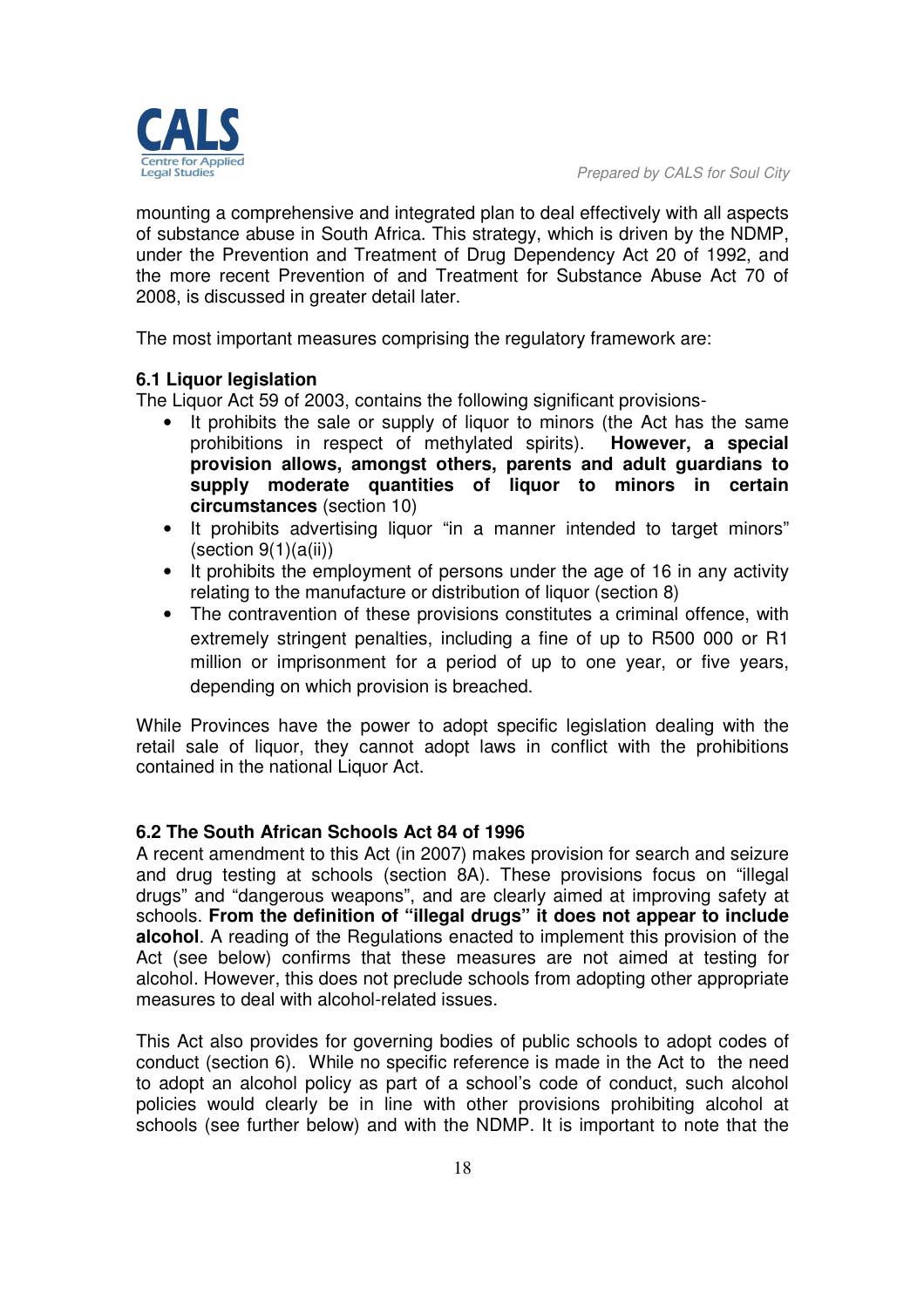code of conduct must provide for support measures or structures for counselling in respect of a learner involved in disciplinary proceedings (section 8(5)(b)). This places an obligation on schools to deal with alcohol-related disciplinary issues in a constructive, rather than a punitive manner.

An internet search for the codes of conduct of schools with websites revealed that a fair number of schools have such codes present. However not all of these schools include an alcohol policy as part of their code of conduct. From this search it was not possible to gauge the extent to which less well-resourced schools, such as township schools or rural schools generally have adopted alcohol policies, as websites for such schools do not seem to exist.

#### **6.3 Education Laws Amendment Act 53 of 2000**

It as an act of misconduct under this Act if an educator is under the influence of an intoxicating, illegal, unauthorised or stupefying substance, including alcohol (section 11 (p)). According to section 10 (e), however, it is a **serious misconduct** if an educator is in "illegal possession of an intoxicating, illegal or stupefying substance". Educators found guilty of serious misconduct must be dismissed, according to the Act. **The difference in the provisions of these two sections is worrying as it would appear that possession of intoxicating substances is a greater offence than the actual intoxication**. Moreover, alcohol related conduct is not included in the serious misconducts (section 10(e)) but is included in 11(p). It is therefore not clear from this Act whether alcohol possession and intoxication is meant to be an ordinary or serious misconduct.

# **6.4 Regulations for safety measures at schools**

Two sets of these Regulations have been promulgated under the South African Schools Act: one set of Regulations governs public schools, and the other governs independent schools. In many respects the Regulations are identical, save for some important differences described in more detail below.

The Regulations declare both public and independent schools to be "drug-free and dangerous-object free zones" (regulation 4(1)). There is no reference to "alcohol free zones" in this declaration, even though elsewhere in the Regulations, specific reference is made to alcohol. **This highlights a worrying gap that appears in the regulatory framework governing schools, viz. a tendency to focus on drug-related problems, and an oversight of the need to deal specifically with alcohol abuse, in schools**. This is a significant gap if one takes into account the research discussed earlier indicating the prevalence of alcohol abuse among school goers, and the role that alcohol plays as a gateway to drugs.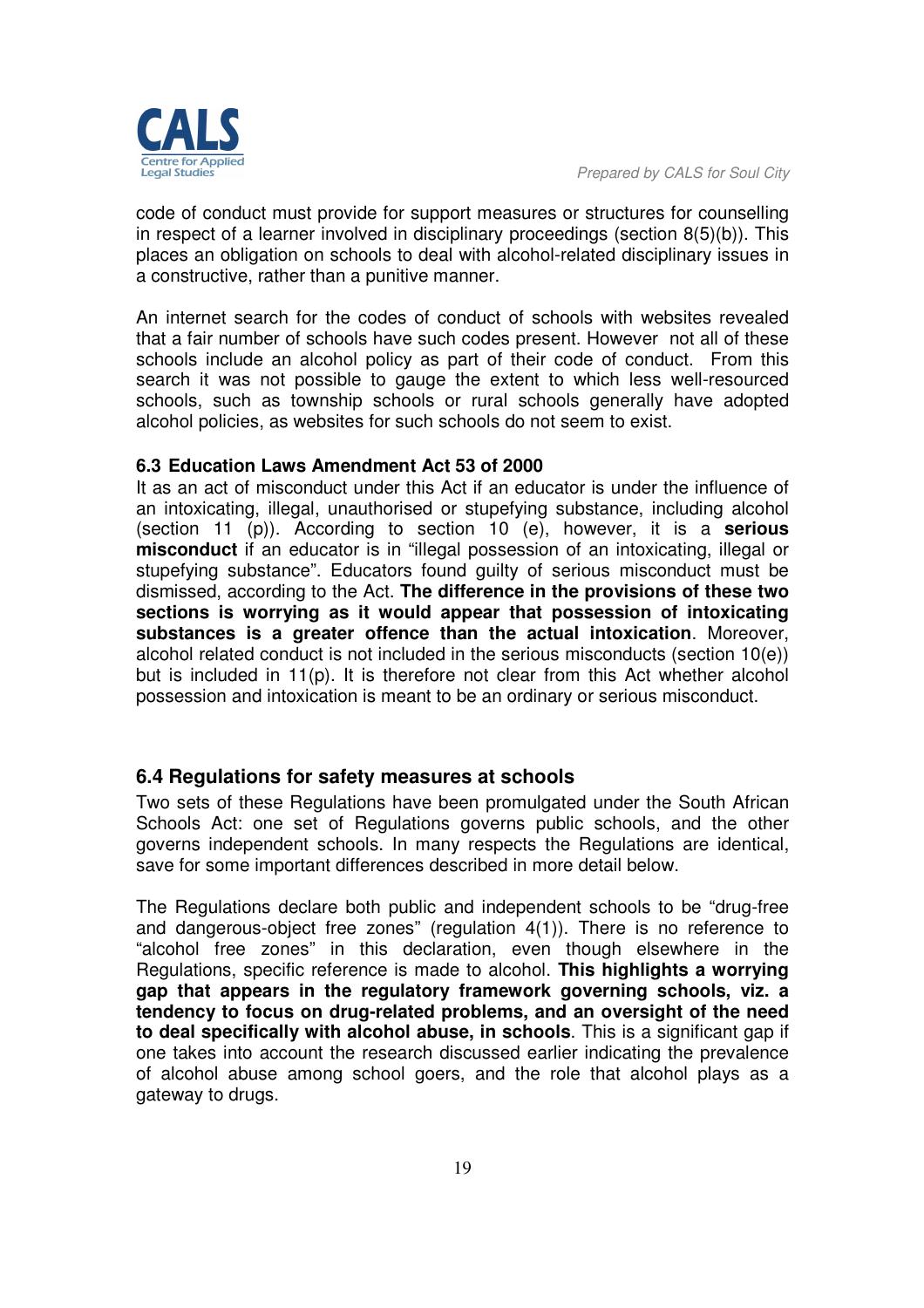The Regulations prohibit any person from entering public or independent school premises under the influence of alcohol (regulation 4(2)(d)). However, although the Regulations include specific search provisions, these refer only to illegal drugs, and not to alcohol.

An important difference between the provisions governing public and independent schools relates to the possession of alcohol by persons at any school activity. Insofar as public schools are concerned, no educator, parent or learner may possess alcohol during any school activity (regulation 4(4)). A school activity includes educational, cultural, sporting or social activities, whether within or outside the school premises. This is a far-reaching provision. Its exclusion from the Regulations governing independent schools may be explained by the need for such schools to have greater freedom in undertaking activities aimed at raising school funds, given that they cannot rely on the state for funds. Such a restriction, it might be argued, would unduly limit such fund-raising activities.

Our research did not reveal the extent to which this provision is enforced in practice. In this regard, **it should be noted that a breach of this provision is not an offence under the Regulations**. Furthermore, the Regulations do not indicate any other form of enforcement. Most significantly the Liquor Act of 1989 (Act 27 of 1989), which is still in force in Provinces that have not yet adopted their own Provincial liquor legislation, a temporary liquor licence may be granted to the principal of an educational institution (section 27(c)). This clearly is a contradiction that requires attention if the state intends the provision in the Regulations to have any efficacy.

The Regulations require both public and independent schools to develop action plans to counter threats of violence that could have an impact on school activities, and to ensure the safety of learners, teachers and staff. The Provincial Head of Department must provide guidelines to assist this process. In addition, schools must also engage in advocacy campaigns around the right to be protected against violence. In light of the government's recognition of the link between substance abuse generally and violence, as reflected in the NMDP, these Provincial guidelines ought to include action measures aimed at curbing alcohol-related events that compromise the well-being of the school and the safety of attendees.

# **6.5 Regulations regarding devices to be used and procedures to be followed for drug-testing at schools**

These Regulations have been promulgated under the South African Schools Act. They seek to effect a balance between the obligation to respect the right to privacy and dignity of learners, with the need to take preventive action to deal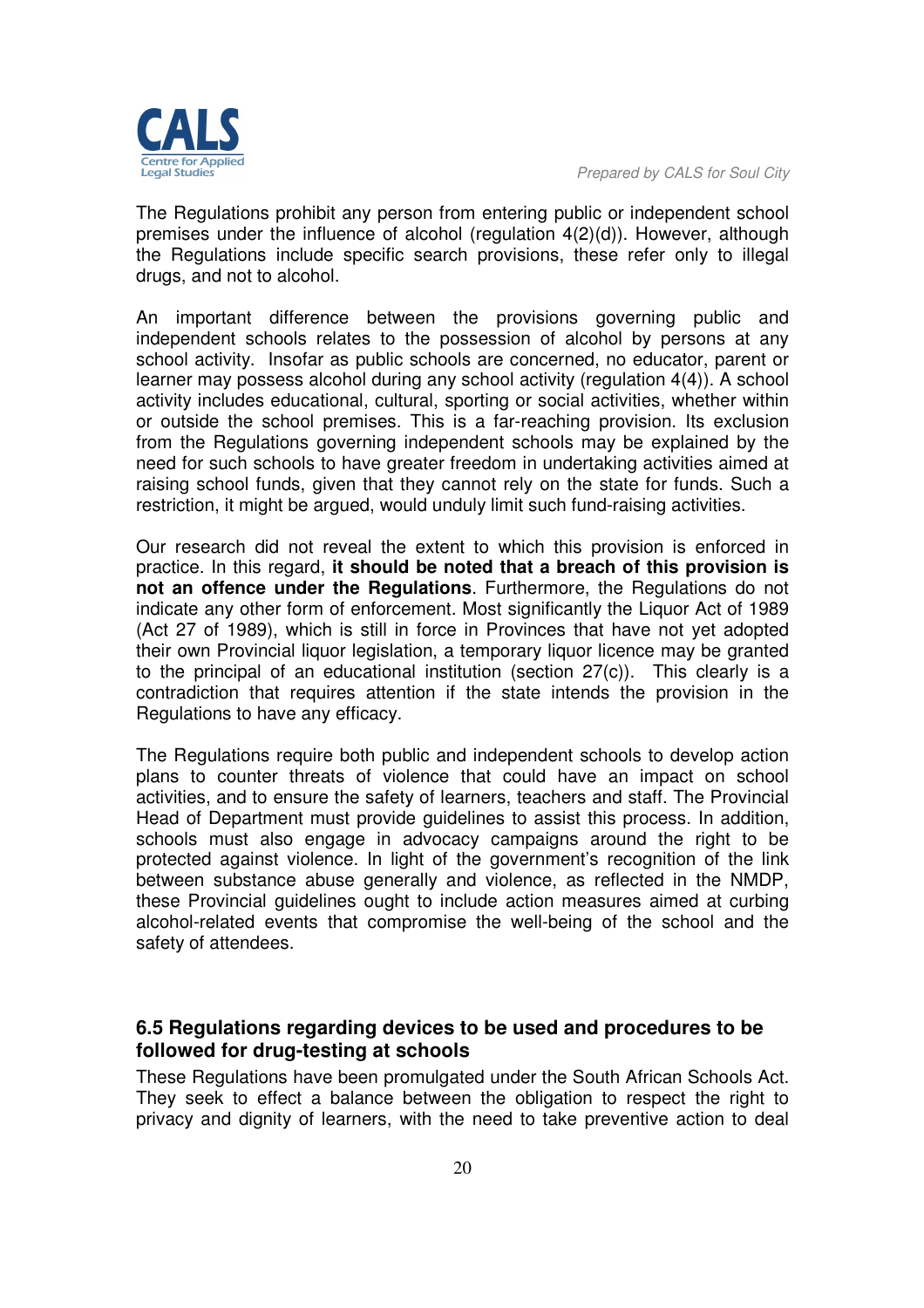

with drug-related activities at school. It is essentially a balancing exercise between the rights of the individual learner concerned and the rights of the rest of the body of learners to a safe environment that is conducive to learning. As indicated earlier, the provisions do not cover testing for alcohol. However, an annexure to the Regulations (Annexure A) contains a fairly detailed and useful guide to educators of the common symptoms associated with both drug and alcohol use.

# **6.6 The Children's Act 38 of 2005**

The Children's Act 38 of 2005 provides a general framework for dealing with children who may be victims of abuse or in need of care and protection. It is important to note that the provisions regarding the protection of children, discussed below, while on the statute books, have yet to be put into effect. In the interim, protective measures under the Child Care Act 74 of 1983 would apply.

The Children's Act expressly recognises that a child who is addicted to dependence producing substances and is without support to obtain treatment for such dependency is a "child in need of care and protection" and the protection and support mechanisms established under this Act would therefore be applicable. Any person who reasonably suspects that a child is in need of care and protection may report the matter to a police official or to a child protection officer. Educators have an obligation to make a report if a child is being subjected to physical injury or deliberate neglect. This may serve to protect learners who are the victims of violence as a result of alcohol abuse in the home.

However, the statutory protection measures under this Act can be drastic, and may involve court proceedings and the removal of children into alternative care. The Act therefore places an obligation on government at national level to devise prevention and early intervention norms and programmes to avoid the necessity of resorting to the formal, statutory protection measures. The DoE is specifically identified as one of the departments that must be involved in devising such programmes.

#### **6.7 Draft policy framework for the management of drug abuse by learners in schools and in public and further education and training institutions**

This policy emanates from the national Department of Basic Education (DoBE). Although the DSD, on its website, notes that this is a policy that the DoBE has adopted and distributed to schools, no reference is made to it in the DoBE's own website. The only copy that was accessible was undated, and referred to as a draft policy. The policy was developed in conjunction with the NDMP. Its key thrust is not only the support of learners who abuse drugs, "but also the majority of the learners and staff who do not use drugs but who may be affected by the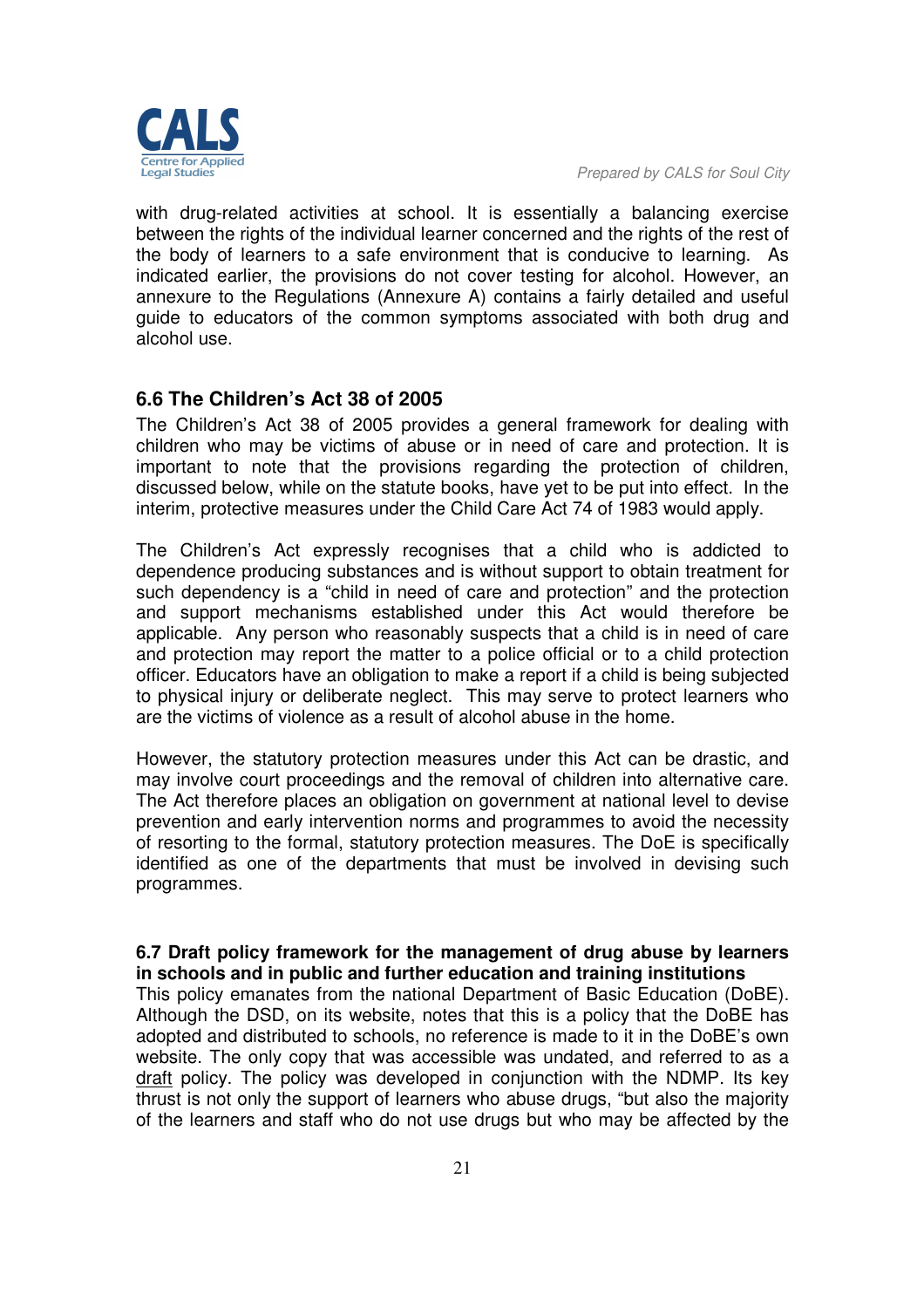

usage of drugs by others" (paragraph 4). It complements other policies and legislation on the control and management of drug abuse in schools especially the Regulations for Safety Measures at Public Schools, and those in respect of independent schools, discussed above. Although the policy refers throughout to "drugs", the glossary indicates that this includes alcohol. However, the policy is generic in its approach and no specific guidelines for alcohol are included in it.

The following features of the policy are noteworthy-

- It is based on the recognition of the detrimental effects of drug abuse on the social, physical, emotional and psychological well-being of individuals
- It rejects a purely punitive approach in dealing with drug abuse and aims at ensuring that provincial departments of education support those who require help for drug dependency problems
- It identifies the need for schools to send out the clear message that drugs are not acceptable in South African schools
- It requires schools to develop clear intervention and prevention policies underpinned by a "restorative supportive orientation". These must be communicated and disseminated in a "culturally appropriate and inclusive way"
- It recognises the importance of drug education and, in addition to it being included in the curriculum for Life Orientation, it recommends that schools should involve outside specialist organisations in their intervention programmes
- It identifies the importance of educating parents, as well as training and support for educators in both pre-service and in-service programmes
- While the policy specifies the need for the Department to support those who require assistance with drug dependency, it recognises that if an individual refuses assistance, appropriate and strict disciplinary measures will be taken
- It places an obligation on schools to develop a drug use, misuse and dependency management plan and provides that these should be subject to regular monitoring and evaluation.
- It provides that SAPS, the Departments of Health, Social Development and Justice should also be involved in developing supportive management plans.

No research or information from either the DSD or the DoBE on the extent to which this policy has been implemented and monitored was located. While it is clear from our research that many schools are adopting alcohol and drug policies, we have thus far not come across any research on the effectiveness of such policies.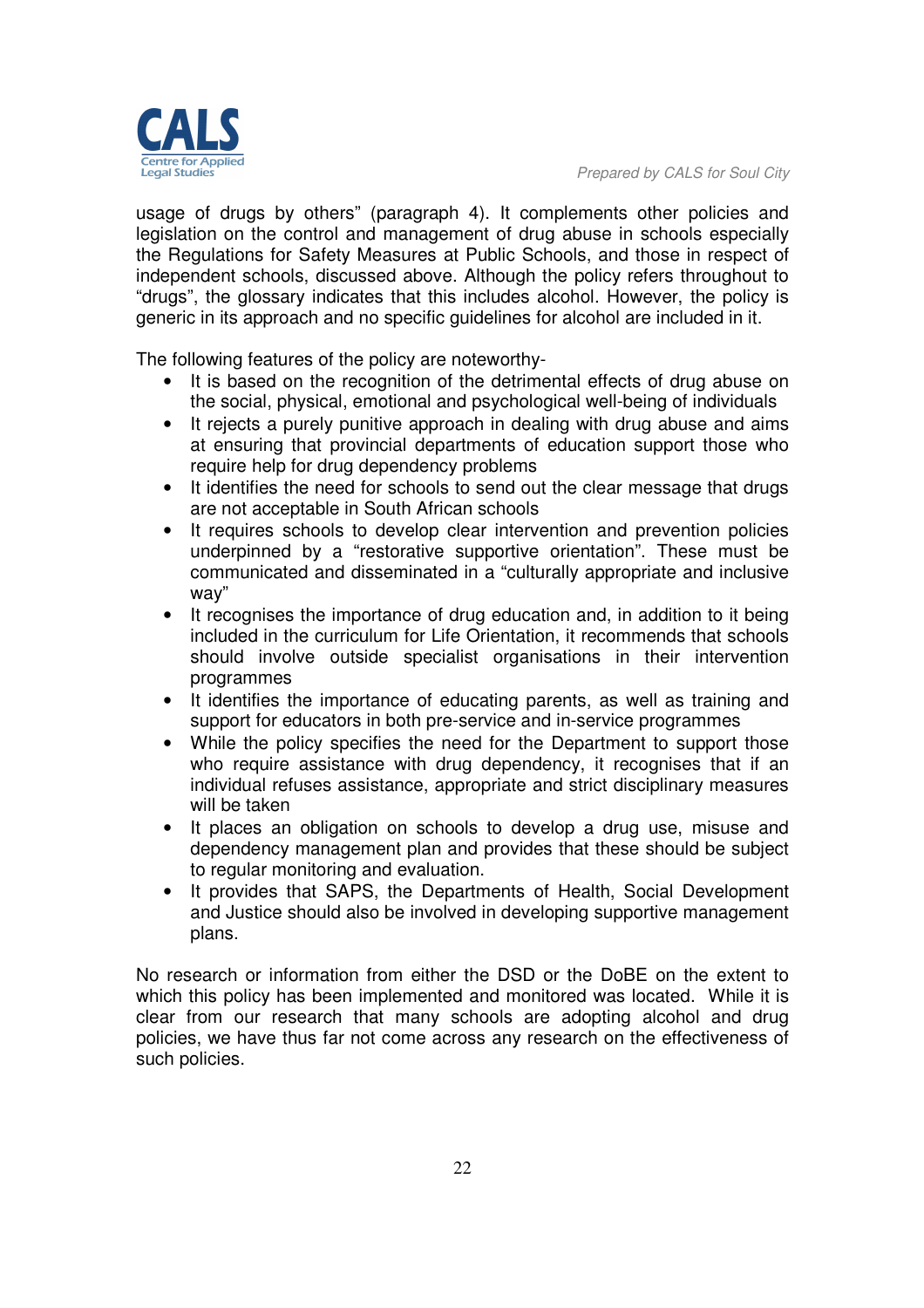

### **6.8 The National Youth Commission Act No. 19 of 1996**

The Act defines as "youth" any person aged between 14 and 35 years. This means the provisions of this Act cover persons in both schools and tertiary institutions. The Act provides for the setting up of a National Youth Commission (NYC) whose prime responsibility is to develop a national youth policy and a youth development plan, which has to be integrated with the Reconstruction and Development programme (section 3(b)). Other duties (section 8(1) (a) include

- assessing new needs of, and opportunities and challenges for the youth  $(v)$
- carrying out and causing to be carried, out studies concerning youth affairs (vii)
- developing and conducting education and information programmes to foster public understanding of matters pertaining to the youth (xi)(aa; bb).

The NYC was set up as provided for in the Act, and the Commission had in place the National Youth Policy by 1997. It is not clear to what extent the duties stated in Section 8 of the Act have to date been carried out. A lot of studies have been carried out by research institutions and the DoH and the NYC could use findings from these to inform their strategies on both youth development and public education and information programmes.

#### **6.9 Teachers' Unions**

The South African Democratic Teachers' Union (SADTU) code of conduct makes no mention of alcohol abuse. The union undertakes to take disciplinary measures against members who do not abide by the provisions of its code. Lethoko (2002) however notes that the union rarely enforces these regulations, meaning that even if they were to include alcohol abuse in their code of conduct, they would still not act against members who breached it.

No code of conduct was found on the National Professional Teachers Organisation of South Africa's (NAPTOSA) website.

# *7. National Strategy for combating substance abuse*

The South African government has adopted both legislative and policy measures aimed at developing a cohesive and cross-sectoral national response to the problem of substance abuse. This strategy does not treat alcohol separately from other drugs of abuse. The legislative basis for this development is the Prevention and Treatment of Drug Dependency Act 20 of 1992, which will be superseded by the Prevention of and Treatment for Substance Abuse Act 70 of 2008 when it comes into operation. Along with these laws, two National Drug Master Plans have been devised, with the current one covering the years 2006-2011.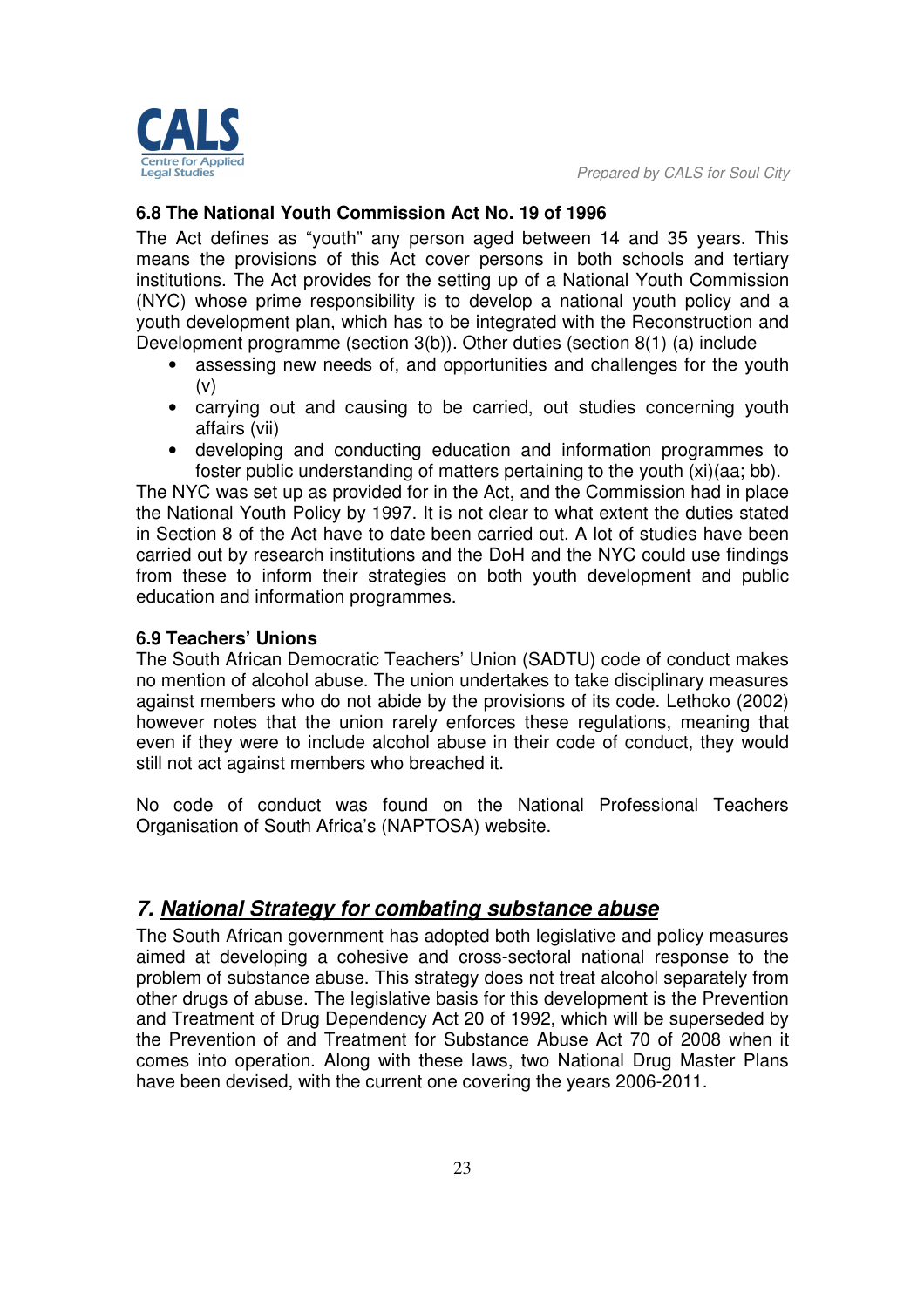This development is based on the recognition that substance abuse is a major contributor to crime, poverty, reduced productivity, unemployment, dysfunctional family life, the escalation of chronic diseases, injury and premature death. In order to deal effectively with the range of problems associated with substance abuse, the government has recognised that a collaborative approach must be adopted, involving all levels of governments, across different departments, civil society and other community stakeholders, including schools.

The following are the most significant features of this initiative-

- While there is a specific focus on certain aspects of drug-related issues, such as the need to combat drug-related activities in the context of organised crime, there is express recognition of the need to develop programmes of action in respect of alcohol-related problems as well
- One of the main goals of the initiative is to facilitate co-ordinated efforts to combat problems associated with substance abuse, and to require government departments at all levels to integrate substance abuse issues into the mainstream of their development programmes
- The lead Department is the DSD. Other departments that are expressly drawn into the process include the DoBE; the DoH; the Department of Justice and Constitutional Development (DJCD); the South African Police Service (SAPS); the NYC; the Department of Trade and Industry (DTI) and the Department of Transport (DoT)
- Provinces must establish Provincial Substance Abuse Forums and must develop integrated Mini Drug Master Plans for each Province
- Local Government must establish Local Drug Action Committees, which must develop action plans in line with the relevant Mini Drug Master Plan
- There is express recognition of the importance of community-based intervention programmes and the importance of partnerships and collaboration with Civil Society Organisations In fact, the 2008 Act requires that community action groups and non-governmental organisations are represented in Provincial Substance Abuse Forums
- Issues relating to the youth and substance abuse are identified as an area of national priority. The NDMP recognises that major gaps exist in intervention programmes for the youth, especially in rural areas
- The NDMP also identifies gaps in information regarding certain prevalent trends; the economic costs of substance abuse; effective communitybased intervention approaches and the impact of current policies. It recognises the need for extensive research to be undertaken to fill these gaps
- There is recognition of the need to adopt specific prevention and intervention strategies to different at-risk groups
- The obligation rests on each responsible government department to provide the human, material and budgetary resources for purposes of implementing the programmes.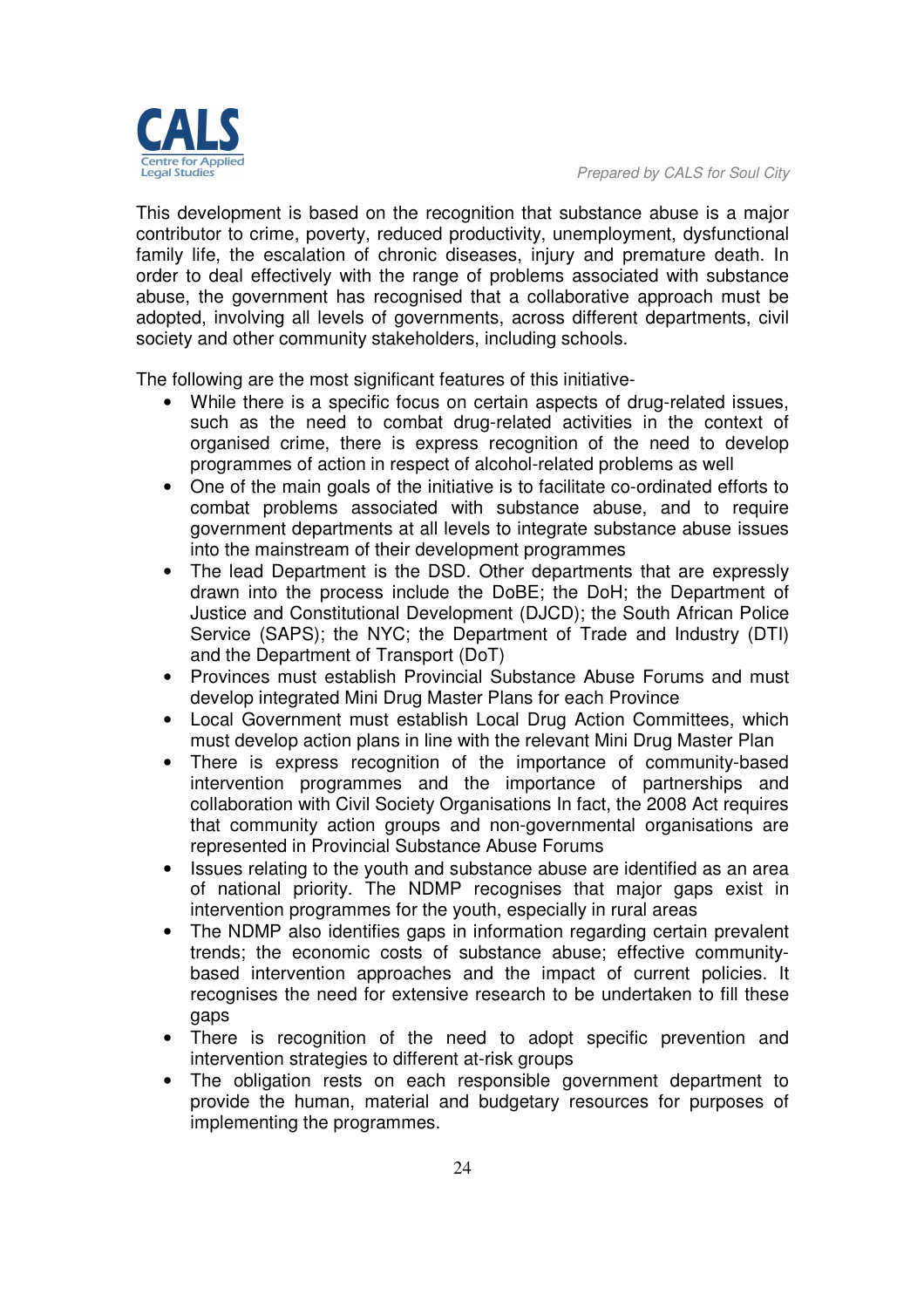

From the information available it is difficult to assess the extent to which the goals of this strategy have been or are being achieved. Our research of the websites of the various Departments involved (including the DoE) produced little information on the programmes and activities undertaken in furtherance of the national strategy. Even the DSD's website provided little information that was substantial and specific. At present, from information largely obtained from DSD documents, the following activities by various government and other sectoral role-players can be identified.

# **7.1 Government strategies**

#### **7.1.1 Department of Social Development (DSD)**

This Department leads the campaign against substance abuse and is responsible for, among other things, the development and evaluation of programmes on prevention, early intervention and treatment of abuse-related issues (DSD, 2006). The DSD has a special focus on the youth and hopes to prevent drug abuse among youth through

- use of drama, music and sport
- use of restorative justice
- vigorous law enforcement
- ensuring effective drug education programmes in schools
- public education programmes especially focusing on the youth
- involve youth in life skills and other programmes to promote a healthy lifestyle<sup>2</sup>.

#### **7.1.2 The Department of Basic Education (DoBE)**

The DoBE addresses the alcohol abuse issue though the Life Orientation learning arena. The curriculum is aimed at providing knowledge on drug use so as to help learners make informed choices when confronted with drug-related problems<sup>2</sup>. As Life Orientation is an examinable subject, it is likely that the content on drugs is taught at all levels and in all schools. Whether the intended objectives of the inclusion of this content are achieved cannot be currently determined no information on any evaluations focusing on the Life Orientation intervention.

Outside the school curriculum DoBE has engaged other stakeholders in improving safety in schools. In 2002 the Department together with SAPS produced a workbook entitled *Signposts for Safe Schools: Enabling safe and effective teaching and learning environments.* The aim was to provide a guide for school managers, governors, educators, parents and police in the development of their school safety programmes. A Safe Schools Programme was launched in February 2008 in view of recognition by the DoBE that learners and educators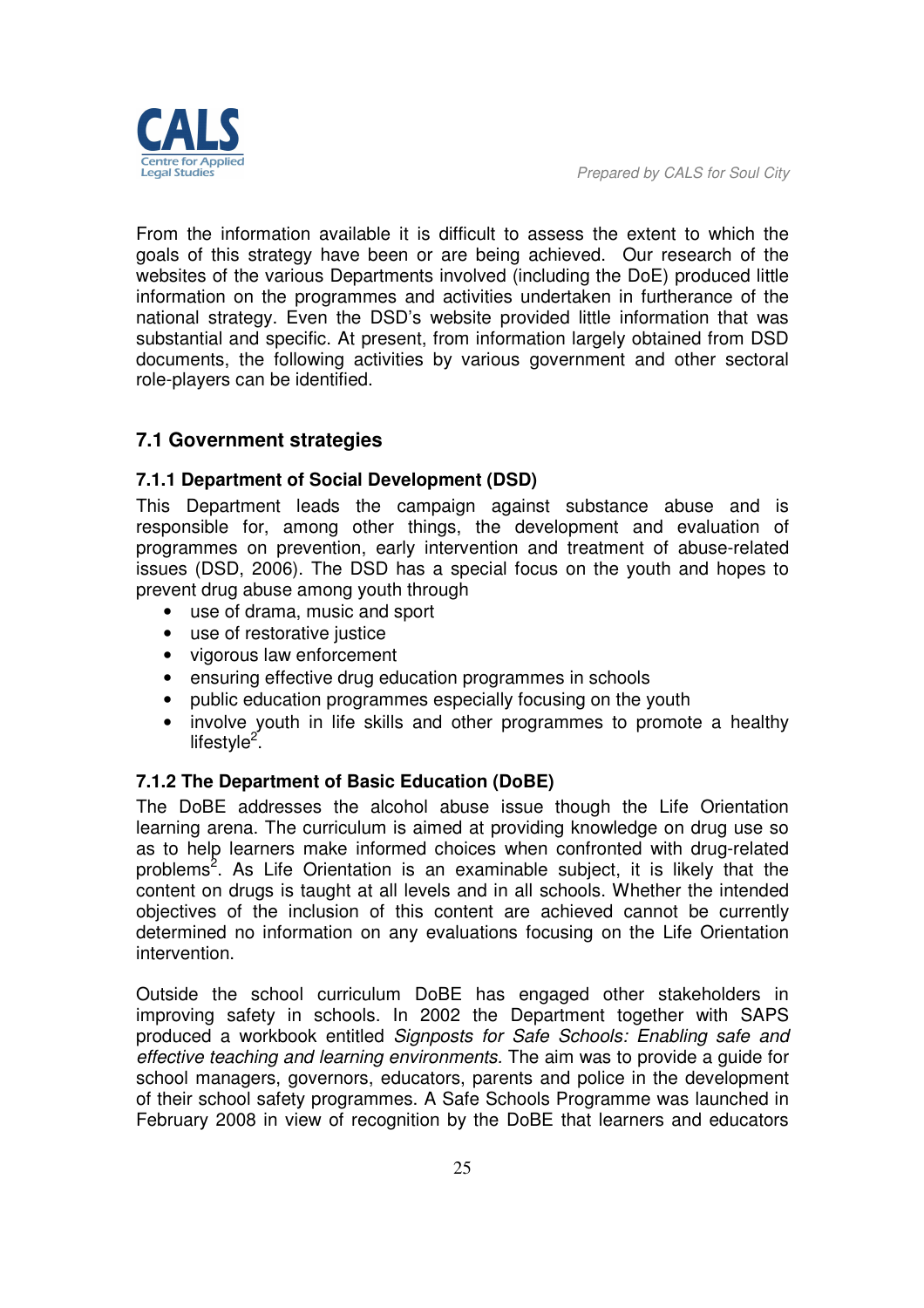

needed support in the area of safety in schools. The programme is meant to address safety and security and "other key issues" that hamper the attainment of quality education in schools. At its launch the programme worked with nine schools, one from each province, and identified the challenges they are facing in relation to aspects of safety. The DoE gets support for the Safe Schools Programme from the Royal Netherlands Embassy and the Centre for Justice and Crime Prevention (CJCP). Implementation is done in partnership with the United Nations Children's Emergency Fund (UNICEF). The participating schools are given safety infrastructure, i.e. fences, gates, security lights, metal detectors and the services of security guards. School management and learners are then trained to deal with crime and violence.

Alcohol is not specifically mentioned as a problem in these strategies. It is not clear if it is included in the "other key issues" stated above. The success of this programme to an extent depends on its ability to address the root causes of safety issues that are faced by schools. The link between alcohol and violence was discussed earlier in this report and it is likely that abuse of alcohol by school students and educators contributes to violence in schools.

The DoBE and UNICEF also work in partnership in Super Sport's "Let's Play" initiative which is aimed at enhancing recreation through sport and play.

In addition, the DoBE has implemented various legislative and policy measures discussed under the "Regulatory Framework" section, above.

Other measures include initiatives by provincial education departments. For example the Western Cape has devised strategies involving five levels of support to resolve and prevent problems of drug (including alcohol) abuse in schools <sup>39</sup>. These include classroom-based and school-based strategies as well as those based at youth care and education centres. The Western Cape's Safe Schools Programme and other strategies are discussed below.

#### **The Western Cape Safe Schools Programme**

This initiative by the Western Cape DoBE is aimed at ensuring a safe school environment for successful teaching and learning. It includes the installation of security systems in schools as well as addressing the social environment through:

- behaviour and attitude change programmes, whose strategies include support in conflict management, trauma counselling, entrepreneurial training and sport and cultural activities
- working with schools to mobilise community support for safe schools
- the establishment of a Safe Schools Call Centre which receives calls from learners experiencing abuse or other forms of violence
- school leadership management training on effective governance.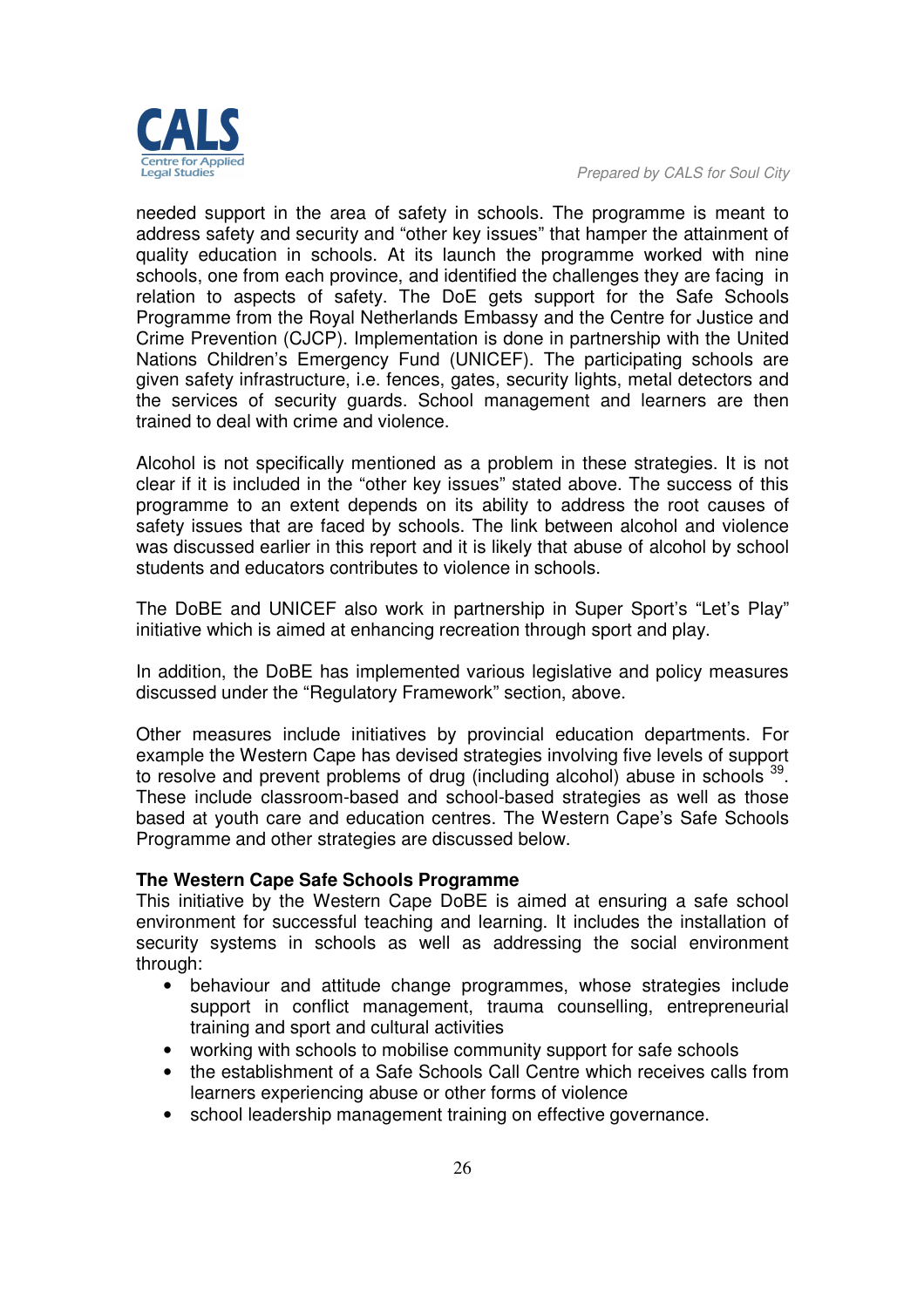

The DoBE works in partnership with Community Policing Forums, Neighbourhood Watch and other community organisations.

As is the case with the national DoBE School Safety Programme, the Western Cape provincial programme also does not specifically refer to alcohol-related problems. Security systems and involvement of the community may help to keep students within school premises and reduce their chances of purchasing and drinking alcohol during school hours. This has the potential of making schools both alcohol free and safe.

#### **7.1.3 Department of Health (DoH)**

The DoH has a long history of involvement in issues of drug (including alcohol) abuse, and their efforts have been on the increase since  $1994<sup>16</sup>$ . Following recommendations in the report of the DoH's Mental and Substance Abuse Committee, the DoH has been involved in raising awareness of drug abuse problems, prevention, treatment and rehabilitation of substance abusers as well as in the facilitation of cooperation between the Departments of Health and Welfare. Part of the involvement of the DoH is through funding of research initiatives and involvement in collaboration with both local interest groups as well as international organisations (e.g. the United States Institute on Alcohol Abuse and the WHO) $^{29, 29}$ .

No further information was available from the DoBE website.

#### **7.1.4 The Department of Justice and Constitutional Development (DJCD)**

No information on the NDMP was available on the DJCD website. However, the National Prosecuting Authority (NPA), which has the responsibility of prosecuting offenders, falls under this Department. Their responsibilities would include the prosecution of offences under the Liquor Act relating to, *inter alia*, the supply of liquor to minors. We have not been able to access any statistics on related prosecutions or conviction/acquittal rates. It is therefore difficult to assess the extent to which these criminal provisions are being enforced.

In addition, the DJCD implements diversion programmes within the criminal justice system for young and non-violent offenders. This includes the diversion of drug-dependent offenders to treatment programmes rather than to prison.

#### **7.1.5 National Youth Commission (NYC)**

The Commission's function is to assist in developing a youth development policy with reference to, among other things, substance abuse and related matters. They are mandated to work with youth who are both in and out of school<sup>2</sup>.

The first National Youth Policy was developed in 1997. Since then revisions have been on-going and to date there is a five-year National Youth Policy covering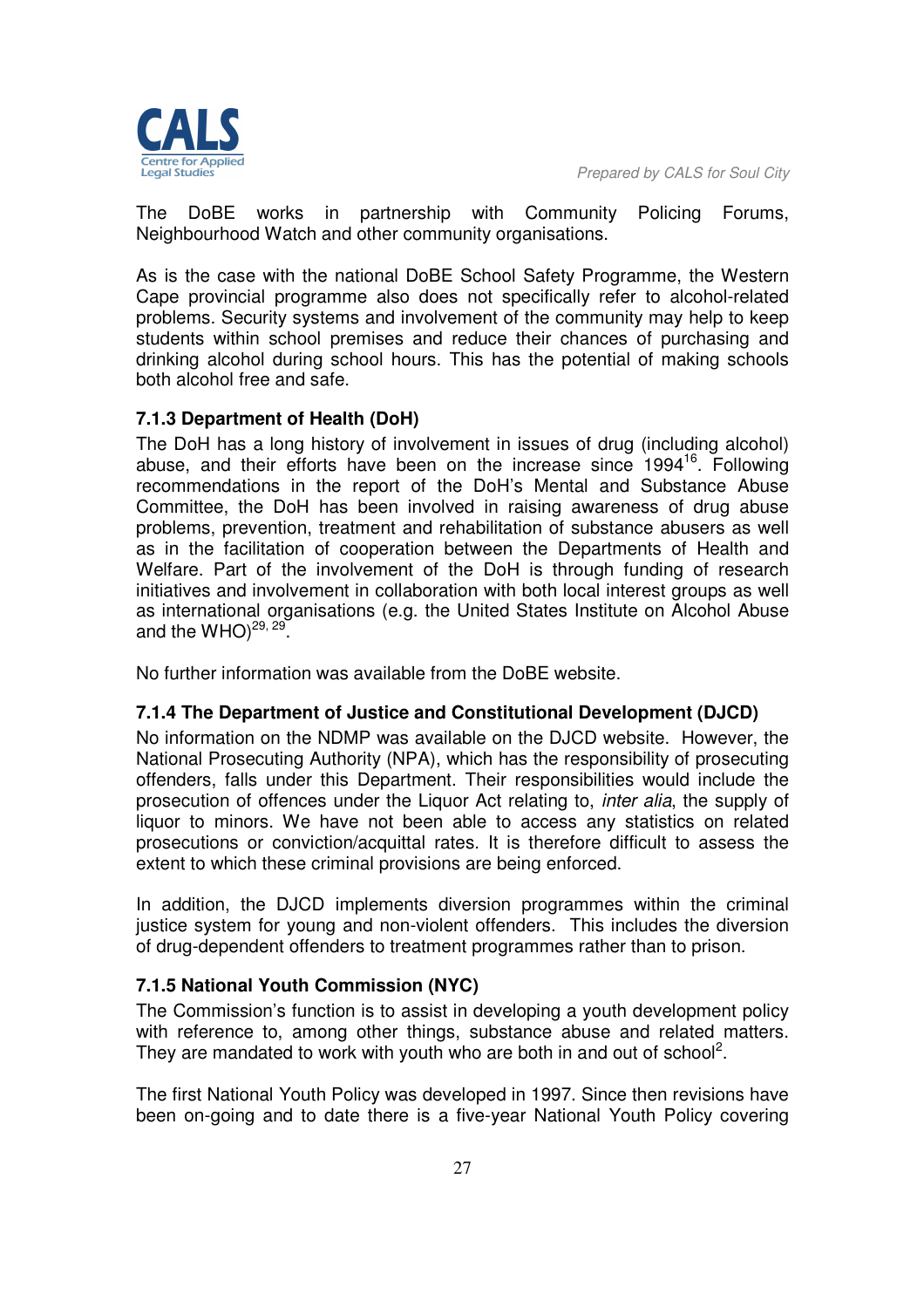

2009-2014<sup>40</sup>. Health, education, safety, security and justice as well as sports and recreation are among the policy's key strategy areas. The health strategy area identifies youth engaged in alcohol and substance abuse as needing particular attention. It recommends that the National Youth Health Action Plan identifies research data on youth health matters including those related to alcohol and drug abuse. The document also recommends that community structures be established to support those struggling with alcohol and drug abuse.

The safety, security and justice strategy area acknowledges that youth are often directly affected by issues of crime and justice and are exposed to threatening or dangerous environments. There is also an acknowledgement that some youth participate in crime and that this is to an extent a result of alcohol abuse. The document recommends the need for safety and security for young victims as well as justice and rehabilitation for young perpetrators.

The National Youth Policy was formulated before the first NDMP (1999-2004), but there is evidence of alignment between the objects of the second NDMP and the National Youth Policy. Although no further information could be found on the NYC programmes, its policy gives provision for compliance with its NDMP obligations, which could in turn contribute to the reduction in the prevalence of alcohol consumption among school students.

# **7.1.6 Department of Safety and Security (DoSS)**

The Department's involvement is mainly through the SAPS. It has five key programmes:

- Administration
- Visible Policing
- Detective Services
- Crime Intelligence
- Protection and Security.

All the five programmes have drug reduction strategies<sup>2</sup>. Part of SAPS's direct contribution to alcohol-free schools is through their Youth Desk running at various stations throughout the country. It appears each station has the liberty to work out how they run their Youth Desk. Examples found were the Linden and Meadowlands Youth Desks (both in Johannesburg) where efforts were made to promote awareness of the dangers of alcohol and other drug abuse among school students as well as awareness of the dangers of possessing guns. If SAPS continue to strengthen such preventive forms of policing as well as community liaison, they may make a significant contribution towards reduction of alcohol consumption amongst the youth.

The SAPS is responsible for investigating crimes. This would include the investigation of offences under the Liquor Act in relation to minors. However,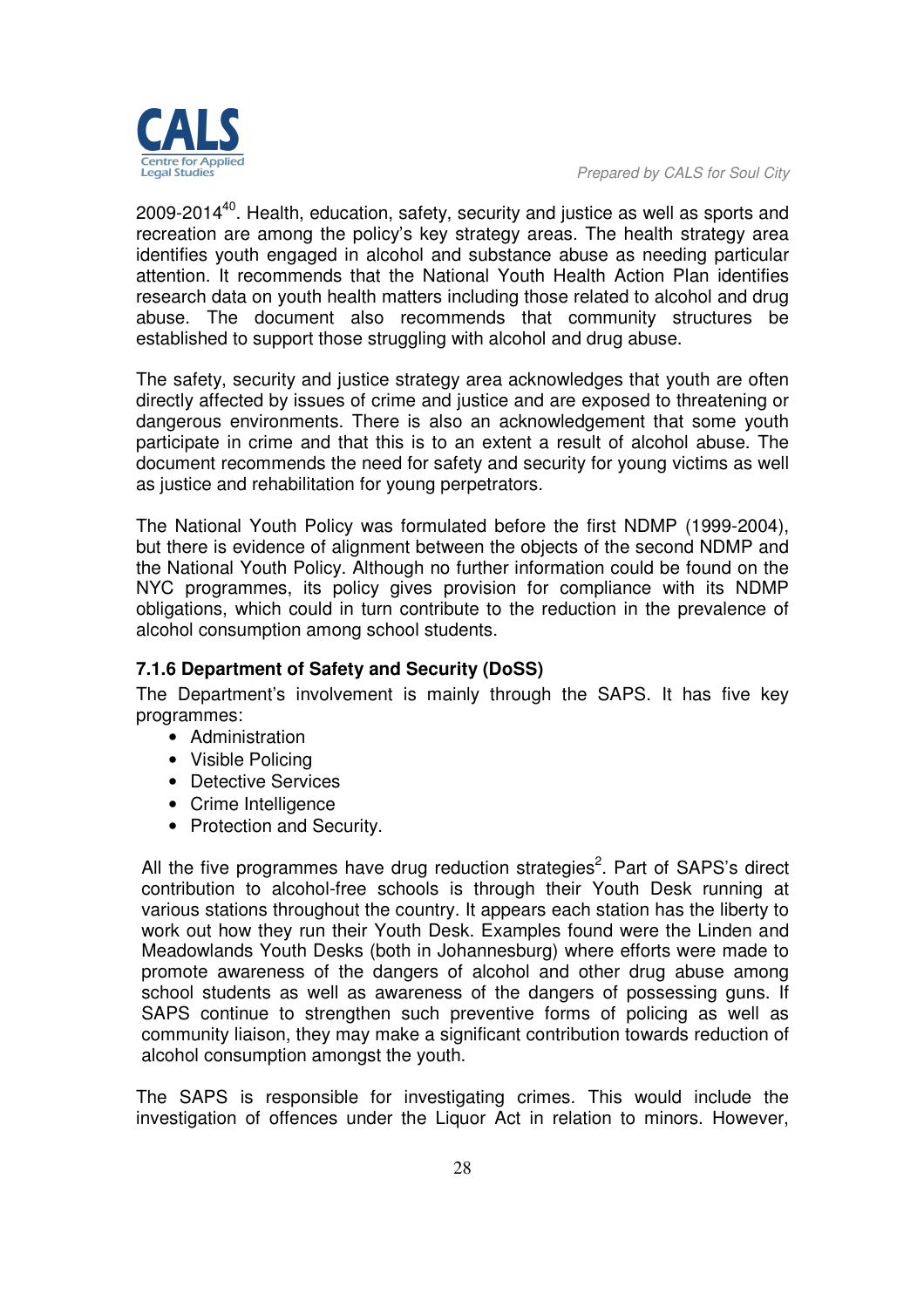there was no information pertaining to the NDMP on the DoSS website. As with prosecutions of these offences, therefore, it is difficult to assess the extent to which they are being enforced.

# **7.1.7 Department for Sport and Recreation (DSR)**

There was no information pertaining to the NDMP on the DSR website. Insofar as this Department is involved with drugs, its emphasis appears to be on combating the prevention of illegal drugs and substances in sport. The Department has a potentially significant role to play in helping to channel the energies of the youth of this country away from substance abuse towards sport as an uplifting factor in life.

The South African Rugby Union and Tag Rugby Association embarked on a Tackle Safety project piloted in 40 Western Cape schools and involving 24,000 learners<sup>41</sup>. Participating schools are all under the Safe Schools Programme and the project gets support from the United Nations Office for Drugs and Crime, the Western Cape Provincial Government, SAPS and Choice for Life Organisation. The project uses sport to steer youth from drugs and crime but at the same time to expand their sporting opportunities. Coaches for this project are from SAPS, a strategy meant to build trust between children and the police. Choice for Life Organisation delivers the anti-drug and anti-crime message. This strategy is said to have been successfully used in the United Kingdom<sup>41</sup>.

The Tackle Safety project has potential to make a significant contribution in the reduction of alcohol consumption and crime among learners through

- its potential to work with large numbers of learners, hence the information has a larger audience
- bringing together police and learners in a friendly environment
- the attraction of sport.

Soul City could partner with this and other sports organisations to promote sport and at the same time steer youth away from the lure of alcohol. This could be a way of ensuring the DoBE, and SAPS fulfil their obligations under the NDMP.

# **7.1.8 Department of Trade and Industry (DTI)**

This Department is responsible for the regulation of the liquor industry through administering and enforcing the Liquor Act No. 59 of 2003 through the National Liquor Authority  $(NLA)^{14}$ . Both provincial and national governments are responsible for the regulation of the liquor industry. The Liquor Act aims at reducing the socio-economic costs associated with alcohol abuse and to promote the development of a "responsible and sustainable liquor industry"<sup>14</sup>. The Act also makes provision for the public participation in the liquor licensing process. Reference has already been made earlier to the specific provisions of this Act prohibiting various alcohol-related activities in respect of minors. Enforcement of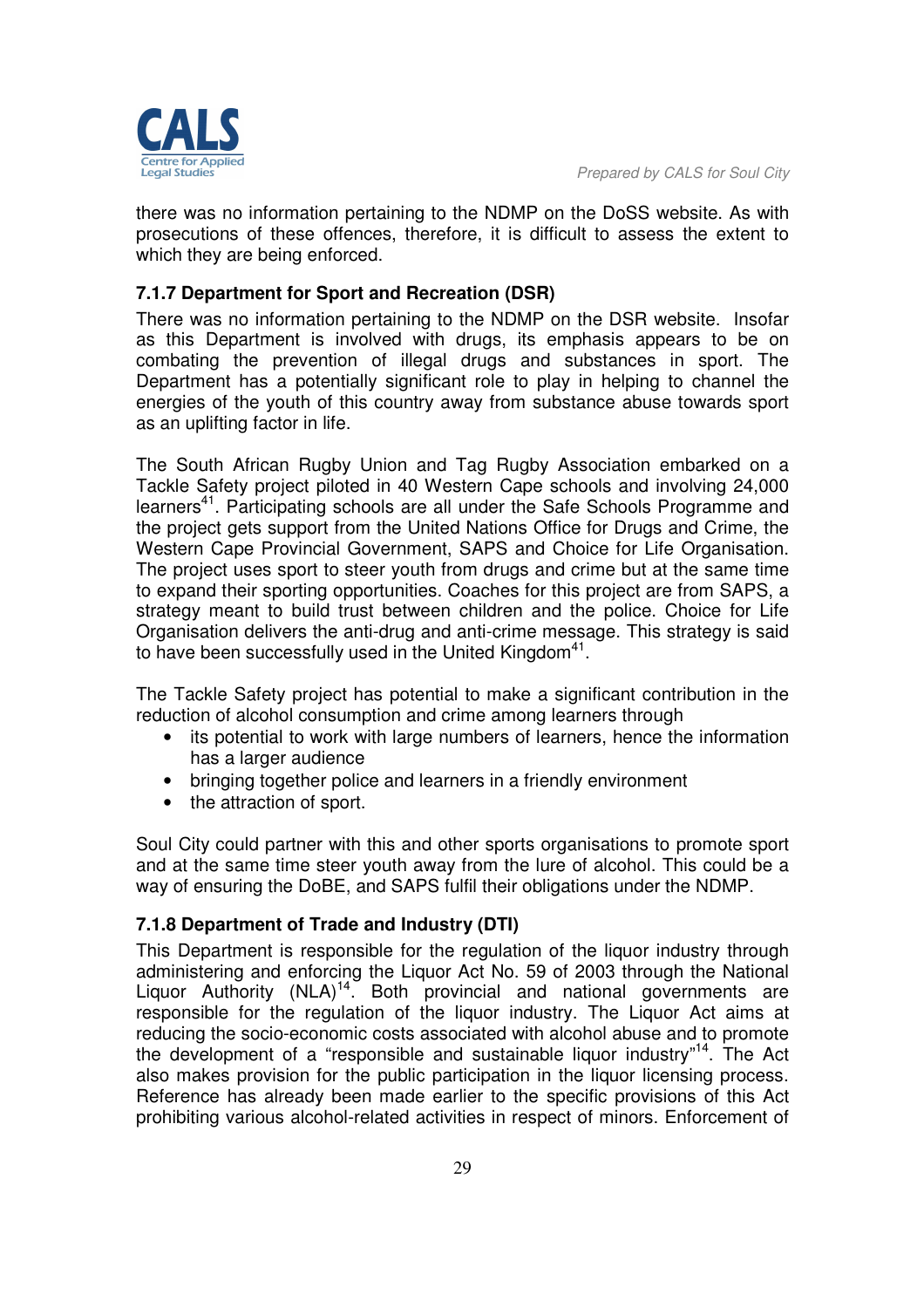

relevant laws however needs strengthening as reports show that traders continue to sell liquor to school children<sup>28</sup>.

# **7.2 Civil Society**

Civil society works closely with  $\text{DSD}^2$ . Some of the key players are discussed below.

7.2.1 South African National Council of Drug Abuse and Drug Addiction (SANCA) Through its Teenagers Against Drug Abuse (TADA) programme it has set up youth action groups in high schools which aims at preventing substance abuse amongst this age group. They run a programme with young adults aimed at identifying early warning signs of alcohol dependency. SANCA also provide training and support for youth as well as prevention and awareness for parents and educators. Although this programme has not been evaluated it appears to be useful.

#### **7.2.2 Open Society Foundation (OSF)**

In 2000 the OSF worked on a project in Durban aimed at improving school security and safety at 14 schools. They worked with SAPS Youth Desk and the Community policing forum. Participating schools formed School Security Committees comprising, learners, educators and members of the School Governing Bodies (SGBs). The committees then had to develop Safer School Plans. In 2004 the OSF Criminal Justice Initiative in partnership with the Dopstop Association also organised a forum for discussion and debate on issues pertaining to alcohol and crime. Participants at the forum included researchers and practitioners in the field, mainly from the Western Cape.

#### **7.2.3 Arrive Alive**

Arrive Alive provides online road safety awareness information including highlighting the fact that alcohol is a contributory factor in road traffic accidents. They work in partnership with the DoT and their strategies include:

- giving information on the provisions of the Road Traffic Act of 1989
- publishing news items on road safety related issues
- supporting schools in setting up scholar patrols
- supporting individuals and institutions who take the initiative to arrange road safety conferences in South Africa.

# **7.2.4 FASfacts<sup>36</sup>**

FASfacts is aimed at educating the public on the negative effects of alcohol consumption during pregnancy, in a bid to reduce the prevalence of FAS. They currently only work in the Western Cape. FASfacts uses experiential learning to convey the message to Grade 6 and 7 learners, working youth, adults, parents,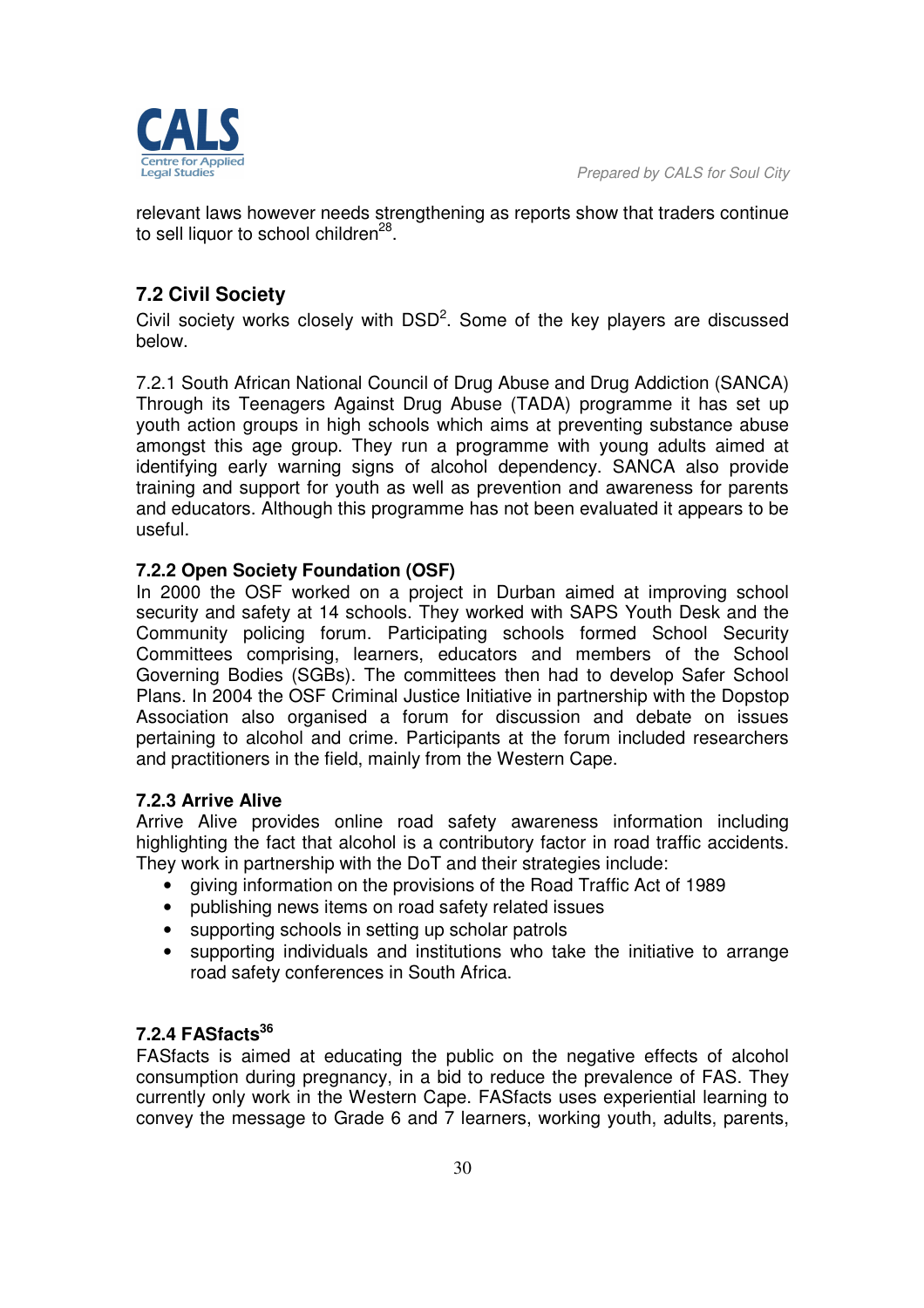

and people in farms and farming communities. They use rap songs and talks on both radio and television. The also make use of the electronic media, and their songs are downloadable from the internet. FASfacts have also produced a film highlighting the negative effects of alcohol.

#### **7.2.5 Life Talk**

Life Talk started as the title of a book *Life Talk for a Daughter* by Izabella Little. More books, *Life Talk for a Son* and *Life Talk for Parents* have since been published, and the work has expanded to include talks and workshops. The books, talks and workshops give parents, teachers and teenagers guidelines for dealing with challenges faced by adolescents and young adults. Areas of focus include teenage drinking, drugs, enhancing communication and coping with peer pressure. Life Talk has been featured on South African radio stations and television channels and they produce a newsletter featuring teen-related challenges. The newsletters have a section for questions and answers. Life Talk believes parents and teachers can work together to overcome not only alcoholrelated, but also other problems that teenagers face in the world today.

# **7.3 Research institutions**

The contribution of research institutions in South Africa is focussed primarily on increasing awareness and knowledge in respect of, *inter alia*, prevalence and trends of alcohol use/abuse, and the effectiveness of intervention and prevention strategies. Comparison with relevant research in other parts of the world informs on the effectiveness of preventive strategies and 'best practices' that could be implemented locally. Some of the most active research institutions in South Africa in this arena are:

- South African Community Epidemiology Network on Drug Use (SACENDU)
- The MRCs Alcohol and Drug Abuse Research Unit established in the 1990s
- The Foundation Alcohol-Related Research at the University of Cape Town,
- The HSRC
- Council for Scientific and Industrial Research

Five international substance abuse conferences have been held in South Africa since 1994 and the number of peer-reviewed publications on substance abuserelated topics has also increased<sup>29</sup>. Details of related efforts in the field are outlined in Appendix 3.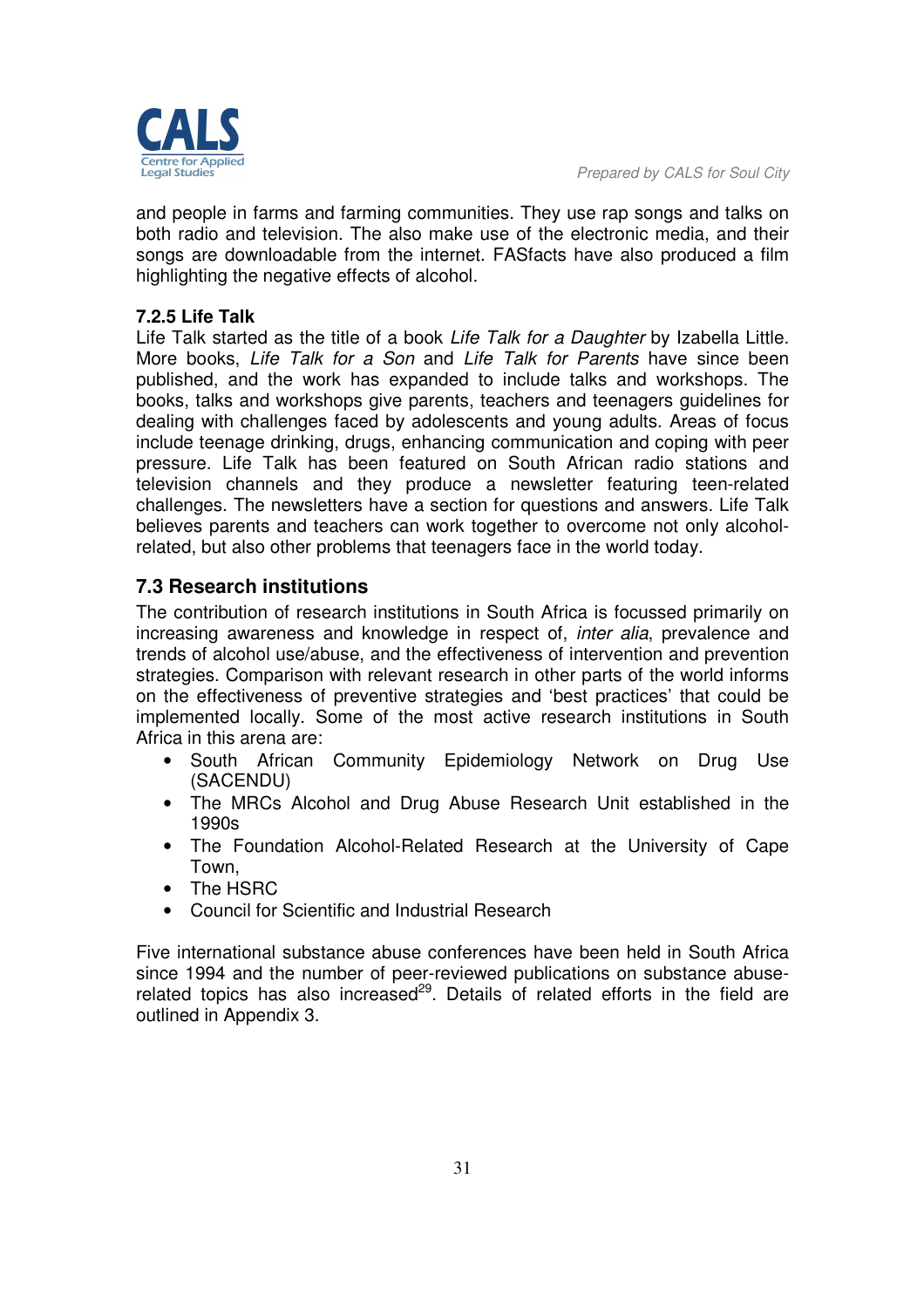

# **7.4 The media**

The media has a significant contribution to make in raising public awareness of the alcohol problem. The print media often carries news items which inform on the extent of alcohol-related problems. Although media reports do not give a clear picture on prevalence, the reports help highlight the challenges and bring out some individual cases that would not otherwise come up in a survey. Electronic media is extensively used through the development of websites. Both government departments and independent organisations use electronic media to disseminate information on their activities in respect of alcohol-related matters. Government departments also make use of the radio to disseminate information on the dangers of alcohol<sup>42</sup>. Research institutes make research reports available on line which increases the accessibility of such reports to the public.

#### **7.5 Alcohol industry**

#### **7.5.1 Industry Association for Responsible Alcohol (ARA)**

ARA seeks to reduce alcohol-related harm through combating the misuse and abuse of alcohol and promoting responsible use. They are involved in broadbased strategies reaching out to schools, universities, families, and alcohol traders. Their outreach methods vary, ranging from posters in trains and taxis, radio and television adverts and the production of training materials. For 16 years ARA has been involved in life-skills education in schools through the Horizon Lifestyle Education Project, which has been instrumental in implementing life skills education in all grades. The programme has reached about 1000 schools<sup>4</sup>. In 2006 ARA partnered with the Western Cape DoE in piloting the Prevention of Underage Drinking project, which is a part of the Safer Schools Project.

In May 2008, ARA launched the booklet *Teenagers and Alcohol.* The booklet informs parents and teenagers about the harmful consequences of alcohol use and offers practical guidance to parents on initiating conversations with their children on alcohol related matters. The booklet is free and can be downloaded from the internet.

#### **7.5.2 South African Breweries (SAB)**

SAB has an on-going programme on countering alcohol abuse among the country's drinkers. In 2009 they launched a R50 million campaign targeting drivers and pregnant women. Their aim is to raise awareness about the negative consequences of irresponsible drinking.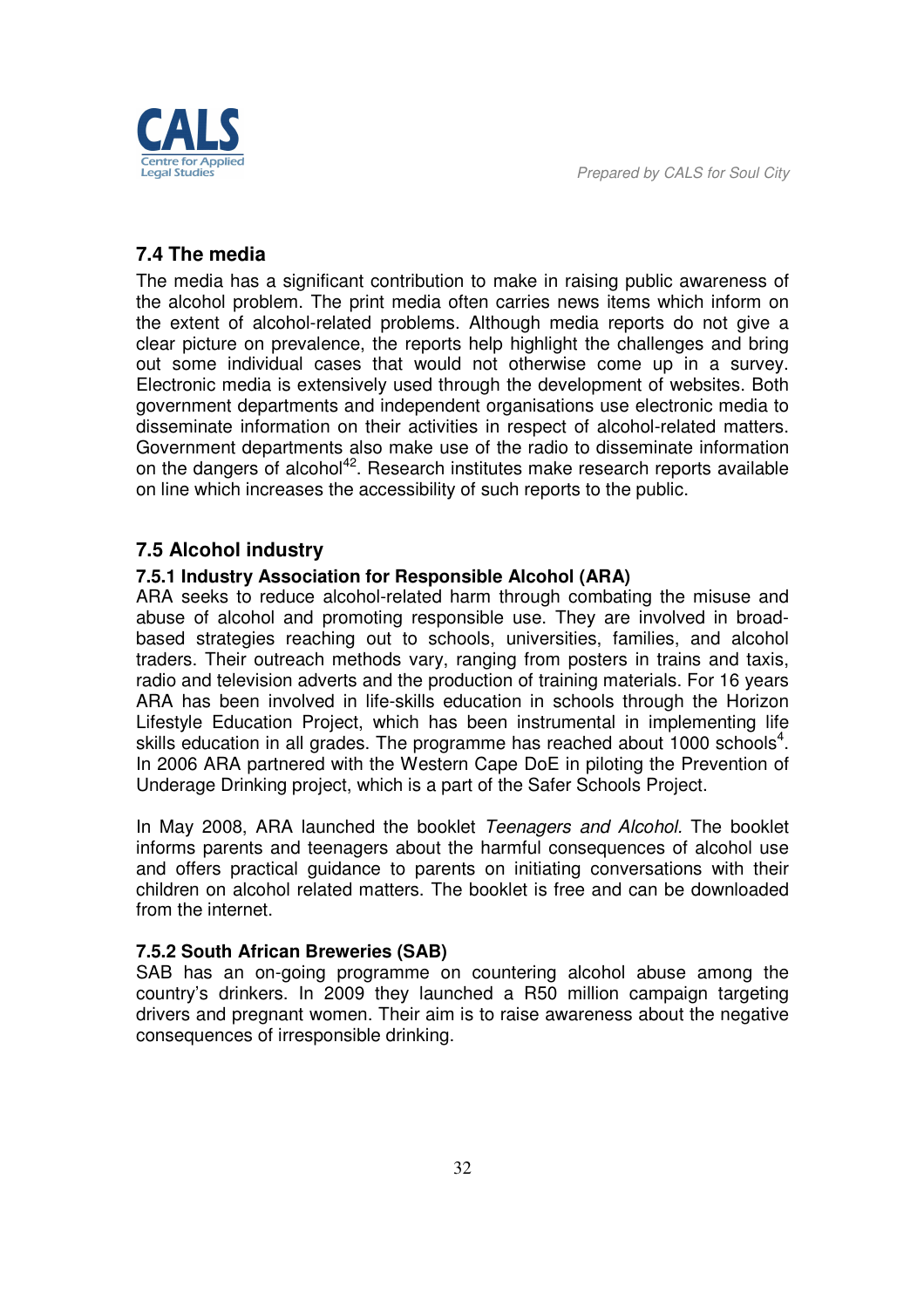

# *8. Analysis of the regulatory framework and related strategies*

# **8.1 Legislative Framework**

#### **8.1.1 The Liquor Act No. 59 of 2003**

In prohibiting the sale and/or supply of alcohol to minors, the Act contributes towards protecting both minors who drink by prohibiting their access to alcohol as well as minors who would otherwise be in the same environment with peers who drink alcohol in schools. The Act also makes it illegal to employ a person under the age of 16 years in activities related to the manufacture and distribution of alcohol which again reduces the minors' access to alcohol.

However the employment cut-off age has a loophole in that minors who are 16 years or older, but below the age of 18 can be lawfully employed in the alcohol related industry. This gives them almost unlimited access to alcohol. This may still lead to underage drinking.

Another major problem of the law is that it is poorly implemented, especially, policing and prosecution of vendors who supply alcohol illegally to underage youth. The penalties on conviction should be sufficiently serious to deter the convicted vendor and others from engaging in this activity.

#### **8.1.2 The South African Schools Act 84 of 1996**

The Schools Act has provision for support and counselling of students struggling with drug problems. School Governing Bodies (SGBs) are required to adopt policies on how to deal with issues of illegal drugs. A gap in the Act is its failure to list alcohol among items that may be lawfully seized if a student is found possessing the said item. The exclusion of alcohol testing in Annexure A of the South Africa Schools Act is in contradiction to the Regulations for Safety Measures at Public Schools, in the same Act, which prohibits educators, parents, learners or any other persons to possess or use alcohol during any school activity.

While the relevant policies are strong on drug abuse, the problem of alcohol abuse tends to be side-lined. For example, alcohol may be included in the definition of "drugs" in some policies and regulations, but there is little or no attempt to treat the problem of alcohol abuse specifically. There are many differences between alcohol and drugs, with young people being exposed to alcohol use as an acceptable activity for parents and other adults. Thus alcohol use is not portrayed as a strict "no  $-$  no" as is the case with drugs. For this reason, different approaches are required to prevent and deal with alcohol abuse than might be the case with drug abuse. This differentiation is not apparent from the current relevant policies and guidelines. The regulations also seem to overlook the association between drugs and alcohol, and it is likely that the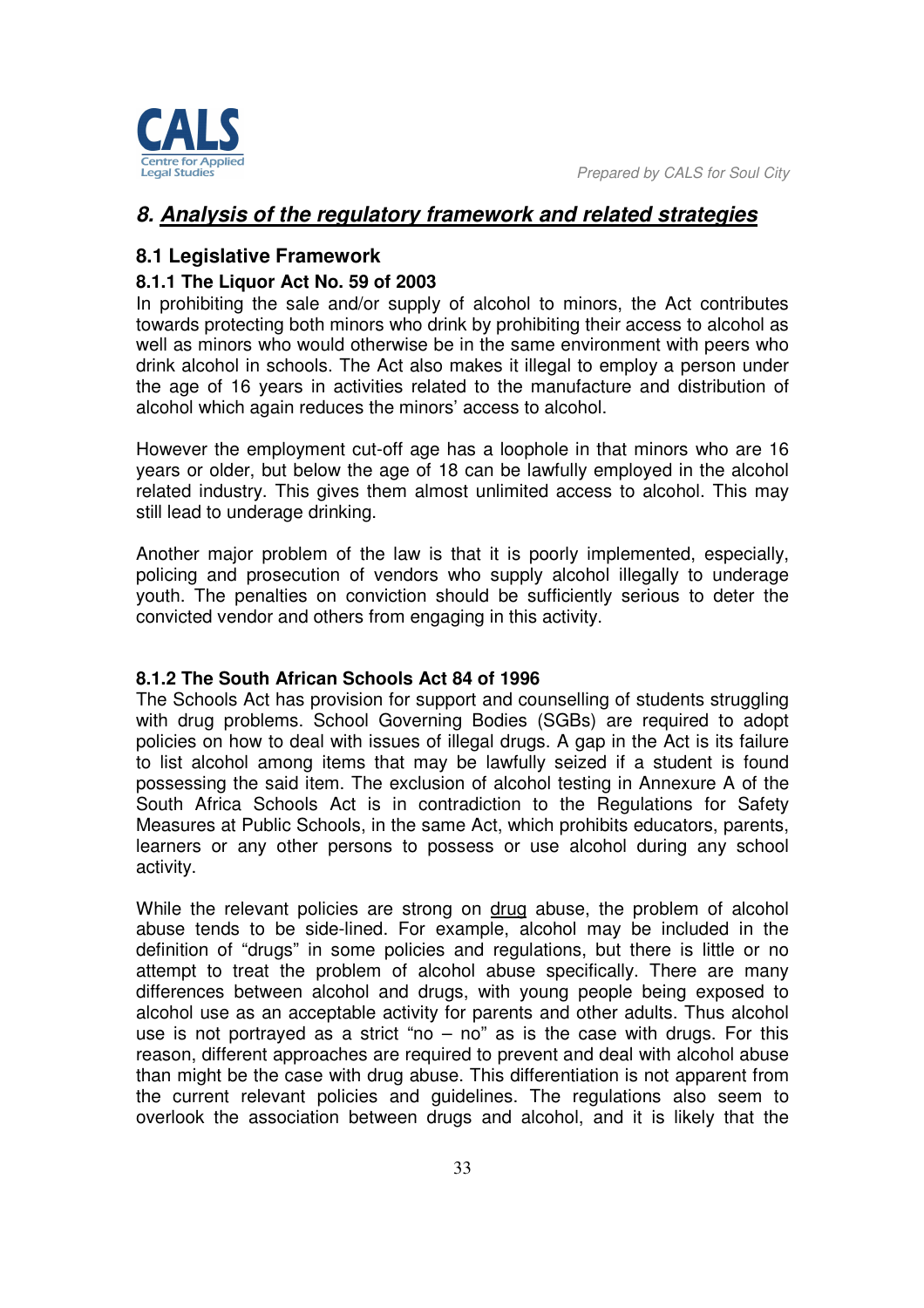students who are involved in drug abuse started their downward spiral with alcohol. Another gap in the same legislation is the difference in provision between public and independent schools in terms of use and possession of alcohol during school activities. The reason for this differential treatment is not stated.

#### **8.1.3 Education Laws Amendment Act 53 of 2000**

As already said in Section 6.4 of this report both the possession and consumption of intoxicating substances by educators constitutes an act of misconduct, but is it not clear whether alcohol consumption constitutes serious misconduct. Clarity on this aspect is vital so that it becomes clear how seriously the DoBE views alcohol possession and consumption by educators while they are on duty. This will make it easier to evaluate how effectively these regulations are enforced.

Implementation of regulations regarding the use of alcohol by educators is also a problem. No statistics are available on teachers disciplined for alcohol, and this is a problem as it is difficult to determine the extent of the problem. Even when disciplinary measures are taken, indications are that they are not taken seriously. In the Eastern Cape, for instance, two teachers (one of them a deputy principal) seem to have got off lightly with R50 fines for being drunk in class<sup>43</sup>. Such examples by educators have negative implications on the achievement of the objectives of ridding schools of alcohol as well as of achieving safety.

#### **8.1.4 The National Drug Master Plan**

The NDMP is recognised as the centre of government intervention against alcohol and other drugs. The strengths of the plan lie in its orientation towards collaboration among government departments as well as with civil society and community organisations. This realisation of the weakness of fragmented efforts may go a long way in reducing levels of alcohol consumption in society at large.

As already noted there seems to be little acceptance among policy makers of the harm related to alcohol as a substance of abuse. The NDMP lacks a specific focus on alcohol related issues and does little to address alcohol abuse among learners. Alcohol consumption among school-going youth needs to be given special attention due to high prevalence rates. The plan should also address the link between violence and alcohol more thoroughly. The NDMP lacks specificity on monitoring and evaluation capability of suggested interventions.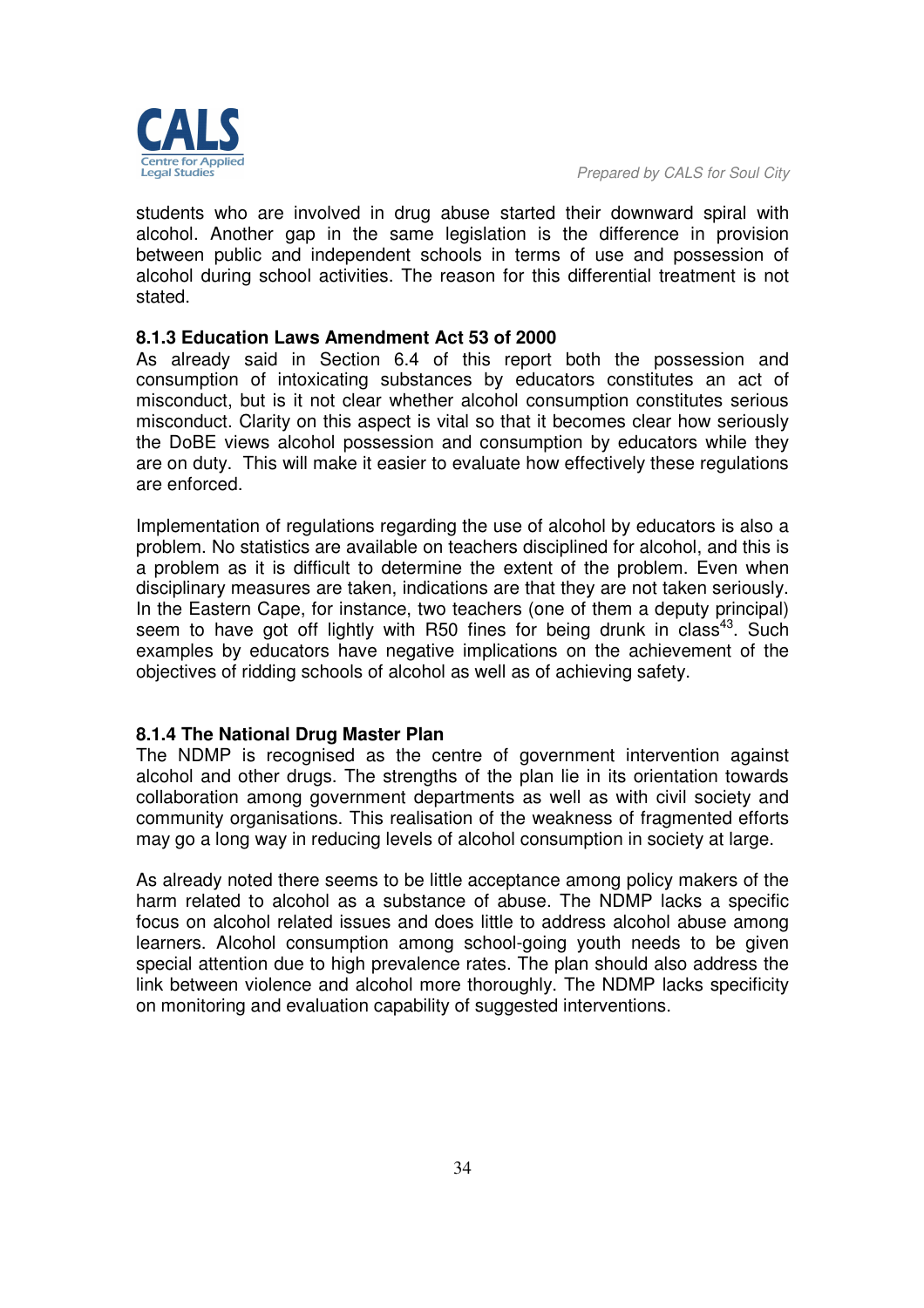

# **8.2 Efforts by other stakeholders**

#### **8.2.1 Civil Society**

The strength of strategies from civil society lies in their readiness to engage both schools and communities. Their outreach to communities usually involves all stakeholders from learners, parents, educators, SAPS, government departments, and community organisations. Their interventions involve schools directly and they work in collaboration with different government departments. Interventions by civil society organisations are varied.

#### **8.2.2 The Alcohol industry**

With a vision of promoting responsible alcohol use among South Africans, the alcohol industry claims to use a variety of dissemination strategies and collaborate with relevant government departments to put across their message. ARA for instance, works directly with schools and tertiary institutions holding awareness campaigns about the dangers of alcohol abuse. SAB activities however lack a direct focus on education institutions. The concentration of youth in schools and tertiary institutions should naturally attract the alcohol industry to carry out awareness campaigns in these locales. The exclusion of education institutions in the industry's strategies could otherwise be interpreted as a way of protecting the large market that is formed by young people.

# *9. Effectiveness*

The issue of effectiveness of different strategies is implicitly included in the analysis of current strategies to reduce alcohol abuse among adolescents. The identification of strengths and weaknesses of different strategies in a way helps to identify what works and what does not. Only a few of these strategies have been evaluated, so there is very little information as to whether current efforts can be rendered effective or otherwise. The DSD promises regular monitoring and evaluation of strategies laid down in the NDMP 2006-2011<sup>2</sup>. This is yet to come to fruition. Appendix 3 gives details of some work done and results of evaluation, where these were done.

Anecdotal evidence has shown community-driven campaigns to be effective in addressing alcohol abuse problems $^{23}$ , but strategies currently in place would not really be regarded as effective. The DSD (2006) expresses concern that intervention programmes are not reaching all youth, especially those living in the rural areas. One of the greatest limitations is in terms of language. Most outreach programmes are in English and only a handful in any of the other official languages. Issues of lingual diversity have to be considered in both planning and implementation of any interventions regarding issues of alcohol abuse so that programmes effectively reach all communities. The national and provincial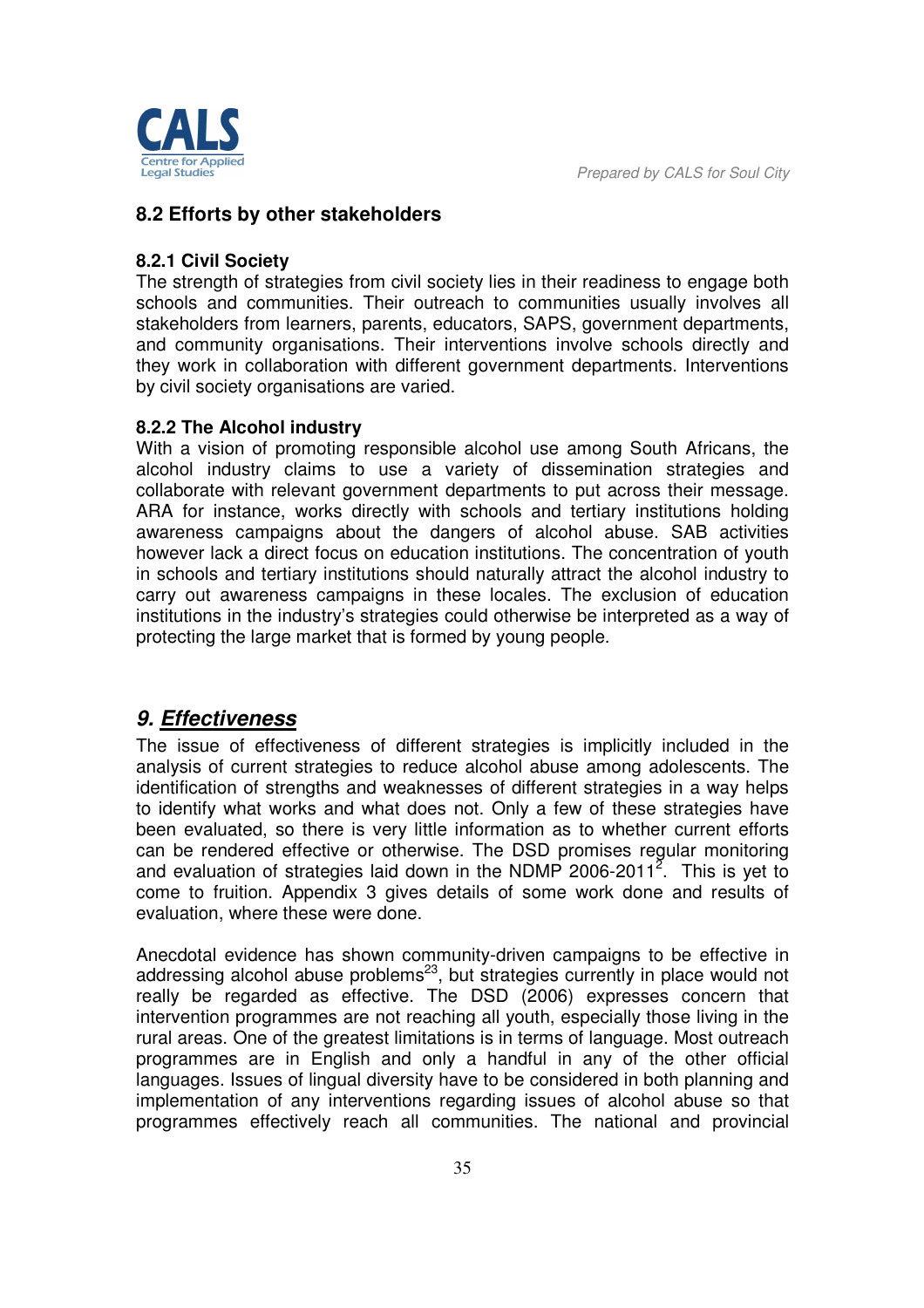

Departments of Welfare have however done exceptionally well in using various language for information and dissemination (see Appendix 3). However their work was on the use of drugs and not on the issue of alcohol specifically.

# *10. Recommendations*

South Africa generally acknowledges the existence of problems associated with excessive alcohol consumption among its citizens. However it has yet to fully accept that the problem also exists among school-going youth which has a negative impact both in the present and the future. Acknowledging that learners abuse alcohol is a step towards working out solutions. It is also important to acknowledge the impact of alcohol abuse by important adults in the lives of the learners. This includes parents and teachers. Research evidence points to high rates of drinking among both male and female learners, and across race and social class. While there is little research evidence to support association between alcohol abuse and violence in schools, anecdotal evidence points to this association. It is in the light of the fact that South Africa has a problem that is not fully acknowledged that we make the following recommendations that Soul City could use in their advocacy for alcohol-free schools.

# **10.1 Schools and the DoBE**

As schools are under the jurisdiction of the DoBE, we suggest that the department takes a visibly leading role in ensuring both safety of learners and educators in schools and ensuring schools are alcohol-free. We recommend that Soul City lobby for: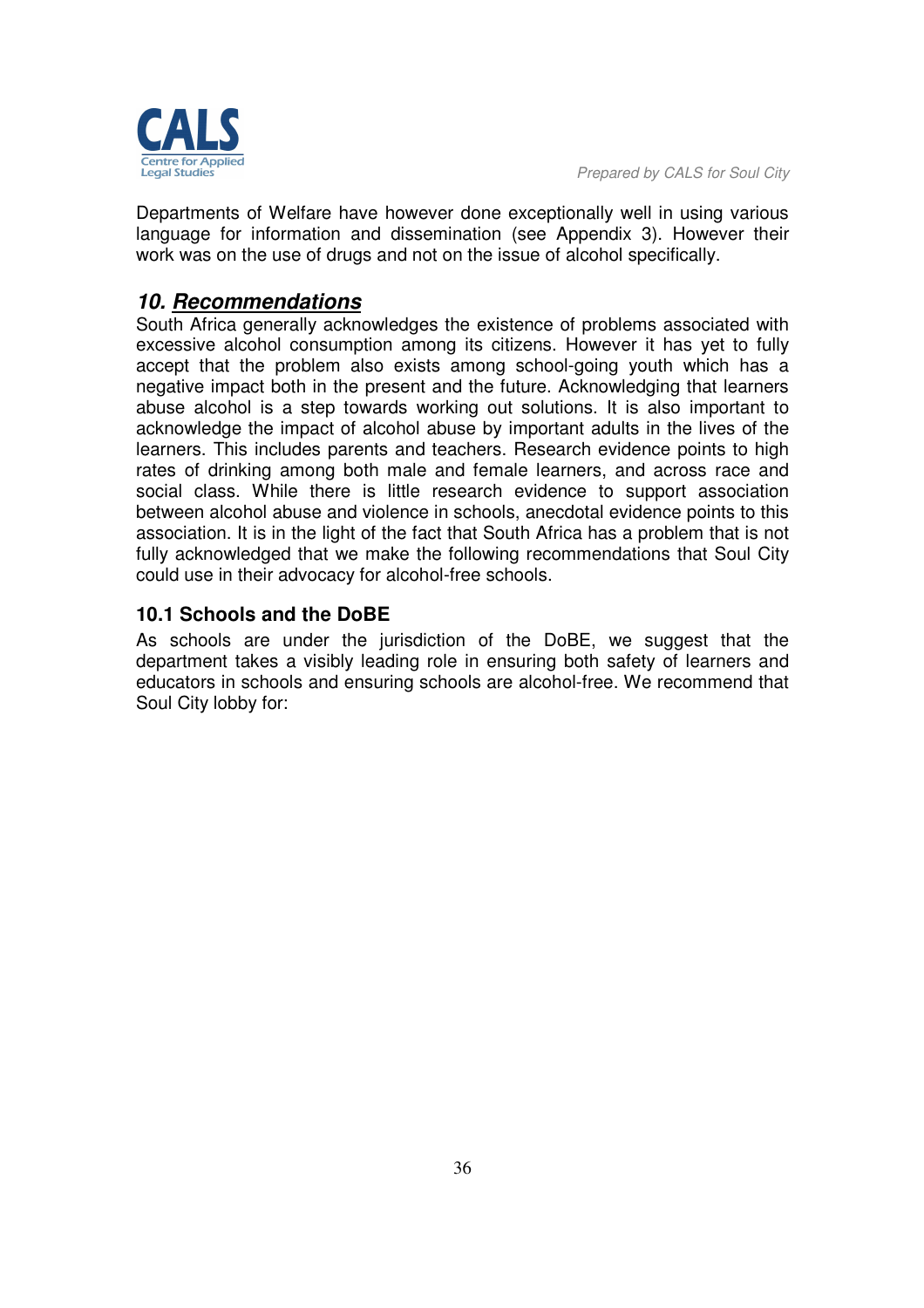

- **Greater recognition by DoBE of the potential harm caused by alcohol abuse by learners, and for specific measures to address the problems**
- **Schools (both public and independent) to be declared alcohol-free zones**
- **The law to treat both public and independent schools in the same way**
- **The Education Laws Amendment Act to be clarified so that both possession of alcohol and intoxication on the part of the educators are viewed as equally serious cases of misconduct**
- **Schools to extend disciplinary measures for incidents involving alcohol (including underage drinking) to outside school premises and school hours**
- **All schools to be security fenced and for movement in and out of schools to be controlled**
- **Search, seizure and testing regulations to be put in place for alcohol in the same manner as for illegal drugs and dangerous weapons**
- **Regulations on searches and seizures to be enforced on a daily basis,**
- **Schools to use breathalysers and carry out random alcohol tests, so that cases of suspected alcohol consumption by both staff and students can be verified**
- **Schools to identify alcohol vendor sites in the vicinity and build relationships with them to prevent the sale of alcohol to learners**
- **Notice boards should be erected at each school identifying all prohibited items, including alcohol**
- **DoBE to fund research in schools to get a clearer picture of the prevalence and causes of alcohol-related problems among students, and the extent to which students are involved in violence (both as perpetrators and as victims), and in other social problems**
- **National and provincial DoBE to fund research on monitoring and evaluation of the implementation by schools of alcohol-related policies.**
- **Provincial and district management to work towards improving attendance and discipline by educators and principals so that learners are not left to their own devices**
- **School management to include rules regarding alcohol in admission forms so that learners and parents are informed of the school's position regarding alcohol in schools**
- **DoBE to ensure schools have plans for dealing with possession of weapons, alcohol and drugs, and plans for dealing with truancy, gang membership and related activities. This must be included in the admission forms**
- **DoBE to equip schools for greater involvement of learners in extramural activities as a way of diverting their attention away from alcohol**
- **The senior primary and high school day be extended to 8 hours to reduce the amount of time that learners may otherwise spend loitering between school and home.**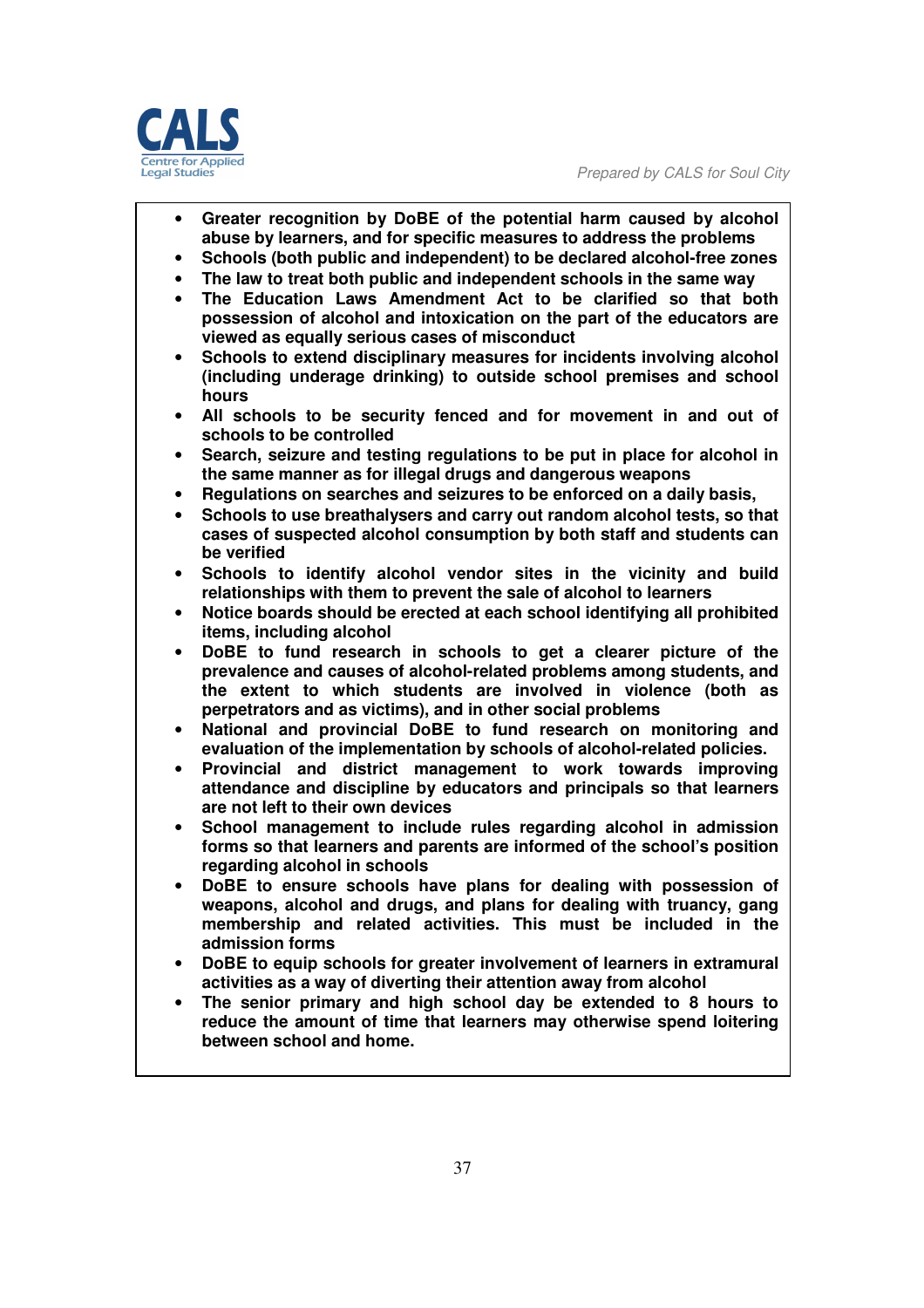

- **DoBE to collaborate with the DoH to provide information on treatment facilities for those with alcohol problems**
- **Schools to partner with parents and alcohol traders to prevent the sale of alcohol to minors**
- **Schools to recognise that off-site alcohol abuse is widespread and is often associated with male-on-male violence and that in partnership with parents and learners, schools need to adopt effective strategies for dealing with this problem**
- **Schools to treat alcohol abuse as a problem that requires strong partnership between the school, parents and learners, and the community in which the school is situated**

# **10.2 SACE and Teachers' Unions**

These organisations are the custodians of the teaching profession and need to be seen to be taking an active role in promoting professional standards. Soul City's advocacy campaign could include the following:

- That SACE includes a clause on alcohol in its code of professional conduct.
- That all teachers' unions have a code of conduct which includes an unequivocal stance against alcohol possession, consumption and abuse during school activities.
- That SACE and teachers' unions take disciplinary measures against members who are in breach of the codes.

#### **10.3 The Department of Social Development**

The DSD is in charge of spearheading and monitoring the implementation of all government strategies against drug (including alcohol) abuse. We suggest that Soul City advocates for the following steps to assist in the reduction of alcohol abuse by school students: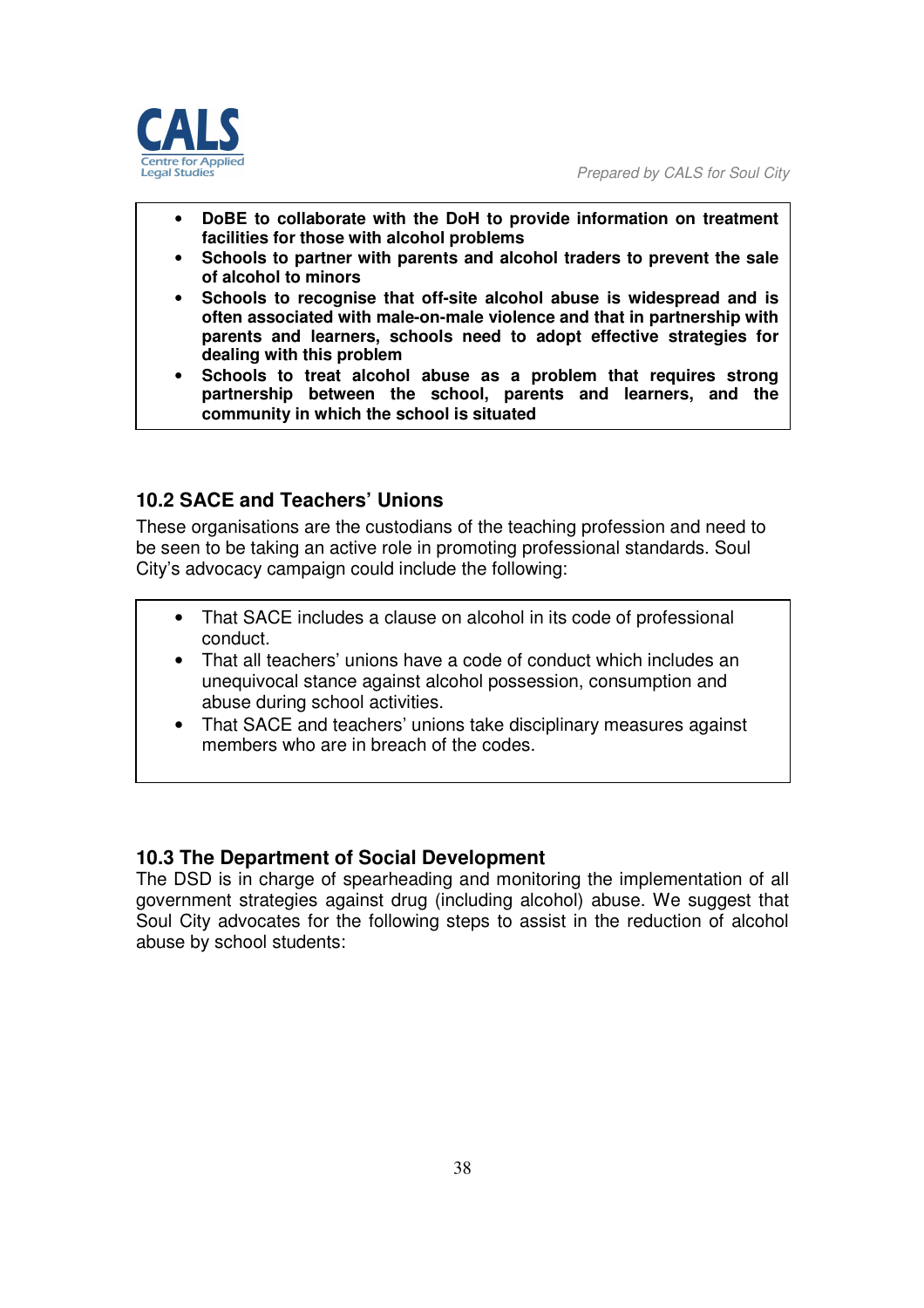

- **The DSD recognises the need treat alcohol abuse specifically and not simply as a sub-category of general drug abuse.**
- **The Department comes up with a national master plan specifically addressing alcohol issues,**
- **DSD specifically address the alcohol abuse in schools as an existing problem that needs intervention now, and establishes an action plan in this regard in partnership with the DoBE.**
- **The DSD work in collaboration with provincial and local governments to address issues of poverty, unemployment, and provision of alternative recreational facilities especially for the youth.**

# **10.4 The Department of Safety and Security**

Soul City could lobby for the development of partnerships between SAPS and schools at community level. Such partnerships could use creative methods like sports in linking SAPS with schools. This could help in diverting the attention of learners away from alcohol use.

### **10.5 The Department of Justice and Constitutional Development**

Soul City could lobby the NPA to prioritise the prosecution of vendors who sell alcohol to minors. Guidelines should be devised to encourage prosecutors to use expert evidence on the harm caused by underage alcohol use to warrant harsh sentences.

#### **10.6 Provincial governments**

Provincial governments are responsible for the licensing of alcohol traders. To assist in the realisation of alcohol-free schools, they could: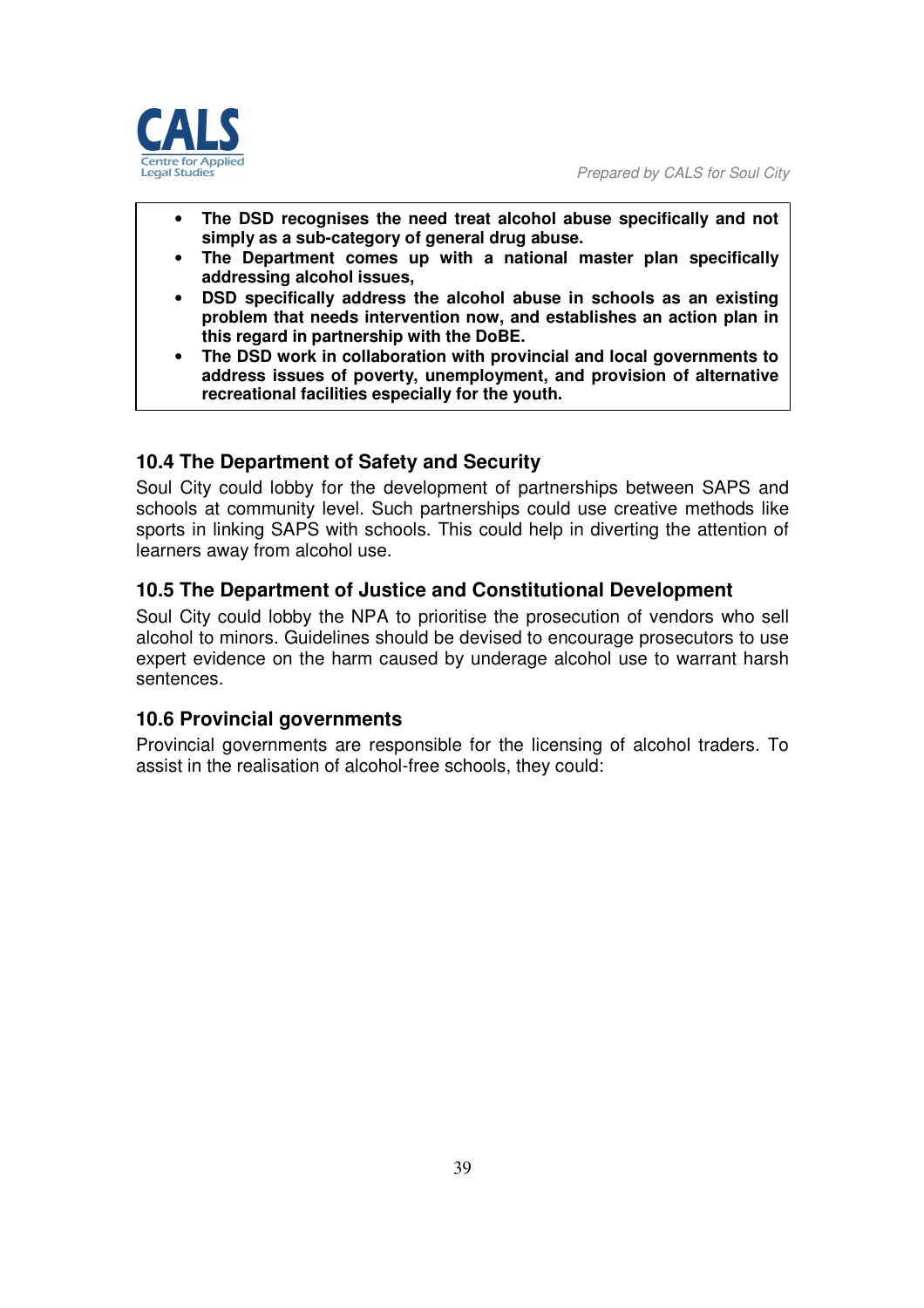

- **Enforce regulations about licensing outlets outside given minimum distances from nearest schools, so that schools and areas within their vicinity are truly alcohol-free**
- **Set maximum numbers of alcohol outlets within a given area to reduce accessibility of alcohol**
- **Outlaw unlicensed alcohol trading by imposing heavy penalties on those who fail to comply**
- **Improve the levels of unannounced inspections to vet compliance with the prohibition on selling alcohol to youth**
- **Enforce the withdrawal of liquor licences for vendors who breach this prohibition.**

### **10.7 The National Youth Commission**

School learners form a significant component of the total youth population. The NYC should have comprehensive alcohol-prevention plans for in-school youth. Soul City could advocate that the NYC contributes to the goal of alcohol-free schools in the following areas:

- **Assisting schools in developing greater variety of sport and recreation facilities, especially for poorer schools**
- **Carrying out campaigns in schools against underage drinking as well as educating youth on the dangers related to alcohol abuse**
- **Work-shopping learners in anger management to develop conflict resolution skills.**

### **10.8 Parents**

Parents have the capacity to contribute to the problems related to alcohol abuse by their adolescent children. Soul City could partner with civil organisations that deal with family issues and could run regular meetings with them to encourage the following: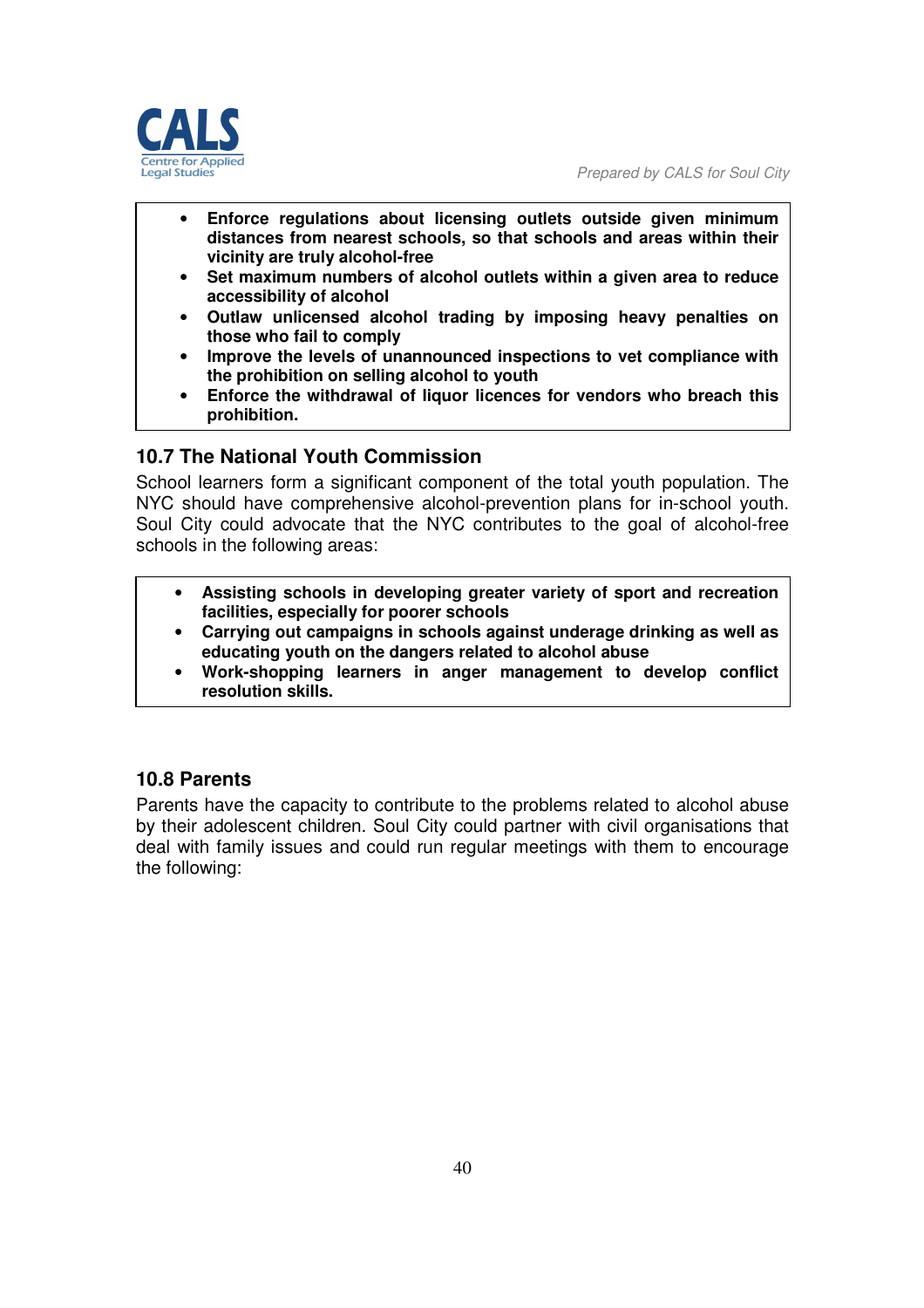*Prepared by CALS for Soul City* 



|           | Taking an active interest in children's school activities as a way of<br>showing support for their children. This has potential to increase the<br>children's sense of self worth and may keep them away from viewing<br>alcohol consumption as a way of 'fitting' into social life |
|-----------|-------------------------------------------------------------------------------------------------------------------------------------------------------------------------------------------------------------------------------------------------------------------------------------|
|           | Knowing and caring for their children's struggles and supporting them<br>through those struggles. Research shows some adolescents consume<br>alcohol to 'escape' from problems                                                                                                      |
| $\bullet$ | Taking an active interest in children's school as well as out-of school<br>activities so that they have an idea of what is transpiring in the<br>children's lives                                                                                                                   |
|           | Limiting the amount of pocket money given to children. If children have<br>large amounts of money available they are not forced to make choices<br>between spending it on alcohol or other desirable objects                                                                        |
|           | Spending time with their children, both after school and during<br>weekends, so that children feel loved and cared for. This also helps<br>parents to notice any unusual behaviour which may point to alcohol<br>abuse                                                              |
|           | Seeking professional support for themselves and their children if they<br>suspect alcohol-related problems                                                                                                                                                                          |
| ٠         | Be willing to cooperate with school authorities and teachers in all<br>matters, and especially those related to alcohol abuse.                                                                                                                                                      |
|           | Making an effort to know their children's friends so that they know the<br>type of influence their children are getting                                                                                                                                                             |
|           | Being exemplary role models for their children particularly in their own<br>relationship to alcohol. Research reveals some youth say they were<br>introduced to alcohol by parents or other relatives                                                                               |
|           | Teaming up with other parents to adopt a common policy for their<br>children on alcohol use. This prevents the problem of children saying,<br>"all my other friends are allowed to have a alcoholic drink at parties"                                                               |
|           | Getting buy-in from the school to endorse and encourage parents to<br>adopt a common policy on alcohol after hours and on weekends.                                                                                                                                                 |

Parents should focus on a preventative approach towards alcohol abuse in their families rather than wait reacting only once it is detected. Prevention of alcohol abuse is definitely better than a cure. In families where parents use alcohol, the message moderation should be exemplified by word and deed.

### **10.9 Communities**

In an atmosphere of alcohol abuse families suffer emotionally and sometimes even physically from abuse. Communities are not spared the strain as alcohol abuse can bring with it gangsterism and crime in the neighbourhood. Young people can terrorise whole communities, e.g. through bullying, holding others hostage, theft, burglary and rape. Research suggests community driven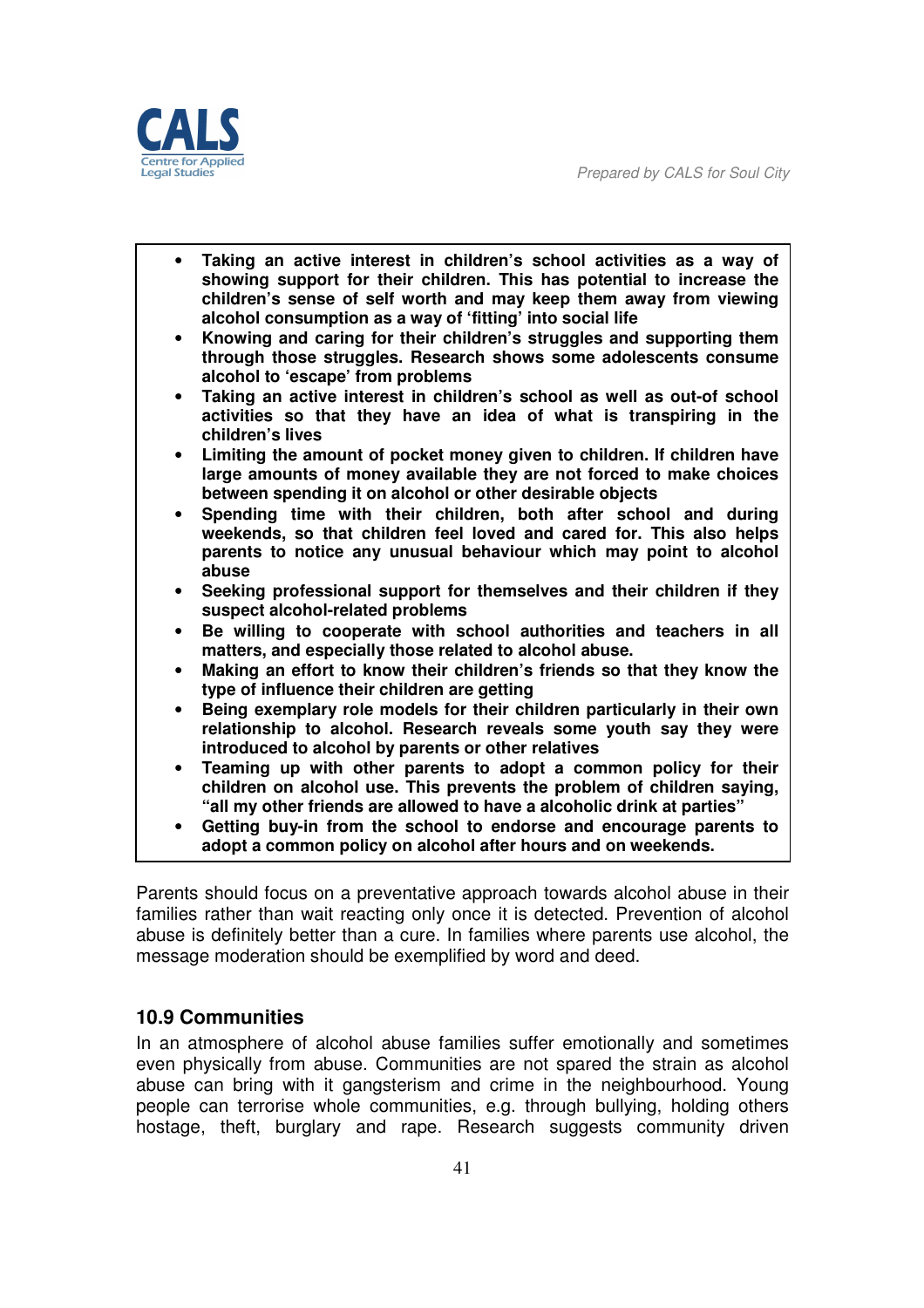

strategies are effective in preventing alcohol abuse<sup>12</sup>. Community-driven strategies are considered effective because:

- Community members have experiential knowledge about the problem as it manifests in the neighbourhood and so their suggested solutions are likely to be relevant
- Community members know the area well. Thus the community can effectively police activities in their neighbourhoods
- The involvement of locals makes the tasks of monitoring and evaluation a lot easier.

Soul City may thus closely work with communities in their advocacy campaign. Community involvement can contribute towards the achievement of alcohol-free schools as well as achieving the security and safety areas surrounding schools. This can be done through:

- **Organising communities to voice their protest against alcohol outlets that do not comply with legislation,**
- **Mobilising communities to participate in decisions on the registration of alcohol outlets in their communities by, for example, ensuring that certain areas are made alcohol-free zones. If this is not possible to monitor alcohol outlets to comply with stipulated trading hours**
- **Boycotting unlicensed traders**
- **Organising support workshops for parents/families to spread information on support available to struggling individuals and their families**
- **Mobilising locals into participating in alcohol abuse prevention and treatment programmes**
- **Partnering with community police stations to ensure effective law enforcement around alcohol-related issues**
- **Taking part in community events that encourage healthy living and provide the youth with outlets for other activities e.g. community fun sports leagues; youth centres etc.**

When communities come together and cooperate they wield enormous strength and are likely to be heard. The residents of Meadowlands (Soweto) for, instance, have appealed to the Liquor Board to enforce the laws on the sale of alcohol to minors<sup>28</sup>. The community's stance may contribute to stricter law enforcement of liquor legislation in the Gauteng.

# **10.10 The Alcohol Industry**

The position of the alcohol industry seems to oscillate between maintaining profits and promoting responsible alcohol consumption. If alcohol manufacturers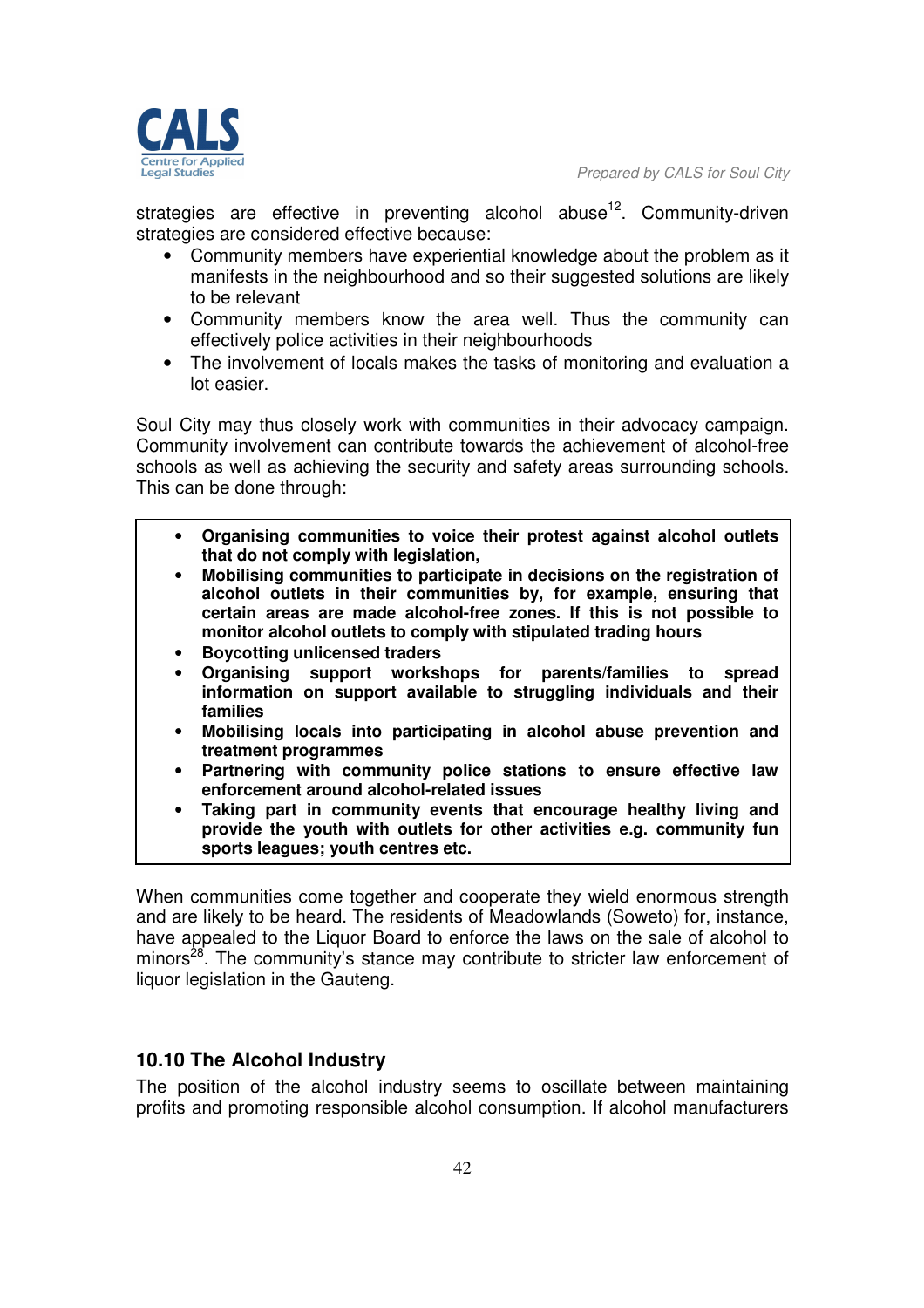

are in favour of the latter, more unequivocal action is called for from the alcohol manufacturers especially in the following areas:

- Avoiding advertising that targets the youth market. The industry may need to acknowledge valid research findings that link advertising to alcohol consumption by youth. This is an issue Soul City could engage on with the government to prevent youth-directed advertising campaigns
- Reducing the alcohol content in alcoholic beverages
- Restricting or prohibiting the manufacture of flavoured alcoholic beverages. At the very least these drinks should have reduced alcohol content.

Soul City may therefore include these recommendations in their advocacy.

# *11. Conclusion*

Ridding South African schools of alcohol is an enormous project, made even more complex by the substance's acceptability by society. Being available at home, consumed by parents, teachers, and peers puts adolescents in a situation where they can hardly see the consumption of alcohol as a possible problem. Education and awareness are the key areas that need strengthening and should not only be aimed at young people. Efforts should be spread into families, schools, and communities. The government has a key role to play through passing relevant laws and policies, and enforcing and monitoring their implementation. Prevention strategies should be participatory and evidence/research based, paying attention to context. The broad social strategy as suggested by the current  $NDMP<sup>2</sup>$  must aim at reducing the risk factors and enhancing protective factors. Some of these are highlighted below:

#### **Risk factors**

- **Poverty**
- **Unstable and abusive family environment**
- **Child neglect**
- **Lack of enforcement of regulations governing safe environments at school**
- **Monitoring of advertisements targeted at the youth by the alcohol industry**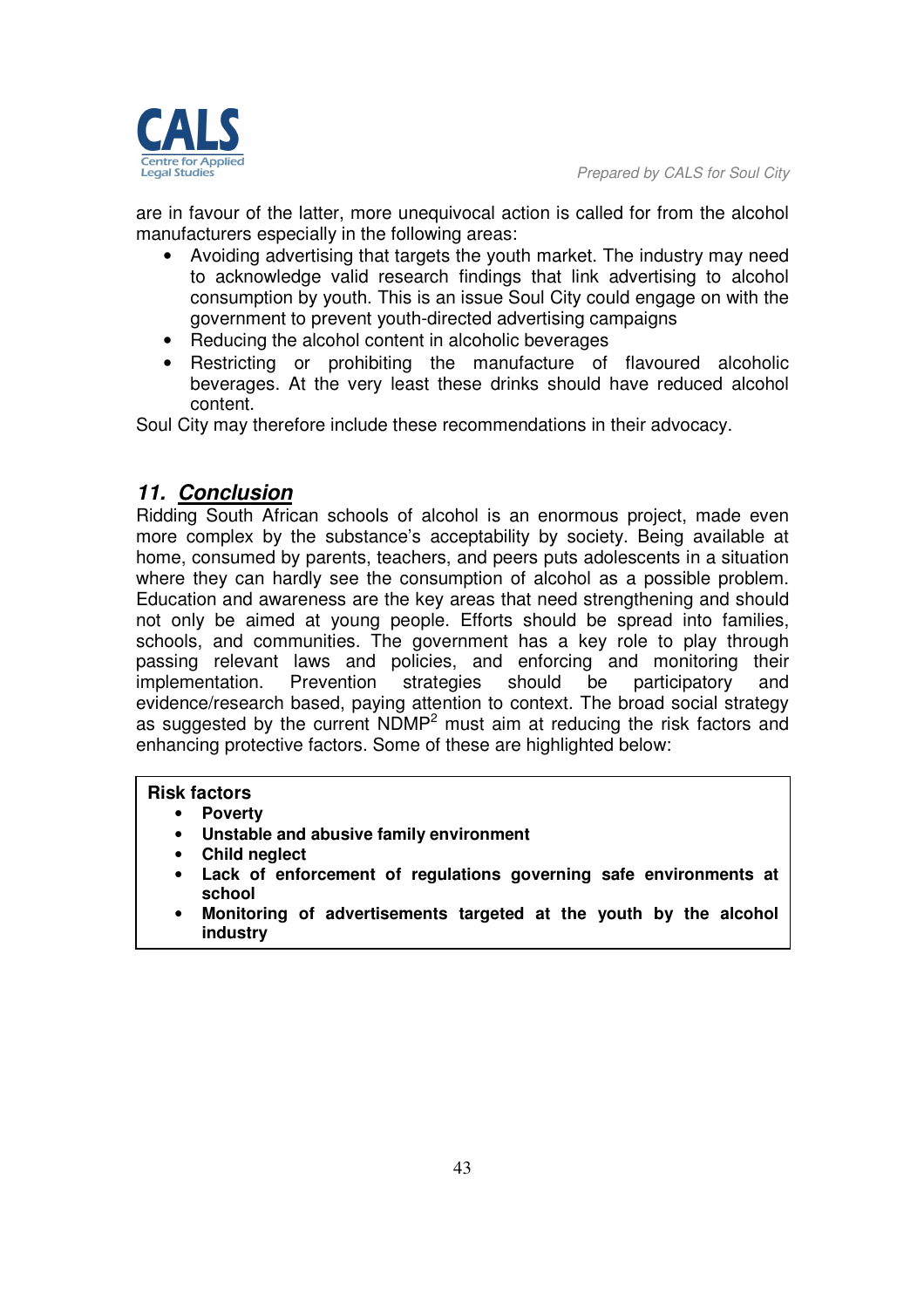*Prepared by CALS for Soul City* 



#### **Protective factors**

- Strong family bonds
- Parental monitoring of children's activities and peers
- Clear rules of conduct for family members
- Parental involvement in the lives of children
- Strong links with schools and religious organisations

These protective factors can be strengthened through strong collaboration with civil organisations, the alcohol industry, SAPS, schools, family and individuals. Change in attitudes towards alcohol needs to start form the individual moving out to the broader society.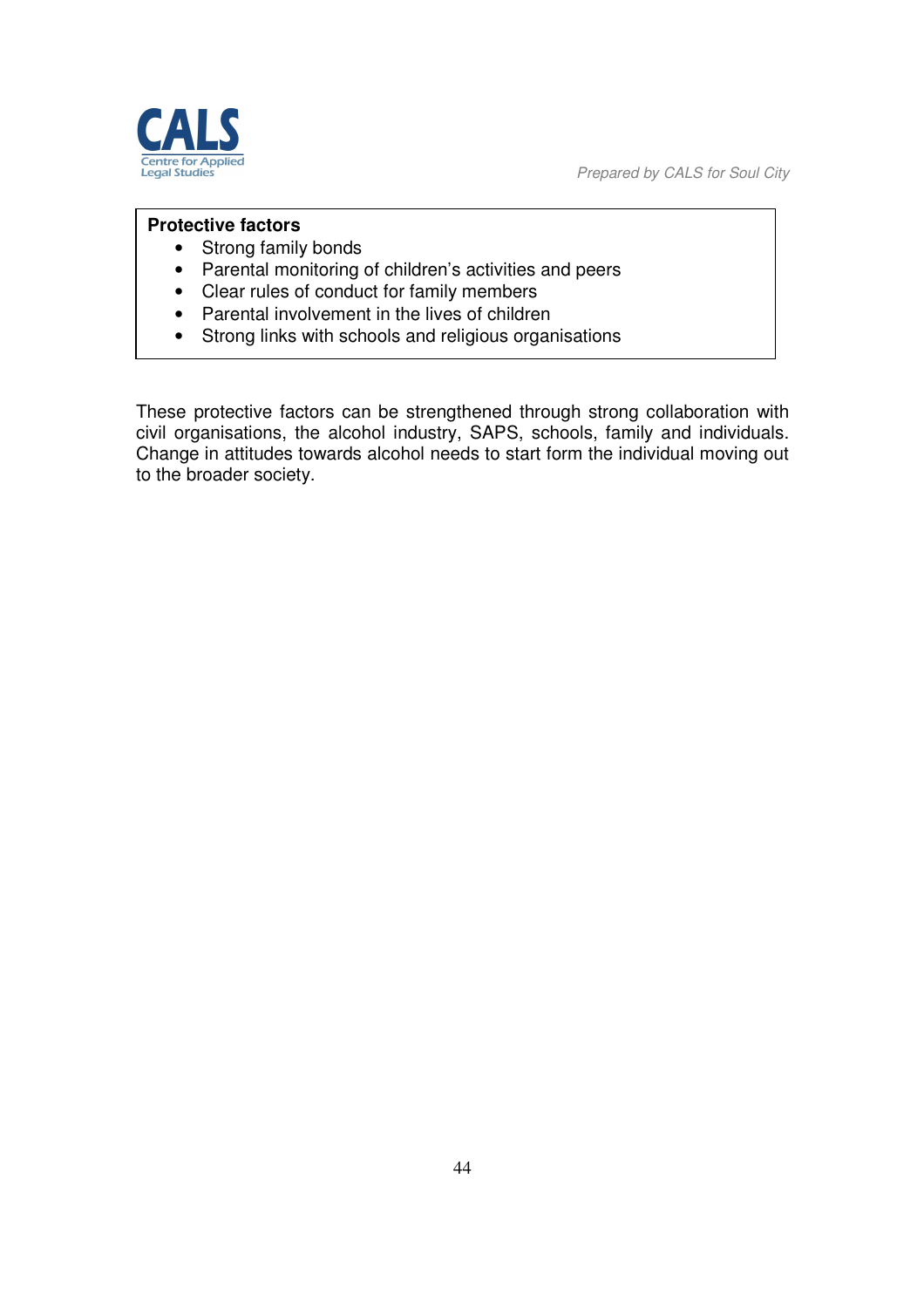

# **CHAPTER 4**

# **ALCOHOL-SAFE TERTIARY INSTITUTIONS**

# *1. Introduction*

 While alcohol abuse among young people attending tertiary institutions in South Africa is an area of major concern, not much research has focused specifically on this issue. As a result, the information contained in this report on the prevalence and effects of alcohol abuse are drawn from general studies, such as the WHOs 2004 Global Status Report on Alcohol. Some of the information has also been drawn from research on the issue that has been conducted in other countries. It was difficult to find many research outputs linked to alcohol and tertiary institutions which are governed by the Department of Higher Education (DoHE).

The information contained in this section of the report must be read in conjunction with the general information contained in Chapter 1. We will focus in this section on issues that have particular relevance to alcohol abuse in the tertiary environment.

# *2. Prevalence*

There is little research-based evidence on the prevalence of alcohol abuse in South African tertiary institutions. Only one nationwide study (by the HSRC) has been undertaken in respect of alcohol consumption among the youth in general<sup>44</sup>. Other available research evidence is based on small samples, at

- Rhodes University.
- University of Cape Town,
- University of Stellenbosch,
- $\bullet$  University of the North<sup>27</sup>.

The media is also a source of information on alcohol-related issues at tertiary institutions. A number online news articles giving information on the situation at universities were accessed. The rest of the sources used in this report focused on alcohol abuse by young people. In this case, age was used as a general guide as to whether participants in the research might have been tertiary or high school students. So, while some of this information may not specifically be about students in tertiary institutions, the general patterns of alcohol use and abuse may be similar to that of students given the similarities in age. A lot of the research from the health sector does not treat alcohol abuse separately from that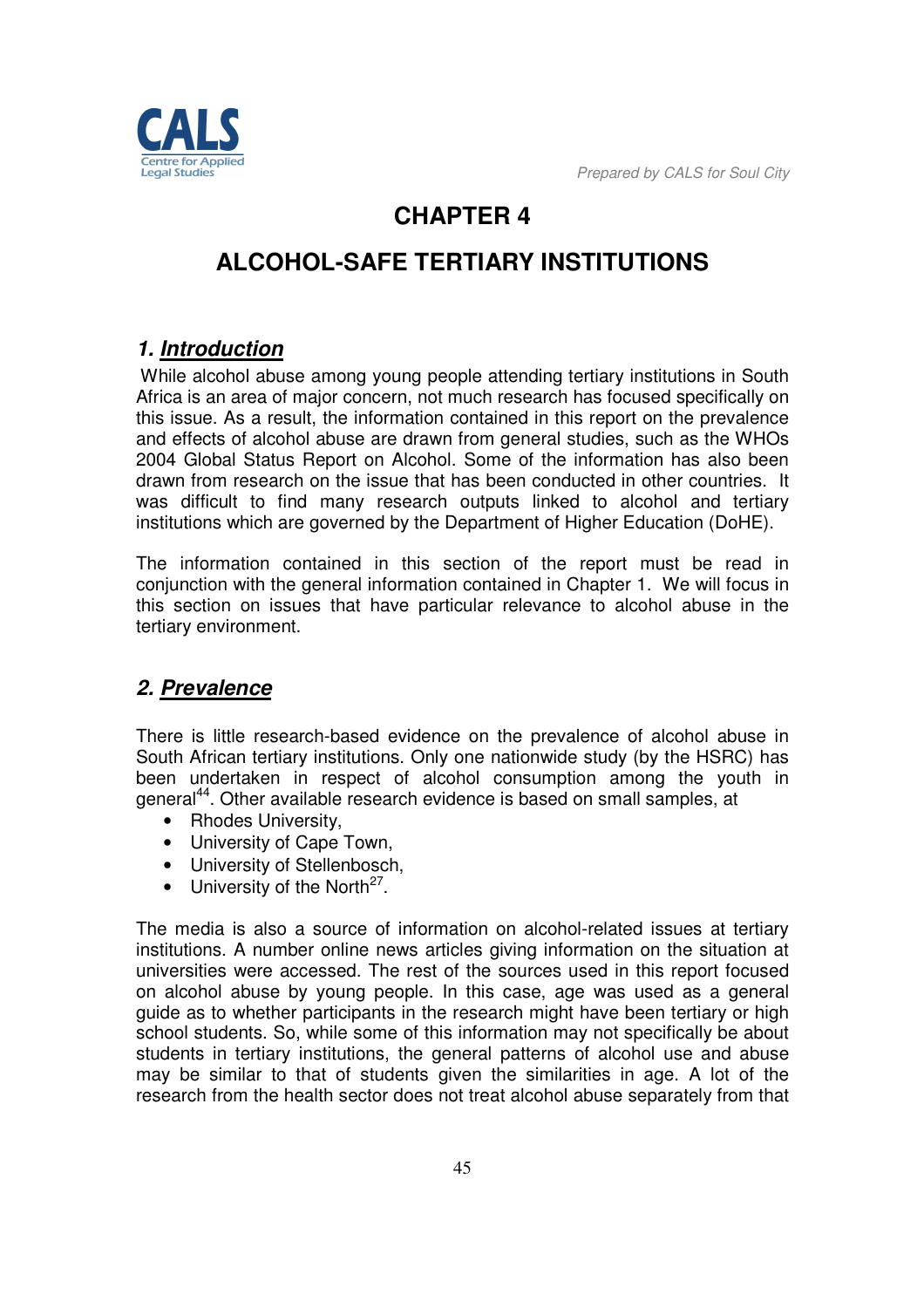

perpetrated by the use of other drugs. We have tried as far as possible to select information from these sources that pertains only to alcohol.

# **2.1 The general picture**

The majority of students at tertiary institutions have reached the age of legal alcohol consumption which currently in South Africa is 18 years of age. For this reason, consumption patterns become particularly relevant. Little is known about consumption patterns among young people in South Africa because very few representative surveys on alcohol consumption have been conducted $^{29}$  thus far. Much less is known about the actual prevalence of alcohol misuse on campuses<sup>45</sup>. The international pattern however reveals that young people drink in order to get drunk. There is a high prevalence of drunkenness and a trend toward the use of spirits (e.g. hard liquor) among the youth in many countries $^{37}$ .

Of all substances abused in South Africa, alcohol is the most popular among the youth<sup>13</sup>, and this sets in place high consumption patterns and related problems in adulthood<sup>9</sup>. Even though there is a lack of comprehensive data, evidence suggests South Africans generally do not drink responsibly<sup>20</sup>. 40% of South African young men and 15% of young women drink alcohol and a large number of them drink heavily. Young males drink more frequently than their female counterparts, and are more likely to engage in higher risk behaviour, but females are more likely to drink greater quantities<sup>46</sup>. According to the South African Demographic Health Survey (SADHS) of 1998, a third of South African drinkers consume alcohol at risky levels, and engage in binge drinking<sup>29</sup>. Other harmful patterns revealed by the same survey include:

- Frequent drinking without consumption of food
- Drinking in public places
- Communal drinking (drinking from a common container)
- High levels of drinking at social events, e.g. weddings and funerals.

Drinking levels vary across Provinces. The 2008 HSRC National AIDS Survey suggests that in the Western Cape, the Northern Cape, the North West and Free State provinces more than 10% of those who consume alcohol engage in binge drinking. Higher levels of drinking have been observed in urban than rural areas. Research points to an increase in both general alcohol consumption and heavy drinking especially among the black youth<sup>22, 29</sup>. Above all, South Africa has hazardous drinking patterns, shown by

- Drinking first thing in the morning
- Drinking to intoxication, and
- Drinking without the consumption of food<sup>8</sup>.

Young adults have the highest prevalence of problem drinking especially binge drinking<sup>13</sup>. A study on college students in the United States indicated that they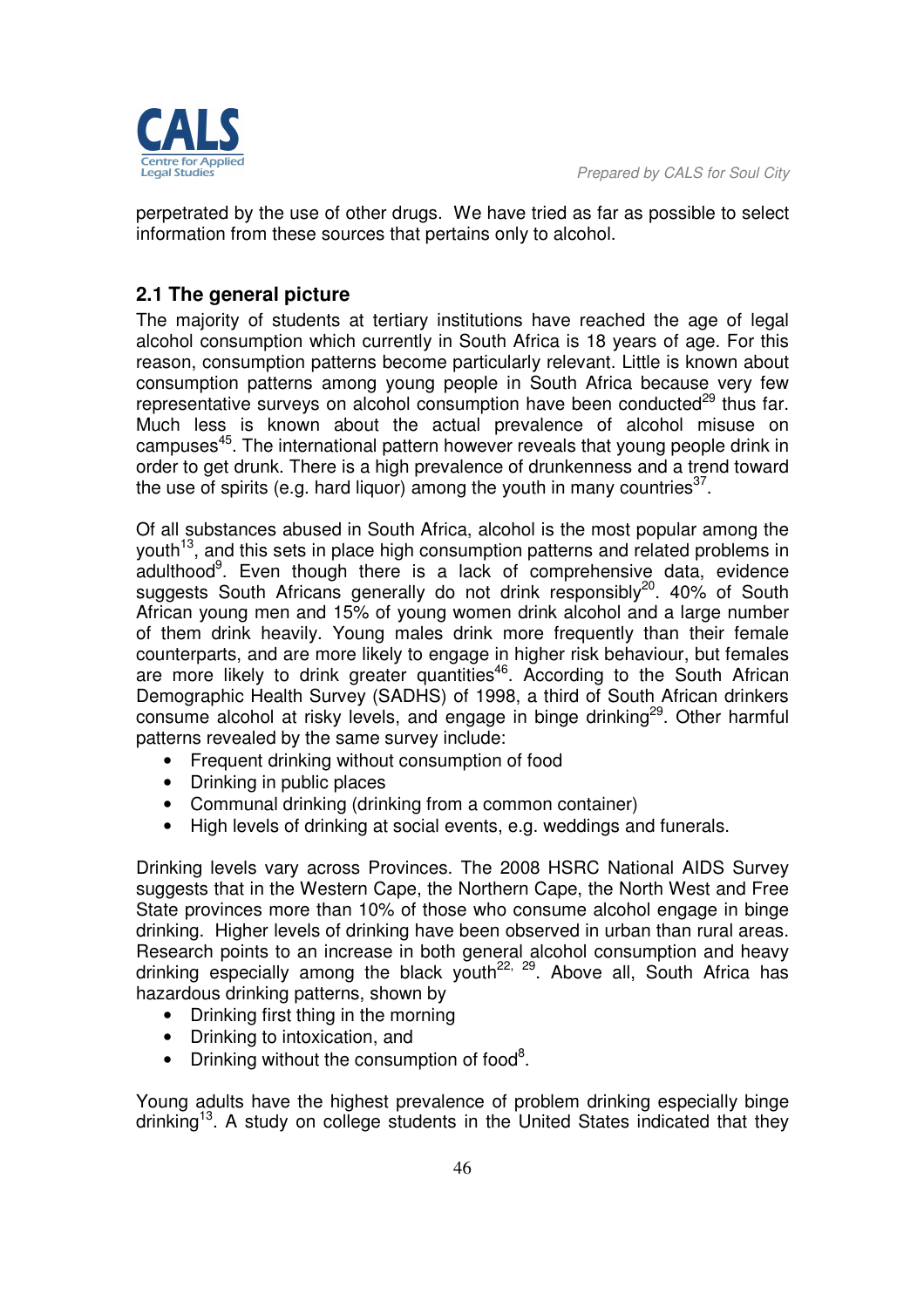edbut? lenal

*Prepared by CALS for Soul City* 

binge drink more often than their peers who do not attend college<sup>26</sup>. Whether this would be true also in the South African context would have to be ascertained through research.

#### **Terms used to describe drinking as defined by Young & de Klerk (2007) Hazardous drinking**

Refers to drinking that exceeds the recommended weekly limits of 14 and 21 units of alcohol (for women and men respectively), where 1 unit  $= 10$ mg of pure alcohol. A standard glass of wine  $= 2$  units and a bottle of beer  $= 2$  units). Binge drinking is included in this category.

#### **Harmful drinking**

This is drinking that is already causing mental health damage to the drinker. The drinker could already show signs of dependence on alcohol.

#### **Dependent drinking**

This is defined by a cluster of symptoms including a strong desire to use alcohol, impaired control over alcohol use, physiological withdrawal when alcohol consumption is reduced, greater tolerance of alcohol, neglect of alternative interests and persistence with drinking despite clear evidence of harmful consequences.

### **2.2 Prevalence in South African tertiary institutions**

Alcohol abuse is a serious problem in South African universities<sup>13</sup>. One study revealed that students are known to sell alcohol from their campus rooms (i.e. they are running shebeens on university campuses)<sup>47</sup>. In tertiary institutions drinking is said to be higher among new students who learn to do so especially during orientation week. This is particularly the case in historically black institutions<sup>13</sup>. There is however general lack of research-based evidence or information emanating from tertiary institutions in this respect. With a few exceptions, e.g. Rhodes University, University of Free State and University of KwaZulu-Natal, university authorities are generally silent on this matter.

### **2.2.1 Rhodes University**

The problem of alcohol abuse at this university has a long history, and was manifest through "excessive drinking, rowdy and dangerous student behaviour...which brought the university into disrepute<sup>"48</sup>. Rhodes has a reputation as a "drinking university"<sup>45, 48</sup>. The university leads in alcohol consumption amongst all South African universities. It is the number 2 university in the world in terms of per capita alcohol consumption and incidence of alcohol abuse, the first place going to the University of California<sup>49</sup>.

A survey on alcohol usage at Rhodes University revealed that half of the respondents admitted to either hazardous or harmful drinking, or worse still, were alcohol dependent. Male students are more at risk of alcohol abuse than their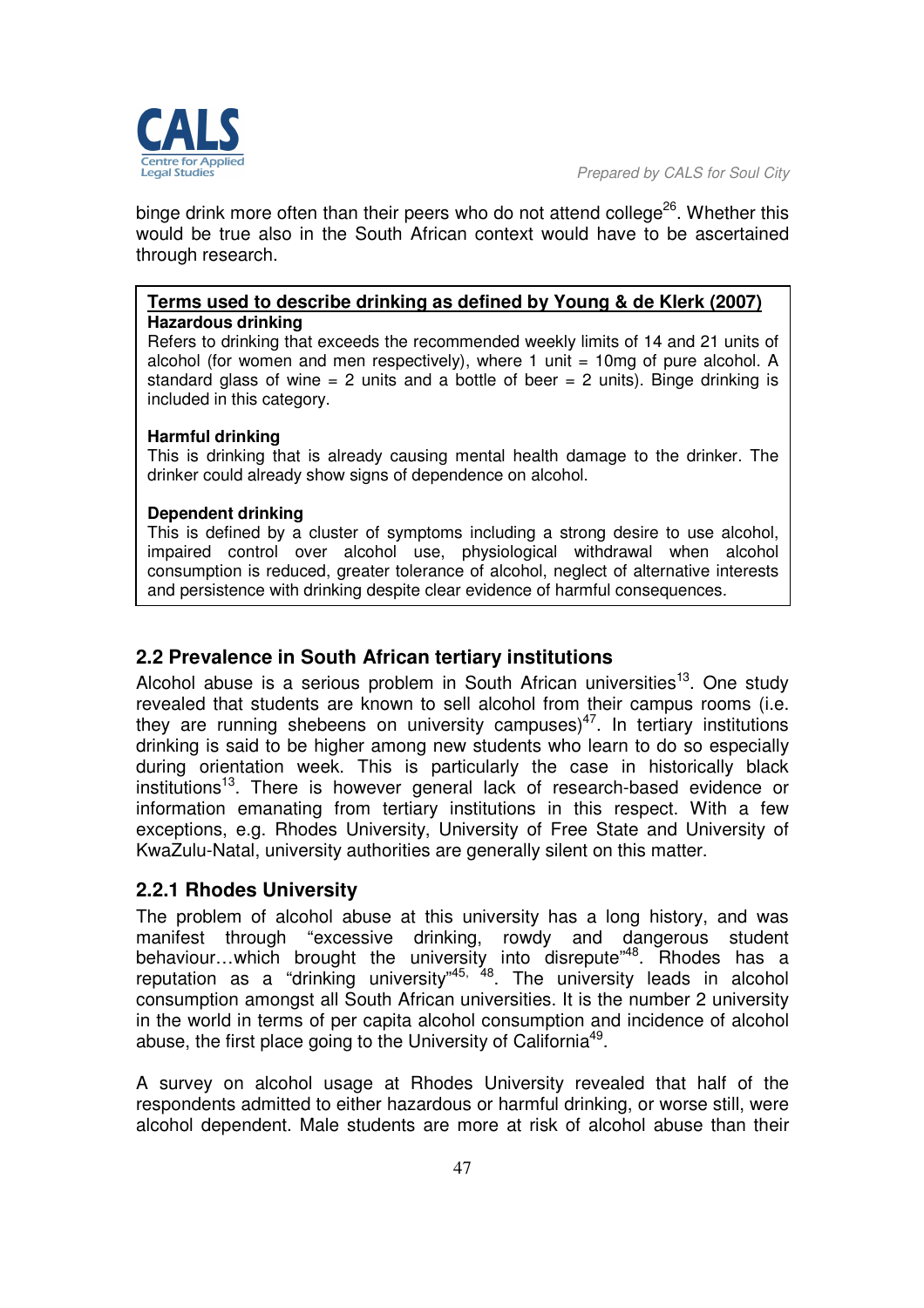

female counterparts. The survey also revealed a lower pass rate among male students, which points to a possible connection between alcohol consumption and classroom performance. No significant difference was seen in alcohol use between undergraduate and postgraduate students. Students living outside university residences were found to drink more excessively than those in university residences<sup>48</sup>.

# **2.2.2 University of Stellenbosch**

Pluddemann et al  $(1999)^{20}$  carried out a study among second year students (aged 19-25 years) from the University of Stellenbosch. Their findings show that:

- 21% of female respondents were non-drinkers, 39% were moderate drinkers, and 40% were severe drinkers
- 16% of male respondents were non-drinkers, 27.5% were moderate drinkers, and 56.5% were severe drinkers
- 33% of the male drinkers reported drinking at least 3 times a week, and 30.5% were binge drinkers
- 12% of males said they always drank to intoxication.

These findings point to a severe alcohol abuse problem at Stellenbosch<sup>49</sup>.

# **2.2.3 University of Cape Town**

Data about drinking patterns at the University of Cape Town is from a small study by Nkhoma & Maforah (1994)<sup>20</sup>. They studied black students living in a self catering residence. Their findings were that:

- 75% of the respondents used alcohol, and 50% of these were moderate to heavy drinkers.
- Drinking was mostly carried out at parties (according to 60% of the drinking respondents).
- 55% reported they drank during weekends, while 25% reported drinking throughout the weekend (Friday to Sunday).

### **2.2.4 University of the North (Limpopo)**

Data on drinking patterns at the University of the North (now University of Limpopo) is from a small study carried out among Northern Sotho and Tsonga speaking students $^{27}$ . This study found that-

- Amongst the male students, 79% had consumed alcohol at least once in their lifetime and 57% had done so within the previous month. The rates were 26% and 5% respectively among female students
- 34% of males had started using alcohol between ages 10 16years and 47% had started at 17years or older. For females, the rates were 13% and 10.5% respectively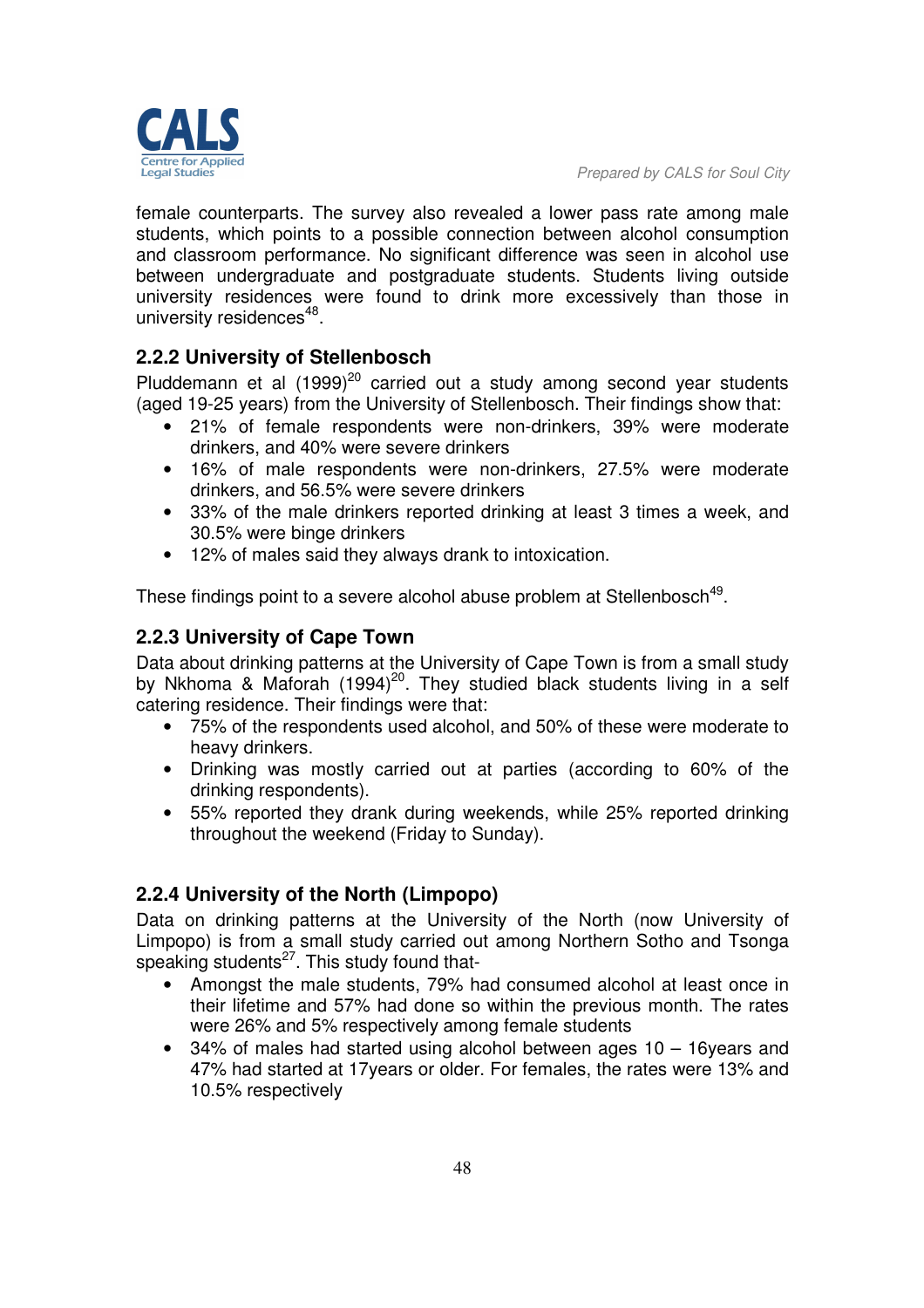

• 46% of the respondents were introduced to alcohol by friends and acquaintances, and 6% by a family member or relative. None of the female respondents were introduced to alcohol by family members.

While research evidence is not available for other institutions, news reports point to the prevalence of alcohol abuse both on and off campus<sup>50</sup> other than institutions named above.

# *3. Causes/Risk factors*

While alcohol consumption may be one's personal choice, research has shown that there are factors which may often lead to abuse. These can be referred to as risk factors<sup>12</sup>. Broad socio-economic factors will be discussed first, and then those factors that closely relate to the situation in tertiary institutions will be discussed.

# **3.1 Broader Socio-economic factors**

The alcohol industry is a large employer, both directly in manufacturing, bottling operations and indirectly in farming, the hospitality and retail sectors. The industry is a dependable source of tax revenue for the government<sup>15, 20</sup>. Participation of the industry through funding sports, educational and other social events encourages a favourable attitude towards alcohol, fuelling an increase in consumption by young people. The link between entertainment and sport with alcohol is particularly significant within the tertiary sector as students generally have time to engage in these activities, both on and off campus. The poverty that also prevails amongst some sections of South Africa's population has contributed to the growth of informal trading in alcohol which provides "jobs" and income to manv<sup>20</sup>. The informal alcohol traders (shebeens) are particularly difficult to regulate in terms of hours of business as well as enforcement of restrictions on the age of consumers. This has the overall effect of increasing access for young people to alcohol, leading to abuse.

The factors that contribute to alcohol abuse in tertiary institutions will be discussed under the following categories, which are:

- Societal/community factors
- University environment
- Parental/familial alcohol consumption
- Peers/friends
- $\bullet$  Individual factors<sup>12</sup>.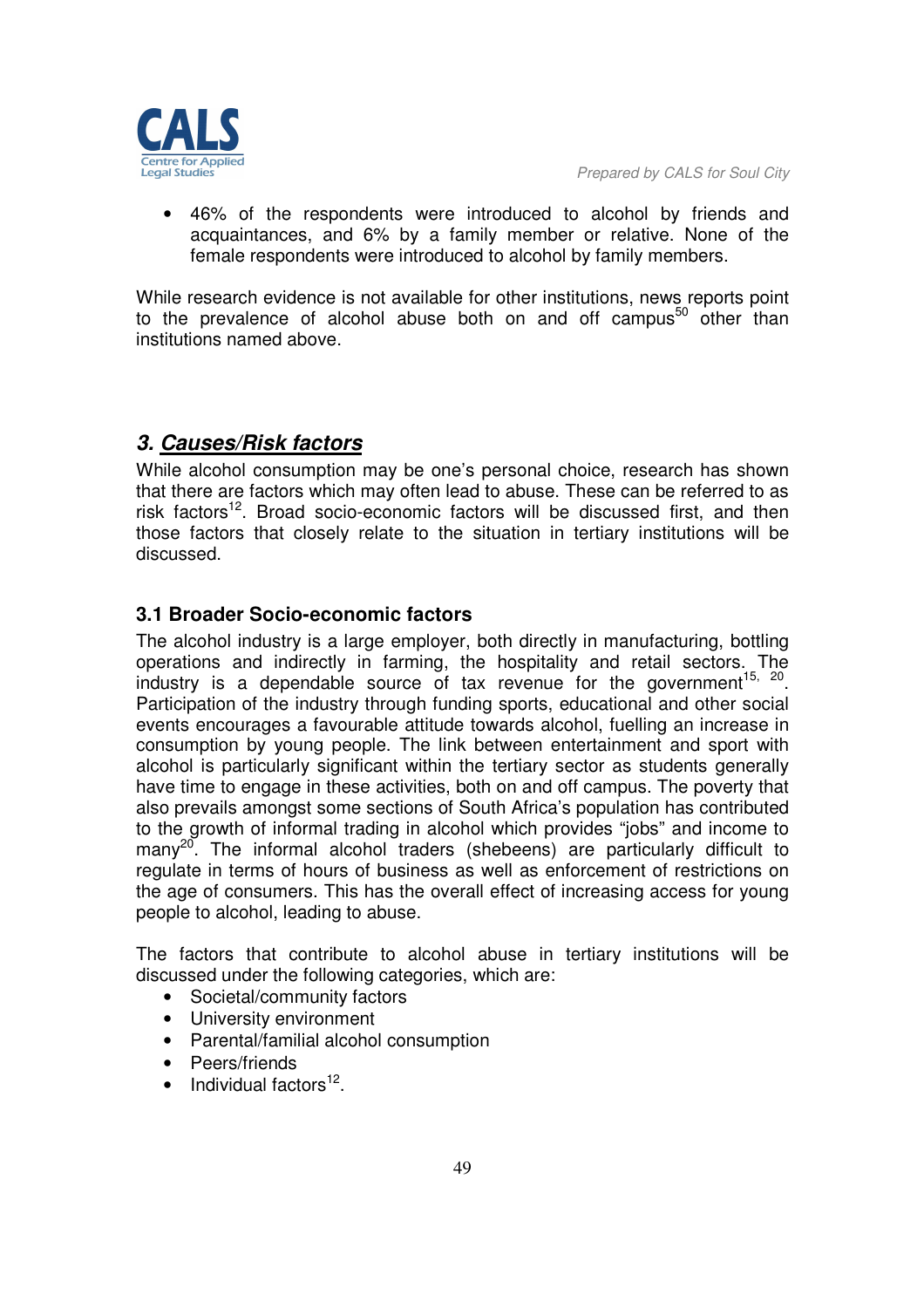

# **3.2 Societal/community factors**

The ease with which young people can access alcohol determines the likelihood of them abusing it<sup>12</sup>. The numerous pubs and bars located near universities are partly to blame for alcohol abuse by university students<sup>48</sup>. Some of these bars  $\frac{1}{2}$  close very late<sup>50</sup> which gives students more time available for alcohol consumption. Drinking patterns are also influenced by the beverage's affordability26, 29, 51. A Rhodes university student is quoted as saying, *"It's like the*  community is throwing alcohol at us, it's their only way to make money"<sup>49</sup>. Business people (including alcohol traders) see tertiary students as a good market and may therefore want to see their businesses thrive even at their customers' expense. This apparent laxity on social mores governing drinking significantly contributes to abuse  $20$ . Alcohol abuse is viewed as a "measure of  $m$ anhood"<sup>27</sup>. There is little disapproval of heavy student drinking from society, particularly because society tends to expect and condone wild and reckless behaviour by students.

The involvement of high-profile members of society in instances of alcohol abuse works negatively against attempts at orienting young adults from alcohol abuse. The recent court cases involving a High Court Judge<sup>64</sup>, a senior political party official<sup>65</sup> and a Metro Police Chief<sup>66</sup> give the youth impression that it is not a problem to drink and drive. Such impressions can be counter-acted with positive effect, however, if prosecution authorities are seen to implement the law stringently against high profile members of society who commit criminal acts involving alcohol abuse.

#### **3.2.1 Easy accessibility**

In some sections of South Africa there is scarcity of the **legitimate** supply of alcohol. The Western Cape for instance has 5330 licensed outlets and an estimated 20,000 shebeens. Thus only a quarter of all liquor outlets are licensed<sup>7</sup>. As already mentioned, it is difficult to monitor unlicensed outlets in terms of their compliance with trading hours and other legislation. Such unlicensed outlets are not only found in the townships, but in the suburbs as well. Unlicensed outlets operate in areas frequented by students. For example, in February 2010 there was a major police clamp down on illegal traders in Melville and a number of these were closed down. Unfortunately this was not done for regular law enforcement, but to prepare for the upcoming soccer World Cup<sup>52</sup>. Melville is close to the University of Johannesburg and the University of the Witwatersrand.

#### **3.2.2 Low cost of alcohol**

When alcohol is easily accessible and costs less, students are likely to consume more. "When beer is cheaper than…bottled water, getting drunk costs less than going to a movie<sup>"53</sup>. The sale of discounted beer particularly on university campuses and their surroundings encourages binge drinking among students.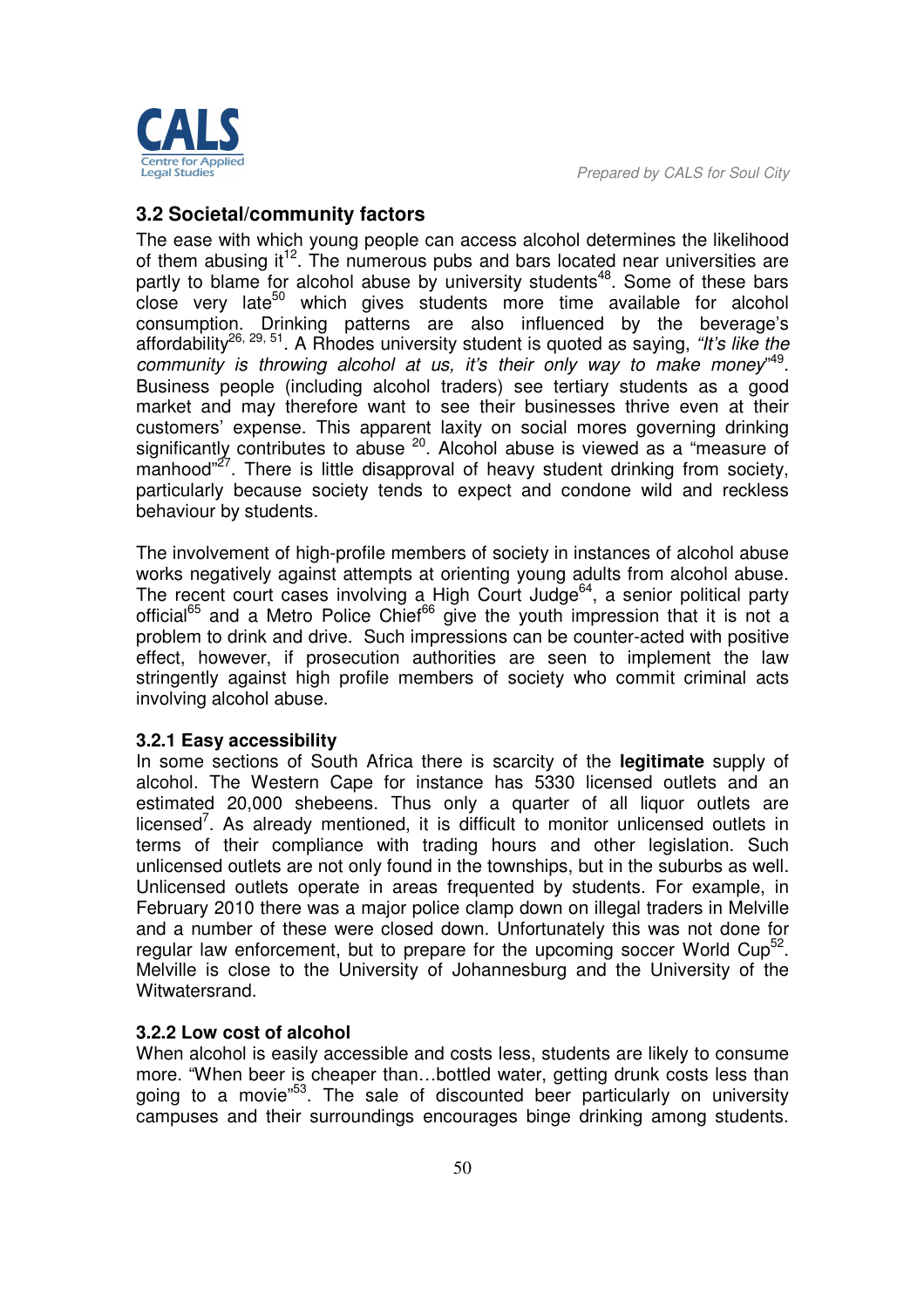

Equally dangerous is the sale of alcohol in large quantities. High rates of binge drinking have been linked to bars and restaurants where alcohol prices are low<sup>53</sup>. The availability of free drinks usually offered at social functions also encourages heavy drinking<sup>15</sup>.

#### **3.2.3 Alcohol as recreation**

Another factor leading to abuse is the recreational use of commercial alcohol<sup>29</sup>. Alcohol is seen as a popular pastime in South Africa, and is generally associated with fun and enjoyment<sup>20</sup>, especially among the youth. Under such social environments drinking competitions may be held and contribute significantly to binge drinking<sup>15</sup>. Much student entertainment on university campuses centres on drinking and the availability of large amounts of alcohol.

#### **3.2.4 Alcohol promotion**

There is a link between alcohol consumption among the youth and advertising $51$ . Alcohol promotions feature through various forms of the media, billboards or campaigns in liquor stores and bars. The youth have increasingly become the target audience for alcohol related marketing. Advertisers create an intimate relationship between youth and alcohol by portraying alcohol as an integral part of the lifestyle of choice for trendy young people<sup>3</sup>. Marketers present the relationship between consumers and alcohol products not as commodities but as concepts, experiences and lifestyles<sup>3</sup>. The sponsorship of sports teams and tournaments by the alcohol industry also creates a generally favourable attitude towards alcohol by both society and young people<sup>20</sup>. These and other marketing strategies contribute to an increase in alcohol consumption by young people.

#### **3.2.5 New alcohol products**

There has also been an increase in the variety of alcoholic beverages which are especially appealing to the youth e.g. wine coolers, alcoholic carbonated drinks (alcopops), and premixed cocktails. These products are generally known as flavoured alcoholic beverages (FABs). These are said to have higher alcohol content than ordinary beer and they get the consumer drunk faster but without the taste and feel of alcohol<sup>3</sup>.

#### **3.2 University environment**

A tertiary institution can contribute to the problem of alcohol abuse. When authorities are silent about the problems associated with alcohol abuse, students are more likely to indulge in the use/abuse of alcohol<sup>12</sup>. A great number of South African university authorities do not acknowledge that there are drinking problems at their institutions. As a result -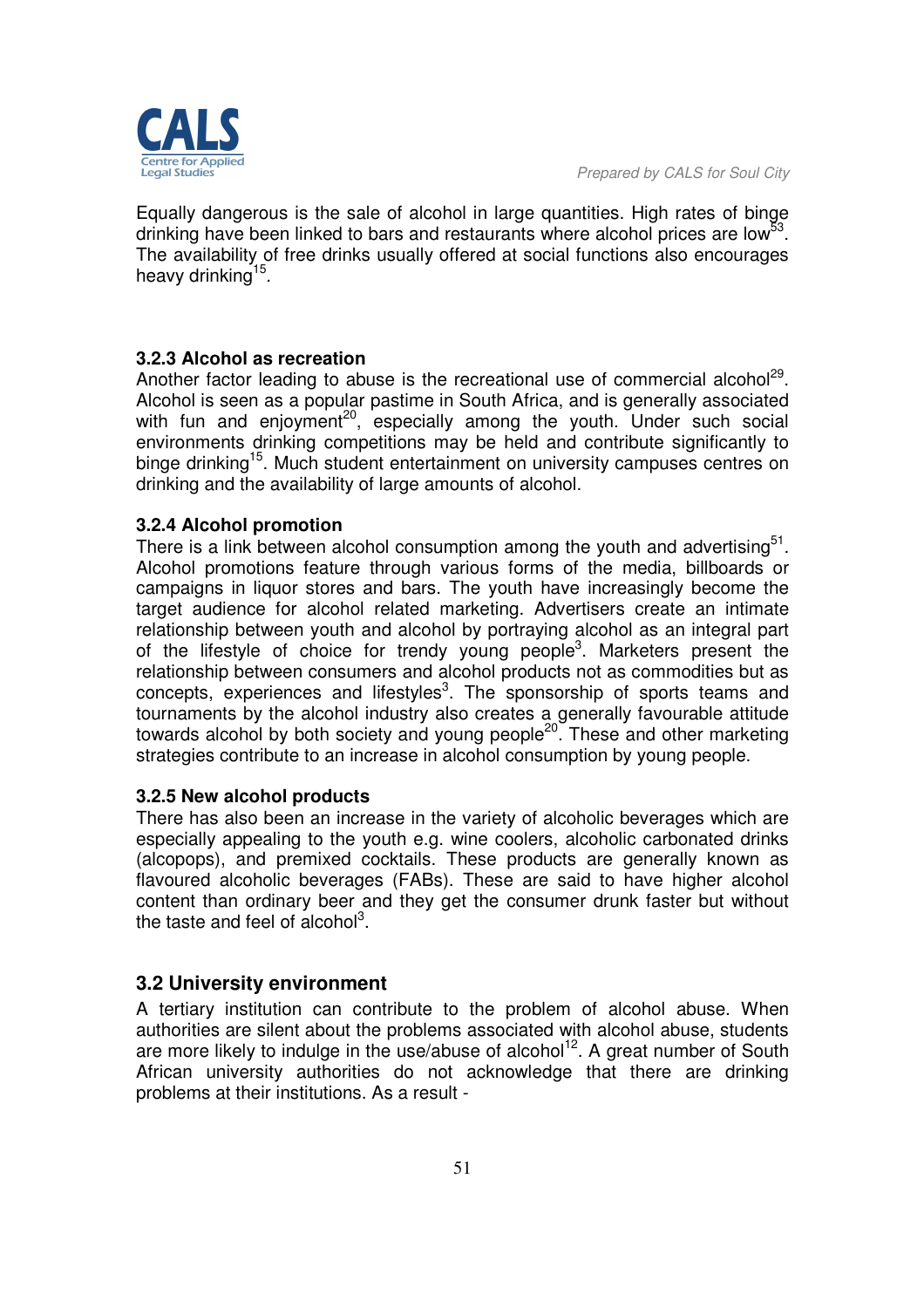

- Students are neither adequately informed about the dangers linked to alcohol abuse, nor are they given any support
- Students, especially in South Africa's historically black institutions abuse alcohol more because liquor policies in these institutions are lax and flexible. It is believed that drinking is done more responsibly in historically advantaged institutions<sup>13</sup>.

A lot of alcohol abuse at tertiary institutions occurs during orientation of new students. Some charity programmes, e.g. the Remember and Give Society (RAG) are largely associated with the availability of vast quantities of alcohol, which can lead to alcohol abuse. At Rhodes University, RAG was banned in the 1980s because of its negative impact on both alcohol abusers and even those who did not drink<sup>48</sup>. Orientation and 'initiation' of new students, especially in residences, may even involve forcing First Year students to consume alcohol. This was corroborated by evidence from three former Wits University students.

Little support seems to be available for students in such situations, as authorities are either not aware of the problem (which seems unlikely), or they simply regard excessive use of alcohol as an acceptable orientation tradition $^{67}$ .

No information on the prevalence of alcohol abuse amongst academic and nonacademic staff at tertiary institutions was found. Given the examples of irresponsible alcohol consumption among some high-profile members of South African society<sup>64, 65, 66</sup>, it is likely that some staff members also abuse alcohol. Academics are role models to students and non-academic staff, and their attitude and behaviour regarding alcohol use is of great importance.

#### **3.3 Parental/familial alcohol taking**

Young people whose parents or care givers use alcohol are very likely to do so  $100^{12}$ . A study at the University Limpopo, reveals 6% of the drinking respondents said they were introduced to alcohol by a family member or relative<sup>27</sup>. In other cases exposure to alcohol by family members comes about by being sent on errands to buy alcohol, being taught to brew home made alcohol, serving alcohol to parents' customers and friends. All of this leads to abuse by young people<sup>27</sup>. The respondents in Peltzer and Phaswana's (1999) study also revealed that some traditional ceremonies encouraged young people to consume alcohol. Graduates of traditional initiation schools, for instance, are required to drink alcohol as a sign of manhood.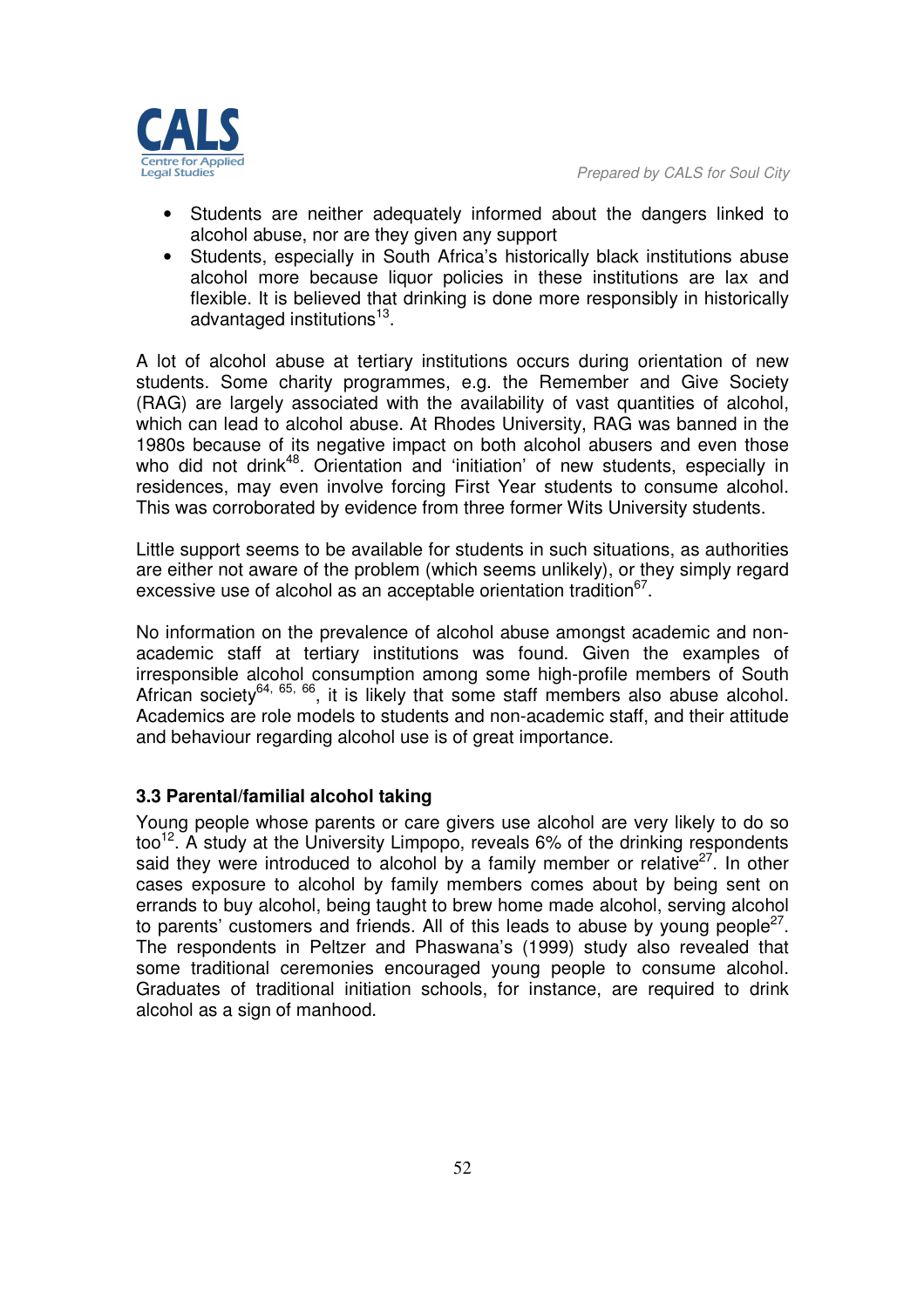*Prepared by CALS for Soul City* 



# **3.4 Peers/friends**

Young people may abuse alcohol as a result of peer pressure. Among the reasons why young people drink are to be sociable, to identify with a certain group and to overcome shyness<sup>13</sup>. The pressure that a young adult may feel to belong to a given group, often leads them to alcohol abuse. Anecdotal evidence show that students in male-dominated programmes like Engineering are often under greater pressure to drink<sup>67</sup>. The study at the University of Limpopo shows that 46% of the drinking respondents were introduced to alcohol by friends and acquaintances<sup>27</sup>.

# **3.5 Individual factors**

When young people are involved in rebellious and deviant behaviour they are likely to end up abusing alcohol<sup>12</sup>. A short term focus on life and a poor sense of well-being have been seen to contribute to alcohol abuse by young people<sup>12</sup>. Some studies report that students abuse alcohol for distraction and use it as a coping mechanism, e.g. to forget worries; get relief from anxiety, depression, loneliness, self doubt and to gather courage<sup>27</sup>. Strong involvement in religious activities has, however, been found to reduce young people's likelihood to abuse alcohol<sup>55</sup>.

# *4. Links between alcohol and violence*

There is, to date, little research on the link between alcohol and violence in tertiary institutions. Media reports however confirm this link;

- In the 1980s (exact year not given) during a RAG week at Rhodes University administration staff arrived at work to find a naked female student tied to columns outside the administration building<sup>49</sup>. This incident occurred as a result of drunken behaviour. RAG was subsequently banned at Rhodes in the 1980s.
- In 2008, three UKZN students died in separate alcohol-related incidents in Durban bars<sup>50</sup>.

Dlamini (2006) quotes the Deputy Dean of Student Affairs at UKZN as saying that most disciplinary cases at the university involved offences committed under the influence of alcohol. Such offences include:

- Damage to university property,
- Assault and threats of assault to other students

Violence is not the only problem associated with alcohol. Other problems will be discussed in the next section.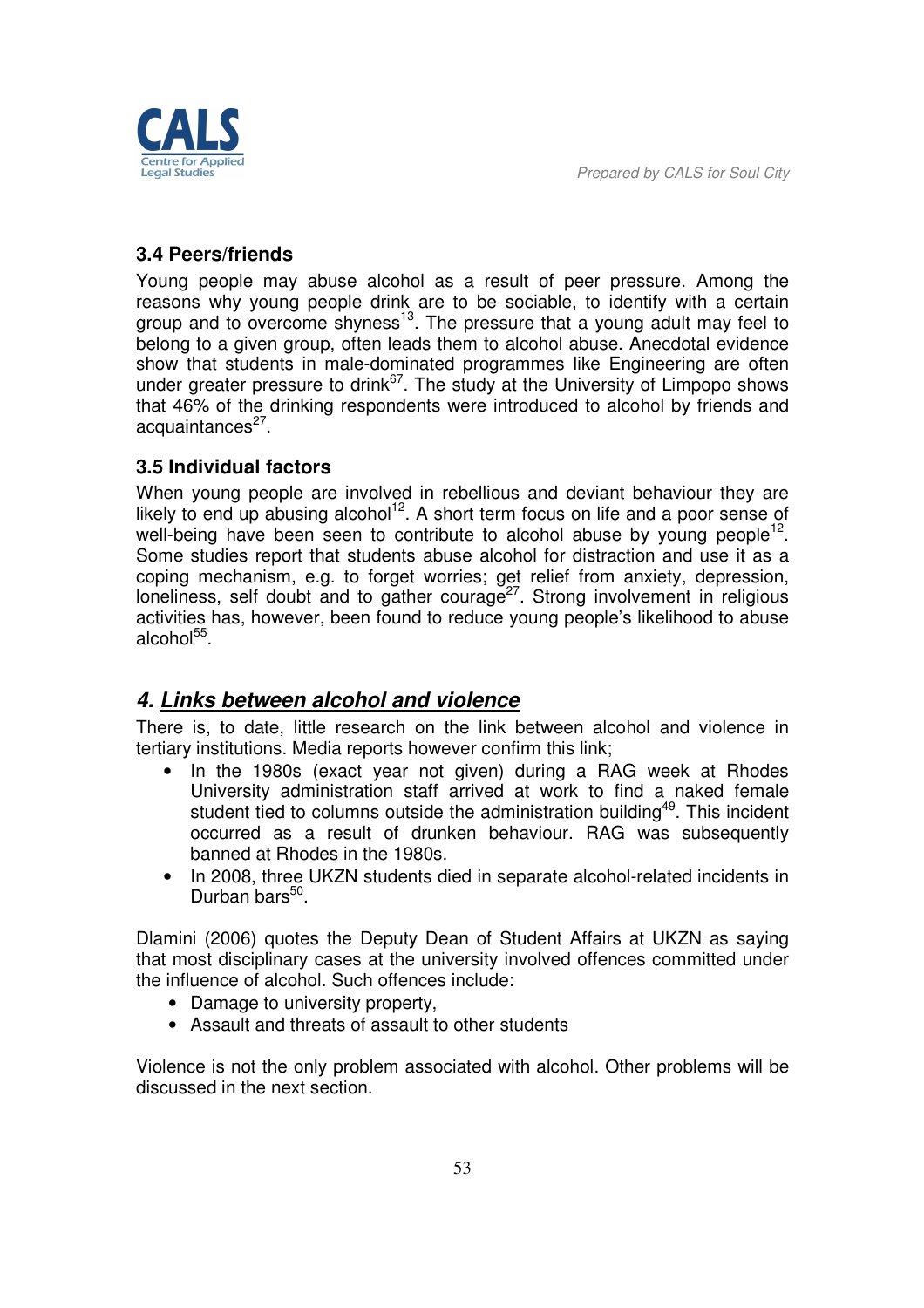edal Studie

*Prepared by CALS for Soul City* 

# *5. Other related problems*

The problems related to alcohol abuse will be discussed under the following headings:

- Problems relating to the individual
- Problems relating to academic work
- Problems relating to family
- Problems relating to the community/society

Categorising the problems in this manner assists in determining appropriate strategies to address them. It also helps to work out interventions that are category specific thus improving the effectiveness of those strategies.

# **5.1 Problems relating to the individual**

Research in the United States and the United Kingdom suggests that students are particularly at risk of alcohol-related harm due to harmful drinking patterns<sup>48</sup>. Binge drinking is said to be the leading cause of death and injury among students<sup>48</sup>. Students who abuse alcohol are likely to become victims of crime e.g. rape, theft and robbery. A study by SAPS in 2007 shows that that 50% of rape victims were 'high or drunk' at the time of the incident<sup>11</sup>. Drunken students are easily coerced into unprotected sex, increasing their risk of contracting

 $HIV/AIDS<sup>13</sup>$ . When alcohol misuse is coupled with poor nutrition, it compromises the immune system and increases the chances of opportunistic diseases<sup>29</sup>. Such risks are more a result of the consumption of large quantities of alcohol rather than from simply drinking frequently.

### **5.2 Problems relating to academic work**

Heavy intake of alcohol has an impact on academic performance. At Rhodes University alcohol abuse has been identified as being associated with absenteeism and poor academic performance<sup>48</sup>. It is likely that students who have difficulty in adjusting to the academic rigours of universities are prone to drinking because of stress, which in turn reduces their ability to learn. It is therefore a vicious circle. It also points to another reason why university authorities should take the problem seriously as it affects the core business of universities. The DoHE should also be equally concerned about students' alcohol consumption patterns. The Deputy Dean of Students at UKZN has indicated that most disciplinary cases at the university involve students who commit violent acts while under the influence of alcohol. This has an impact on the students' academic performance<sup>13</sup>.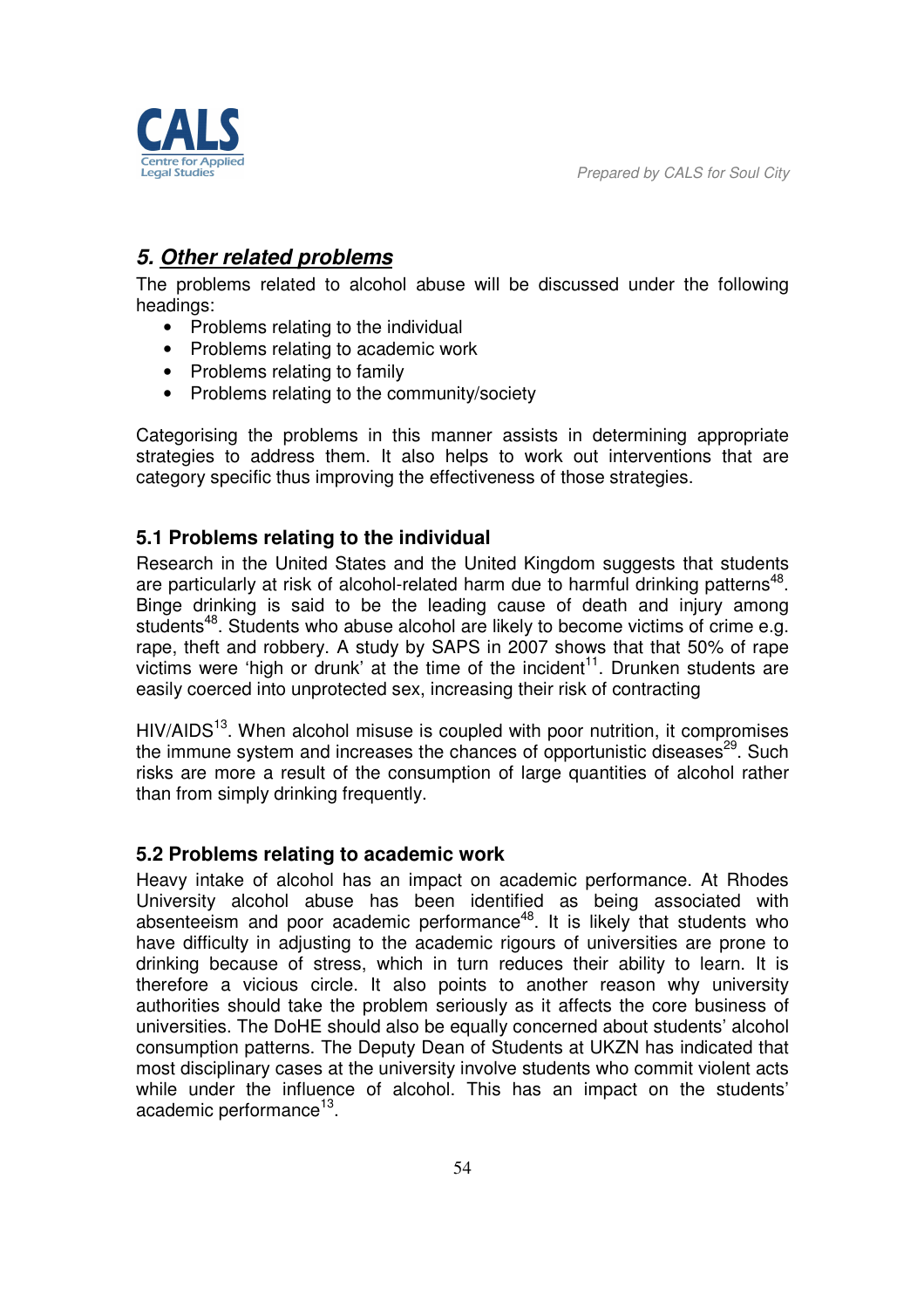

## **5.4 Problems relating to the community/society**

Students at colleges with high rates of binge drinking experience a lot of second hand alcohol effects, such as verbal, physical and sexual assaults and even property damage<sup>26</sup>. Students living amongst a high proportion of binge drinkers experience more incidents of assault, unwanted sexual advances and disturbances that cause a disruption in their studies<sup>48</sup>. Jonathan Jansen, the newly appointed Rector of the University of the Free State, associates alcohol abuse with racism and sexism<sup>56</sup>.

Communities surrounding colleges experience the negative consequences of students' heavy drinking, especially communities that have numerous alcohol outlets<sup>26</sup>. Alcohol abuse requires the presence of a larger number of police and makes intensive demands on hospitals, local courts and social welfare payments. The citizens of Grahamstown have complained about unacceptable noise levels and rowdy, drunken behaviour of students in the town<sup>57</sup>. There is need for research to quantify the negative effects of alcohol in communities surrounding tertiary institutions.

# *6. The Regulatory Framework and related initiatives*

 The South African Constitution (section 24(a)) gives everyone the right to an environment that is not harmful to their health and well-being. The Constitution also includes the right to further education (section 29(1) (b)). Inherent in this is the need to ensure that the environment on tertiary campuses is conducive to the

full enjoyment of all aspects of the higher learning experience, both academic and social.

The Liquor Act, as well as some policy documents from universities, addresses some of the challenges involved. However, our assessment at this stage is that far more measures need to be adopted in order to deal more effectively with the problem of alcohol abuse in the tertiary environment.

### **6.1 The Liquor Act No. 59 of 2003**

The objects of the Liquor Act are:

- to reduce the socio-economic and other costs of alcohol abuse. This is to be done through (among others), regulating the manufacture and distribution of alcohol and giving room for public participation in the liquor licensing process
- to promote the development of a responsible and sustainable liquor industry (section 2). The Act has provision for allowing new participants in the industry and at the same time developing an ethos of social responsibility amongst the players.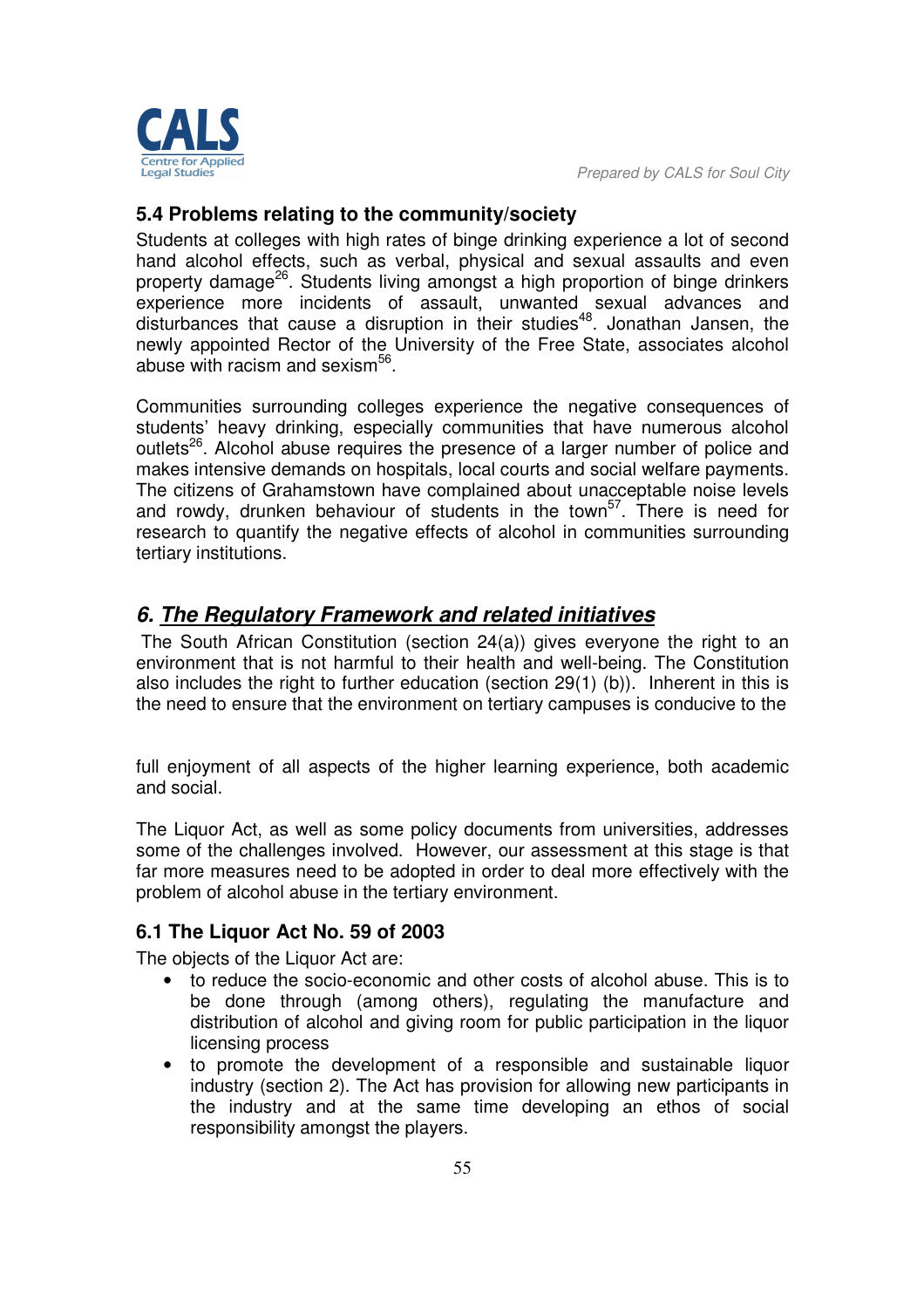

The Act prohibits advertising that is done in a misleading manner (section 9).

The intent behind these provisions is laudable. However, the tertiary environment presents substantial commercial opportunities for the alcohol industry. For this reason, there will necessarily be an inherent tension in the industry between their obligation to conduct their trade responsibly, and their financial goals. This is a critically important factor in assessing possible strategies to make tertiary institutions alcohol-safe zones.

### **6.2 The National Drug Master Plan and related legislation**

The strategy of the South African government to develop a cohesive and integrated plan to combat substance abuse is discussed in detail in the schools section of this report. In respect of the tertiary educational environment, it appears that little, if any, attention has yet been paid by the DoHE to devise strategies to give effect to the plan. Given the autonomy of tertiary institutions, the DoHE will need to consider alternative measures to the ones that have been adopted in the schools context. It will be of fundamental importance for the DoHE and tertiary institutions to engage as partners in dealing with the challenges.

# **6.3 Policies at tertiary institutions**

#### **6.3.1 Rhodes University Policy for the Responsible use of Alcohol (2007)**

Rhodes University has adopted a policy on the responsible use of alcohol. The university requires that it is observed by all students. The University indicates that the policy will be reviewed every three years. Implementation and evaluation of the policy is done by the office of the Dean of Students. The policy is aimed at-

- Controlling the marketing, promotions and sponsorship of alcohol on campus;
- Increasing awareness and education about the dangers of heavy drinking;
- Encouraging alternatives to drinking;
- Creating an environment free from the pressure to drink;
- Limiting harm in the drinking environment;
- Providing support services for those experiencing alcohol-related problems.

The policy includes suggested strategic interventions in order to implement each of these objectives. The Rhodes University policy has provision for review every three years. Since this policy was only effective at the beginning of 2008, it has not yet completed its first cycle and is therefore not yet due for review.

The Rhodes University policy on alcohol acknowledges that students "are young adults, able to make choices" (paragraph 2). The University encourages an informed, mature and responsible approach to moderate alcohol consumption,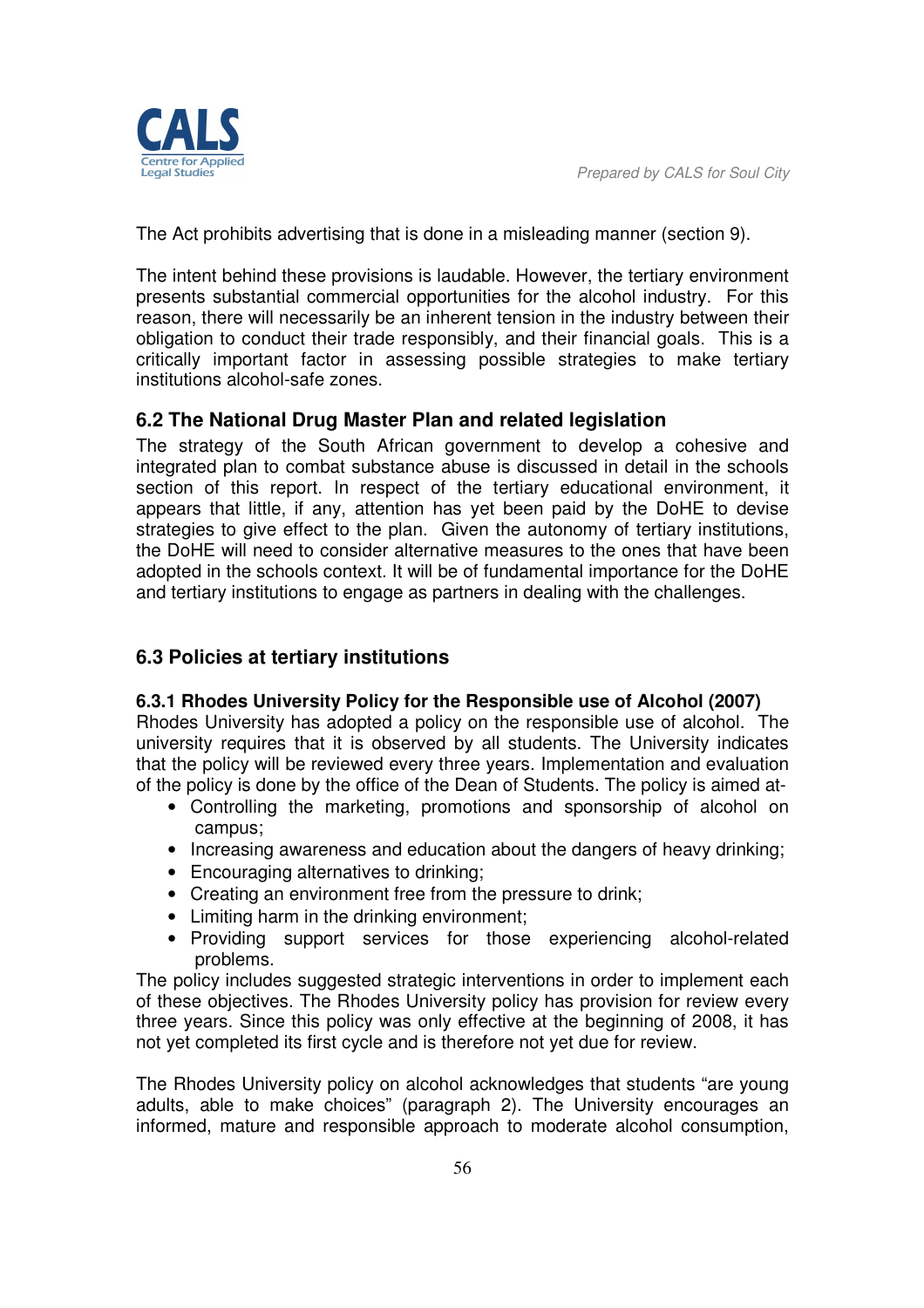taking into account the impact of drinking on academic achievement, personal safety and addiction as well as student attrition. A gap in the policy, however, is the assumption that all university students are above the age of 18 years and thus legally eligible to consume alcohol. The policy also gives no specific monitoring and evaluation strategies. This is important in informing the review process.

A copy of this policy is attached as Annexure 1.

# **6.3.2 Rules for Students of Stellenbosch University**

The University of Stellenbosch has a policy on alcohol and substance abuse, "drafted in accordance with relevant legislation, and from an awareness of the damage that South Africa faces as a result of alcohol abuse"<sup>58</sup> <sup>59</sup>. The university seeks to promote the responsible use of alcohol while at the same time preventing abuse. The use of alcohol by persons under the age of 18 years is strictly prohibited. The policy points to an association of alcohol abuse with the following problems:

- noise,
- vandalism and other destructive behaviour towards others and self,
- violation of the human dignity of others,
- use of obscene language,
- intimidation,
- sexual harassment
- drunken driving
- any other behaviour posing a threat to the safety and well-being of self and others.

The University makes it clear that the excessive use of alcohol or illegal substances will not be accepted as an extenuating circumstance where violation of university regulations is concerned.

The policy (Annexure 2) prescribes a broad-based strategy which demands action plans from the different stakeholders. These include -

- The division for Student Affairs is responsible for the enforcement of Rules for Students.
- The Student Accommodation Office is responsible for Rules for University Residences.
- The Substance Abuse Committee is responsible for sensitising students to the dangers of alcohol and substance abuse.
- The Community Forum on Substance Abuse is made up of the University's Substance Abuse Committee and stakeholders from broader Stellenbosch community e.g. SAPS, Stellenbosch Traffic, Municipality officials, community organisations, representatives of local schools, representatives of health and social services.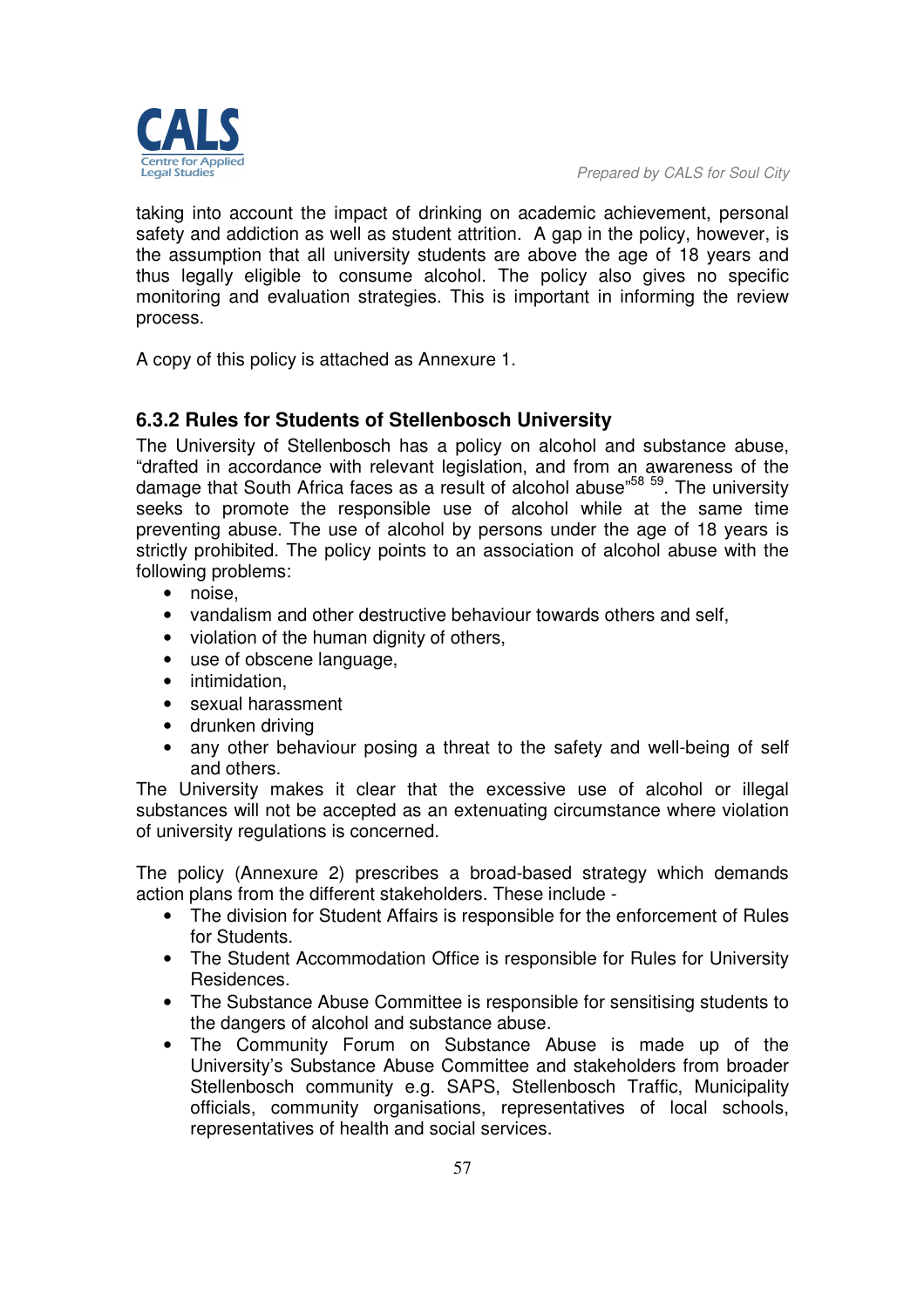

- The Centre for Student Counselling and Development (CSCD) is involved in gathering information on the prevalence of alcohol and substance abuse on campus. It runs educational, therapeutic and evaluation programmes on issues of alcohol and drug abuse. The CSCD also gathers information on programmes and strategies used on other university campuses to deal with alcohol and substance abuse.
- The Risk and Protection Services which collects statistics on alcoholrelated incidents and communicates them to the University community through newsletters, notices and the university newspaper. They identify individuals who need guidance and help. They act as liaison with SAPS, and refer individuals struggling with alcohol problems to the CSCD, rehabilitation centres and outpatient clinics.
- The Sport Bureau, which has regulations regarding abuse of alcohol and other drugs by both spectators and participants.
- The RAG Committee are required to comply with all relevant legislation regarding alcohol use. They are not allowed to advertise the sale of cheap alcohol and must hold an alcohol awareness campaign at the time RAG activities are presented.
- The Students' Representative Council's projects and activities should contribute towards the prevention of alcohol and substance abuse. The planning of activities should take place in consultation with the Substance Abuse Committee.
- The Head Students' Committee are responsible for the enforcement of residence rules.

This policy sounds good on paper, but one cansnot be sure if the approach would work on large campuses that and have fewer students based in residences.

# **6.3.3 University of the Witwatersrand's general rules for student conduct**

The general rules pertaining to students at Wits University do not allow students to bring liquor into university premises without the written permission of the Registrar or the Residence Hall Coordinator (in the case of halls of residence). Unlike the case with the University of Stellenbosch, the Wits general rules make no reference to an alcohol policy. The rules however prohibit the possession of dangerous objects (paragraph R5). This could minimize both intentional and unintentional injury in cases where students consume alcohol.

### **6.3.4 University of the Free State**

No official documents pertaining to alcohol were found on the university's website, but an undated speech given by the Dean of Student Affairs points to the existence of an alcohol policy at the university $^{60}$ . The policy is said to have been compiled through the collaborative efforts of both students and the office of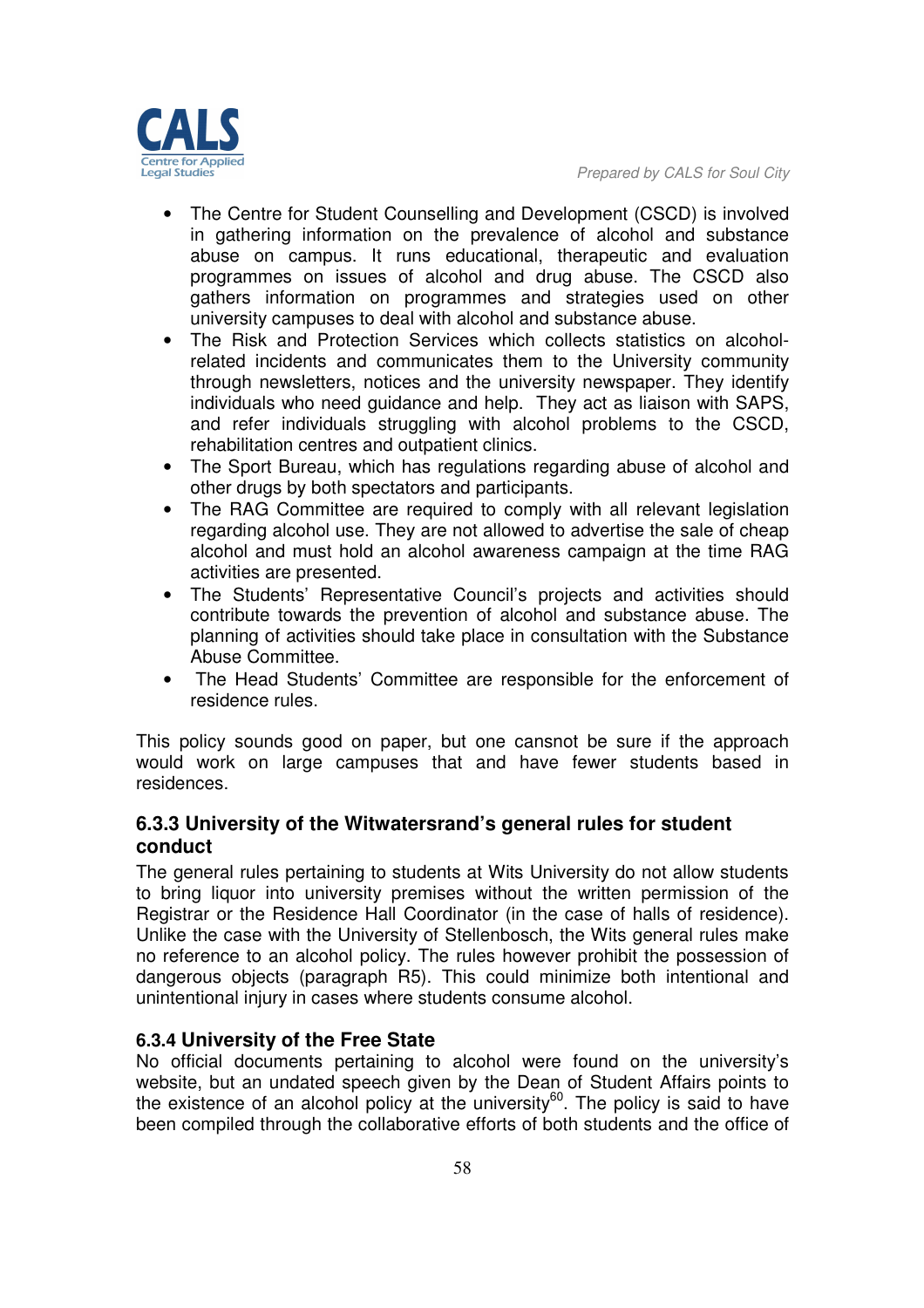

the Dean of Student Affairs. The policy gives guidelines on the use of alcohol on campus and includes the following in its provisions:

- only authorised points of sale will be permitted on campus
- alcohol will be available during fixed times but is not allowed in residence rooms
- alcohol-related functions are regulated and temporary alcohol licenses have to be obtained from the Dean of Student Affairs, and the country's liquor laws apply.
- alcohol can only be sold to persons above the age of 18 years.
- no senior student under the influence of alcohol may have contact with first year students.

No reference in the article is made to any support that may be available to help those who struggle with alcohol-related problems.

The Rector's address (on October 17, 2009) also points to alcohol abuse problems at the University and the steps being taken to reduce the problem at the institution. With effect from the 2010 academic year, no alcohol will be allowed in residences and 'initiation' of First Year students is outlawed. The Rector reminds everyone, *"We are not in the business of producing alcoholics; we are in the business of preparing leaders for the twenty-first century"* <sup>56</sup> .

### **6.3.5 University Fort Hare**

The University's General Rules Applicable to Student Discipline are silent about issues pertaining to alcohol use. Rules on alcohol abuse are contained in the University's Sport Code of Conduct<sup>61</sup> which participating students have to sign. Student participating in sport are required to present a 'wholesome public image'. The code refers to national legislation which prohibits the purchase and consumption of alcohol by persons below the age of 18 years. Those legally eligible to consume alcohol are not allowed to drink while travelling with or representing their teams. The code of conduct also discourages excessive drinking.

If this is all the University of Fort Hare is giving students in terms of awareness of the dangers of alcohol then it is way too little. The university seems to be more concerned about the university image than the safety of students.

# **6.3.6 University of KwaZulu-Natal (UKZN) Policy on Sale and Consumption of Alcohol**

The UKZN policy provides for the sale and consumption of alcohol only at licensed premises. Both purchase and consumption are prohibited for people under the age of 18 years. No alcohol is permitted in residences. Alcohol can be sold and consumed under temporary licenses at social functions and sporting events, in which case no glass containers are allowed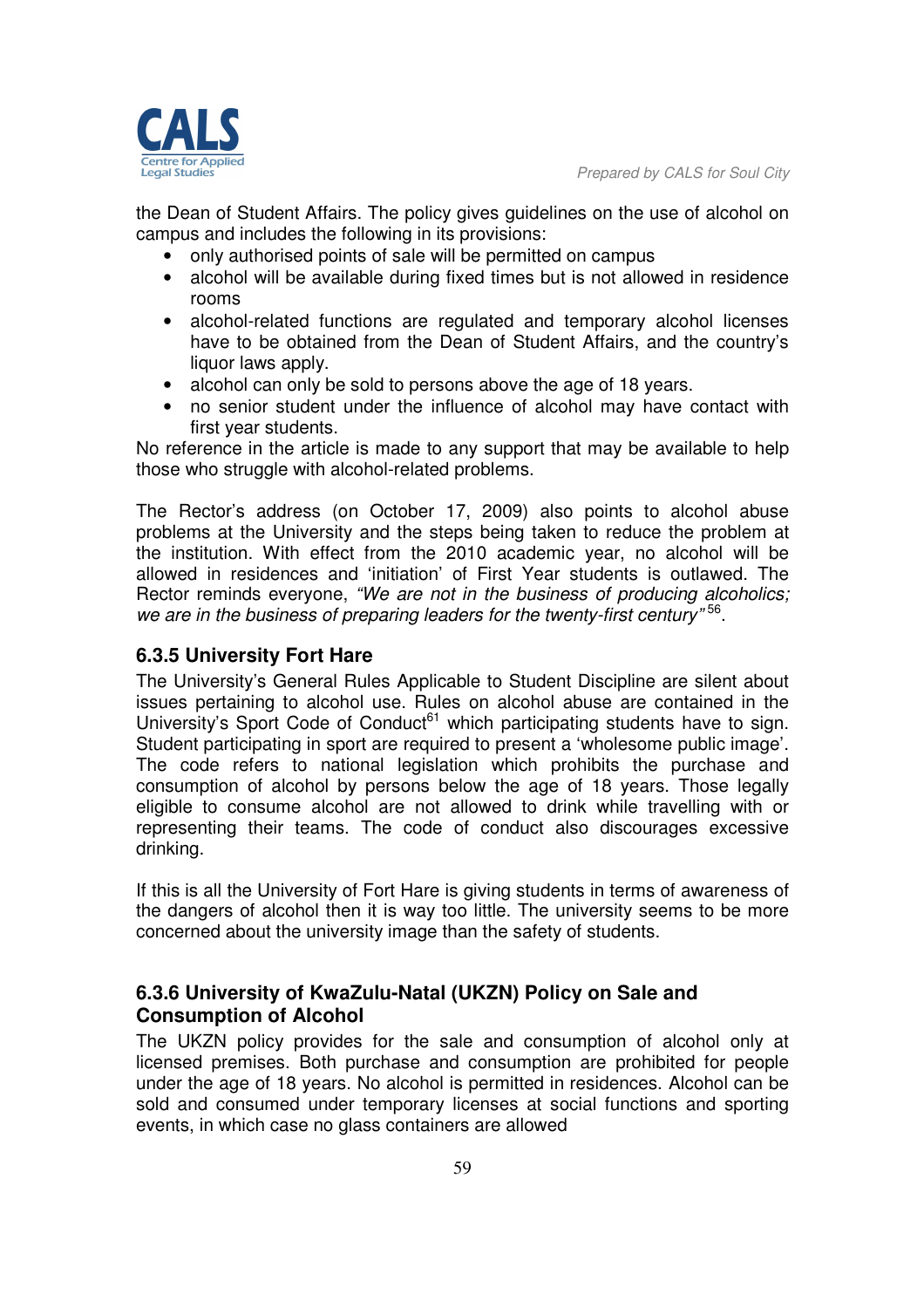

*Prepared by CALS for Soul City* 

Generally, the Information available thus far points to a lack of collaborative strategy by tertiary institutions in addressing problems related to alcohol abuse. There also appears to be a policy gap on the part of the DoHE in as far as issues of alcohol and other drug use is concerned.

The motivation for the lack of specific alcohol policies at some universities, as compared to the existence of specific policies at other universities, is not clear. Is it because historically there is a bigger problem at universities with specific alcohol policies, or is it because those universities that have no specific policies have done no research to ascertain the extent of the problem? More research into alcohol consumption patterns among students at the different tertiary institutions may feed into the answer to this conundrum.

# **6.4. The Industry Association for Responsible Alcohol Use**

The Industry Association for Responsible Alcohol Use (ARA) sponsors studentdriven campaigns to raise awareness of the dangers of alcohol abuse in tertiary institutions using the **Buddy Campaign**. This campaign has been running since the late 1980s**62**. The campaign uses a peer-to-peer network to encourage students to help one another to overcome alcohol challenges and consume alcohol responsibly**13**. The campaign gives special attention to First Year students by engaging them in alcohol-free events. Each university devises its own plan to be facilitated by their respective students.

ARA has noted that in 2009 UKZN, Rhodes and Stellenbosch were most consistently involved with the Buddy Campaigns and in showing initiative at promoting responsible alcohol use on their campuses $62$ . The Buddy Campaign activities at these universities include mentoring First Year students on life skills, which emphasises responsible alcohol use.

We have not come across any research indicating the effectiveness of such campaigns and strategies.

### **6.5 Civil Society Organisations**

No examples were found of civil organisations that specifically work with or on tertiary campuses with regards to alcohol issues.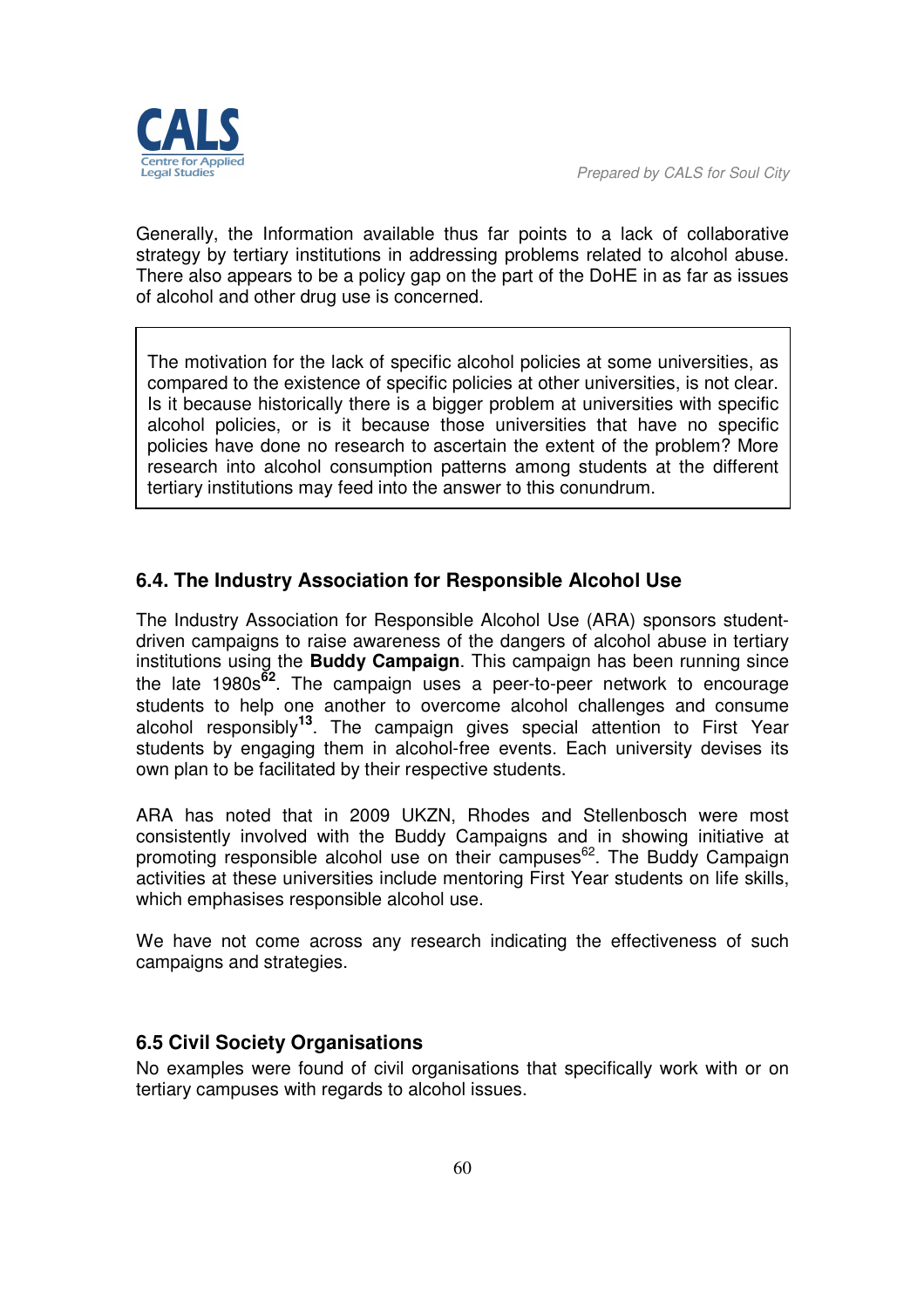



# *7. Analysis of the regulatory framework and related initiatives*

# **7.1 Government**

The current laws and policies on alcohol-related matters do not make any special reference to tertiary institutions, which is unlike the case with schools. **This is a gap in the policy provisions**. The fact that the majority of tertiary students are above the legal drinking age makes government assume that no specific measures are necessary to address drinking problems at tertiary institutions. Yet tertiary students are still young and easily influenced, subject to peer pressure, and are therefore a vulnerable group. In addition the state (and tax payers) pay huge subsidies for students. It therefore makes economic sense that the government should have policies in place to deal specifically with alcohol abuse prevention amongst this group. If abuse patterns set in at university level, these problems are likely to persist in adulthood and thus impact negatively on employment, health services, etc.

Tertiary institutions have a potentially large alcohol market but the Liquor Act is silent about any regulations regarding licensing of both the institutions and the traders near campuses. The NDMP plan does not include any alcohol reduction strategies for tertiary institutions despite the fact that it is the focal point of the national strategy against alcohol and other drug use. The NYC is also silent about its plans for tertiary institutions.

### **7.2 Tertiary institutions**

Tertiary institutions respond to alcohol-related problems differently. No information on any collaborative strategies on alcohol was found on the Higher Education South Africa (HESA) website. In the absence of a collaborative strategy it will not be possible to analyse their policy frameworks collectively. The analysis will look at each institution separately.

### **7.2.1 Rhodes University**

Rhodes University has to be commended for acknowledging the existence of an alcohol problem at the institution. It has an alcohol policy in place which is to be reviewed every three years by the office of the Dean of Students. The policy provides for increasing awareness of the dangers of heavy drinking and seeks to limit harm in the drinking environment. Aims 3, 4, and 5 are consonant with the constitutional right of every citizen to an environment not harmful to health and well-being. The interventions proposed in the policy address the different objectives and propose a supportive structure for students struggling with alcohol problems. If the policy is properly implemented, the university may achieve a safer environment for their students. Besides the existence of the policy, Rhodes is the only tertiary institution where research was carried out by the office of the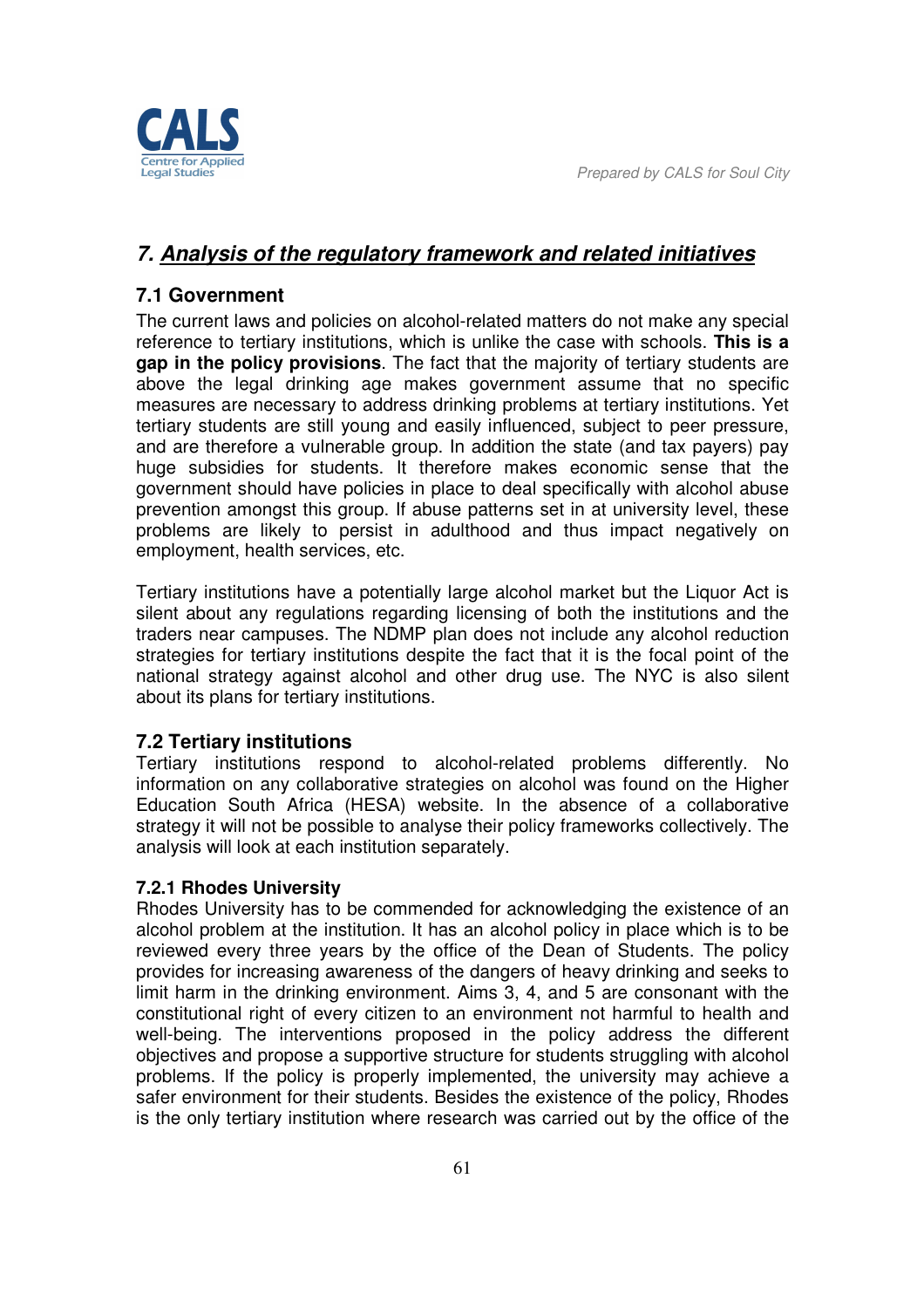

Dean of Student Affairs to ascertain the prevalence of the alcohol problem. The findings of the research were not only made public, but also discussed with the students - a necessary step in increasing awareness.

Dlamini (2006) reports the situation at Rhodes has actually has actually improved owing to the multi-facetted intervention which includes radio advertisements promoting responsible drinking and counselling services.

The Rhodes University policy however does not specify monitoring and evaluation strategies. It also does not include any strategies to prevent underage drinking, thus assuming that all its students are legally eligible to drink. This may not necessarily be the case.

#### **7.2.2 University of the Free State**

The alcohol policy of the University of Free State specifies days and times when alcohol points of sale shall be open. The policy stipulates that alcohol is not to be sold to persons below the age of 18 years, thus giving protection to minors. The policy makes reference to the country's liquor laws which gives the impression they are making students aware of the broader context within which all citizens are expected to operate. This policy directly addresses the issue of violence on campus and gives special protection to first year students.

The speech of the Dean of Students from which the policy provisions are derived makes no reference to psychological or clinical support that may be available for struggling students. It is therefore not clear if such support is available.

#### **7.2.3 University of Stellenbosch**

The University of Stellenbosch probably has the most comprehensive alcohol policy among the tertiary institutions studied. They address the alcohol and substance abuse problem both as a local (university) problem as well as a national problem (as indicated by the policy's repeated reference to relevant legislation). The policy points to an acknowledgement that a uni-directional intervention may not adequately address the substance abuse problem and thus the university collaborates with SAPS, surrounding schools, rehabilitation centres, outpatient clinics, community organisations and other universities. The policy has in place a multi-pronged strategy including prevention (through awareness campaigns) and clinical treatment and rehabilitation of troubled individuals. Irresponsible drinking at Stellenbosch University has subsided owing to the availability of counselling services and other strategies discussed earlier<sup>13</sup>.

If the alcohol and substance abuse policy at the University of Stellenbosch is implemented as planned, it can contribute significantly to both the reduction of alcohol abuse as well as to increased safety at the institution.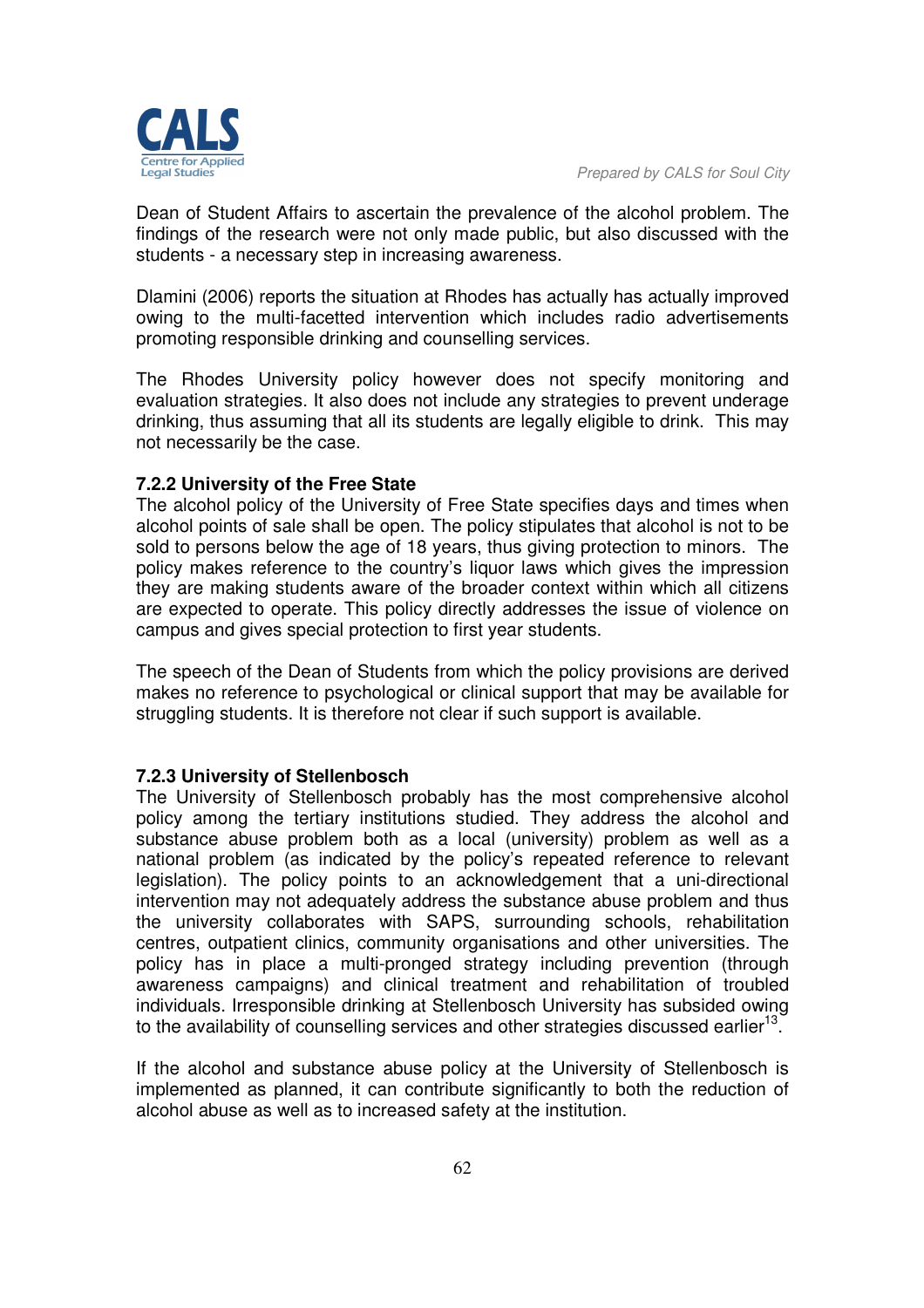

#### **7.2.4 Other Tertiary Institutions**

Other tertiary institutions had just a few specific rules about alcohol,l or none at all. The scant attention paid by the other universities to alcohol issues on their campuses points to the assumption that either there is no problem in the alcohol consumption patterns among their students, or if there is, then the university authorities do not care. The following gaps were identified in such policies-

- The available rules contribute very little to awareness and give no support for any students who may have problems with alcohol consumption.
- There is little consideration of safety issues
- There is lack of evidence of student involvement in both its drafting and implementation.

#### **7.3 Civil Organisations**

There is hardly any evidence from this research project to show the involvement of civil organisations in alcohol and substance abuse problems in tertiary institutions. Most work by these organisations is community based. Only the University of Stellenbosch seems to have a working relationship with civil organisations, but the extent of this relationship could not be determined in this research. Civil organisations that work with youth could include tertiary institutions in their programmes to take advantage of the possibility to reach out to the thousands of young people at these institutions.

### *8. Effectiveness*

There is a paucity of research on the effectiveness of the policies adopted by tertiary institutions on alcohol abuse. There is also a paucity of research in South Africa on the kinds of strategies that are most likely to lead to positive interventions and a change in attitude on the part of tertiary students. The advantage of the tertiary environment is that levels of education are higher, which may lead to more effective alcohol education campaigns. Information alone or 'scare tactics' do not necessarily lead to behavioural change<sup>7</sup>.

While it is yet to be ascertained whether the same holds true in the South African context, studies clearly indicate that substantial challenges arise in relation to finding strategies that will be effective in reducing alcohol abuse and thus promoting alcohol-safe tertiary environments.

An added negative factor is that implementation of the relevant laws, such as drink driving laws, are very weak. According to South Africans Against Drunk Driving (SADD), South African laws on drinking and driving are formulated to be amongst the best in the world, but they are not effectively enforced. Poor law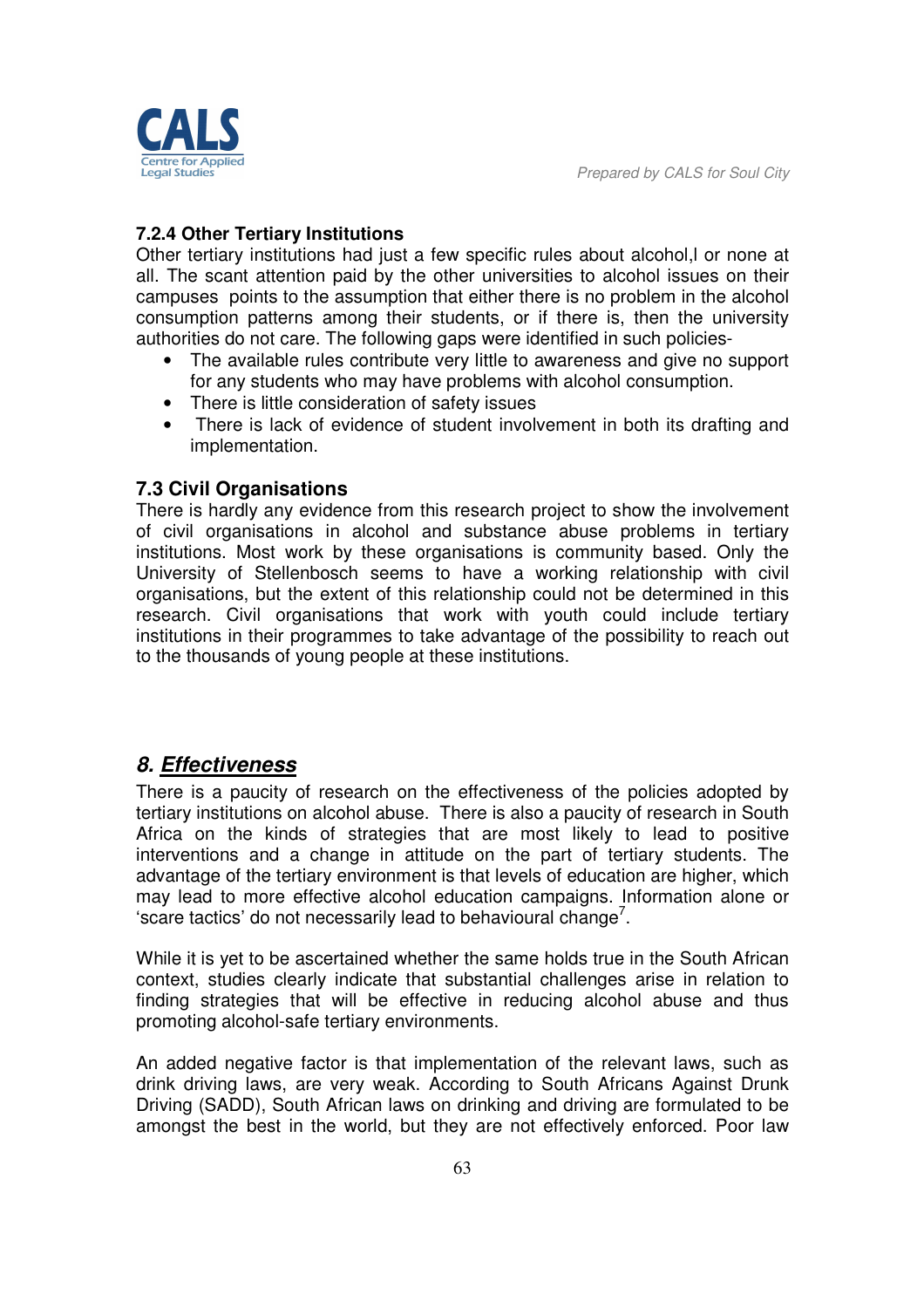

enforcement encourages the view that it is acceptable to drive while drunk. This problem has particular relevance in the tertiary sector, as many students are old enough to drink and old enough to drive. Poor law enforcement in respect of drunk driving reduces the number of external factors that might lead students to reduce their alcohol intake. However, university authorities could take some responsibility in remedying this problem by finding creative on-campus solutions to this problem. Facilitating student taxi services involving licensed student taxi drivers, for example, would provide a service for students who wished to drink but not drive and at the same time would provide additional income for students who operate the service.

# *9. Best Practices*

Given the absence of a common approach to alcohol abuse in the South African tertiary context, reference may be made to approaches adopted in other countries as possible indicators of what might be adopted as best practices here. In citing the information that follows, however, we recognize that it is necessary to exercise caution in assuming that what has worked (or not) in other countries may work (or not work) in South Africa.

#### **9.1 Restrictions in alcohol on university campuses**

The University of California, which has the highest incidence of alcohol intake among tertiary institutions in the world, has a very strict alcohol policy. The minimum age of alcohol consumption is 21 years. Alcohol companies may sponsor university events but their logos may not appear alongside the university emblem<sup>49</sup>. From our research to date it is not clear to what extent these policies have led to a decrease in alcohol consumption.

#### **9.2 Raising the minimum age of alcohol consumption**

Raising the minimum drinking age is viewed as the single most effective method to combat alcohol use and its consequences among young people $26$ . In the United States this law led to a decrease in traffic deaths involving drivers aged 18-20 years, reduced alcohol consumption among those under the age of 21 and the social and health problems of the same age group. For it to be effective, the law on minimum drinking age has to be accompanied by strict enforcement of the prohibition on attempts to purchase or consume alcohol by underage drinkers $^{26}$ . Such a change would require a concerted national effort and not only a change in the law in South Africa but also the will of the law enforcement arm to implement the law. In the South African context, this would be quite an extreme measure, and given the general problems in enforcing alcohol-related laws, there is no guarantee that it would be effective. We would recommend more realistic measures, at least as first-stage interventions.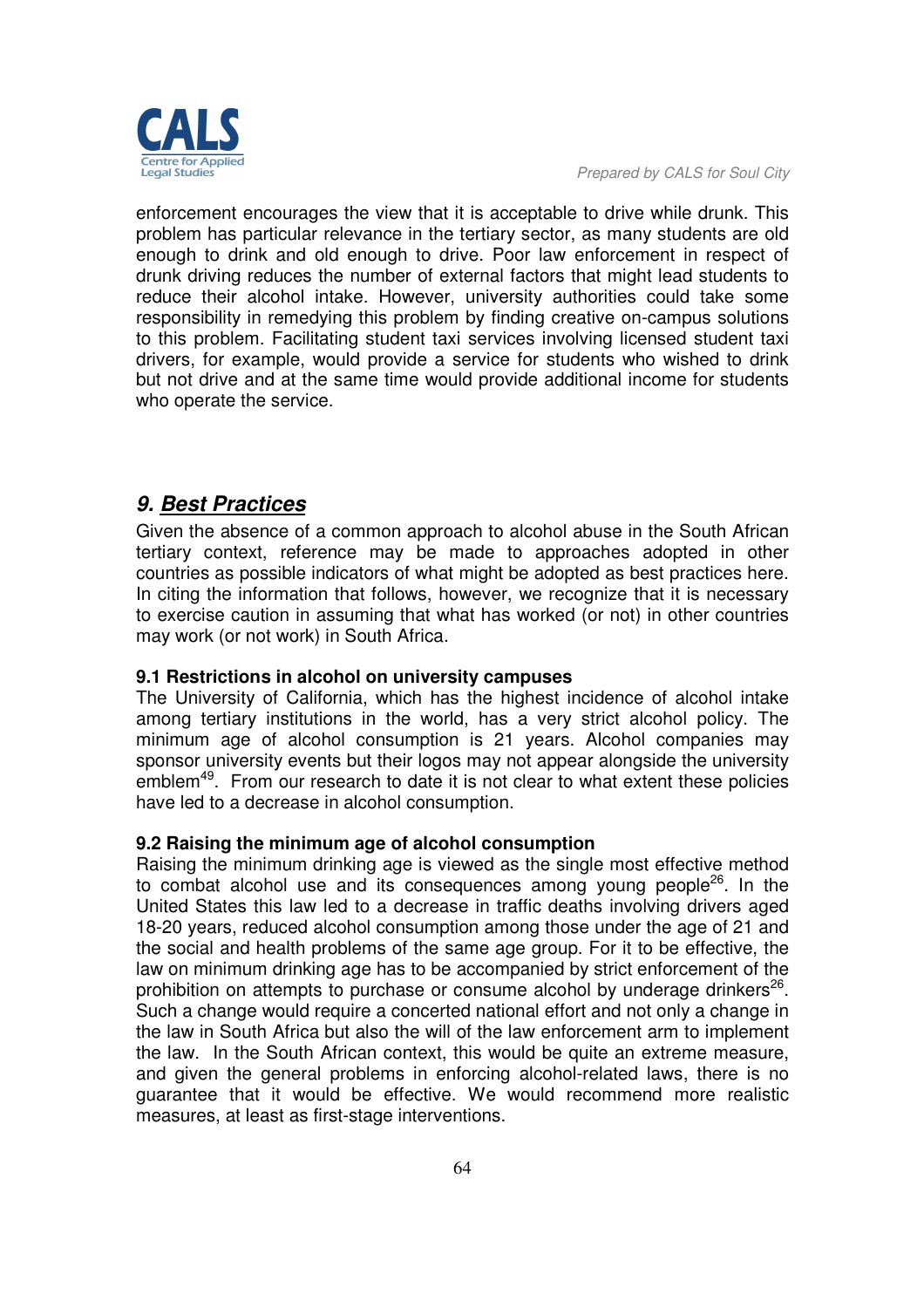

#### **9.3 Last drink surveys**

In New Zealand and Australia, the police adopt the strategy of collecting and collating information regarding the 'place of last drink' in the case of traffic accidents and violence involving alcohol. This helps identify areas where interventions are likely to be most effective ${}^{8}$ . This is known as the Last Drink Survey (LDS) and has been followed since 1991. LDS data is forwarded to local committees involved with licensing and they target the traders for responsibility training. LDS is said to have led to a decline in police callouts to problem premises<sup>8</sup>.

In the tertiary context, an adaptation of this approach might be considered at least in so far as it would be of great assistance to university authorities to undertake research on their campuses to identify "hot spots" of alcohol abuse. For example, orientation week events, student bars, drinking in residences, particularly where this is linked to violence. This would enable the authorities to devise particular interventions aimed at these "hot spots".

#### **9.4 ALCOLOCKS**

Alcohol interlocks (ALCOLOCKS) is a form of an intervention strategy, which acts almost as an in-built breathalyser, causing the car to lock when the driver has exceeded the alcohol limit. These are fitted to the cars of repeat drunk drivers and to drivers of public transport vehicles. They have been used in Australia, Canada, USA and many European countries. SADD reports that they are said to decrease repeat offences by up to 64%. This might be considered as an option for repeat offenders generally in South Africa, but this is not the best practice with particular relevance for the tertiary sector.

Other 'best practices' might include:

- Prohibition, although this is controversial and supports an alcohol-free rather than an alcohol-safe approach.
- Restricting access to products by quota, i.e. restricting the amount of alcohol that may be purchased.
- Restricting trading hours.
- Increasing the minimum age of consumption.
- Using alcohol tax for skills training, school-based programmes and programmes to address domestic violence<sup>7</sup>.

While some of these measures may be useful to consider in determining possible strategies for dealing with the problems associated with alcohol abuse in South Africa, it will be extremely important to bear in mind that in terms of effectiveness, local strategies must match local conditions. Therefore, in devising the recommendations for purposes of the following stages of this project, we will seek to ensure that any intervention strategies that we suggest are context specific.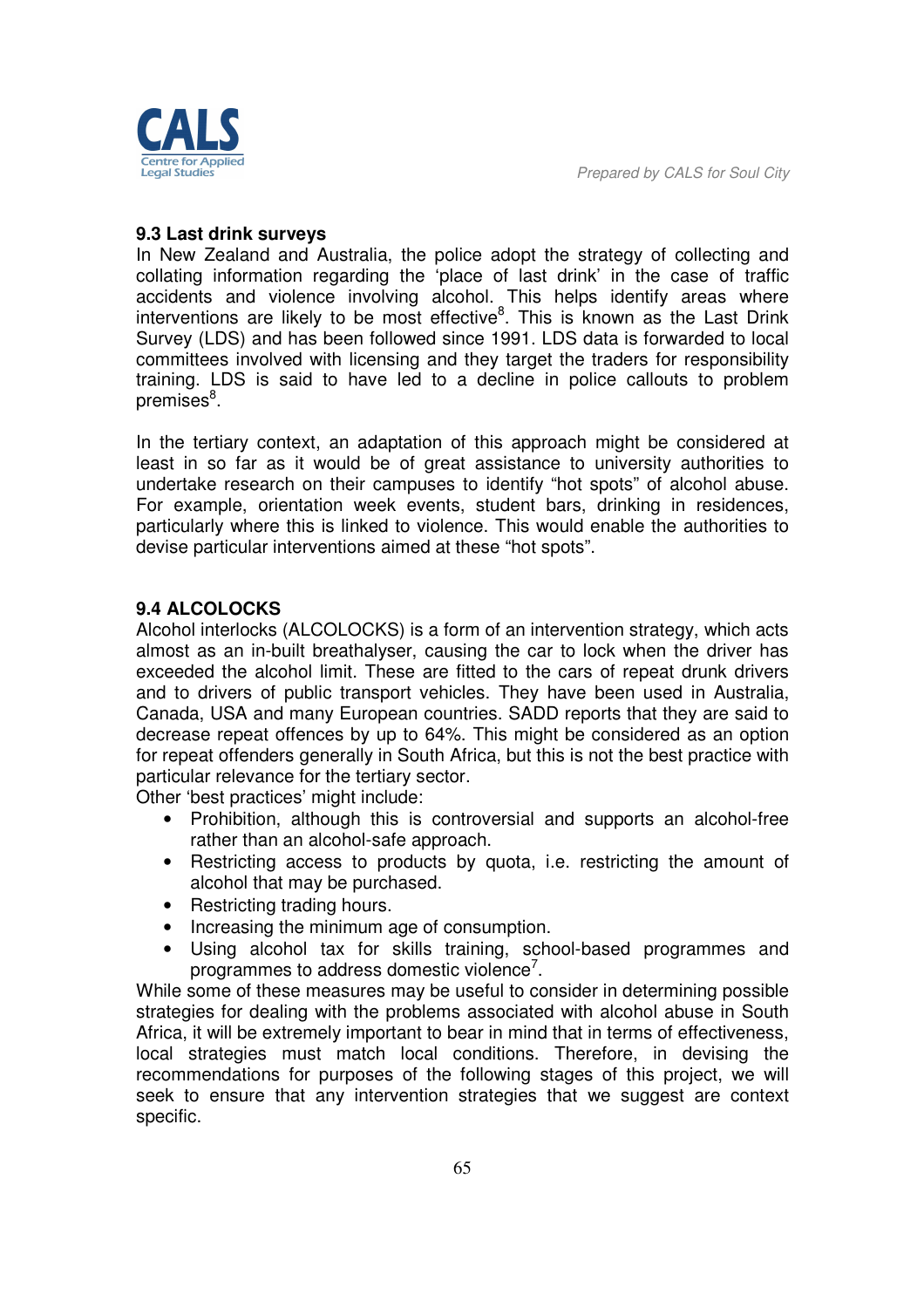egal Studies

# *10. Recommendations*

Tertiary institutions are a second home to thousands of young people who are often away from direct parental guidance and control, yet they have the freedom of choice on the consumption of alcohol. The effect of peer pressure is likely to be great for these young people. While they are considered to be adults capable of taking care of themselves, students in tertiary institutions need support in their transition from adolescence to adulthood. In addition, traditionally, society shows great tolerance for wild (and drunken) behaviour by students. To a great extent therefore a social change in attitude is required.

Tertiary institutions are centres of student, as well as non-student adult population concentrations in that they are also made up of adult academic and non-academic staff, as well as older graduate students. All these people are exposed to an environment where alcohol use is widely accepted, and they are not immune to abuse. Alcohol outlets in some institutions are open during lecture hours. This facilitates easy access to alcohol for staff and students during teaching and working hours. Promoting safety and responsible alcohol use at tertiary institutions should therefore be a major priority. In this section we will suggest strategies that could be adopted by different stakeholders and which Soul City could use in their campaign for alcohol-safe tertiary institutions.

One strong message that Soul City should send out is that although an element of wild behaviour by students is generally tolerated, this often serves to conceal very serious problems involving alcohol use and violence on campuses. These problems need to be taken seriously and addressed and not simply dismissed as "student antics".

- Institutions should be clear about their particular "responsible alcohol use" message, i.e. what it means and what is expected of students and the university community. Everyone should understand it and be able to take it on board.
- There should be a zero tolerance policy by all tertiary institutions to incidents of alcohol abuse that inflict harm on others, particularly where it involves violence. This should be regarded as a serious disciplinary offence at all institutions.
- Tertiary institutions need to promote a responsible alcohol use message. This needs to be done prominently and actively, and particularly (although by no means exclusively) in orientation weeks and other periods where drinking and violence are major risks, such as RAG week.
- This campaign should have strong and visible support across the whole spectrum of the tertiary community. Institutions should in particular consider drawing into the campaign sports leaders on campus and those in charge of other activities that have a high profile and are synonymous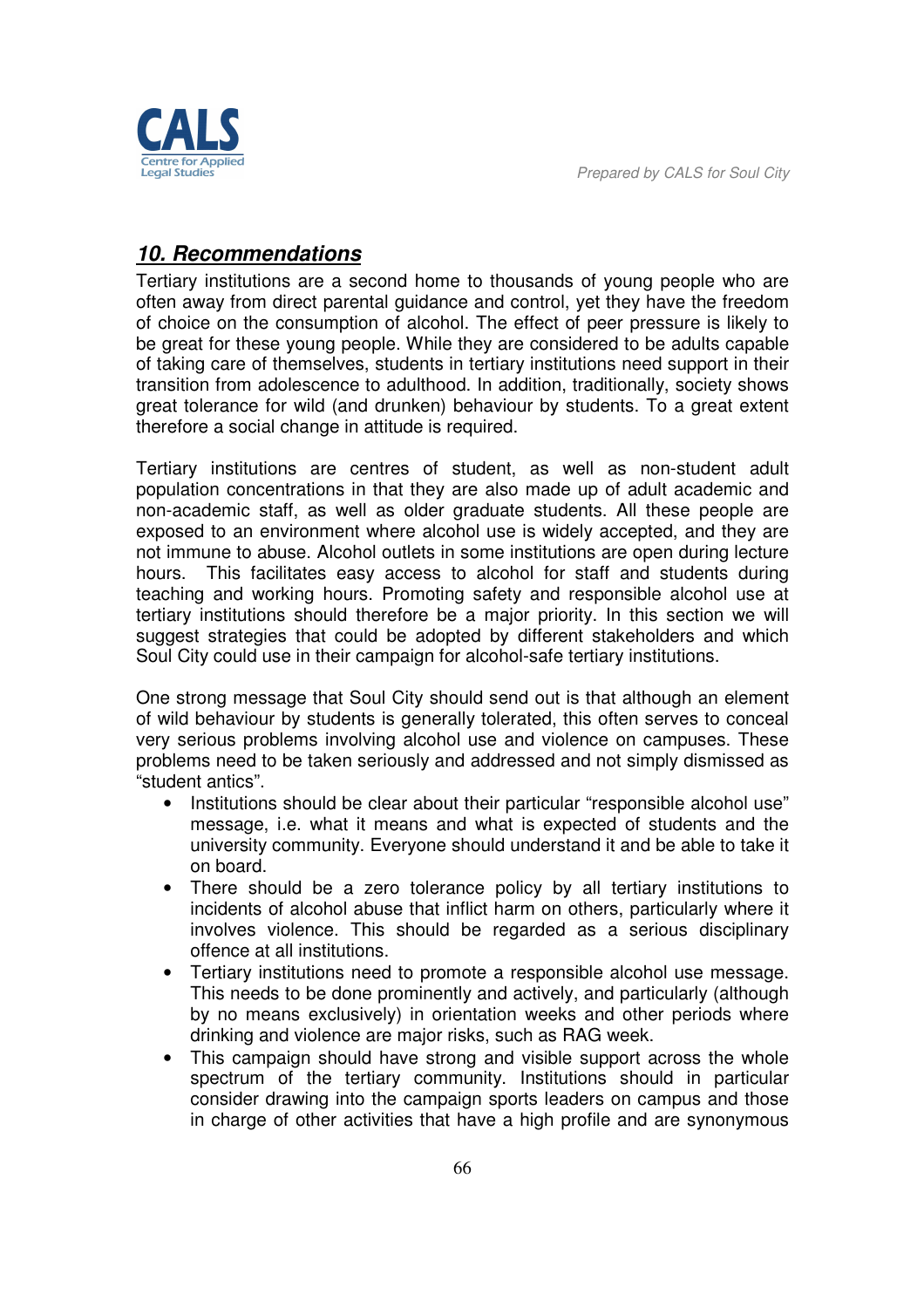

with heavy drinking e.g. Orientation and RAG committees. Student Representative Councils (SRCs) can play a crucial role in such campaigns as the message should be seen to be coming from the student body rather than being dictated from above.

- One of the problems in the tertiary sector is that there is very little research on and understanding of the extent and causes of the problem of alcohol abuse and violence on tertiary campuses. This is ironic in that tertiary institutions are expected to be research leaders. Tertiary institutions should use the resources available on their campuses to undertake relevant research, particularly research that will lead to the development of effective intervention strategies. Universities could, as an incentive, offer research grants for such research to academics and postgraduate students. We would suggest that such research should be cross disciplinary to ensure that all relevant aspects of the problems are investigated.
- Findings from research on alcohol-related problems should be disseminated to and discussed within the tertiary education sector. HESA could be used as a forum for this.
- Academics should also be encouraged to use teaching as a means of giving prominence to the issue. Student practicals and assignments in, for example, psychology, sociology and even economics, could easily be adapted to take up the theme. This would facilitate the integration of the pursuit of academic knowledge with student awareness. Institutions could create specific teaching awards to encourage staff to devise creative ways of incorporating the issues into their teaching programmes as an incentive.
- The DoHE should also be lobbied on the issue. Our research shows that there are no specific strategies or policies in place addressing the issue of alcohol abuse and the link to violence at tertiary institutions. The problem has a major negative impact on academic success for students, and on their well-being. It is an issue which requires urgent departmental attention.
- Tertiary institutions should all follow the examples of Rhodes and Stellenbosch and adopt alcohol policies appropriate to the institutions. This should be taken through bodies such as HESA.
- Tertiary institutions should consider implementing different practical measures to reduce the problem, e.g.
	- o Reducing the number of alcohol outlets on campuses.
	- o Reducing trading hours and prohibiting the sale of alcohol during the teaching day.
	- $\circ$  Introducing a fixed "lowest sale price" level for all alcohol on campus to prevent access to cheap alcohol. Soft drinks should be cheaper than the lowest price of any alcoholic drink.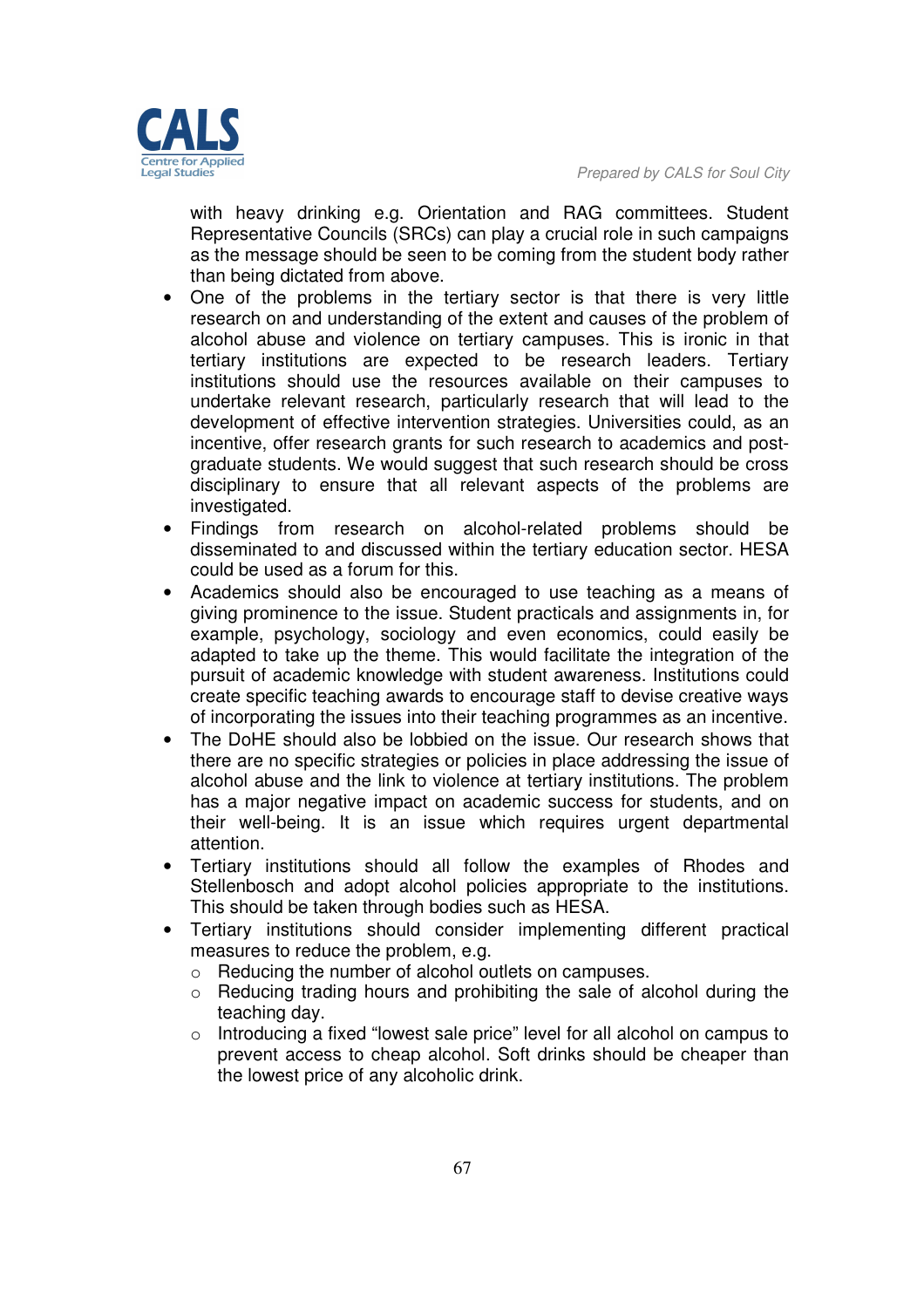

- o Prohibiting any sponsorship that offers cheap or free alcohol, or requiring all alcohol-related sponsorships to undertake equally prominent responsible alcohol use campaigns and initiatives.
- o No alcohol outlet on campus should be allowed to serve only alcohol. Food and soft drinks should also be available and water fountains should be placed on the premises.
- o Campus security should be increased during periods and at events which have a high risk of alcohol abuse and violence. Their priority should be to prevent and/or intervene where violence erupts or is likely to erupt. Proper training should be provided to security personnel to enable them to deal with situations of violence effectively.
- o Student support should be spread wider to include halls of residence. Residence authorities should be more available to support struggling students and should effectively enforce policies against alcohol abuse. Appropriate training should be given to residence authorities to enable them to deal with problems arising from alcohol abuse within residences.
- Tertiary institutions should develop specific support structures for victims of alcohol-related harms, as well as for students and staff who have alcohol dependency problems. In other words, the institutions' response should not be solely punitive, but should offer rehabilitation as an option.

# *11 Conclusion*

Alcohol abuse among students in South African tertiary institutions is acknowledged to be a problem. Although little is known on the extent of violence at these institutions, it is likely that a lot of violence–related disciplinary issues may be a result of alcohol abuse. This is perhaps a particular area for urgent research by tertiary institutions. The problem cannot be solved by one sector of society; neither can any one strategy fit all situations. Research, awareness campaigns, policy development and implementation, counselling, treatment, law enforcement and community mobilisation, all need to be collectively and continuously carried out. The dissemination of research findings needs to be widened to cover those who may not have access to academic journals. The use of different types of media and languages could enlarge the audience. When interventions are designed to suit local conditions, all stakeholders involved, and law enforcement strengthened it is likely that a reduction in alcohol abuse can be realised. The goal of all stakeholders in tertiary institutions should be the promotion of attitudes of responsible alcohol use and the protection of all members of society. Safety for all is key in shaping both intervention and advocacy strategies.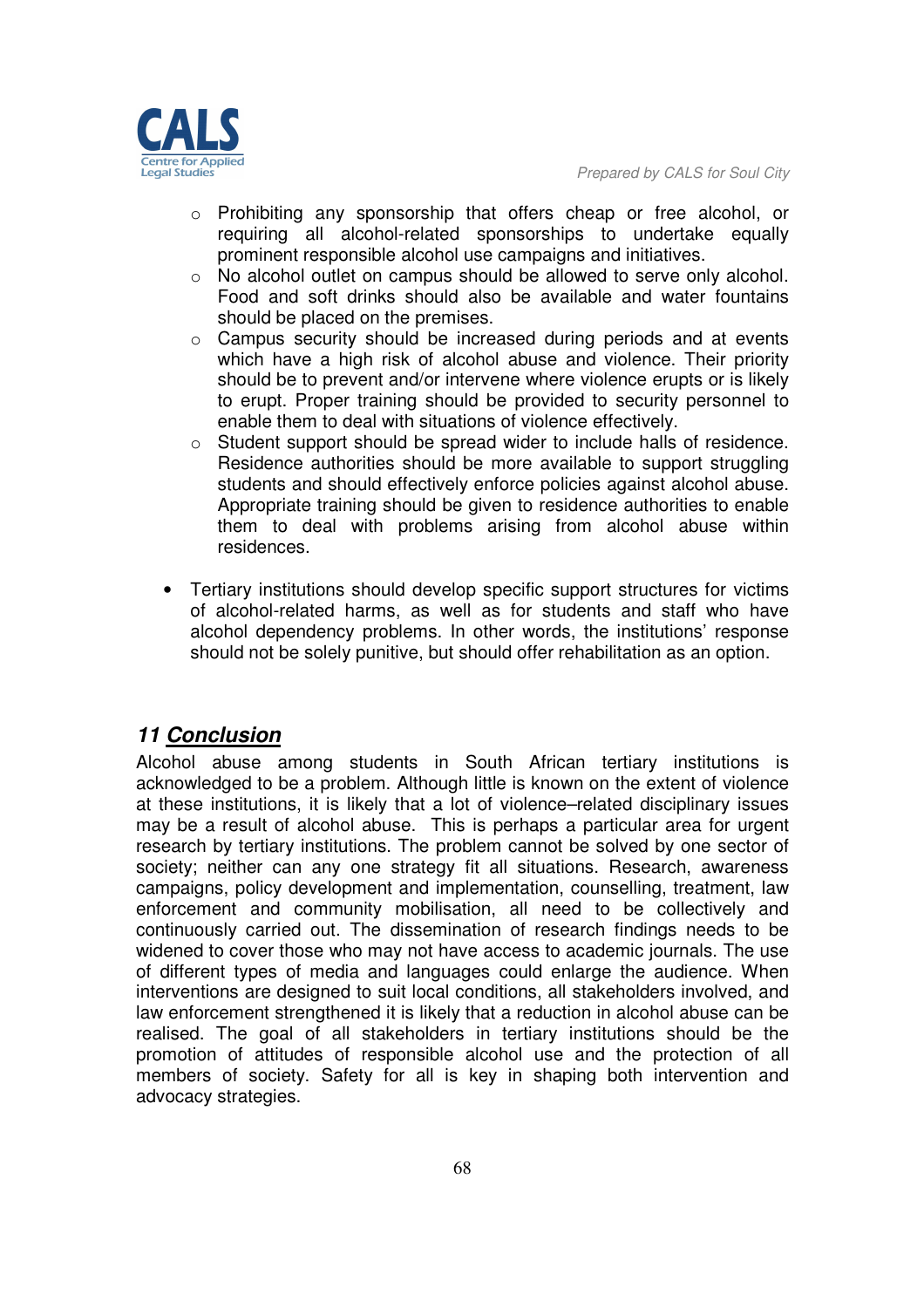

*Prepared by CALS for Soul City* 

Health promotion, including education on the health impacts of alcohol abuse, should be an on-going activity at all tertiary institutions, and should cover students and academic, as well as non-academic, staff. Collaboration amongsting all institutions, regular monitoring and evaluation cannot be overemphasised. These are key to achieving effectiveness and to inform policy and implementation reviews.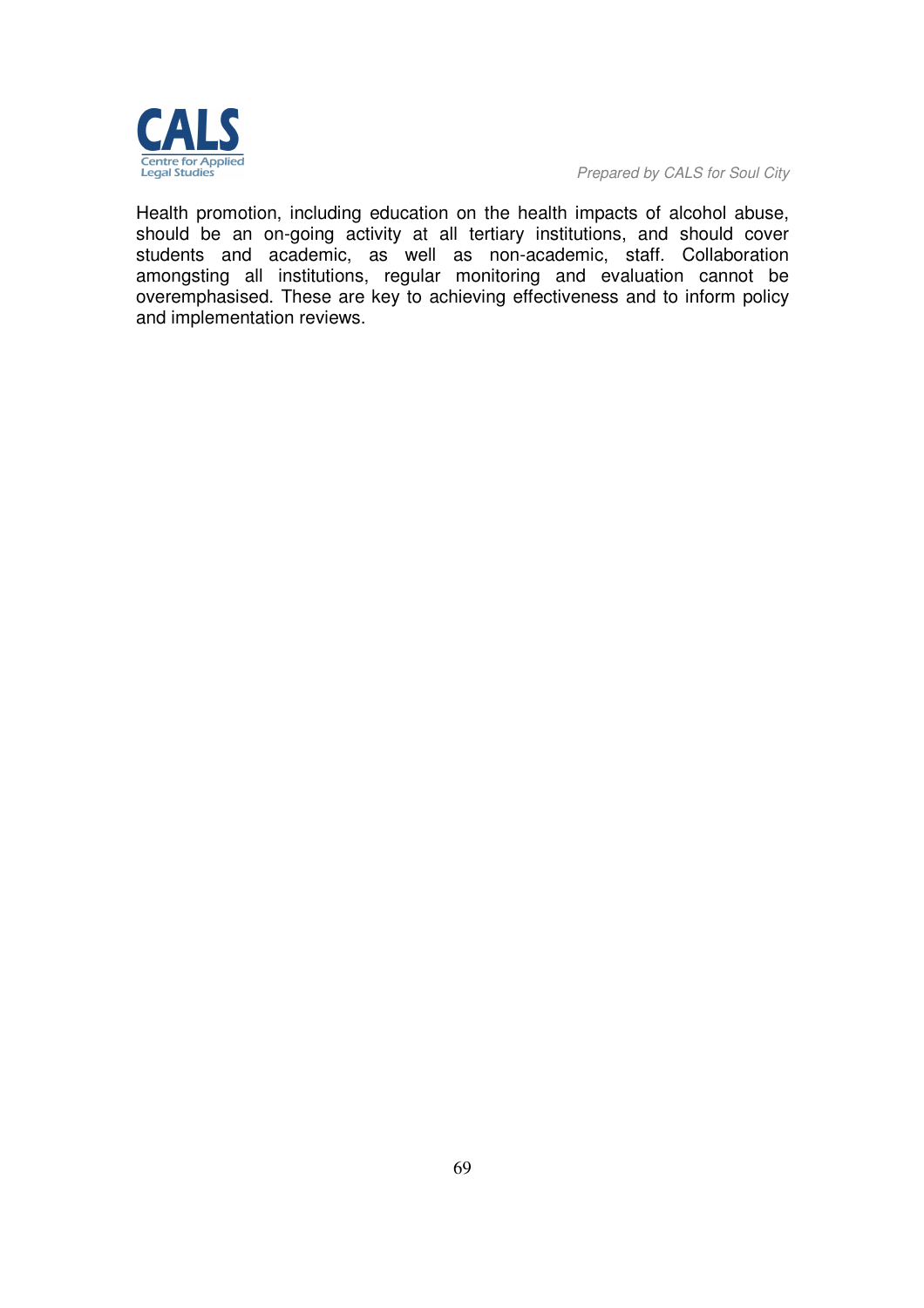

# *Appendix 1*

# **Alcohol abuse among learners: Research Findings**

| <b>Study</b>                                                | <b>Affiliation of</b><br>first author                                           | <b>Focus</b>                                                                                                 | <b>Findings</b>                                                                                                                                                                                                                                                                                                                                                                                                                                                                                                                                                                                                                                                                                                                         |
|-------------------------------------------------------------|---------------------------------------------------------------------------------|--------------------------------------------------------------------------------------------------------------|-----------------------------------------------------------------------------------------------------------------------------------------------------------------------------------------------------------------------------------------------------------------------------------------------------------------------------------------------------------------------------------------------------------------------------------------------------------------------------------------------------------------------------------------------------------------------------------------------------------------------------------------------------------------------------------------------------------------------------------------|
| Rocha-Silva, de<br>Miranda &<br>Erasmus (1996)              | <b>HSRC</b>                                                                     | Nationwide study among<br>black youth aged 10-<br>21 years, conducted in<br>1994                             | 42.5% reported having used alcohol at some<br>$\bullet$<br>point in their lives<br>Higher alcohol use by youth in urban than rural<br>$\bullet$<br>areas for both males and females (50.9% and<br>40.9% - urban M & F; 47.2% and 29.3% - rural M<br>& F)                                                                                                                                                                                                                                                                                                                                                                                                                                                                                |
| Flisher et al<br>$(1993)$ in Pithey<br>& Morojele<br>(2002) |                                                                                 | Grades 8-12 students<br>(across races) from 16<br>High Schools in Cape<br>Town. Conducted 1990.              | 53.2% of respondents reported ever having used<br>$\bullet$<br>alcohol<br>26.2% had used alcohol within the week prior to<br>$\bullet$<br>survey<br>15.4% of entire sample were involved in binge<br>$\bullet$<br>drinking in the previous fortnight<br>Highest rate of binge drinking amongst English-<br>$\bullet$<br>speaking males                                                                                                                                                                                                                                                                                                                                                                                                  |
| Flisher et al (1996)<br>in Pithey &<br>Morojele (2002)      |                                                                                 | Grades 8-12 students (across<br>races) from 16 High Schools<br>in Cape Town. Conducted<br>1990.              | Statistically significant relationship between alcohol<br>$\bullet$<br>bingeing and sexual intercourse. Greater correlation<br>among boys<br>Similar results found by Morojele et al (2000 in Pithey<br>$\bullet$<br>& Morojele, 2002)                                                                                                                                                                                                                                                                                                                                                                                                                                                                                                  |
| Flisher et al (2003)                                        | Department of<br>Psychiatry and<br>Mental Health,<br>University of Cape<br>Town | High school students in Cape<br>Town, conducted 1997                                                         | 31% prevalence rate<br>$\bullet$<br>Lower rates for black females<br>$\bullet$<br>Recent / current use of alcohol significantly associated<br>$\bullet$<br>with number of days absent from school and number of<br>years lived in a city.<br>Recent /current use of alcohol also significantly<br>$\bullet$<br>associated with repeating a grade.                                                                                                                                                                                                                                                                                                                                                                                       |
| Parry et al<br>(2004a)                                      | Alcohol and Drug<br>Abuse Research<br>Group, Medical<br>Research<br>Council     | Adolescents aged 11-17<br>from 9 district<br>communities (across<br>different income groups)<br>in cape Town | 43% had used alcohol before<br>$\bullet$<br>27.8% had used alcohol in last month<br>$\bullet$<br>34.4% had been drunk in their lifetime $(= 79.5\%$<br>$\bullet$<br>of those who had consumed alcohol previously)<br>25.6% had been drunk>10 times in their lifetime<br>$\bullet$<br>having been drunk was more likely to be<br>$\bullet$<br>associated with<br>-being white and being older<br>-having friends who drink<br>-living in communities where both police and<br>neighborhood members fail to respond to youth drinking<br>-living in communities where there is easy access to<br>alcohol among youth<br>-not attending any religious service at least once a week<br>-Exposure to public drunkenness on a daily or weekly |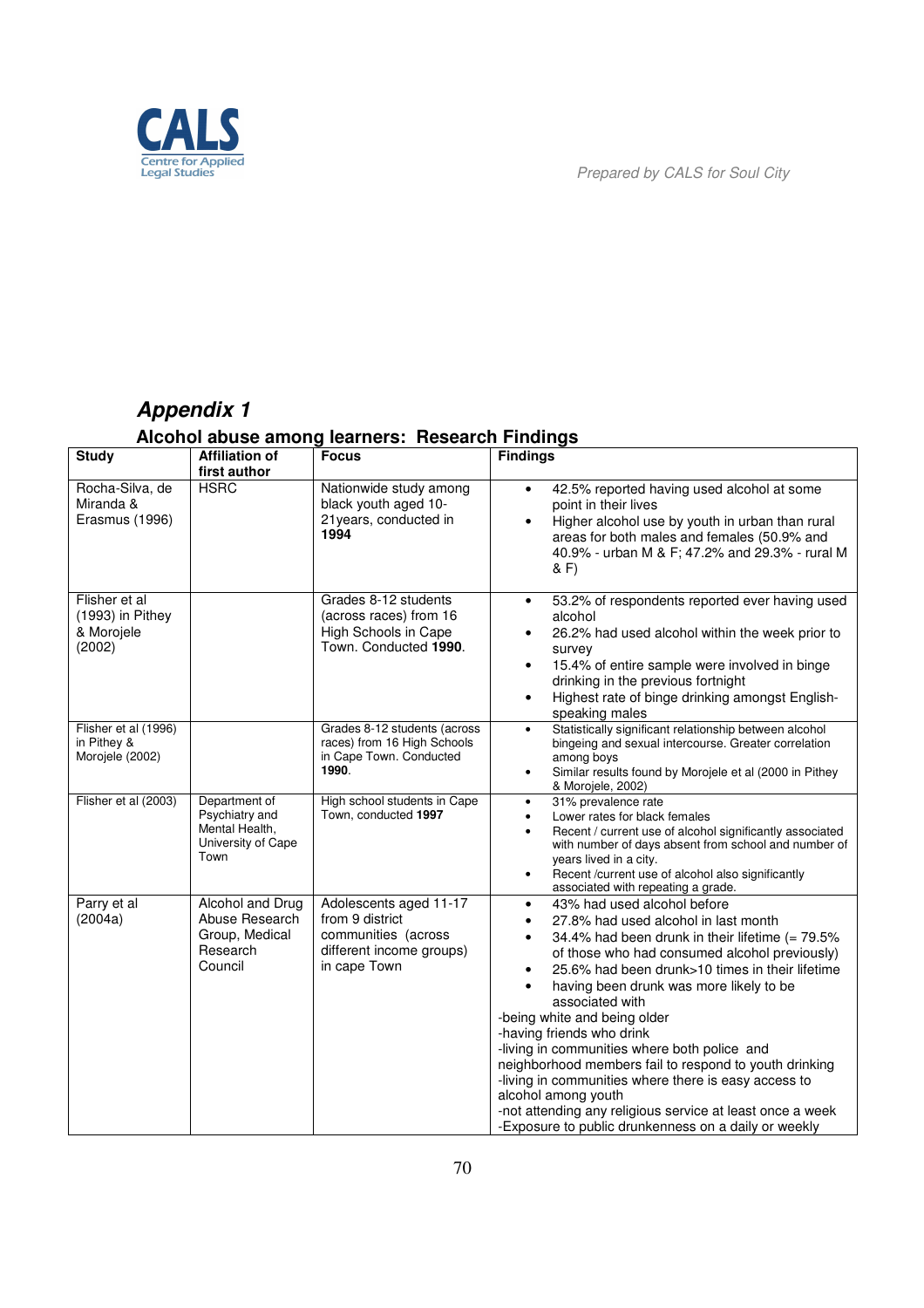

**Prepared by CALS for Soul City**<br> **Prepared by CALS for Soul City** 

|                                                                                        |                                                                                                                                            |                                                                                                                                                                                          | basis                                                                                                                                                                                                                                                                                                                                                                                                                                                    |
|----------------------------------------------------------------------------------------|--------------------------------------------------------------------------------------------------------------------------------------------|------------------------------------------------------------------------------------------------------------------------------------------------------------------------------------------|----------------------------------------------------------------------------------------------------------------------------------------------------------------------------------------------------------------------------------------------------------------------------------------------------------------------------------------------------------------------------------------------------------------------------------------------------------|
| Parry et al<br>$(2004b) - MRC$<br>surveys from<br>1997-2001)<br>Nesser et al<br>(2001) | Alcohol and Drug<br>Abuse Research<br>Group, Medical<br>research Council<br>Department of<br>Criminology,<br>University of<br>South Africa | High School students in<br>Cape Town, Durban and<br><b>Gauteng Province</b><br>Grade 7, 10 and 11<br>learners from 35 High<br>schools in Pretoria (ages<br>13->20). Conducted in<br>2000 | High levels of alcohol misuse among high school<br>students<br>Alcohol most common substance of abuse<br>$\bullet$<br>62% said they had consumed alcohol on a few to<br>$\bullet$<br>several occasions during the past month<br>40% had occasionally gotten drunk<br>$\bullet$                                                                                                                                                                           |
| <b>Study</b>                                                                           | <b>Affiliation of</b>                                                                                                                      | <b>Focus</b>                                                                                                                                                                             | <b>Findings</b>                                                                                                                                                                                                                                                                                                                                                                                                                                          |
| Morojele et al<br>(2000) in Pithey<br>& Morojele<br>(2002)                             | first author                                                                                                                               | Comparative study of<br>female school leavers in<br>formerly "white',<br>"coloured" and "African"<br>school; 3 schools in Cape<br>Town. Conducted in 1997                                | P12 of Pithey & Morojele (2002)<br>$\bullet$                                                                                                                                                                                                                                                                                                                                                                                                             |
| Peltzer &<br>Cherian (2000) in<br>Pithey &<br>Morojele (2002)                          |                                                                                                                                            | Students from 3 high<br>schools in Pietersburg<br>(urban, ages 17-25years)<br>and 3 high schools in rural<br>Limpopo Province (ages<br>17-26years)                                       | Higher levels of current, past and lifetime use of<br>$\bullet$<br>alcohol among urban than rural students (p12)                                                                                                                                                                                                                                                                                                                                         |
| Visser & Moleko,<br>1999)                                                              | Department of<br>Psychology,<br>University of<br>Pretoria                                                                                  | Grade 6 & 7 learners in 4<br>Pretoria schools who<br>largely come from informal<br>settlements (ages 9-<br>22years, but majority<br>between 12 and 14 years)                             | 27% indicated they had consumed alcohol, 14%<br>$\bullet$<br>of which consumed to intoxication in the last<br>month<br>23% of drinkers consumed alcohol to forget their<br>$\bullet$<br>problems and 21% for fun<br>24% of learners are sexually active<br>$\bullet$<br>General lack of accurate information about the<br>$\bullet$<br>transmission of HIV, e.g. 40% did not think that<br>at their age they could contract HIV while 28%<br>were unsure |
| Onya & Flisher<br>(2008)                                                               | School of Public<br>Health,<br>University of the<br>Limpopo                                                                                | High school students in<br>rural Limpopo Province                                                                                                                                        | 6.4% prevalence<br>$\bullet$<br>Higher prevalence rates among males<br>$\bullet$                                                                                                                                                                                                                                                                                                                                                                         |
| Madu & Matla<br>(2003)                                                                 | Department of<br>Psychology,<br>University of the<br>North                                                                                 | High school students in<br>the Central Region of<br>Limpopo Province                                                                                                                     | 39.1%prevalence<br>$\bullet$<br>Higher prevalence among males<br>$\bullet$<br>Drinking mostly done at parties and during<br>$\bullet$<br>weekends<br>Mean age for first alcohol consumption<br>15.33years<br>24.1% of those who drink experience unplanned<br>$\bullet$<br>drunkenness and 14.1% experience irritability                                                                                                                                 |
| Parry et al<br>(2004b)                                                                 | Alcohol and Drug<br>Abuse Research<br>Unit, Medical<br>Research<br>Council                                                                 | Adolescents aged 11-17<br>years in Cape Town                                                                                                                                             | 1/3 of participants indicated they had been drunk<br>$\bullet$<br>at least once in their lifetime<br>Likelihood to get drunk was associated with age<br>$\bullet$<br>and association with friends who drink<br>Having been drunk was also associated with<br>$\bullet$<br>being exposed to public drunkenness on a daily<br>or weekly basis<br>Attendance at religious services was significantly<br>$\bullet$<br>protective against drunkenness         |
| Morojele & Brook<br>(2006)                                                             | Alcohol and Drug<br>Abuse Research                                                                                                         | Durban and Cape Town<br>adolescents aged                                                                                                                                                 | Significant association between frequency of<br>$\bullet$<br>alcohol (and other drug) use and multiple                                                                                                                                                                                                                                                                                                                                                   |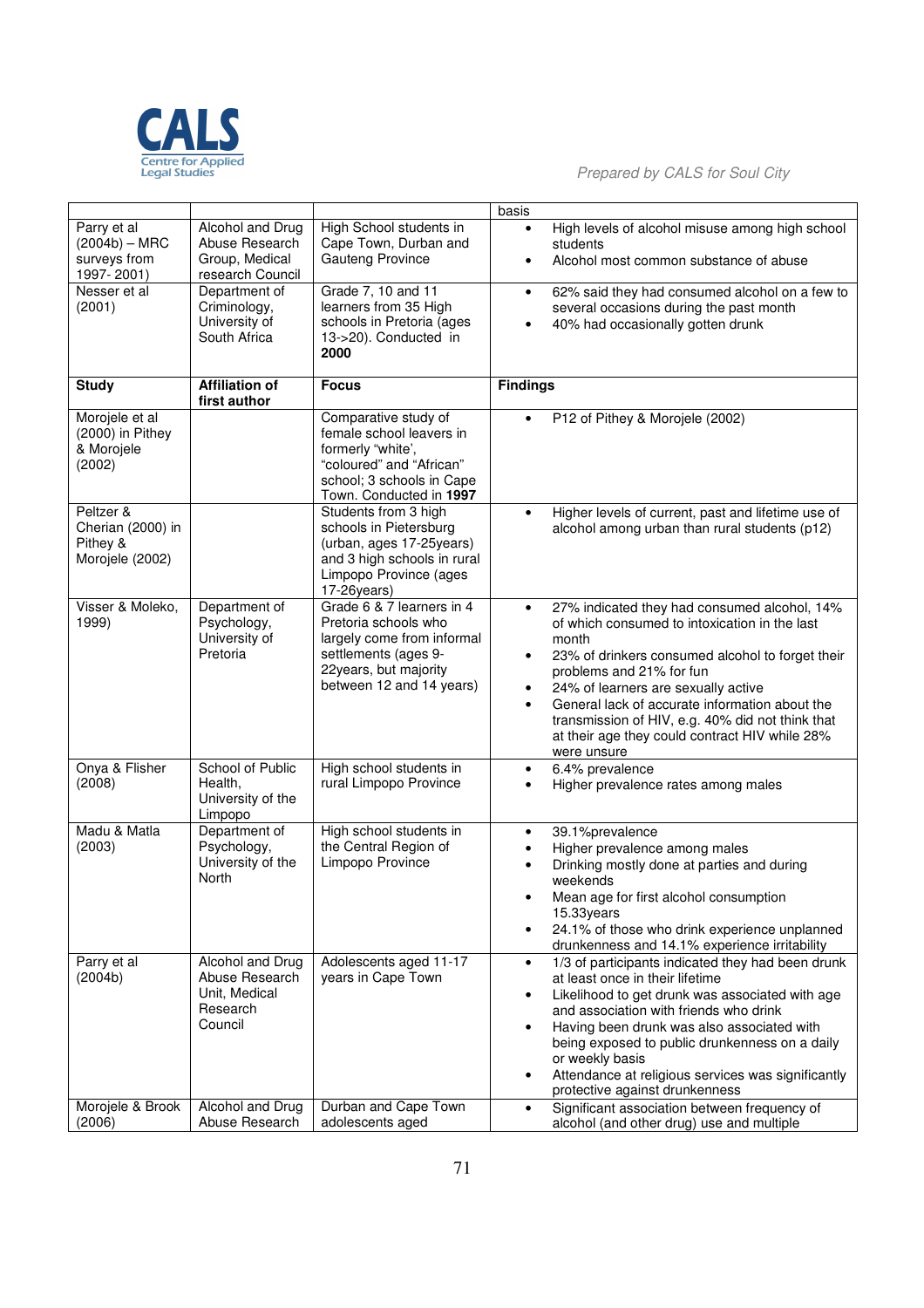

*Prepared by CALS for Soul City* 

| Unit, Medical<br>Research<br>Council | between 12 and 17yrs | victimization. The greater the frequency of<br>drinking, the likelihood of multiple victimisation.<br>It is not only the use of alcohol (and other drugs)<br>by the adolescent that is associated to their<br>victimization, but use by those in their social<br>environment as well, e.g. parents and peers. |
|--------------------------------------|----------------------|---------------------------------------------------------------------------------------------------------------------------------------------------------------------------------------------------------------------------------------------------------------------------------------------------------------|
|                                      |                      | Ready availability of drugs also linked to<br>increased likelihood of victimisation.                                                                                                                                                                                                                          |

# *Appendix 2: Relationship between alcohol and violence*

| <b>Study</b>                                                                                                          | <b>Findings</b>                                                                                                                                                                                                                                                                |
|-----------------------------------------------------------------------------------------------------------------------|--------------------------------------------------------------------------------------------------------------------------------------------------------------------------------------------------------------------------------------------------------------------------------|
| SAPS (2001)                                                                                                           | 9.1% of child sexual offences in the Western Cape involved<br>$\bullet$<br>the influence of alcohol.                                                                                                                                                                           |
| of<br>Institute<br>Security<br>Studies national victim<br>survey of persons who<br>were victims of serious<br>assault | In 40% of cases the assailant was under influence of alcohol<br>$\bullet$<br>1/3 of the victims conceded to having been under influence<br>at the time of the assault                                                                                                          |
| Non-Natural Mortality<br>Surveillance System<br>(NNMSS) (2002)                                                        | 46% of non-natural deaths involved persons with Blood<br>$\bullet$<br>Alcohol Content (BAC) at or above the legal limit                                                                                                                                                        |
| Non-Natural Mortality<br>Surveillance System<br>(NNMSS) (2003)                                                        | For all causes of death 49% had positive BAC.                                                                                                                                                                                                                                  |
| MRC in the early 1990s                                                                                                | 70% of domestic violence cases were alcohol related.<br>$\bullet$                                                                                                                                                                                                              |
| <b>Human Sciences</b><br>Research Council<br>(HSRC) national study of<br>prisoners and parolees<br>(1996)             | Just fewer than 50% of respondents had consumed alcohol<br>$\bullet$<br>or another drug just prior to the crime for which they were<br>incarcerated.<br>Drinking was linked to crimes of rape and housebreaking.<br>٠                                                          |
| Parry et al (2004)                                                                                                    | Arrestees admitted the influence of alcohol for 49% of family-<br>$\bullet$<br>related offences, 25% of weapons-related offences, 22% of<br>rapes, 17% of murders, 14% of assaults and 10% of<br>robberies.<br>Arrestees said alcohol gave them the courage to commit<br>crime |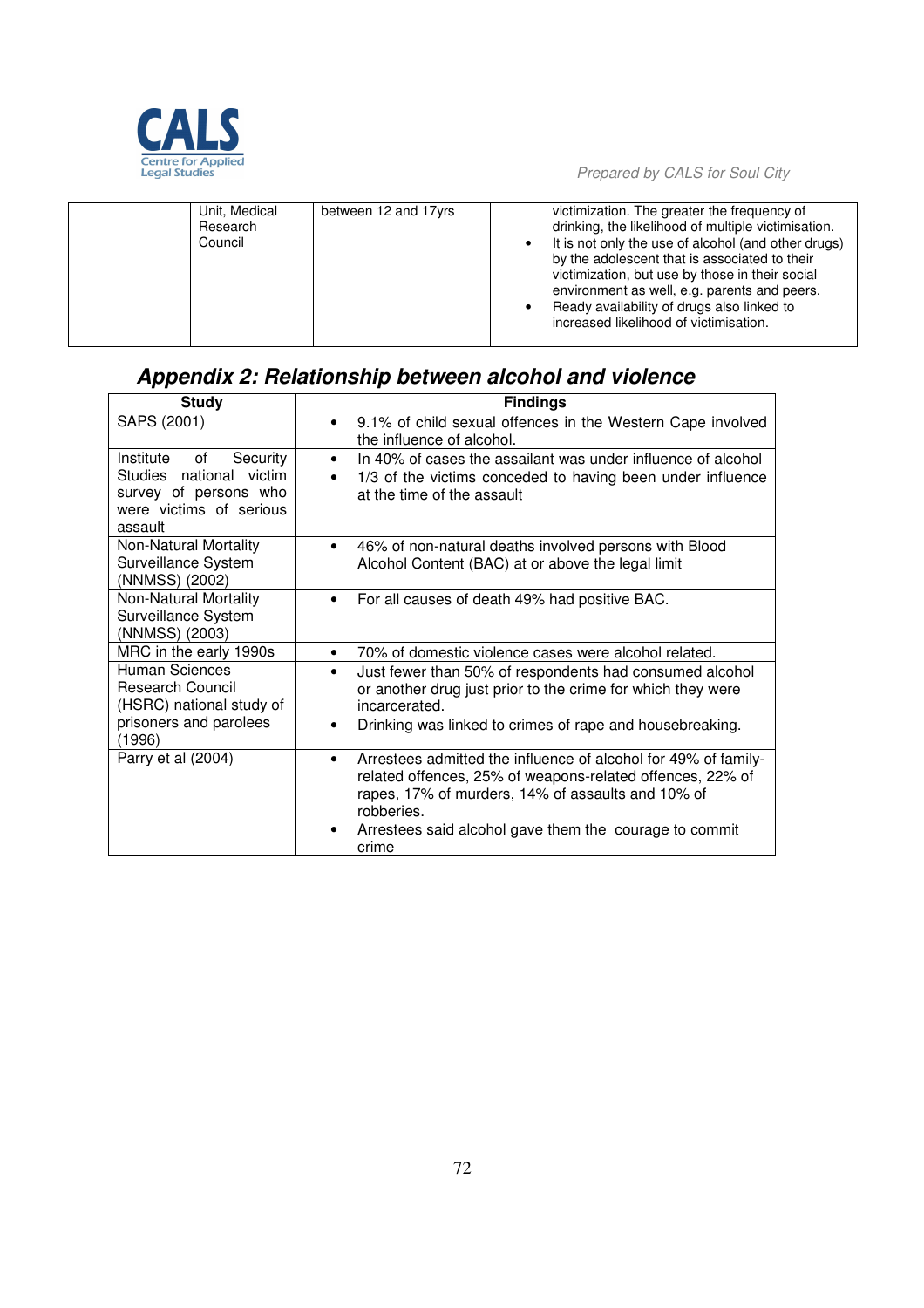

# *Appendix 3*  **National strategy for combating substance abuse**

| Agent                                                                                               | <b>Work Done</b>                                                                                                                                                                                                                                                                                                                                                                                                                                                                                                                                            | <b>Evaluation</b>                                                                                                                                                                                                                                                                                                    |
|-----------------------------------------------------------------------------------------------------|-------------------------------------------------------------------------------------------------------------------------------------------------------------------------------------------------------------------------------------------------------------------------------------------------------------------------------------------------------------------------------------------------------------------------------------------------------------------------------------------------------------------------------------------------------------|----------------------------------------------------------------------------------------------------------------------------------------------------------------------------------------------------------------------------------------------------------------------------------------------------------------------|
| Dept of Welfare (both<br>provincial and<br>national)                                                | Embarked on a national school-based education initiative,<br>"I'm addicted to life", launched May 1995. Targets<br>teenagers aged 11-20: through<br>Both on radio and TV in the 11 official languages<br>(for radio)<br>Anti-drug posters and information leaflets<br>$\bullet$<br>distributed to all schools country-wide<br>Video and teacher's manual produced                                                                                                                                                                                           | Done by a market research company.<br>Findings:<br>96% of respondents from around<br>$\bullet$<br>the country had heard of the<br>campaign<br>Campaign viewed as a good idea<br>٠<br>NB: Evaluation was not rigorous enough.<br>Could have included changes in<br>knowledge, attitudes, intentions and<br>behaviour. |
| Dept of Education                                                                                   | Working through Curriculum 2005 which includes<br>$\bullet$<br>life skills education component on the prevention<br>of substance use and abuse.<br>International Centre for Alcohol Policies (ICAP)<br>$\bullet$<br>based in Washington also working with DOE<br>North West to design life skills pilot programme<br>aimed at primary age learners. This involves:<br>life skills materials development,<br>1.<br>training teachers in the use of these materials<br>2.<br>3.<br>testing the materials in the teacher's classroom<br>for one academic year. | No indications of evaluation                                                                                                                                                                                                                                                                                         |
| Soul City                                                                                           | Aired a series on alcohol on TV over 3months                                                                                                                                                                                                                                                                                                                                                                                                                                                                                                                | Was evaluated but results not available<br>from literature                                                                                                                                                                                                                                                           |
| <b>Industry Association</b><br>for Responsible<br>Alcohol (ARA)                                     | Runs Buddy Campaigns on university and<br>$\bullet$<br>technikon campuses<br>Show dangers of alcohol misuse and abuse<br>$\bullet$<br>Support life skills programmes throughout the<br>$\bullet$<br>country, reaching about 1000 schools                                                                                                                                                                                                                                                                                                                    | Evaluated by HSRC in 1993<br>Increased awareness of the<br>$\bullet$<br>dangers of alcohol                                                                                                                                                                                                                           |
| <b>SANCA: Programmes</b><br>of primary Prevention<br><b>Through Stories</b><br>(POPPETS initiative) | Aimed at pre- and early primary school children (5-9<br>years). Uses puppets stories and games to address<br>issues of self image and peer pressure.                                                                                                                                                                                                                                                                                                                                                                                                        | No indications of evaluation.                                                                                                                                                                                                                                                                                        |
| <b>SANCA: Teenagers</b><br>Against Drug Abuse<br>(TADA)                                             | Sets up youth action groups in high schools.<br>Aims at preventing substance abuse among<br>teenagers and promoting alternatives<br>Provides training and support for groups                                                                                                                                                                                                                                                                                                                                                                                | Not formally evaluated, but thought to be<br>very useful                                                                                                                                                                                                                                                             |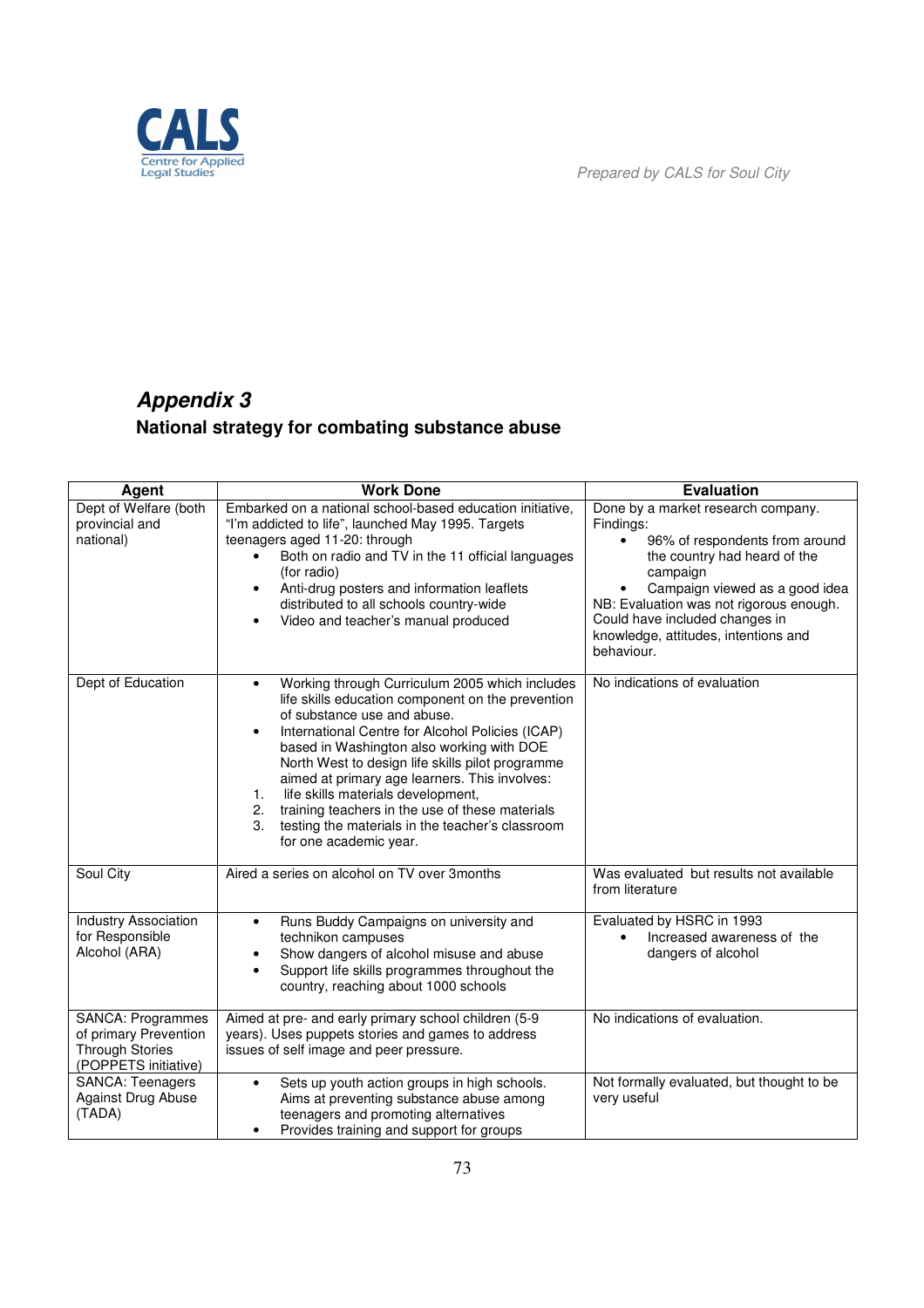

# *Appendix 4*

## **Documents Relating to Alcohol Abuse Regulatory Framework (Schools)**

#### **Acts of Parliament**

- 1. Constitution of the Republic of South Africa No. 108 of 1996.
- 2. Prevention and Treatment of Drug Dependency Act 20 of 1992.
- 3. Prevention of and Treatment for Substance Abuse Act 70 of 2008.
- 4. Liquor Act 59 of 2003.
- 5. South African Schools Act 84 of 1996.
- 6. Education Laws Amendment Act 53 0f 2000.
- 7. The Children's Act 38 of 2005.
- 8. Child Care Act 74 of 1983.
- 9. The National Youth Commission Act 19 of 1996

### **Policy Documents**

- 1. National Drug Master Plan, 1999-2005.
- 2. National Drug Master Plan, 2006-2011.
- 3. Regulations Regarding Devices to be Used and Procedures to be Followed for Drug-Testing at Schools.
- 4. Draft Policy Framework for the Management of Drug Abuse by Learners in Schools and in Public and Further Education and training Institutions.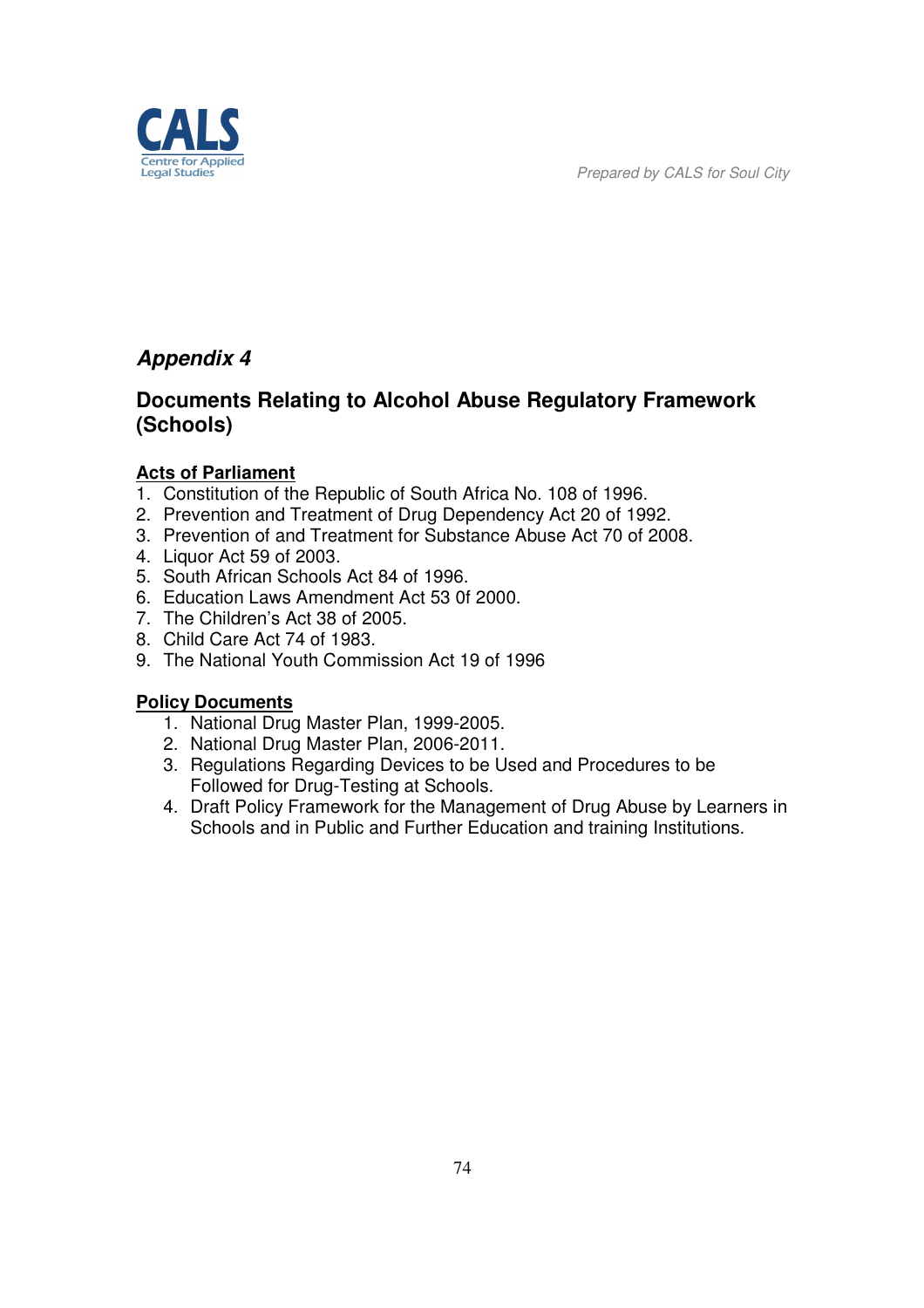

### *References*

- 1. Betancourt OA, Herrera MM. Alcohol and drug problems and sexual and physical abuse at three urban high schools in Mthatha. SA Fam Pract 2006; 48(4):17.
- 2. Department of Social Development. National Drug Master Plan 2006-2011. ; 2006.
- 3. Obot IS. Alcohol use and related problems in Sub-Saharan Africa. African Journal of Drug and Alcohol Studies 2006; 5(1):17-26.
- 4. Substance abuse in South Africa: Country report focusing on young persons. 24-26 February 1998.
- 5. Madu SN, Matla MP. Illicit drug use, cigarette smoking and alcohol drinking behaviour among a sample of high school adolescents in the Pietersburg area of the Northern Province, South Africa. Journal of Adolescence 2003 26(1):121-36.
- 6. Mhlongo A. Call to close liquor outlets near schools. Daily News, 2008/02/20.
- 7. Open Society Foundation for South Africa, Dopstop Project. Discussion on crime and alcohol. 2004.
- 8. Parry CDH, Dewing S. A public health approach to addressing alcohol-related crime in South Africa. African Journal of Drug and Alcohol Studies. 2006 5(1):41-56.
- 9. Department of Trade and Industry. Liquor policy paper. 1997.
- 10. WHO. Global status report on alcohol 2004. 2004.
- 11. Holtmann B. Why law enforcement is not enough: Lessons from the Central Karoo on breaking the cycle of crime and violence. Crime Quarterly 2008. 23 (March 2008).
- 12. Morojele NK, Parry CDH, Brook JS. Substance abuse and the young: Taking action. MRC Research Brief 2009 (June 2009).
- 13. Dlamini A. Why students drink so much. FM Campus. 2006.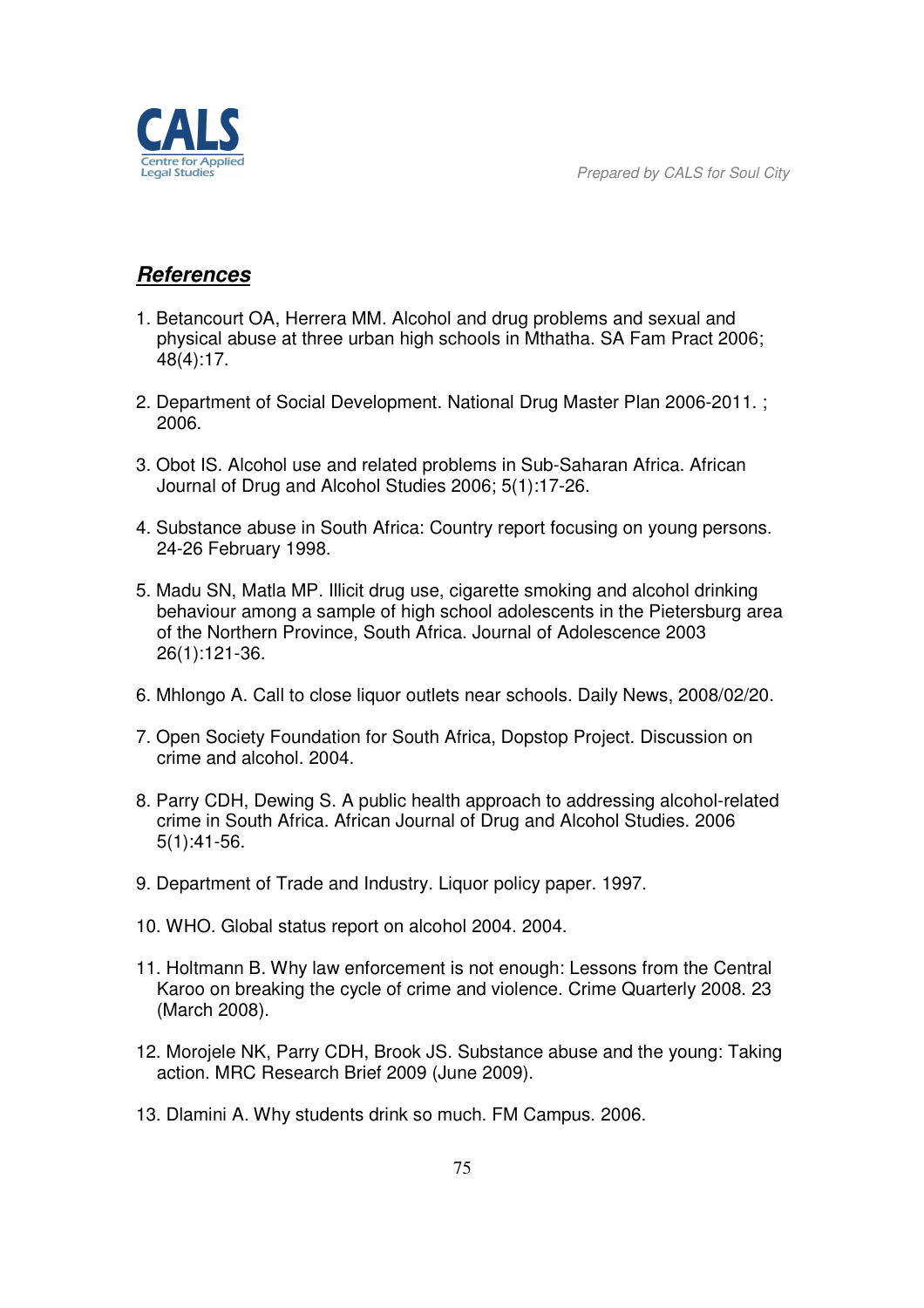

- 14. Specific interventions by government departments [Internet] [cited 2009. Available from: http://www.dsd.gov.za/cda/index2.php?option=com\_content&task=view&id=11  $0&pop=$ .
- 15. Odejide OA. Alcohol policies in Africa. African Journal of Drug and Alcohol Studies 2006; 5(1):27-39.
- 16. Parry CDH. Alcohol and other drug use. In: A. Ntuli, N. Crisp, E. Clarke, P. Baron, editors. South African health review 2001. Durban: Health Systems Trust; 2001. .
- 17. Govender S. Alarm bells over underage drinking. Sunday Times.
- 18. Little I. Issues raised by parents & counsellors. Life Talk Forum Parents' News 1 n.d.
- 19. High-risk behaviour of primary school learners [Internet]: http://www.sahealthinfo.org/admodule/highrisk.htm; 1999 [cited December 18, 2009 .
- 20. Pithey AL, Morojele NK. Literature review on alcohol use and sexual risk behaviour in South Africa. 2002.
- 21. Nesser JJ, Ovens M, Victor-Zietsman MJ, Ladikos A, Olivier K. Views of learners on drugs and related matters: Preliminary findings. Crime Research in South Africa 2001; 3(3).
- 22. Parry CDH, Myers B, Morojele NK, Flisher AJ, Bhana A, Donson H, Plüddemann A. Trends in adolescent alcohol and other drug use: Findings from three sentinel sites in South Africa (1997–2001). Journal of Adolescence 2004; 27(4):429-40.
- 23. Blaine S. Appeal to stop flow of liquor to school children. Business Day. 2008.
- 24. Holtmann B. Crime prevention technology sheds light on underlying problem. Science Scope, November 2007: 54-5.
- 25. Templeton A, Rondganger L. Mothers shed light on seething school rivalry. The Star 2005 (April 7, 2005).
- 26. Wechsler H, Lee JE, Nelson TF, Kuo M. Underage college students' drinking behavior, access to alcohol, and the influence of deterrence policies: Findings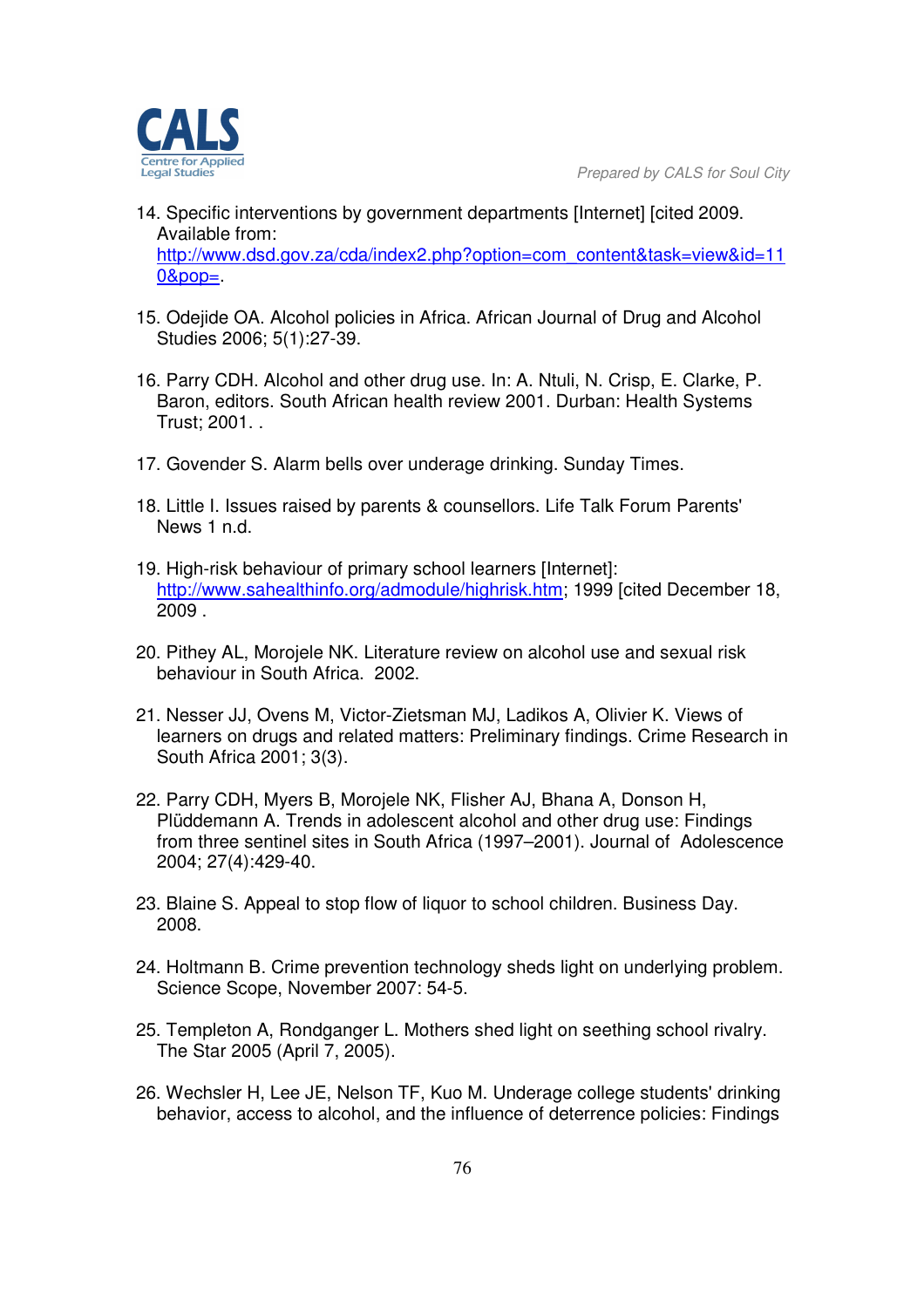

from the Harvard school of public health college alcohol study. Journal of American College Health 2002; 50(2):223-36.

- 27. Peltzer K, Phaswana N. Substance use among South African university students: A quantitative and qualitative study. Urban Health and Development Bulletin 1999; 2(1).
- 28. Chauke A, Mbalela Z. Taverns that sell to kids: Booze outlets near schools face closure. Times Live.
- 29. Parry CDH. South Africa: Alcohol today. Addiction 2005; 100:426-9.
- 30. Mtshali N. Violence common in our schools. The Star19 February 2010. .
- 31. Magwaza N, Ndlovu S. 3 pupils hurt in shotgun blast. The Star19 February 2010.
- 32. Serrao A, Eliseev A. KES stabbing: Pupils take sides. The Star. 20 September 2007.
- 33. YRBS. The First National Youth Risk Behaviour Survey. 2002.
- 34. Serrao A. Violence on the rise in all schools. The Star. 05 May 2008.
- 35. Morojele NK, Brook JS. Substance use and multiple victimisation among adolescents in South Africa. Addictive Behaviour 2006: 31(7):11-76.
- 36. Fetal alcohol syndrome [Internet]: http://www.fasfacts.org.za; 2006February 26, 2010].
- 37. WHO. Alcohol in developing societies: A public health approach. 2002.
- 38. Maphumulo S. Crash drivers 'high on drugs'. The Star. 10 March 2010.
- 39. Interventions for youth at risk [Internet]; 2005. Retrieved 2009 December]. Available from: http://www.capegateway.gov.za/eng/directories/services/11478/15098.
- 40. National Youth Commission. National Youth Policy. 2009.
- 41. Five thousand kids exposed to Tackle Safety Project [Internet]: http://www.lionsrugby/index.php.glru/development/136-five-thousand-kidsexposed-to-tackle-safety-project; 2009 [cited 2010 February 11, 2010].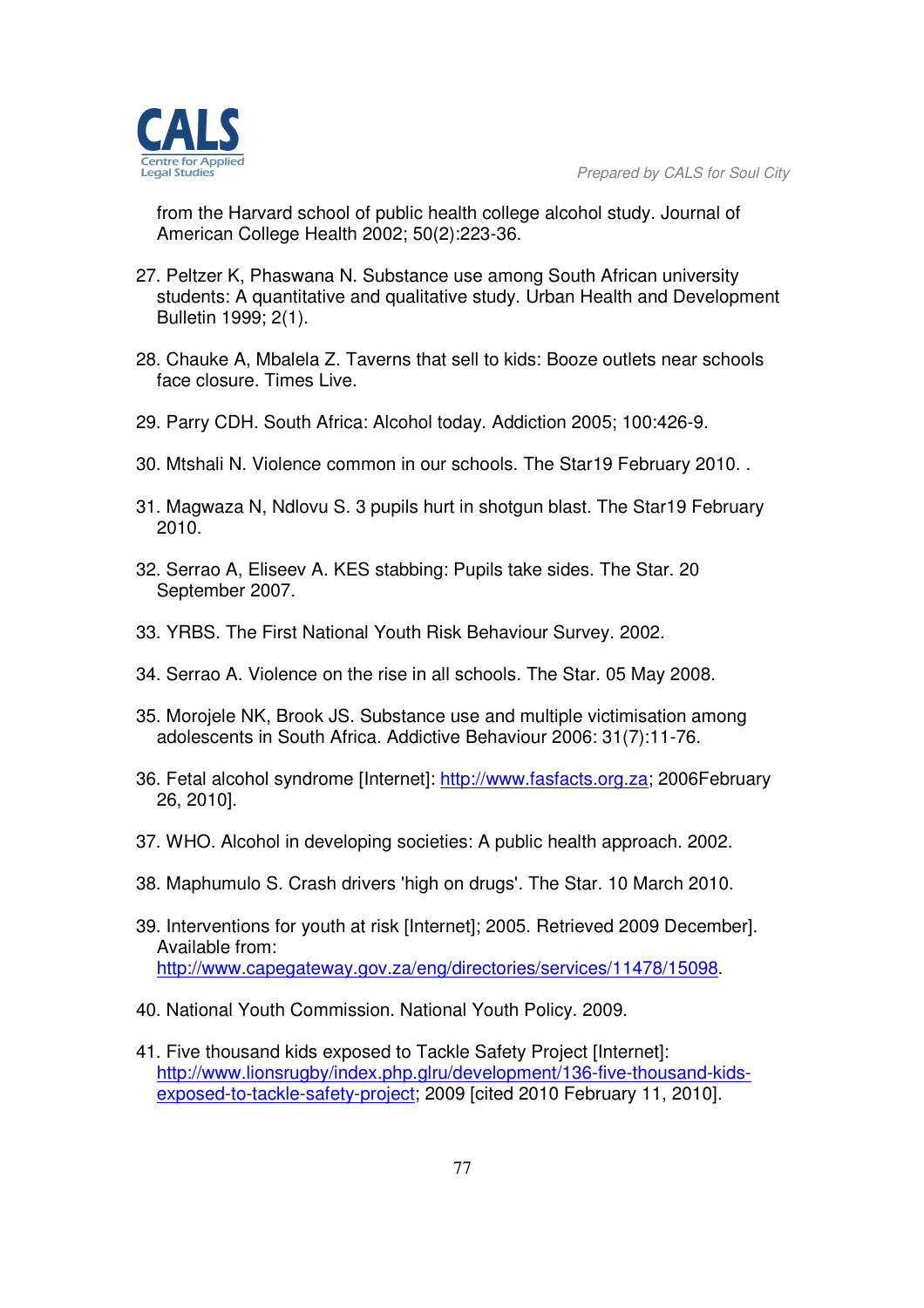

- 42. City promotes drug and alcohol strategy [Internet]: http://www.capetown.gov.za/en/Pages/Citypromotesdrugandalcoholstrategy.as px; March 2009 [cited 2010 March 8].
- 43. Independent Online. Two teachers fined for being drunk report. Independent Online. 22 October 2007.
- 44. Parry CDH, Plüddemann A, Steyn K, Bradshaw D, Norman R, Laubscher R. Alcohol use in South Africa: Findings from the first demographic and health survey (1998). Journal of Studies on Alcohol 2005; 66.
- 45. Young, C. de Klerk, V. Patterns of alcohol use on a South African university campus: The findings of two annual drinking surveys. African Journal of Drug and Alcohol Studies 2008; 7(2).
- 46. Kalichman SC, Simbayi LC, Kaufman M, Jooste S. Alcohol use and sexual risks for HIV/AIDS in Sub-Saharan Africa: Systematic review of empirical findings. Prevention Science 2007; 8:141-51.
- 47. Tlakula TJ. Report on symposium on screening and brief Intervention of alcohol problems in South Africa. University of the North; 2004.
- 48. Young C, de Klerk V. Patterns of alcohol usage on a South African university campus. 2007.
- 49. Lundin N, Du Bois P. Bacchus also busy elsewhere. Interkampus. 17 May 2000.
- 50. Mkhize V, Molefe M. Campuses' little secret. FM Campus. 30 May 2008.
- 51. Setshoge, R. Eish...that ad made me drink alcohol! [Internet]: Marketingweb; 2009 [cited 2009 12/3].
- 52. Malinga T. It's war: Police clamp down on illegal traders. Northcliff Melville Times. 26 February 2010.
- 53. Cheap beer spurs drinking [Internet]: http://www.health24.com/news/Addiction\_Substance\_abuse/1-887,24610.asp; 2003 [cited 2009 2009/12/03].
- 54. Mosher JF, Johnson D. Flavored alcoholic beverages: An international marketing campaign that targets youth. J Public Health Policy 2005; 26(3):326- 42.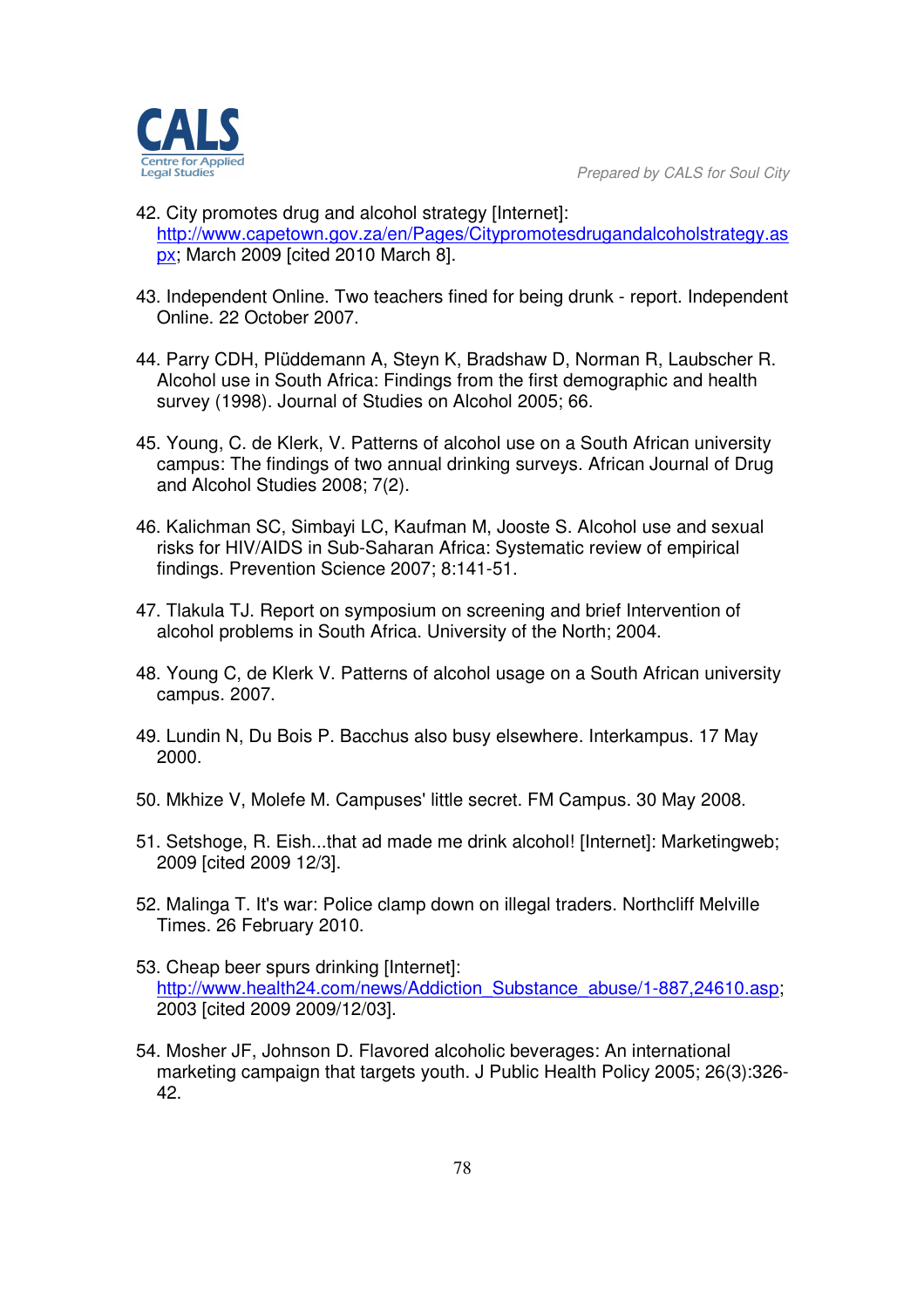- 55. Parry CDH, Morojele NK, Saban A, Flisher AJAJ. Brief report: Social and neighbourhood correlates of adolescent drunkenness: A pilot study in Cape Town, South Africa. Journal of Adolescence 2004 6; 27(3):369-74.
- 56. Jansen JD. For such a time as this Inaugural lecture of the 13th Rector and Vice Chancellor of the University of the Free State. 2009.
- 57. Rhodes University. Policy for the responsible use of alcohol. 2007.
- 58. University of Stellenbosch. Policy on alcohol and substance abuse. Retrieved from http://www.sun.ac.za/university/jaarboek/2010/Algemeen2010Eng.pdf
- 59. Policy Matters: Policy on Alcohol and Substance Abuse, 2009.
- 60. University of the Free State. UFS policies want to help all students. Retrieved from news/newsarticle.php?NewsID=127; n.d.
- 61. University of Fort Hare. University sport code of conduct. 2005.
- 62. Have a buddy on campus. Retrieved from: http://wine.co.za/News/news.aspx?NEWSID=139552&Source=PressRoom; 2009.
- 63. Lethoko MX Teacher professionalism and motivation in a culture of teaching and learning. PhD Thesis, University of Pretoria, 2002
- 64. Molosankwe B, and Gifford G. Drunk judge's ramblings heard. The Star, 3 July 2008.
- 65. Grobler F. Strange time for Mthembu to be drunk. Mail & Guardian 11 March 2010.
- 66. Mail & Guardian. Doctor: McBride was drunk. Mail & Guardian 28 April 2010.
- 67. Munyembate MA, Mungomezulu, O and Machabaphala, T. Personal communication, 5 May 2010.